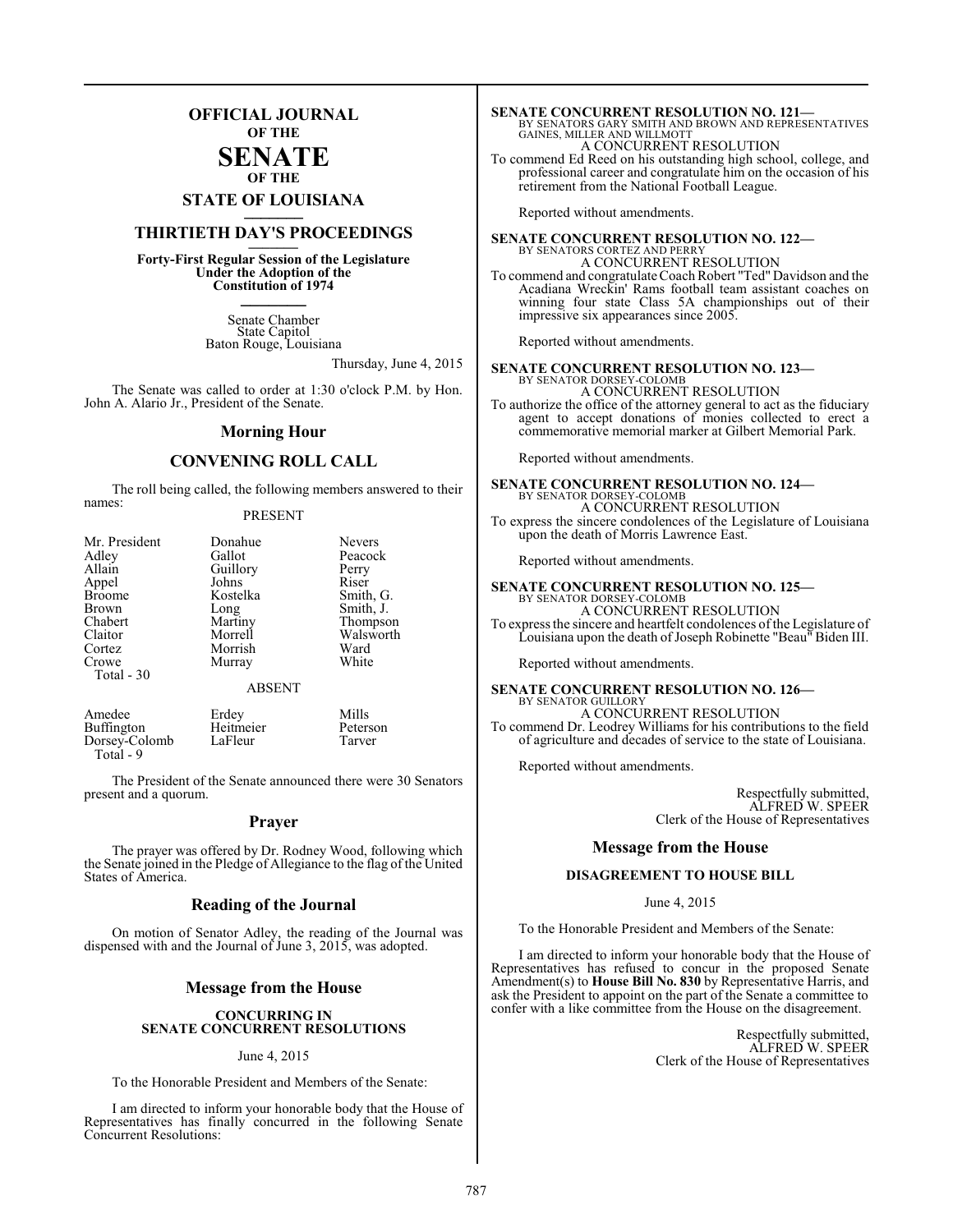# **Page 2 SENATE 30th DAY'S PROCEEDINGS**

June 4, 2015

### **Message from the House**

## **DISAGREEMENT TO HOUSE BILL**

#### June 4, 2015

To the Honorable President and Members of the Senate:

I am directed to inform your honorable body that the House of Representatives has refused to concur in the proposed Senate Amendment(s) to **House Bill No. 233** by Representative Adams, and ask the President to appoint on the part of the Senate a committee to confer with a like committee from the House on the disagreement.

> Respectfully submitted, ALFRED W. SPEER Clerk of the House of Representatives

#### **Privilege Report of the Legislative Bureau**

June 4, 2015

To the President and Members of the Senate:

I am directed by your Legislative Bureau to submit the following report:

The following instruments are approved as to construction and duplication. We advise and suggest the following amendments:

#### **HOUSE BILL NO. 29—** BY REPRESENTATIVE REYNOLDS

AN ACT

To amend and reenact Code of Civil Procedure Article 4843(G) and (H), relative to courts of limited jurisdiction; to provide for the jurisdictional amount in dispute in certain city courts; to provide for the jurisdictional amount in dispute in the city courts of Franklin; and to provide for related matters.

Reported without amendments.

**HOUSE BILL NO. 34—** BY REPRESENTATIVE DOVE

AN ACT

To amend and reenact R.S. 16:11(A)(2), relative to the annual salary of certain assistant district attorneys; to allow for reallocation by certain district attorneys of salary amounts paid to assistant district attorneys; and to provide for related matters.

Reported without amendments.

# **HOUSE BILL NO. 47—** BY REPRESENTATIVE ST. GERMAIN

AN ACT

To enact R.S. 11:2256.3, relative to retirement benefits received from the Firefighters' Retirement System; to provide with respect to the calculation of the community portion of such benefits; and to provide for related matters.

Reported without amendments.

#### **HOUSE BILL NO. 69—**

BY REPRESENTATIVE JAMES AN ACT

To enact R.S. 13:2002.2, relative to city courts; to authorize the clerk ofthe Baton Rouge CityCourt to collect additional costs in civil matters; to authorize the judges of the Baton Rouge City Court to assess an additional fee in all criminal matters; to authorize the creation of a court technology fund for Baton Rouge City Court; to provide for the disposition and use of such funds; and to provide for related matters.

Reported with amendments.

#### **LEGISLATIVE BUREAU AMENDMENTS**

Amendments proposed byLegislative Bureau to Reengrossed House Bill No. 69 by Representative James

#### AMENDMENT NO. 1

In Senate Committee Amendment No. 3 proposed by the Senate Committee on Judiciary A to Reengrossed House Bill No. 69 by Representative James and adopted by the Senate on June 3, 2015, on page 1, line 27, following "in" and before "for" change "the following paragraph" to "Paragraph (2) of this Subsection"

# **HOUSE BILL NO. 71—** BY REPRESENTATIVE MACK

AN ACT

To amend and reenact R.S. 40:1667.1(B), relative to supplemental pay for certain law enforcement officers; to include certain prior service in computing the period of service required for the payment of supplemental pay; and to provide for related matters.

Reported without amendments.

# **HOUSE BILL NO. 114—** BY REPRESENTATIVE BURFORD

AN ACT

To amend and reenact R.S. 13:4611(1)(e)(introductory paragraph) and (iv) and to enact R.S. 13:4611(4), relative to contempt of court; to authorize an award of attorney fees under certain circumstances; and to provide for related matters.

Reported with amendments.

#### **LEGISLATIVE BUREAU AMENDMENTS**

Amendments proposed by Legislative Bureau to Engrossed House Bill No. 114 by Representative Burford

#### AMENDMENT NO. 1

In Senate Committee Amendment No. 1 proposed by the Senate Committee on Judiciary A to Engrossed House Bill No. 114 by Representative Burford and adopted by the Senate on June 3, 2015, on page 1, line 2, change "R.S.  $13:4611(1)(3)$ (introductory paragraph)" to "R.S. 13:4611(1)(e)(introductory paragraph)"

#### AMENDMENT NO. 2

In Senate Committee Amendment No. 2 proposed by the Senate Committee on Judiciary A to Engrossed House Bill No. 114 by Representative Burford and adopted by the Senate on June 3, 2015, on page 1, line 4, change "R.S.  $13:4611(1)(3)$ (introductory paragraph)" to "R.S. 13:4611(1)(e)(introductory paragraph)"

#### **HOUSE BILL NO. 272—**

BY REPRESENTATIVE BILLIOT AN ACT

To amend and reenact R.S. 13:5366(B)(9)(a) and (b) and to enact R.S. 13:5366(B)(12), relative to the Veterans Court program; to provide for eligibility for participation in the Veterans Court program; and to provide for related matters.

Reported without amendments.

#### **HOUSE BILL NO. 281—**

BY REPRESENTATIVE HILL AN ACT

To enact R.S. 13:5554(EE), relative to the premium costs of group insurance for retired sheriffs and deputy sheriffs of the Allen Parish Sheriff's Office; to provide for eligibility for payment of such costs for retired sheriffs and retired deputy sheriffs of the Allen Parish Sheriff's Office; to provide for effective dates; and to provide for related matters.

Reported without amendments.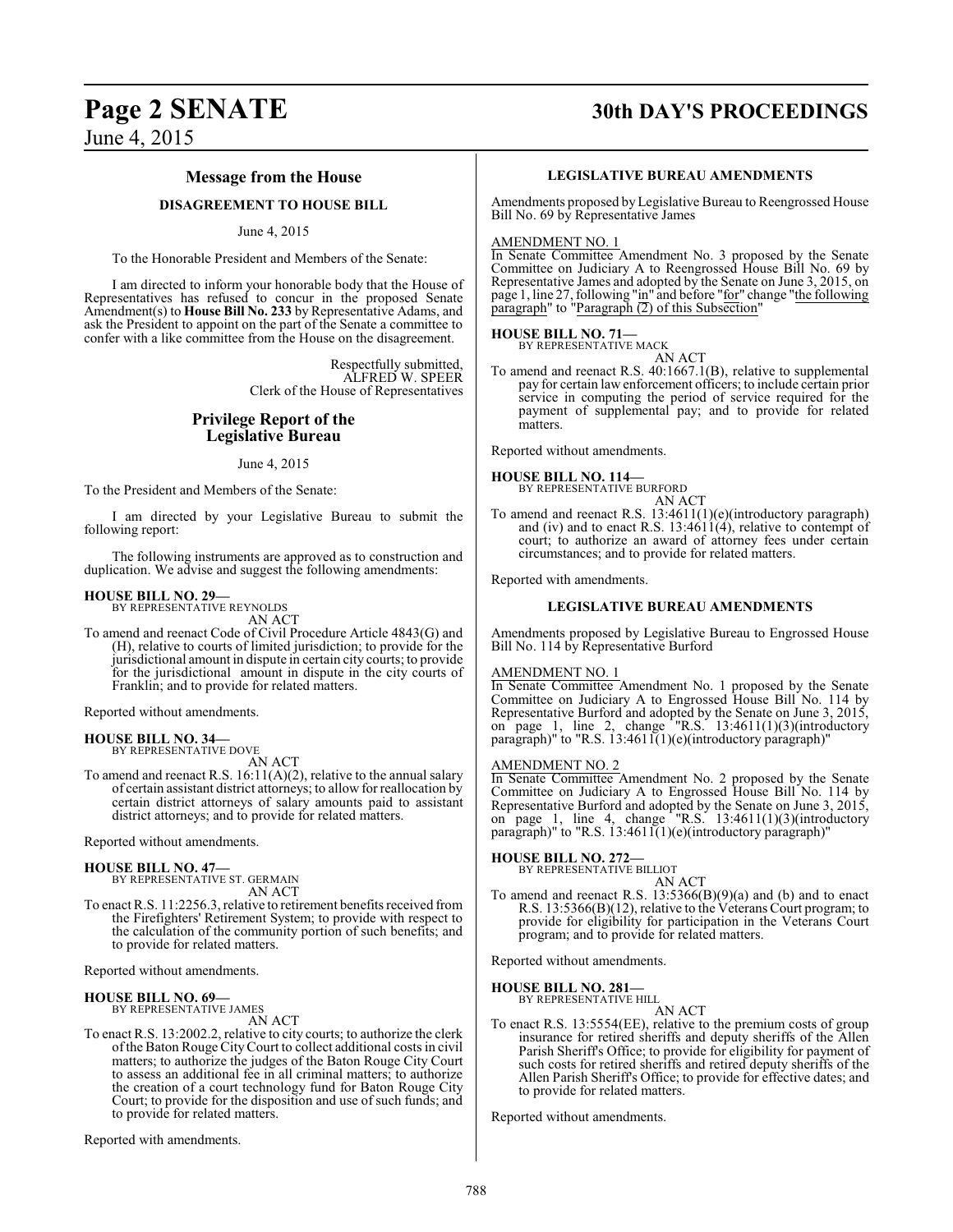# **30th DAY'S PROCEEDINGS Page 3 SENATE**

#### **HOUSE BILL NO. 301—**

BY REPRESENTATIVE DOVE AN ACT

To amend and reenact R.S. 28:71(B) and 72(A), relative to civil involuntary outpatient treatment; to increase the maximum initial period of treatment; to increase the maximum period of subsequent treatment; and to provide for related matters.

Reported without amendments.

**HOUSE BILL NO. 319—** BY REPRESENTATIVE SIMON

AN ACT

To amend and reenact R.S. 37:1164(16) and 1241(A)(17) and to enact R.S. 37:1164(58) and (59), 1185, and 1226.1, relative to interchangeable biological products; to provide for definitions; to provide for licensure penalties; to require certain information to be sent to a prescriber; to require the posting of certain information on the Louisiana Board of Pharmacy's web page; and to provide for related matters.

Reported without amendments.

# **HOUSE BILL NO. 321—** BY REPRESENTATIVE WOODRUFF

AN ACT

To amend and reenact R.S. 3:837(B)(introductory paragraph) and (2) and (I), relative to the Louisiana Egg Commission; to provide for a decrease in the membership of the commission; to provide for commission meeting requirements; and to provide for related matters.

Reported without amendments.

#### **HOUSE BILL NO. 436—**

BY REPRESENTATIVE ROBERT JOHNSON AN ACT

To amend and reenact R.S. 46:2625(A)(2) and to enact R.S. 22:1860.1, relative to reimbursement of provider fees remitted to the Department of Health and Hospitals; to provide that health insurance issuers reimburse pharmacies or pharmacists for payment of the fee; to provide for scope of application with respect to the medical assistance program; to provide for sanctions by the commissioner of insurance; to provide for appeals of sanctions; and to provide for related matters.

Reported without amendments.

#### **HOUSE BILL NO. 467—**

BY REPRESENTATIVE HARRIS

AN ACT

To enact R.S. 26:909.1, relative to sales of tobacco products; to provide relative to the payment and purchase of tobacco products for wholesale and retail dealers; to require specific consideration for tobacco products; to provide for notification requirements relative to a retailer's failure to timely make payments for receipt of products; to require the commissioner to promulgate rules and regulations; and to provide for related matters.

Reported without amendments.

#### **HOUSE BILL NO. 477—**

BY REPRESENTATIVE MONTOUCET AN ACT

To amend and reenact R.S. 26:901(14) through (29), 909(B)(1)(b) and (2), and 924 and to enact R.S. 26:901(30) through (34) and 909(A)(6), relative to cigarette pricing; to provide for the computation for minimumwholesale and retail cigarette pricing; to provide for eligibility requirements; to authorize the commissioner to suspend or revoke permits for failure to pay certain taxes; to provide relative to penalties; to provide for definitions; and to provide for related matters.

Reported without amendments.

#### **HOUSE BILL NO. 496—**

BY REPRESENTATIVE WILLMOTT AN ACT

To amend and reenact R.S.  $6:830(A), (F), (G)(4),$  and  $(H)(2)$  and to repeal R.S. 6:830(B),  $(D)(3)$ , and  $(G)(5)$ , relative to the recordation of mortgages in favor of savings and loans; to provide relative to the reinscription of mortgages within certain periods of time; and to provide for related matters.

Reported without amendments.

**HOUSE BILL NO. 568—**<br>BY REPRESENTATIVES THIERRY, BARROW, WESLEY BISHOP,<br>CHANEY, COX, GUINN, HALL, HOFFMANN, HUNTER, JACKSON,<br>JAMES, TERRY LANDRY, MIGUEZ, MONTOUCET, ORTEGO,<br>ROBIDEAUX, SMITH, ST. GERMAIN, ALFRED WILLIAMS,

#### AN ACT

To amend and reenact R.S. 37:1241(B) through (F) and to enact R.S.  $37:1241(A)(23)$  and  $(24)$  and  $(G)$ , relative to the disciplinary powers of the Louisiana Board of Pharmacy; to provide for prohibited acts; to provide for definitions; to provide for scope of application; to require the production of information necessary for the investigation of certain violations; and to provide for related matters.

Reported without amendments.

**HOUSE BILL NO. 746—** BY REPRESENTATIVES MIGUEZ, STUART BISHOP, ARMES, HENRY BURNS, NANCY LANDRY, MONTOUCET, NORTON, ORTEGO, AND ST. GERMAIN

AN ACT

To amend and reenact R.S. 30:2418(I)(2) and Section 3 of Act No. 323 of the 2013 Regular Session of the Legislature and to enact R.S. 30:2412(31) and 2418(H)(10), relative to waste tires; to provide for the waste tire program; to provide for definitions; to provide for payments to processors of waste tires; to provide for the authority of the Department of Environmental Quality; to provide for the Department ofEnvironmental Quality's rules and regulations; to provide for the Waste Tire Program Task Force; and to provide for related matters.

Reported with amendments.

#### **LEGISLATIVE BUREAU AMENDMENTS**

Amendments proposed by Legislative Bureau to Reengrossed House Bill No. 746 by Representative Miguez

#### AMENDMENT NO. 1

In Senate Committee Amendment No. 7 proposed by the Senate Committee on Environmental Quality to Reengrossed House Bill No. 746 by Representative Miguez and adopted by the Senate on June 3, 2015, on page 2, line 5, after "include but" and before "not" insert "are"

#### **HOUSE BILL NO. 760—**

BY REPRESENTATIVE FANNIN AN ACT

To amend and reenact R.S. 3:2054, 2055(A)(2), (8), and (9), 2056(B), 2057, and 2058(F) and to repeal R.S. 3:2058(B) and (C), 2059, and 2062, relative to the Louisiana Beef Industry Council; to provide for the domicile of the council; to provide for the council membership and terms of office; to provide for powers and duties of the council; to provide for certain assessments and refunds; to repeal the authority for referendum for assessment purposes; and to provide for related matters.

Reported with amendments.

#### **LEGISLATIVE BUREAU AMENDMENTS**

Amendments proposed by Legislative Bureau to Reengrossed House Bill No. 760 by Representative Fannin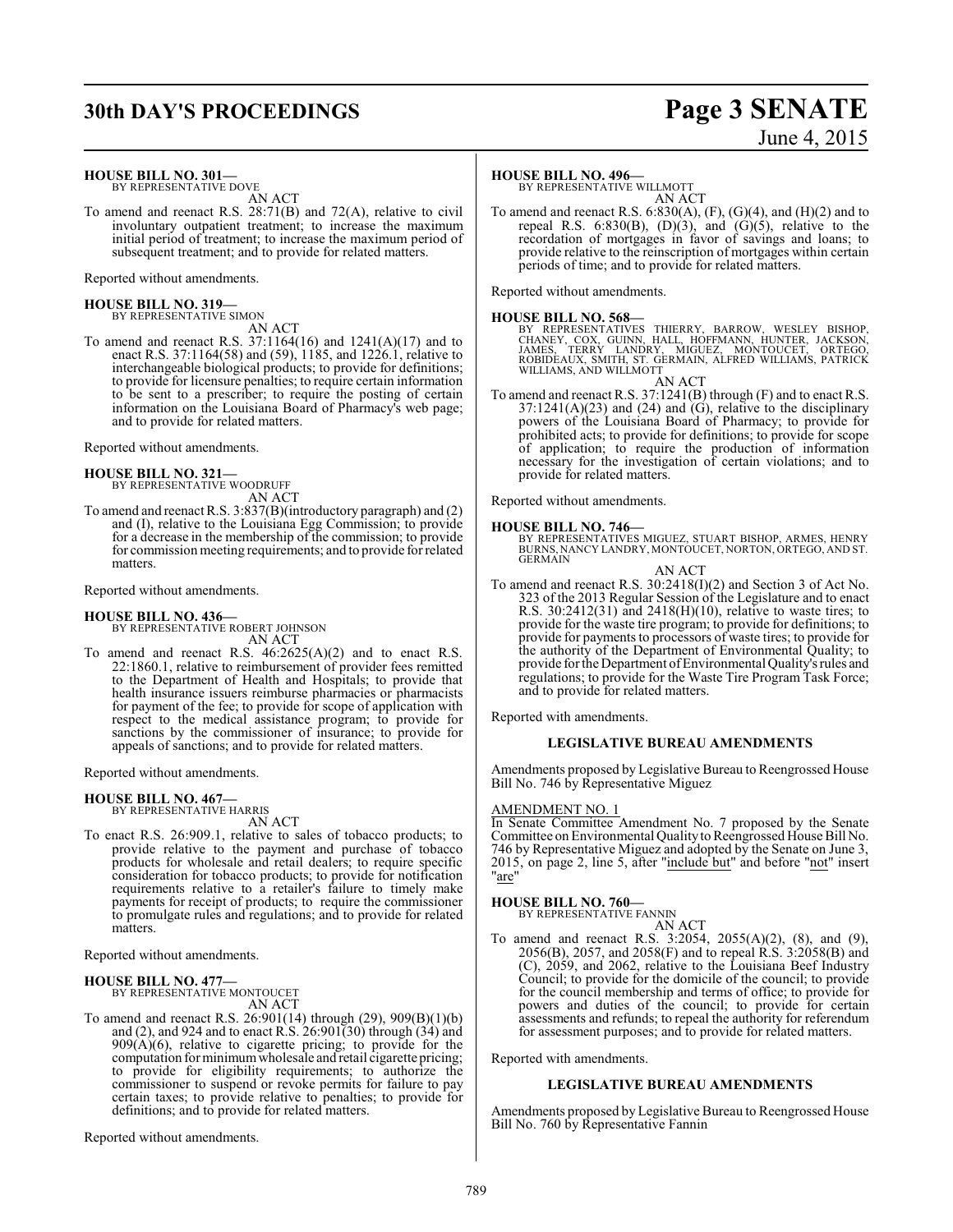#### AMENDMENT NO. 1

On page 2, line 5, following "Auction" and before "Association" change "Markets" to "Market"

#### AMENDMENT NO. 2

On page 2, line 15, following "Louisiana" and before "Association" change "Cattleman's" to "Cattlemen's"

#### AMENDMENT NO. 3

On page 2, line 17, following "Louisiana" and before "Association" change "Cattleman's" to "Cattlemen's"

#### AMENDMENT NO. 4

On page 2, line 20, following "Louisiana" and before "Association" change "Cattleman's" to "Cattlemen's"

#### AMENDMENT NO. 5

On page 4, line 2, following "the" and before "Beef" change "Cattleman's" to "Cattlemen's"

## **HOUSE BILL NO. 839— (Substitute for House Bill No. 706 by**

**Representative Miguez)<br>STUART BISHOP, CARMODY, CROMES, BERTHELOT, BILLIOT,<br>STUART BISHOP, CARMODY, CROMER, GISCLAIR, HENRY, HOWARD,<br>NORTON, ORTEGO, OURSO, PONTI, REYNOLDS, RICHARD,<br>SCHEXNAYDER, ST. GERMAIN, THIERRY, AND W** AN ACT

To enact R.S. 9:2795.6, relative to a limitation of liability for certain nonprofit youth organizations; to provide for definitions; to extend the limitation ofliability to nonprofit youth organizations and youth adventure activities; to provide for duties and requirements; to provide for exceptions; and to provide for related matters.

Reported without amendments.

#### **HOUSE BILL NO. 841— (Substitute for House Bill No. 251 by Representative Lopinto)**

BY REPRESENTATIVE LOPINTO AN ACT

To amend and reenact Code of Criminal Procedure Article 330.3, relative to bail for certain offenses involving domestic abuse; to provide relative to the contradictory hearing held prior to setting bail; to limit the types of offenses for which a contradictory hearing may be required prior to setting bail; to provide for the time period within which the hearing is required to be held; to provide relative to the factors the court shall consider in determining the conditions of bail and whether the defendant shall be held without bail; to provide for definitions; and to provide for related matters.

Reported without amendments.

Respectfully submitted, DANIEL R. MARTINY Chairman

### **Adoption of Legislative Bureau Report**

On motion of Senator Martiny, the Legislative Bureau amendments were adopted and the Bills and Joint Resolutions were read by title and passed to a third reading.

#### **Introduction of Senate Resolutions**

#### **SENATE RESOLUTION NO. 179—** BY SENATOR MURRAY

#### A RESOLUTION

To urge and request the Centers for Disease Control and Prevention sub-group Advisory Committee on Immunization Practices to recommend that incoming college students receive the Meningitis B vaccine.

# **Page 4 SENATE 30th DAY'S PROCEEDINGS**

The resolution was read by title and placed on the Calendar for a second reading.

#### **SENATE RESOLUTION NO. 180—** BY SENATOR NEVERS

A RESOLUTION

To urge and request that the Louisiana State Law Institute study and make recommendations regarding the feasibility of the use of levee roads by owners of enclosed estates to reach public roads.

The resolution was read by title and placed on the Calendar for a second reading.

#### **Senate Resolutions on Second Reading**

#### **SENATE RESOLUTION NO. 176—** BY SENATOR CORTEZ

A RESOLUTION

To commend George Harris for his outstanding football coaching career and dedication to Lafayette's youth.

On motion of Senator Cortez the resolution was read by title and adopted.

#### **SENATE RESOLUTION NO. 177—** BY SENATOR MILLS

A RESOLUTION

To create and provide for the Task Force on Medical Device Distribution in Louisiana which shall review existing regulations and propose revisions of regulations and the elimination of duplicate regulations related to the distribution of medical devices while remaining focused on the protection of the health and safety of Louisiana citizens.

On motion of Senator Mills the resolution was read by title and adopted.

#### **SENATE RESOLUTION NO. 178—**

BY SENATOR LONG A RESOLUTION

To commend the city of Natchitoches on being named the 2015 Best Southern Small Town by USA Today.

On motion of Senator Long the resolution was read by title and adopted.

## **Senate Concurrent Resolutions on Second Reading**

## **SENATE CONCURRENT RESOLUTION NO. 127—** BY SENATOR PEACOCK AND REPRESENTATIVE HENRY BURNS A CONCURRENT RESOLUTION

To commend and congratulate Ricky Kilpatrick on being named the 2015 Extension Forester of the Year by the Forest Landowners Association.

The concurrent resolution was read by title. Senator Peacock moved to adopt the Senate Concurrent Resolution.

## **ROLL CALL**

The roll was called with the following result:

#### YEAS

Mr. President Gallot Perry<br>Adlev Guillory Peters Adley Guillory Peterson Allain Heitmeier<br>
Appel Johns Appel Johns Smith, G. Broome Kostelka Smith, J.<br>Brown Long Tarver Brown Long Tarver<br>
Chabert Martiny Thomp Chabert Martiny Thompson<br>Claitor Morrell Walsworth

Walsworth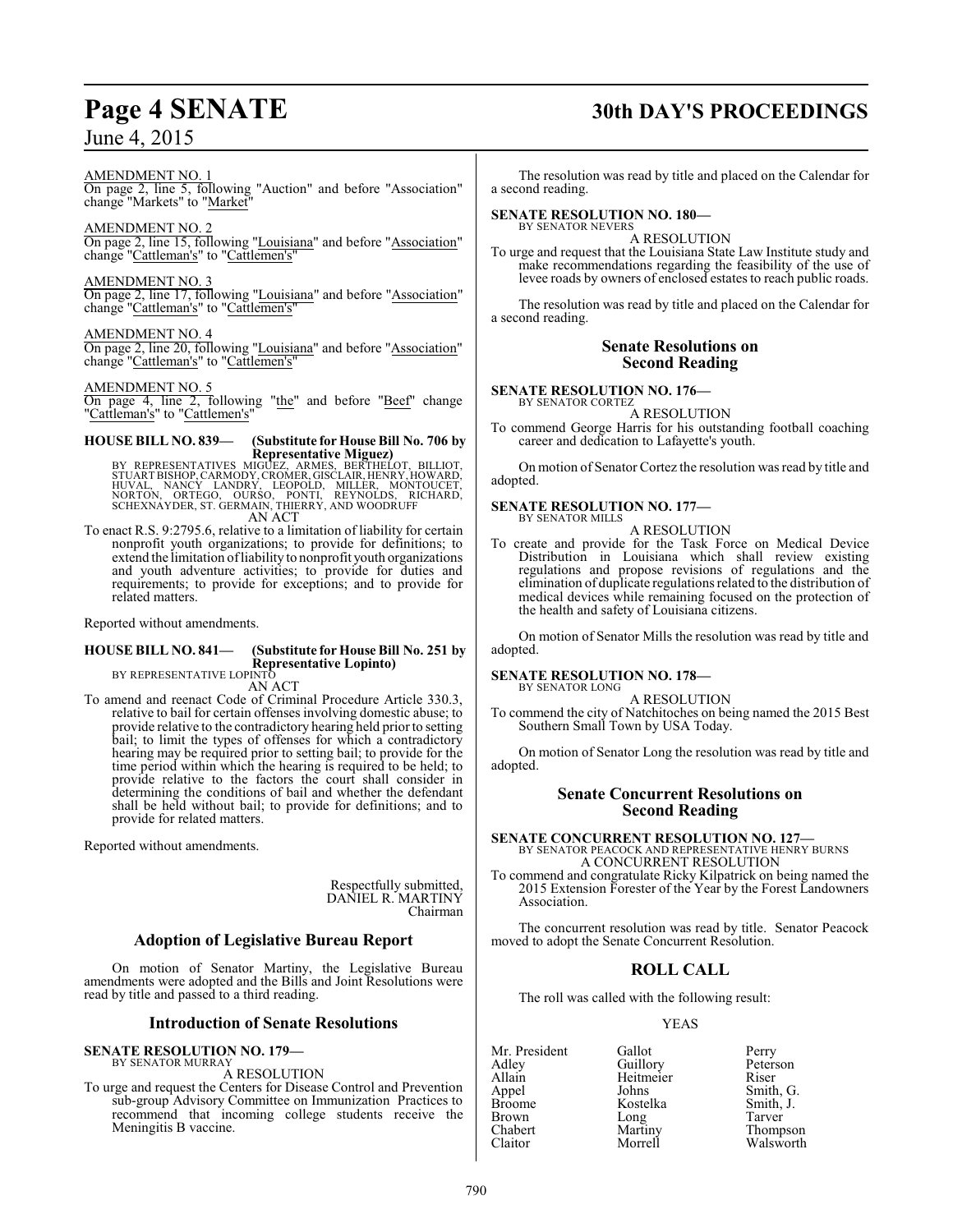# **30th DAY'S PROCEEDINGS Page 5 SENATE**

| Cortez<br>Crowe<br>Donahue<br>Dorsey-Colomb<br>Total - 34 | Morrish<br>Murray<br><b>Nevers</b><br>Peacock<br><b>NAYS</b> | Ward<br>White |
|-----------------------------------------------------------|--------------------------------------------------------------|---------------|
| Total $-0$                                                | <b>ABSENT</b>                                                |               |
| Amedee                                                    | Erdey                                                        | Mills         |

 Total - 5 The Chair declared the Senate adopted the Senate Concurrent Resolution and ordered it sent to the House.

#### **SENATE CONCURRENT RESOLUTION NO. 128—**

BY SENATOR BROWN

Buffington LaFleur

A CONCURRENT RESOLUTION To urge and request the State Licensing Board for Contractors and the Department of Health and Hospitals, office of public health, to study the lack of availability of state inspectors to timely complete inspections involved with construction projects.

The concurrent resolution was read by title. Senator Brown moved to adopt the Senate Concurrent Resolution.

#### **ROLL CALL**

The roll was called with the following result:

#### YEAS

| Mr. President        | Gallot           | Perry     |
|----------------------|------------------|-----------|
| Adley                | Guillory         | Peterson  |
| Allain               | Heitmeier        | Riser     |
|                      |                  |           |
| Appel                | Johns            | Smith, G. |
| <b>Broome</b>        | Kostelka         | Smith, J. |
| Brown                | Long             | Tarver    |
| Chabert              | Martiny          | Thompson  |
| Claitor              | Morrell          | Walsworth |
| Cortez               | Morrish          | Ward      |
| Crowe                | Murray           | White     |
| Donahue              | <b>Nevers</b>    |           |
| Dorsey-Colomb        | Peacock          |           |
| Total - 34           |                  |           |
|                      | <b>NAYS</b>      |           |
| Total - 0            |                  |           |
|                      | <b>ABSENT</b>    |           |
| Amedee<br>Buffington | Erdey<br>LaFleur | Mills     |
| Total - 5            |                  |           |

The Chair declared the Senate adopted the Senate Concurrent Resolution and ordered it sent to the House.

# **SENATE CONCURRENT RESOLUTION NO. 129—** BY SENATORS JOHNS AND MORRISH

A CONCURRENT RESOLUTION

To express the sincere condolences of the Legislature of Louisiana upon the death of William Boyce Baggett Sr., former Louisiana State University football player and outstanding attorney in Lake Charles, Louisiana.

The concurrent resolution was read by title. Senator Johns moved to adopt the Senate Concurrent Resolution.

# June 4, 2015

#### **ROLL CALL**

The roll was called with the following result:

#### YEAS

| Mr. President | Gallot      | Perry     |
|---------------|-------------|-----------|
| Adley         | Guillory    | Peterson  |
| Allain        | Heitmeier   | Riser     |
| Appel         | Johns       | Smith, G. |
| <b>Broome</b> | Kostelka    | Smith, J. |
| Brown         | Long        | Tarver    |
| Chabert       | Martiny     | Thompson  |
| Claitor       | Morrell     | Walsworth |
| Cortez        | Morrish     | Ward      |
| Crowe         | Murray      | White     |
| Donahue       | Nevers      |           |
| Dorsey-Colomb | Peacock     |           |
| Total - 34    |             |           |
|               | <b>NAYS</b> |           |
|               |             |           |

#### ABSENT

| Amedee            | Erdey   | Mills |
|-------------------|---------|-------|
| <b>Buffington</b> | LaFleur |       |
| Total $-5$        |         |       |

Total - 0

LaFleur

The Chair declared the Senate adopted the Senate Concurrent Resolution and ordered it sent to the House.

#### **SENATE CONCURRENT RESOLUTION NO. 130—**

BY SENATOR JOHNS A CONCURRENT RESOLUTION

To commend Colonel Paul Rainwater upon his retirement from the United States Army and for his accomplishments.

The concurrent resolution was read by title. Senator Johns moved to adopt the Senate Concurrent Resolution.

#### **ROLL CALL**

The roll was called with the following result:

#### YEAS

| Mr. President                     | Gallot           | Perry     |
|-----------------------------------|------------------|-----------|
| Adlev                             | Guillory         | Peterson  |
| Allain                            | Heitmeier        | Riser     |
| Appel                             | Johns            | Smith, G. |
| Broome                            | Kostelka         | Smith, J. |
| Brown                             | Long             | Tarver    |
| Chabert                           | Martiny          | Thompson  |
| Claitor                           | Morrell          | Walsworth |
| Cortez                            | Morrish          | Ward      |
| Crowe                             | Murray           | White     |
| Donahue                           | <b>Nevers</b>    |           |
| Dorsey-Colomb                     | Peacock          |           |
| Total - 34                        |                  |           |
|                                   | <b>NAYS</b>      |           |
| Total - 0                         |                  |           |
|                                   | <b>ABSENT</b>    |           |
| Amedee<br>Buffington<br>Total - 5 | Erdey<br>LaFleur | Mills     |
|                                   |                  |           |

The Chair declared the Senate adopted the Senate Concurrent Resolution and ordered it sent to the House.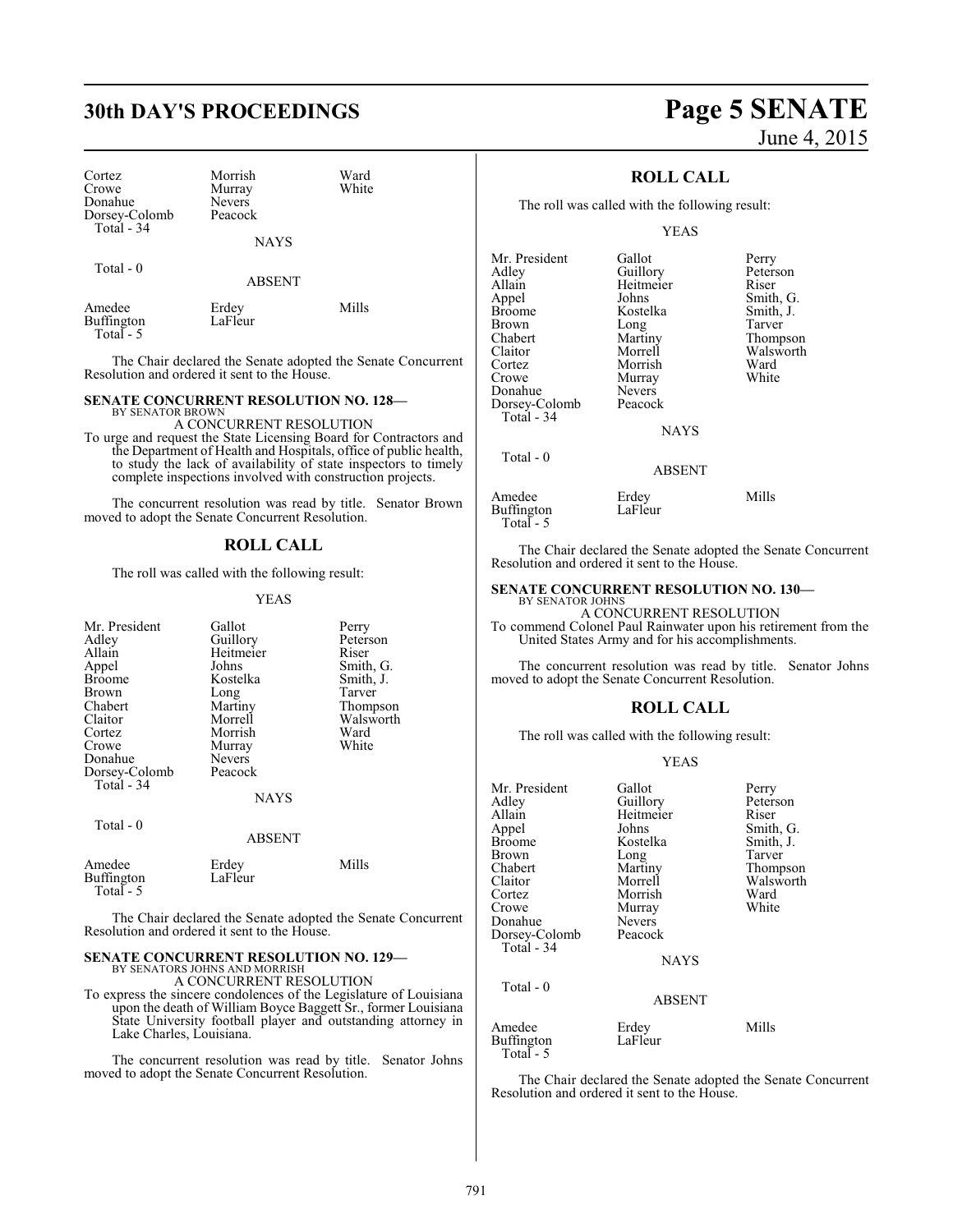#### **Message from the House**

**ASKING CONCURRENCE IN HOUSE BILLS AND JOINT RESOLUTIONS**

#### June 4, 2015

To the Honorable President and Members of the Senate:

I am directed to inform your honorable body that the House of Representatives has finally passed and asks your concurrence in the following House Bills and Joint Resolutions:

HB No. 725 HB No. 435

Respectfully submitted, ALFRED W. SPEER Clerk of the House of Representatives

#### **House Bills and Joint Resolutions**

Senator Murray asked for and obtained a suspension of the rules to read House Bills and Joint Resolutions a first and second time by title and refer them to committee.

#### **HOUSE BILL NO. 435—**

BY REPRESENTATIVE JEFFERSON AN ACT

To amend and reenact R.S. 47:1519(B) and 1520(A)(1)(introductory paragraph) and (2), and to enact R.S.  $47.1519(D)$  and  $1520(A)(3)$ , relative to the electronic payment and filing of taxes; to provide for the payment of taxes by electronic funds transfer; to provide for the electronic filing of tax returns; and to provide for exceptions; to provide for an effective date; and to provide for related matters.

The bill was read by title and referred by the President to the Committee on Revenue and Fiscal Affairs.

#### **HOUSE BILL NO. 725—**

BY REPRESENTATIVE LEGER AN ACT

To amend and reenact R.S. 47:6016.1(B)(1) and to enact 47:6016.1(N), relative to insurance premium tax; to provide for the Louisiana New Markets Jobs Act tax credits; to provide for definitions, to provide for applicable percentage; to provide with respect to issuance date; to provide with respect to amounts available for certification and allocation; to provide for applicability; to provide for an effective date; and to provide for related matters.

The bill was read by title and referred by the President to the Committee on Revenue and Fiscal Affairs.

#### **Message from the House**

#### **ASKING CONCURRENCE IN HOUSE CONCURRENT RESOLUTIONS**

#### June 4, 2015

To the Honorable President and Members of the Senate:

I am directed to inform your honorable body that the House of Representatives has finally passed and asks your concurrence in the following House Concurrent Resolutions:

HCR No. 221

Respectfully submitted, ALFRED W. SPEER Clerk of the House of Representatives

# **Page 6 SENATE 30th DAY'S PROCEEDINGS**

## **House Concurrent Resolutions on First Reading**

**HOUSE CONCURRENT RESOLUTION NO. 221—**<br>BY REPRESENTATIVES BARROW, HODGES, JACKSON, NORTON,<br>SMITH, ST. GERMAIN, AND STOKES AND SENATORS BROOME AND<br>DORSEY-COLOMB

## A CONCURRENT RESOLUTION

To commend the Miss Universe Organization for bringing the Miss USA Pageant back to the state of Louisiana in July of 2015.

The resolution was read by title and placed on the Calendar for a second reading.

#### **House Concurrent Resolutions on Second Reading**

#### **HOUSE CONCURRENT RESOLUTION NO. 113—** BY REPRESENTATIVE HARRISON

A CONCURRENT RESOLUTION

To urge and request the Office of Group Benefits to study the cost for each member school board to terminate its participation in the programs offered through the Office of Group Benefits and to submit a written report of findings to the House Committee on Appropriations and the Senate Committee on Finance not later than sixty days prior to the beginning of the 2016 Regular Session of the Legislature of Louisiana.

On motion of Senator Murray the resolution was read by title and returned to the Calendar, subject to call.

## **HOUSE CONCURRENT RESOLUTION NO. 159—**

BY REPRESENTATIVES PEARSON AND GAROFALO A CONCURRENT RESOLUTION

establish the Task Force on State Retirement System Sustainability to study the funding and benefits of Louisiana's state public retirement systems and to make recommendations to the legislature regarding the sustainability of such systems for current and future employees.

The resolution was read by title and referred by the President to the Committee on Retirement.

#### **HOUSE CONCURRENT RESOLUTION NO. 168—** BY REPRESENTATIVE BILLIO A CONCURRENT RESOLUTION

To create the Task Force on Youth Aging Out of Foster Care to study and explore the public policy and financing options for programs that could assist youth aging out of foster care to achieve successful independence once they reach the age of majority, and to require the task force to report its findings and recommendations to the House Committee on Health and Welfare and the Senate Committee on Health and Welfare no later than February 1, 2016.

The resolution was read by title. Senator Claitor moved to concur in the House Concurrent Resolution.

#### **ROLL CALL**

The roll was called with the following result:

#### YEAS

|           | Perry               |
|-----------|---------------------|
| Heitmeier | Peterson            |
| Johns     | Riser               |
| Kostelka  | Smith, G.           |
| Long      | Smith, J.           |
| Martiny   | Tarver              |
| Morrell   | Thompson            |
|           | Walsworth           |
| Murray    | Ward                |
|           | Guillory<br>Morrish |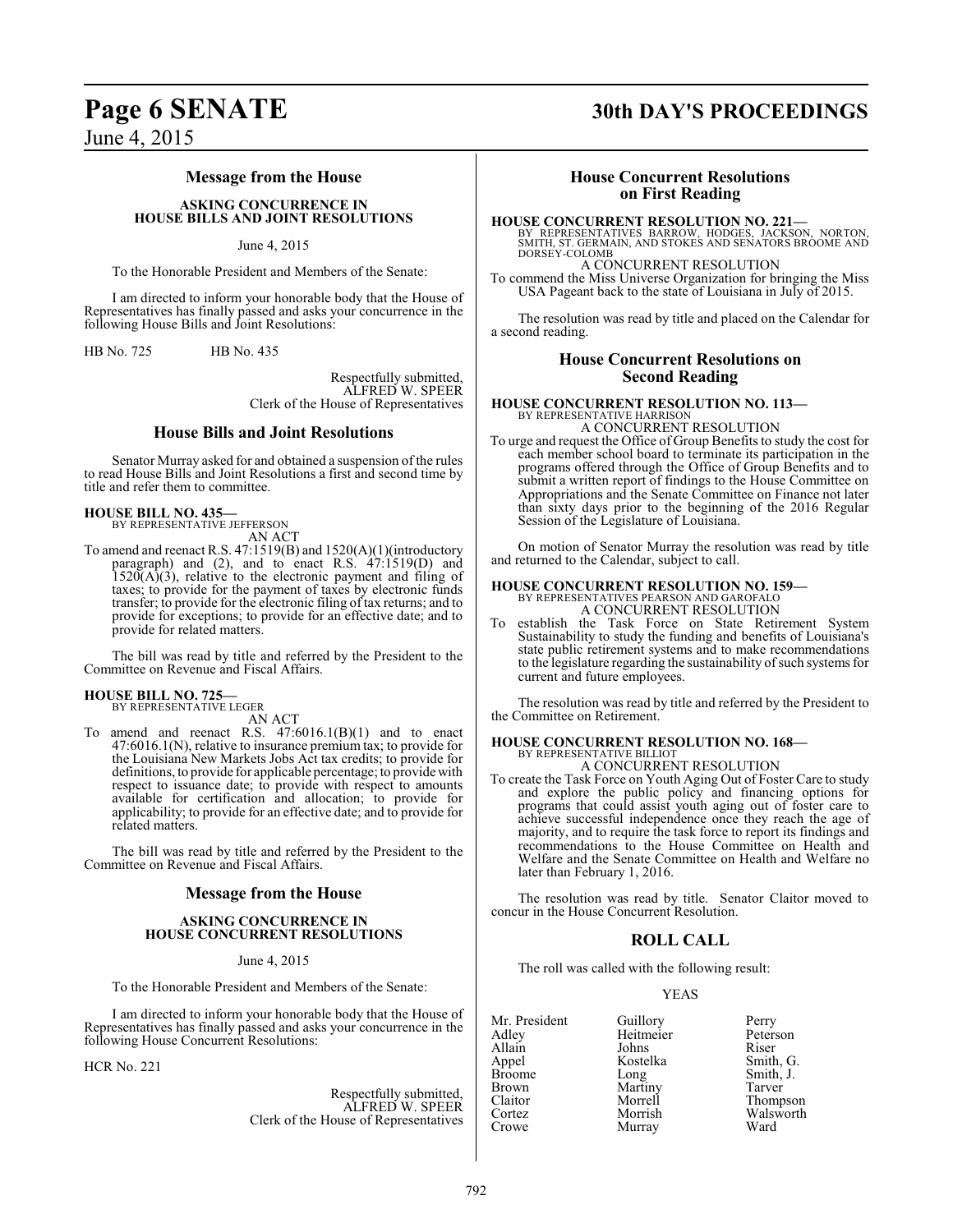# **30th DAY'S PROCEEDINGS Page 7 SENATE**

|             | White                    |
|-------------|--------------------------|
|             |                          |
| <b>NAYS</b> |                          |
|             | <b>Nevers</b><br>Peacock |

Total - 0

ABSENT

| Amedee     | Erdey   | Mills |
|------------|---------|-------|
| Buffington | Gallot  |       |
| Chabert    | LaFleur |       |
| Total - 7  |         |       |

The Chair declared the Senate concurred in the House Concurrent Resolution and ordered it returned to the House.

**HOUSE CONCURRENT RESOLUTION NO. 172—**<br>
BY REPRESENTATIVES REYNOLDS, ADAMS, ARNOLD, CONNICK,<br>
EDWARDS, FOIL, GAROFALO, HARRISON, JAMES, SHADOIN, AND THIERRY<br>
JOHNSON, LEOPOLD, JAY MORRIS, SHADOIN, AND THIERRY A CONCURRENT RESOLUTION

To direct the Louisiana National Guard not to accept waste explosives at Camp Minden after August 1, 2015.

The resolution was read by title. Senator Adley moved to concur in the House Concurrent Resolution.

#### **ROLL CALL**

The roll was called with the following result:

#### YEAS

| Mr. President | Dorsey-Colomb | Perry     |
|---------------|---------------|-----------|
| Adley         | Guillory      | Peterson  |
| Allain        | Heitmeier     | Riser     |
| Amedee        | Johns         | Smith, G. |
| Appel         | Kostelka      | Smith, J. |
| <b>Broome</b> | Long          | Tarver    |
| Brown         | Martiny       | Thompson  |
| Claitor       | Morrell       | Walsworth |
| Cortez        | Morrish       | Ward      |
| Crowe         | Murray        | White     |
| Donahue       | Peacock       |           |
| Total - 32    |               |           |
|               | <b>NAYS</b>   |           |
| Total - 0     |               |           |
|               | ABSENT        |           |

| Buffington | Gallot  | <b>Nevers</b> |
|------------|---------|---------------|
| Chabert    | LaFleur |               |
| Erdev      | Mills   |               |
| Total - 7  |         |               |

The Chair declared the Senate concurred in the House Concurrent Resolution and ordered it returned to the House.

# **HOUSE CONCURRENT RESOLUTION NO. 183—** BY REPRESENTATIVE HOFFMANN

A CONCURRENT RESOLUTION

To urge and request the office of state fire marshal to study and make recommendations with respect to the classifications, commercial implications, and inspection requirements of potable water boilers and other boilers as defined in Title 55, Part 5 of the Louisiana Administrative Code.

The resolution was read by title. Senator Walsworth moved to concur in the House Concurrent Resolution.

### **ROLL CALL**

The roll was called with the following result:

# June 4, 2015

|                                                                                                                                      | <b>YEAS</b>                                                                                                                      |                                                                                                          |
|--------------------------------------------------------------------------------------------------------------------------------------|----------------------------------------------------------------------------------------------------------------------------------|----------------------------------------------------------------------------------------------------------|
| Mr. President<br>Adley<br>Allain<br>Amedee<br>Appel<br>Broome<br>Brown<br>Claitor<br>Crowe<br>Donahue<br>Dorsey-Colomb<br>Total - 32 | Erdey<br>Guillory<br>Heitmeier<br>Johns<br>Kostelka<br>Long<br>Martiny<br>Morrell<br>Morrish<br>Murray<br>Peacock<br><b>NAYS</b> | Perry<br>Peterson<br>Riser<br>Smith, G.<br>Smith, J.<br>Tarver<br>Thompson<br>Walsworth<br>Ward<br>White |
| Total - 0                                                                                                                            | <b>ABSENT</b>                                                                                                                    |                                                                                                          |
| Buffington<br>Chabert<br>Cortez<br>Total - 7                                                                                         | Gallot<br>LaFleur<br>Mills                                                                                                       | Nevers                                                                                                   |

The Chair declared the Senate concurred in the House Concurrent Resolution and ordered it returned to the House.

#### **HOUSE CONCURRENT RESOLUTION NO. 184—** BY REPRESENTATIVE EDWARDS A CONCURRENT RESOLUTION

To authorize and direct the Louisiana State Law Institute to study and make recommendations to the Louisiana Legislature regarding the Louisiana Lease of Movables Act and related laws, including but not limited to changes in the law governing such transactions and the need to update the law to reflect presentday commercial and consumer practices.

The resolution was read by title. Senator Nevers moved to concur in the House Concurrent Resolution.

### **ROLL CALL**

The roll was called with the following result:

#### YEAS

| Mr. President<br>Adley<br>Allain<br>Amedee<br>Appel<br><b>Broome</b><br><b>Brown</b><br>Claitor<br>Cortez<br>Crowe<br>Donahue<br>Total $-33$ | Dorsey-Colomb<br>Erdey<br>Guillory<br>Heitmeier<br>Johns<br>Kostelka<br>Long<br>Martiny<br>Morrish<br>Murray<br><b>Nevers</b><br><b>NAYS</b> | Peacock<br>Perry<br>Peterson<br>Riser<br>Smith, G.<br>Smith, J.<br>Tarver<br>Thompson<br>Walsworth<br>Ward<br>White |
|----------------------------------------------------------------------------------------------------------------------------------------------|----------------------------------------------------------------------------------------------------------------------------------------------|---------------------------------------------------------------------------------------------------------------------|
| Total $-0$                                                                                                                                   | <b>ABSENT</b>                                                                                                                                |                                                                                                                     |
| <b>Buffington</b><br>Chabert                                                                                                                 | Gallot<br>LaFleur                                                                                                                            | Mills<br>Morrell                                                                                                    |

The Chair declared the Senate concurred in the House Concurrent Resolution and ordered it returned to the House.

Total - 6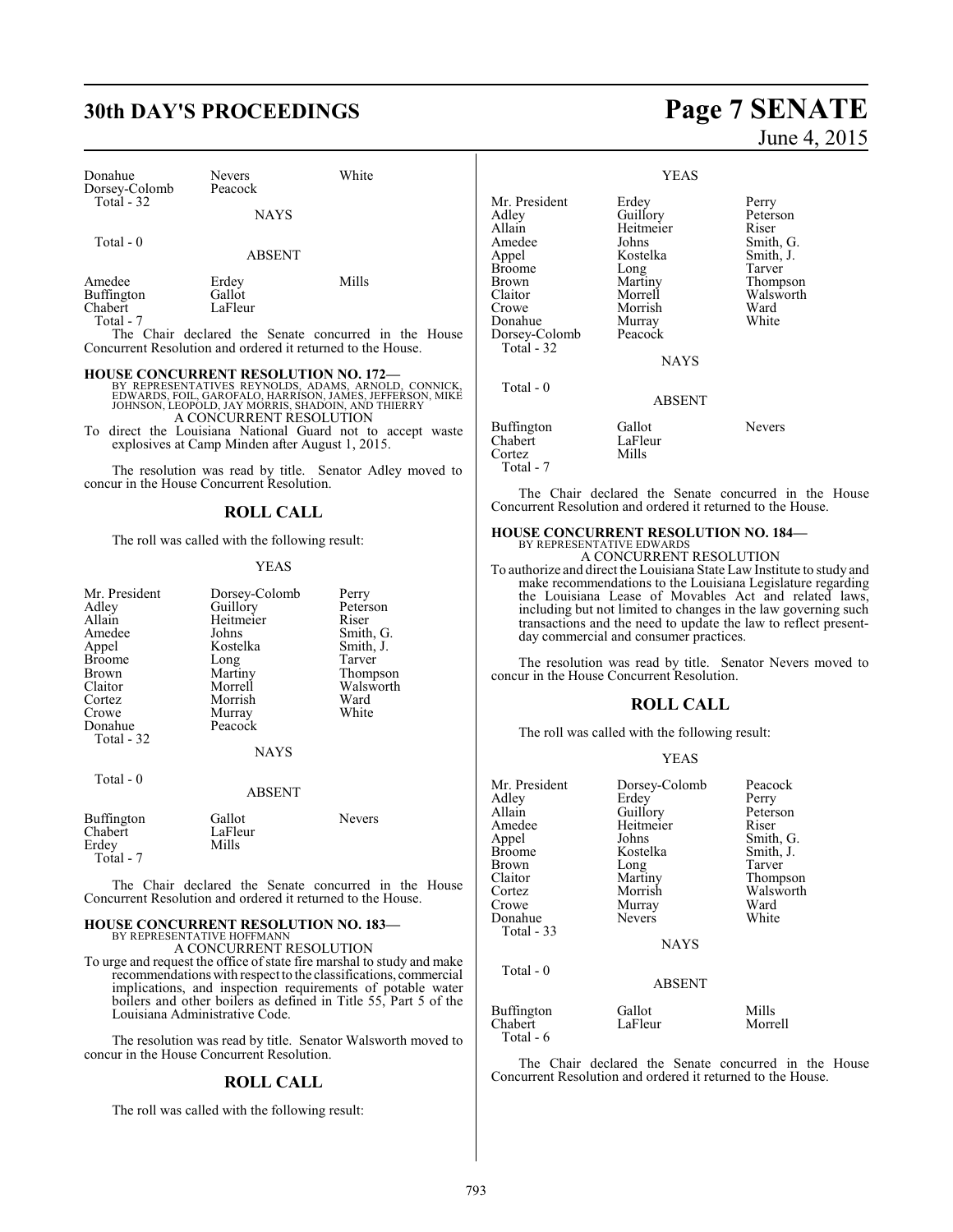### **HOUSE CONCURRENT RESOLUTION NO. 186—**

BY REPRESENTATIVE SIMON A CONCURRENT RESOLUTION

To urge and request the Department of Health and Hospitals to study and evaluate the current level of health and well-being of the residents of Louisiana, as well as available and potential models of healthcare delivery to create a Louisiana Health and Wellness Innovation Plan that helps this state to achieve the goal of having the healthiest people in the nation with access to the highest quality, most efficiently delivered health care.

The resolution was read by title. Senator Nevers moved to concur in the House Concurrent Resolution.

## **ROLL CALL**

The roll was called with the following result:

#### YEAS

| Mr. President<br>Adley<br>Allain<br>Amedee<br>Appel<br><b>Broome</b><br><b>Brown</b><br>Claitor<br>Cortez<br>Crowe<br>Donahue<br>Dorsey-Colomb<br>Total $-34$ | Erdey<br>Guillory<br>Heitmeier<br>Johns<br>Kostelka<br>Long<br>Martiny<br>Morrell<br>Morrish<br>Murray<br><b>Nevers</b><br>Peacock<br><b>NAYS</b> | Perry<br>Peterson<br>Riser<br>Smith, G.<br>Smith, J.<br>Tarver<br>Thompson<br>Walsworth<br>Ward<br>White |
|---------------------------------------------------------------------------------------------------------------------------------------------------------------|---------------------------------------------------------------------------------------------------------------------------------------------------|----------------------------------------------------------------------------------------------------------|
| Total - 0                                                                                                                                                     | <b>ABSENT</b>                                                                                                                                     |                                                                                                          |

| Buffington | Gallot  | Mills |
|------------|---------|-------|
| Chabert    | LaFleur |       |
| Total - 5  |         |       |

The Chair declared the Senate concurred in the House Concurrent Resolution and ordered it returned to the House.

#### **HOUSE CONCURRENT RESOLUTION NO. 196—**

BY REPRESENTATIVE SEABAUGH A CONCURRENT RESOLUTION

To authorize and direct the creation of an Indigent Defense Review Committee, within the Louisiana Commission on Law Enforcement and Criminal Justice, to study the caseload standards and guidelines adopted by the Louisiana Public Defender Board in relation to the constitutionally required standards of indigent criminal defense matters in light of the limited fiscal resources and Louisiana Rules of Professional Conduct, the fiscal priorities and the composition and structure of the Louisiana Public Defender Board.

The resolution was read by title. Senator Peacock moved to concur in the House Concurrent Resolution.

#### **ROLL CALL**

The roll was called with the following result:

#### YEAS

| Erdey     | Perry     |
|-----------|-----------|
| Guillory  | Peterson  |
| Heitmeier | Riser     |
| Johns     | Smith, G. |
| Kostelka  | Smith, J. |
| Long      | Tarver    |
| Martiny   | Thompson  |
|           |           |

# **Page 8 SENATE 30th DAY'S PROCEEDINGS**

| Claitor<br>Cortez<br>Crowe<br>Donahue<br>Dorsey-Colomb<br>Total $-34$ | Morrell<br>Morrish<br>Murray<br><b>Nevers</b><br>Peacock<br><b>NAYS</b> | Walsworth<br>Ward<br>White |
|-----------------------------------------------------------------------|-------------------------------------------------------------------------|----------------------------|
| Total - 0                                                             | <b>ABSENT</b>                                                           |                            |
| Buffington<br>Chabert<br>Total - 5                                    | Gallot<br>LaFleur                                                       | Mills                      |

The Chair declared the Senate concurred in the House Concurrent Resolution and ordered it returned to the House.

#### **HOUSE CONCURRENT RESOLUTION NO. 205—**

# BY REPRESENTATIVE WOODRUFF A CONCURRENT RESOLUTION

To create a task force to study and identify food deserts in communities where people travel an unreasonable distance to buy fresh produce and proteins as a result of grocery stores and affordable fresh food disappearing from their communities.

The resolution was read by title. Senator Heitmeier moved to concur in the House Concurrent Resolution.

#### **ROLL CALL**

The roll was called with the following result:

#### YEAS

| Mr. President<br>Adley<br>Allain<br>Amedee<br>Appel<br><b>Broome</b><br>Brown | Dorsey-Colomb<br>Erdey<br>Guillory<br>Heitmeier<br>Johns<br>Kostelka<br>Long | Peacock<br>Perry<br>Peterson<br>Riser<br>Smith, G.<br>Smith, J.<br>Tarver |
|-------------------------------------------------------------------------------|------------------------------------------------------------------------------|---------------------------------------------------------------------------|
| Claitor                                                                       | Martiny                                                                      | Thompson                                                                  |
| Cortez                                                                        | Morrish                                                                      | Walsworth                                                                 |
| Crowe                                                                         | Murray                                                                       | Ward                                                                      |
| Donahue                                                                       | <b>Nevers</b>                                                                | White                                                                     |
| Total $-33$                                                                   |                                                                              |                                                                           |
|                                                                               | <b>NAYS</b>                                                                  |                                                                           |
| Total - 0                                                                     |                                                                              |                                                                           |
|                                                                               | <b>ABSENT</b>                                                                |                                                                           |
| <b>Buffington</b><br>Chabert<br>Total - 6                                     | Gallot<br>LaFleur                                                            | Mills<br>Morrell                                                          |

The Chair declared the Senate concurred in the House Concurrent Resolution and ordered it returned to the House.

# **HOUSE CONCURRENT RESOLUTION NO. 208—**<br>BY REPRESENTATIVE STOKES<br>A CONCURRENT RESOLUTION

To urge and request the commissioner of insurance to issue regulations requiring insurers to disclose to insureds that homeowner's claims not exceeding the policy deductible may be used by the insurer in determining rates or whether to renew a homeowner's policy.

The resolution was read by title. Senator Martiny moved to concur in the House Concurrent Resolution.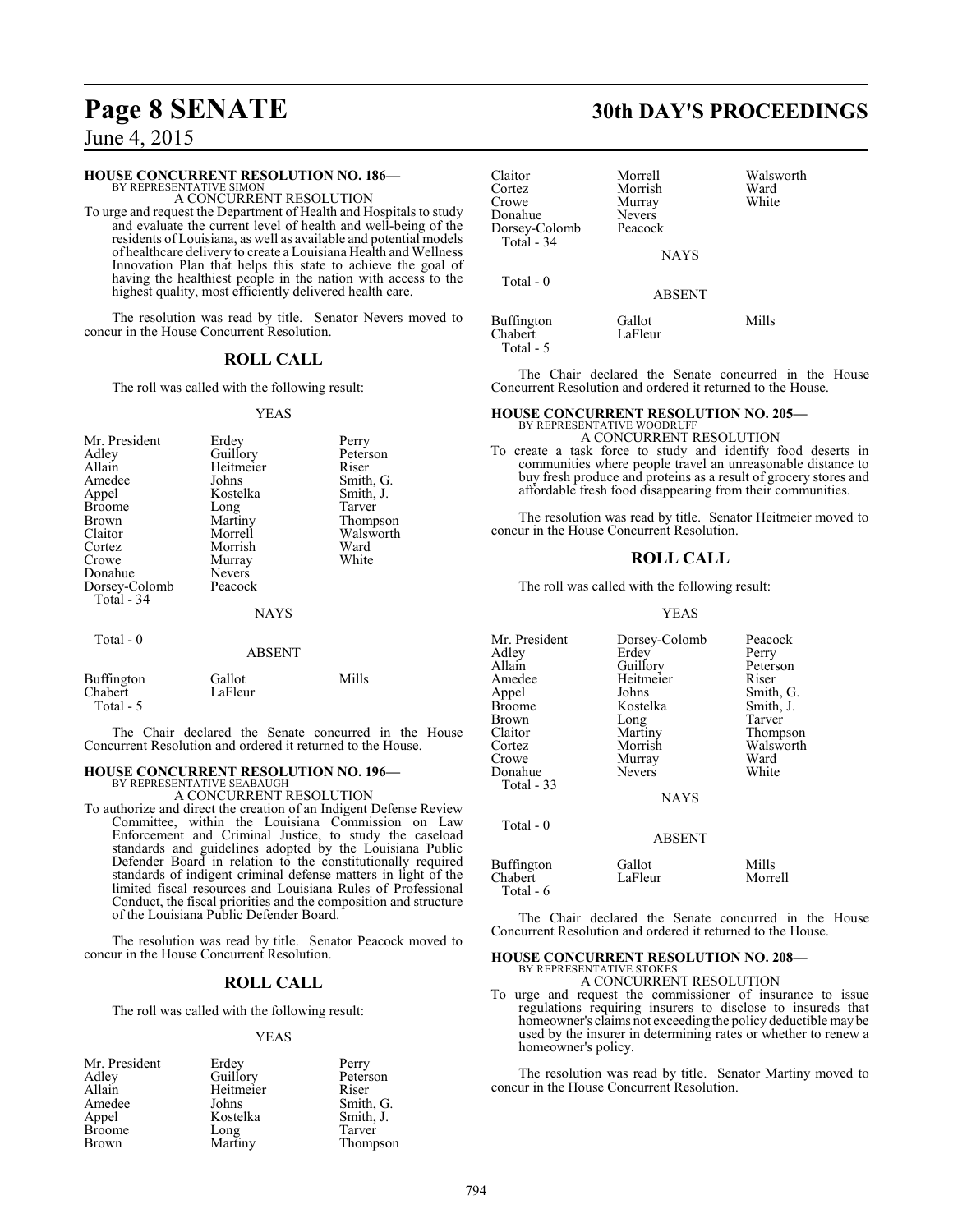# **30th DAY'S PROCEEDINGS Page 9 SENATE**

### **ROLL CALL**

The roll was called with the following result:

#### YEAS

| Mr. President<br>Adley<br>Allain<br>Amedee<br>Appel<br><b>Broome</b><br>Brown<br>Chabert<br>Claitor<br>Cortez<br>Crowe<br>Donahue<br>Total - 34<br>Total - 0 | Dorsey-Colomb<br>Erdey<br>Guillory<br>Heitmeier<br>Johns<br>Kostelka<br>Long<br>Martiny<br>Morrish<br>Murray<br><b>Nevers</b><br>Peacock<br><b>NAYS</b><br><b>ABSENT</b> | Perry<br>Peterson<br>Riser<br>Smith, G.<br>Smith, J.<br>Tarver<br>Thompson<br>Walsworth<br>Ward<br>White |
|--------------------------------------------------------------------------------------------------------------------------------------------------------------|--------------------------------------------------------------------------------------------------------------------------------------------------------------------------|----------------------------------------------------------------------------------------------------------|
|                                                                                                                                                              |                                                                                                                                                                          |                                                                                                          |
| <b>Buffington</b><br>Gallot                                                                                                                                  | LaFleur<br>Mills                                                                                                                                                         | Morrell                                                                                                  |

The Chair declared the Senate concurred in the House Concurrent Resolution and ordered it returned to the House.

#### **HOUSE CONCURRENT RESOLUTION NO. 214—**

BY REPRESENTATIVES BURRELL, BADON, BARROW, WESLEY<br>BISHOP, BOUIE, COX, FRANKLIN, GAINES, HALL, HONORE, HUNTER,<br>JACKSON, JAMES, JEFFERSON, TERRY LANDRY, NORTON, PIERRE,<br>PRICE, SMITH, THIERRY, PATRICK WILLIAMS, AND WOODRUFF<br>A

To urge and request the Department of Economic Development to notify companies with which it has cooperative endeavor agreements of the specific goals of the Louisiana Hudson Initiative and the Veteran Inititiative, to provide these companies with a list of the businesses certified under the Hudson Initiative and Veteran Initiative, and to request that the companies provide information on their use of businesses certified under the Hudson Initiative and Veteran Initiative.

The resolution was read by title. Senator Peacock moved to concur in the House Concurrent Resolution.

#### **ROLL CALL**

The roll was called with the following result:

#### YEAS

| Mr. President     | Dorsey-Colomb | Peacock   |
|-------------------|---------------|-----------|
| Adley             | Erdey         | Perry     |
| Allain            | Guillory      | Peterson  |
| Amedee            | Heitmeier     | Riser     |
| Appel             | Johns         | Smith, G. |
| <b>Broome</b>     | Kostelka      | Smith, J. |
| Brown             | Long          | Tarver    |
| Chabert           | Martiny       | Thompson  |
| Claitor           | Morrell       | Walsworth |
| Cortez            | Morrish       | Ward      |
| Crowe             | Murray        | White     |
| Donahue           | <b>Nevers</b> |           |
| <b>Total - 35</b> |               |           |

NAYS

Total - 0

Gallot Total - 5

# June 4, 2015

#### ABSENT

Buffington LaFleur<br>Gallot Mills Gallot Total - 4

The Chair declared the Senate concurred in the House Concurrent Resolution and ordered it returned to the House.

#### **HOUSE CONCURRENT RESOLUTION NO. 219—**

BY REPRESENTATIVES BARRAS, MIGUEZ, TERRY LANDRY, AND HUVAL AND SENATORS ALLAIN AND MILLS A CONCURRENT RESOLUTION

To urge and request representatives from the Iberia Parish Tourist Commission, the office of the sheriff of Iberia Parish, the office of the mayor of the city of New Iberia, and the governing authority of the city of New Iberia to meet with the members of the governing board of the Louisiana Sugar Cane Festival and Fair to discuss the services that are traditionally provided during the festival and fair, including security, traffic control, and sanitation, and the costs associated with those services, to develop a list of public and private entities that are available to provide such services in the future and the proposed fees to be charged by such entities, and to provide for a written report of findings and recommendations to the legislative delegation representing Iberia Parish no later than September 1, 2015.

The resolution was read by title. Senator Perry moved to concur in the House Concurrent Resolution.

#### **ROLL CALL**

The roll was called with the following result:

#### YEAS

Morrish Ward<br>
Murray White

Mr. President Dorsey-Colomb Peacock<br>Adley Erdey Perry Adley Erdey<br>Allain Guillory Allain Guillory Peterson<br>Amedee Heitmeier Riser Amedee Heitmeier<br>Appel Johns Appel Johns Smith, G.<br>Broome Kostelka Smith, J. Broome Kostelka Smith,<br>Brown Long Tarver Brown Long<br>
Chabert Martiny Chabert Martiny Thompson Claitor Morrell Walsworth Crowe Murray<br>Donahue Nevers Donahue Total - 35

Total - 0

Buffington LaFleur<br>Gallot Mills Gallot Total - 4

The Chair declared the Senate concurred in the House Concurrent Resolution and ordered it returned to the House.

NAYS

ABSENT

#### **Reports of Committees**

The following reports of committees were received and read:

#### **REPORT OF COMMITTEE ON**

#### **AGRICULTURE, FORESTRY, AQUACULTURE, AND RURAL DEVELOPMENT**

Senator Francis C. Thompson, Chairman on behalf of the Committee on Agriculture, Forestry, Aquaculture, and Rural Development, submitted the following report: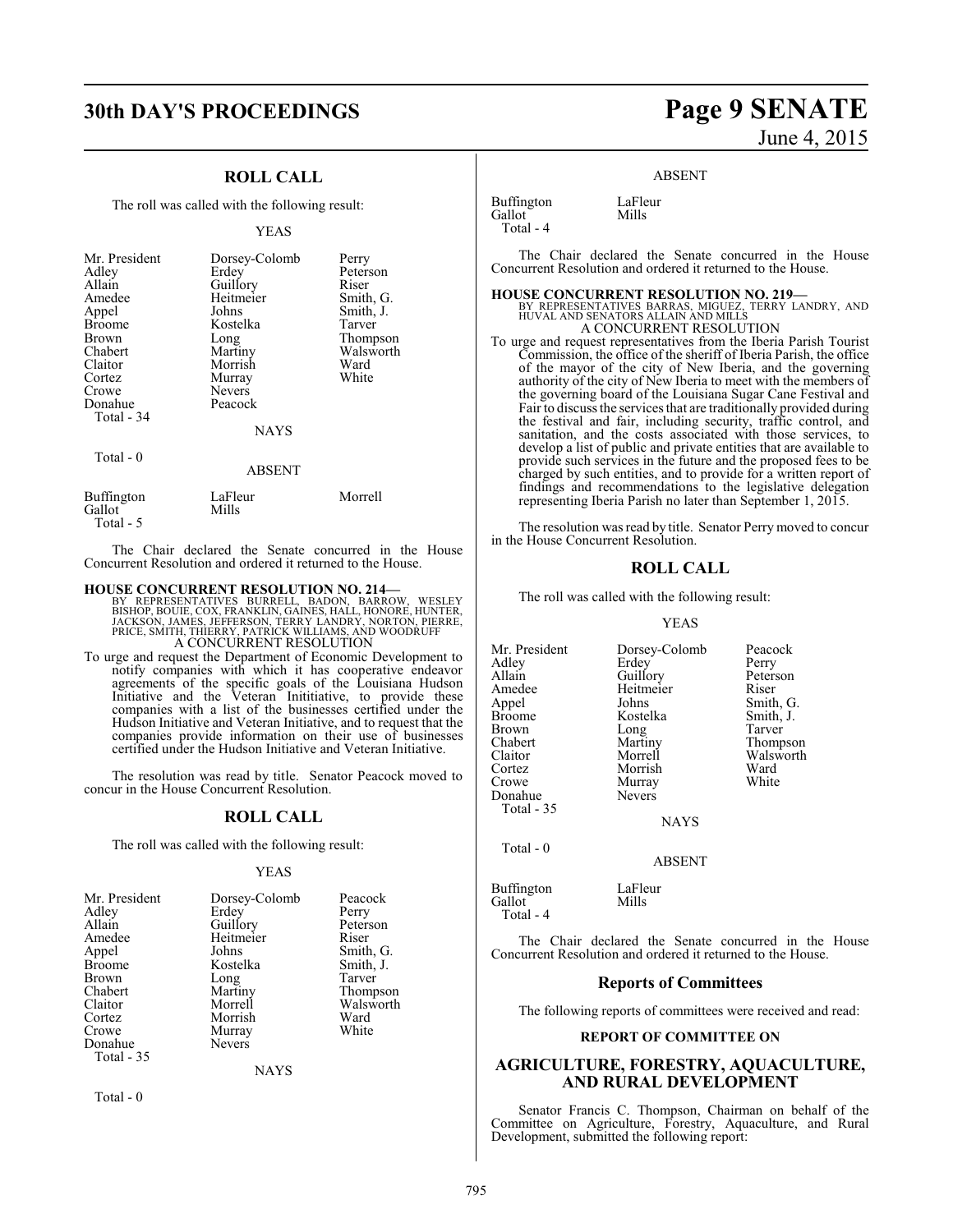#### June 4, 2015

To the President and Members of the Senate:

I am directed by your Committee on Agriculture, Forestry, Aquaculture, and Rural Development to submit the following report:

# **HOUSE BILL NO. 761—** BY REPRESENTATIVE WOODRUFF

AN ACT

To amend and reenact R.S. 47:2302(A) and to enact Chapter 31 of Title 3 of the Louisiana Revised Statutes of 1950, to be comprised of R.S. 3:4751 through 4754, relative to urban agriculture incentive zones; to provide relative to implementation; to establish contract requirements; to authorize the promulgation of rules and regulations; to provide for prohibitions; to provide for definitions; and to provide for related matters.

Reported with amendments.

# **HOUSE BILL NO. 765—** BY REPRESENTATIVE ANDERS

AN ACT

To amend and reenact R.S. 3:3402(17) and (18), 3403(A)(5), 3405(A)(3), (4), and (B)(7), 3409 through 3412, and 3414.4 and to enact R.S. 3:3402(19) and 3412.1, relative to the Agricultural Commodities Dealer and Warehouse Law; to provide for security and provisional stock insurance requirements; to remove the bond requirement fromthe law; to provide a purpose and additional guidelines for the self-insurance fund; to provide guidelines for reimbursement for agricultural commodities; and to provide for related matters.

Reported with amendments.

#### **HOUSE BILL NO. 847— (Substitute for House Bill No. 710 by Representative Carmody)** BY REPRESENTATIVE CARMODY

AN ACT

To amend and reenact R.S. 3:2772(I) and to enact R.S. 3:2772(J), relative to dog breeders; to require an applicant for initial or renewal kennel license to provide certain information to obtain such license; and to provide for related matters.

Reported favorably.

Respectfully submitted, FRANCIS C. THOMPSON Chairman

#### **REPORT OF COMMITTEE ON**

#### **EDUCATION**

Senator Conrad Appel, Chairman on behalf of the Committee on Education, submitted the following report:

#### June 4, 2015

To the President and Members of the Senate:

I am directed by your Committee on Education to submit the following report:

# **HOUSE CONCURRENT RESOLUTION NO. 64—** BY REPRESENTATIVE BROADWATER A CONCURRENT RESOLUTION

To create the Education in Alternative Settings StudyCommission to study and make recommendations on educational programs in juvenile justice settings and during transitions between the community and juvenile justice settings.

Reported favorably.

# **Page 10 SENATE 30th DAY'S PROCEEDINGS**

## **HOUSE CONCURRENT RESOLUTION NO. 126—**

BY REPRESENTATIVE CARTER A CONCURRENT RESOLUTION

To urge and request the State Board of Elementary and Secondary Education, in consultation with the Board of Regents and the governing authorities of public elementary and secondary schools, to study certain issues relative to educator preparation programs and submit a written report of findings and recommendations to the House Committee on Education and the Senate Committee on Education not later than sixty days prior to the beginning of the 2016 Regular Session of the Legislature.

Reported favorably.

# **HOUSE CONCURRENT RESOLUTION NO. 136—** BY REPRESENTATIVE WESLEY BISHOP A CONCURRENT RESOLUTION

- 
- To urge and request the State Board of Elementary and Secondary Education, in consultation with the Board of Regents, to study the feasibility and costs of using state funds to pay for students in approved home study programs to participate in dual enrollment programs established by the Board of Regents and to submit a written report of its findings and conclusions, including any recommendations for legislation relative to the issue, to the House Committee on Education and the Senate Committee on Education not later than sixty days prior to the beginning of the 2016 Regular Session of the Legislature of Louisiana.

Reported favorably.

#### **HOUSE BILL NO. 61—**

BY REPRESENTATIVE CARMODY A JOINT RESOLUTION

Proposing to amend Article VIII, Section 5(E) and to add Article VII, Section 2.1(C) of the Constitution of Louisiana, relative to requirements in relation to the imposition of or increase in fees and civil fines; to provide exceptions relative to public postsecondary education tuition and fees; to provide further relative to the authority to establish such tuition and fees; to provide for submission of the proposed amendment to the electors; and to provide for related matters.

Reported with amendments.

**HOUSE BILL NO. 62—** BY REPRESENTATIVES FOIL AND CARMODY A JOINT RESOLUTION

Proposing to add Article VII, Section 2.1(C) of the Constitution of Louisiana, relative to requirements in relation to the imposition of or increase in fees and civil fines; to provide exceptions relative to public postsecondary education fees; to provide for submission of the proposed amendment to the electors; and to provide for related matters.

Reported favorably.

**HOUSE BILL NO. 168—** BY REPRESENTATIVE CARTER

- AN ACT
- To enact R.S. 17:3351.20, relative to tuition and fees for graduate, professional, and other postbaccalaureate programs at public postsecondaryeducation institutions; to authorize certain public postsecondary education management boards to adjust tuition, fees, and fee amounts; charged for such programs; to provide for applicability; to provide limitations; and to provide for related matters.

Reported favorably.

**HOUSE BILL NO. 245—** BY REPRESENTATIVE HENRY

AN ACT To enact R.S. 17:24.4(K), relative to public school students; to prohibit the use of state content standards, state assessments, or other methods to measure certain noncognitive skills of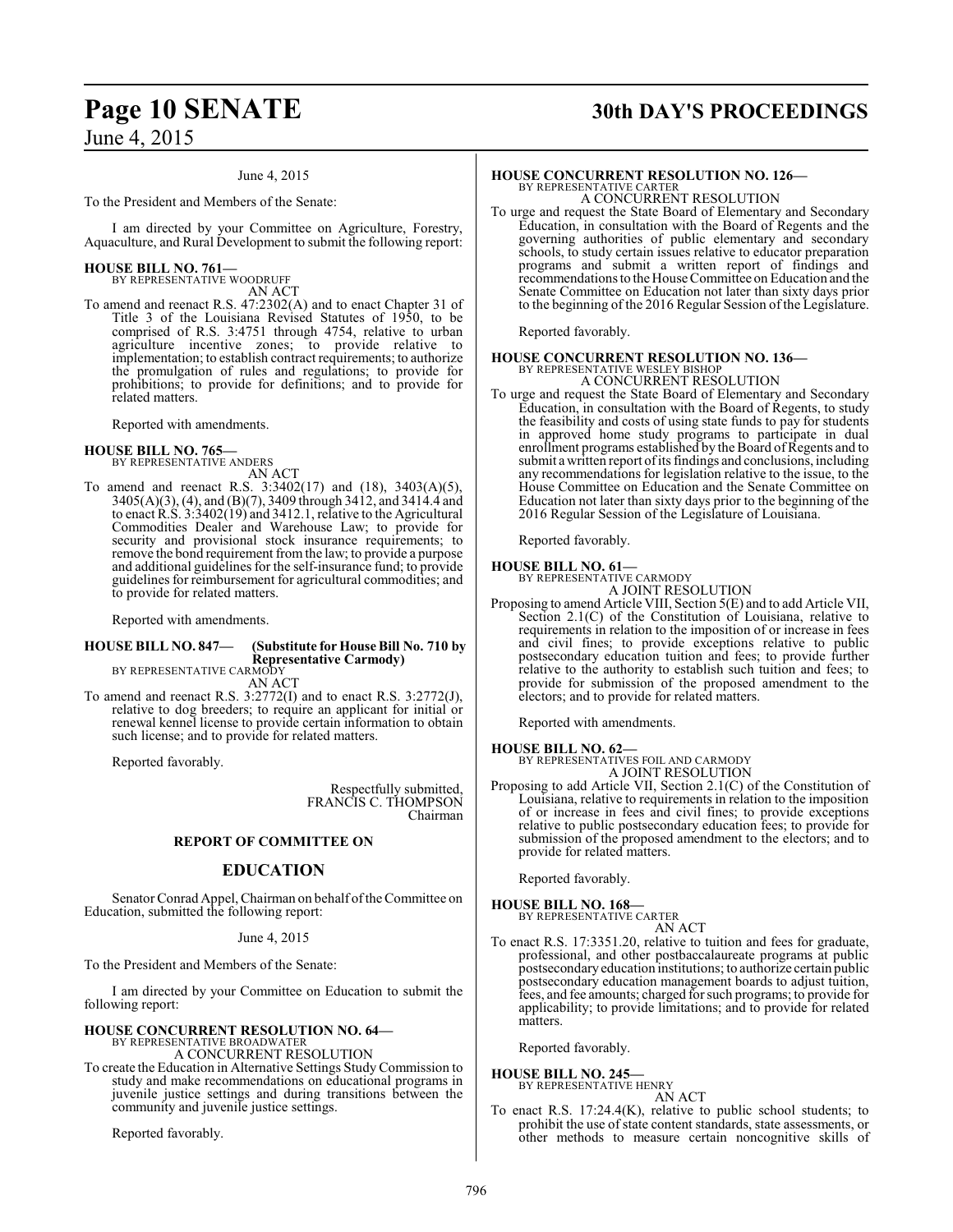# **30th DAY'S PROCEEDINGS Page 11 SENATE**

# June 4, 2015

students; to provide for exceptions; and to provide for related matters.

Reported with amendments.

#### **HOUSE BILL NO. 838— (Substitute for House Bill No. 546 by Representative Price)**

BY REPRESENTATIVE PRICE AN ACT

To amend and reenact R.S. 17:3048.1(B)(2)(introductory paragraph) and (4)(b) and to enact R.S. 17:5002(D), relative to the Taylor Opportunity Program for Students; to provide relative to the use of TOPS-Tech Awards; to provide that such awards may be used only for certain degrees and programs as determined by the Board of Regents and the Louisiana Workforce Investment Council; and to provide for related matters.

Reported favorably.

## **HOUSE BILL NO. 844— (Substitute for House Bill No. 599 by Representative Thierry)**<br>BY REPRESENTATIVE THIERRY

AN ACT

To amend and reenact R.S. 17:407.23(B)(3), relative to the early childhood care and education network; to provide relative to the implementation of the uniform assessment and accountability system for publicly funded early childhood education programs; to require the State Board of Elementary and Secondary Education to submit a report relative to such implementation; and to provide for related matters.

Reported favorably.

Respectfully submitted, CONRAD APPEL Chairman

#### **REPORT OF COMMITTEE ON**

#### **FINANCE**

Senator Jack Donahue, Chairman on behalf of the Committee on Finance, submitted the following report:

#### June 3, 2015

To the President and Members of the Senate:

I am directed by your Committee on Finance to submit the following report:

# **HOUSE BILL NO. 355—** BY REPRESENTATIVE PUGH

AN ACT

To amend and reenact R.S.  $47:302(K)(5)$ ,  $(7)(a)$  and  $(U)$  and to enact R.S. 47:302(V), relative to sales and use tax; to provide with respect to the collection and remittance of sales and use tax; to provide for the definition of dealer; to provide a method for reporting and remitting taxes by certain dealers; to provide for effectiveness; and to provide for related matters.

Reported favorably.

**HOUSE BILL NO. 449—** BY REPRESENTATIVE ROBIDEAUX AN ACT

To amend and reenact R.S.  $47:287.95(F)(3)$  and  $606(A)(1)(a)$ ; relative to corporate income and corporate franchise tax; to provide for determination of taxable income from sales of certain aircraft manufactured in this state; to provide for the determination of taxable capital from sales of certain aircraft manufactured in this state; to provide for an effective date; and to provide for related matters.

Reported with amendments.

#### **HOUSE BILL NO. 501—**

BY REPRESENTATIVE ROBIDEAUX AN ACT

To amend and reenact R.S. 47:301(10)(m), relative to state and local sales and use tax; to provide with respect to state and local sales<br>and use tax exemptions; to exempt certain aircraft and use tax exemptions; to exempt manufactured in this state from state and local sales and use taxes; to provide for an effective date; and to provide for related matters.

Reported with amendments.

## **HOUSE BILL NO. 555—**

BY REPRESENTATIVE FANNIN AN ACT

To amend and reenact R.S.  $47:302(K)(5)$ ,  $(7)(a)$  and (U) and to enact R.S. 47:302(V), relative to sales and use tax; to provide with respect to the collection and remittance of sales and use tax; to provide for the definition of dealer; to provide a method for reporting and remitting taxes by certain dealers; to provide for effectiveness; and to provide for related matters.

Reported favorably.

**HOUSE BILL NO. 805—** BY REPRESENTATIVE ADAMS

AN ACT

To amend and reenact R.S. 47:6006(A) and (B), relative to income and corporation franchise tax credits; to provide with respect to the tax credit for ad valorem taxes paid on inventory and certain natural gas; to provide with respect to authorization for issuance of refunds for tax credits which exceed taxpayer tax liability; to provide for certain limitations; to provide for effectiveness; and to provide for related matters.

Reported favorably.

#### **HOUSE BILL NO. 829—**

BY REPRESENTATIVES ROBIDEAUX, BARROW, HENRY BURNS, HUNTER, AND PATRICK WILLIAMS

- AN ACT
- To amend and reenact R.S. 47:6007(B), (C)(1)(introductory paragraph), (c), and (d) and (2), and  $(D)(4)(ii)(aa)$  and to enact R.S. 47:6007(C)(1)(e), relative to income tax credits; to provide with respect to the motion picture investor tax credit; to provide for certain definitions; to provide for the certification of credits; to authorize credits for certain investors; to authorize a credit for certain state certified productions which employ certain residents; to authorize a credit for investments on certain music; to provide for an annual program cap on the tax credit; to provide for a cap on certain productions; to provide for the transfer of credits; to provide for use of the monies collected as a result of the application fee; to provide for tax credit requirements and limitations; to provide for an effective date; and to provide for related matters.

Reported with amendments.

Respectfully submitted, JACK DONAHUE Chairman

#### **REPORT OF COMMITTEE ON**

### **LABOR AND INDUSTRIAL RELATIONS**

Senator A. G. Crowe, Chairman on behalf of the Committee on Labor and Industrial Relations, submitted the following report:

#### June 4, 2015

To the President and Members of the Senate:

I am directed by your Committee on Labor and Industrial Relations to submit the following report: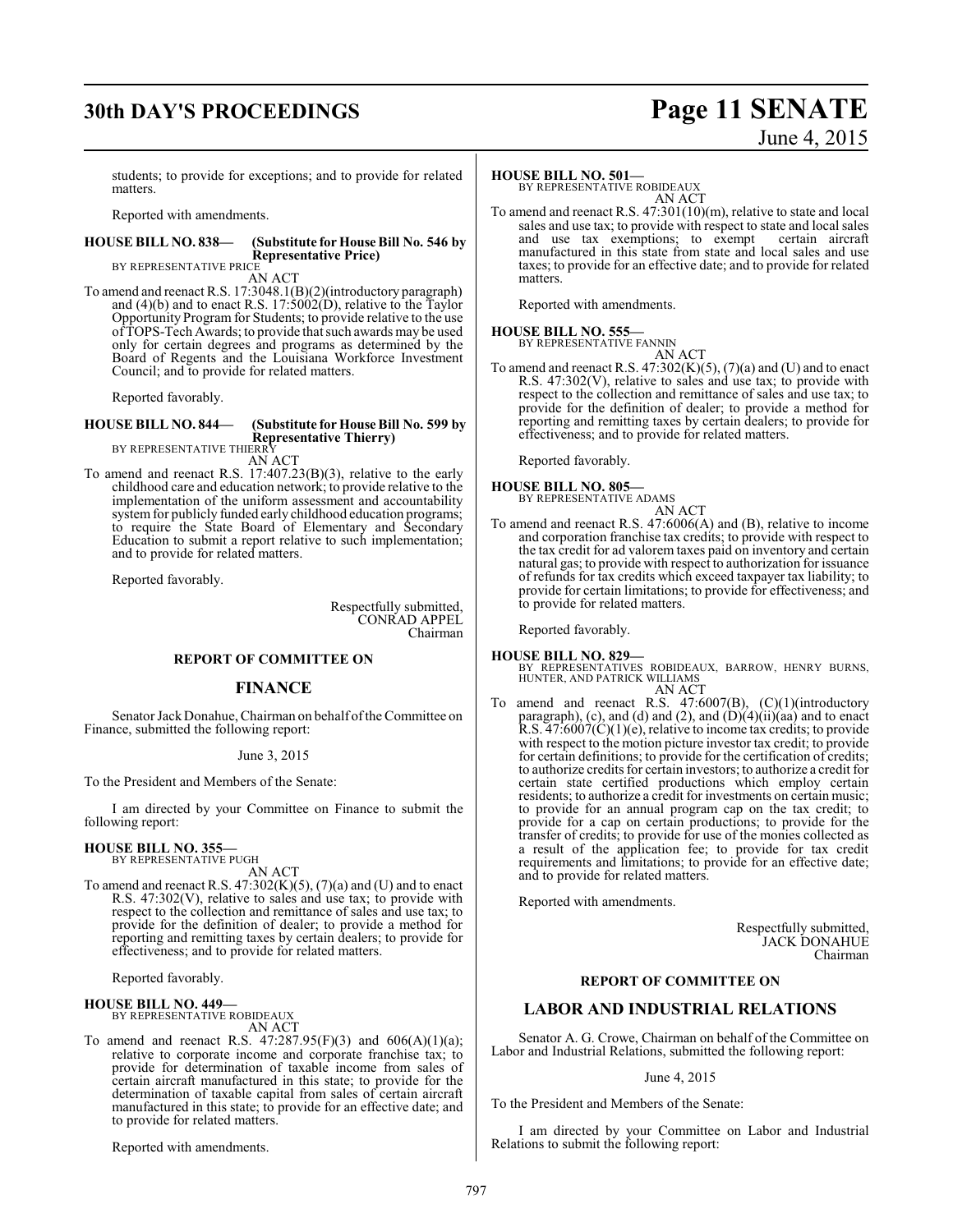#### **HOUSE BILL NO. 464—**

BY REPRESENTATIVE TALBOT AN ACT

To enact amend and reenact R.S. 23:921(F)(2) and to enact R.S.  $23:921(F)(3)$ , relative to employment contracts; to provide for franchise relationships; to provide with respect to the status of employees in franchises; to provide for exceptions in applicability; and to provide for related matters.

Reported with amendments.

# **HOUSE BILL NO. 741—** BY REPRESENTATIVE ALFRED WILLIAMS

AN ACT

To amend and reenact R.S. 17:2930(B), R.S. 23:6(9) through (11), 19, 20, 34(A) through (C) and (E) through (G),  $71(C)$ ,  $76(\dot{C})(1)$ and (11), 2042(introductory paragraph), (1), and (3),  $2043(A)$ (introductory paragraph),  $(11)(a)$  and  $(b)(xi)$ , and (13)(a), and (D), 2044, 2046, 2048, 2061(introductory paragraph), (2), and (3),  $2063(A)(1)$  and (B),  $2065(A)(4)$ , (7), and  $(8)$ ,  $2091(A)$ (introductory paragraph) and  $(1)$ , the heading of Part V of Chapter 14 of Title 23 of the Louisiana Revised Statutes of 1950, R.S. 23:2191, 2192(A) and (C), 2193(A), (B), and (D), 2194(A), 2195, 2196(A) and (B), 2197(Section heading), 2200(A) and (B)(12) and (20), 2210(B) and (C), R.S. 46:261(D)(7), R.S. 47:12(B)(1)(a)(iii), R.S. 48:1604(A)(1)(e) and (2), R.S. 51:1787(E) and 1807(D); to enact R.S. 23:2199(D) and 2213; and to repeal Chapter 11-A of Title 23 of the Louisiana Revised Statutes of 1950, comprised of R.S. 23:1801 through 1809, Chapter 11-B of Title  $23$  of the Louisiana Revised Statutes of 1950, comprised of R.S. 23:1821 through 1832, Chapter 11-C of Title 23 of the Louisiana Revised Statutes of 1950, comprised of R.S. 23:1841 through 1846, Chapter 11-D of Title 23 ofthe Louisiana Revised Statutes of 1950, comprised of R.S. 23:1851 through 1855, and Chapter 11-E of Title 23 of the Louisiana Revised Statutes of 1950, comprised of R.S. 23:1861 through 1862, 2193(C), 2196(E), and 2043(A)(9), relative to workplace investment initiatives; to provide for conformity with federal laws; to provide with respect to the membership of the Workforce Investment Council; to provide with respect to workforce development boards; to provide for the membership of workforce development boards; to provide for the designation of workforce development areas; and to provide for related matters.

Reported favorably.

Respectfully submitted, A. G. CROWE Chairman

## **REPORT OF COMMITTEE ON**

### **LOCAL AND MUNICIPAL AFFAIRS**

Senator Yvonne Dorsey-Colomb, Chairman on behalf of the Committee on Local and Municipal Affairs, submitted the following report:

#### June 4, 2015

To the President and Members of the Senate:

I am directed by your Committee on Local and Municipal Affairs to submit the following report:

## **HOUSE BILL NO. 176—**

BY REPRESENTATIVE SHADOIN AN ACT

To amend and reenact R.S.  $33:2955(A)(1)(k)(iii)$  and (1)(iii), relative to investments by political subdivisions; to provide with respect to requirements for investments in bonds, debentures, notes, or other indebtedness; and to provide for related matters.

Reported favorably.

# **Page 12 SENATE 30th DAY'S PROCEEDINGS**

#### **HOUSE BILL NO. 356—**

BY REPRESENTATIVES PYLANT AND ADAMS AN ACT

To amend and reenact R.S. 33:1991(A)(1), relative to employees of fire departments; to provide relative to the applicability of provisions pertaining to wages and hours; and to provide for related matters.

Reported with amendments.

#### **HOUSE BILL NO. 447—** BY REPRESENTATIVE MONTOUCET AN ACT

To enact R.S. 33:2495.3, relative to municipal fire and police civil service; to provide relative to persons selected for appointment to a position as an entry-level firefighter in certain municipalities; to provide relative to the start of the working test period; to require such persons to complete a fire training academy prior to the start of the working test period; and to provide for related matters.

Reported favorably.

# **HOUSE BILL NO. 503—** BY REPRESENTATIVE PYLANT

AN ACT

To enact R.S. 47:338.24.2, relative to municipal sales and use tax; to authorize the town of Jonesville to levy a sales and use tax, subject to voter approval; to provide limitations; and to provide for related matters.

Reported favorably.

**HOUSE BILL NO. 577—** BY REPRESENTATIVES JACKSON AND HUNTER AND SENATOR THOMPSON

AN ACT

To enact R.S. 33:180(D), relative to the extension of the corporate limits of municipalities; to provide relative to attempts to challenge or invalidate ordinances to annex territory; and to provide for related matters.

Reported favorably.

**HOUSE BILL NO. 623—** BY REPRESENTATIVE REYNOLDS

AN ACT

To enact Part V of Chapter 36 of Title 13 of the Louisiana Revised Statutes of 1950, to be comprised ofR.S. 13:5761 through 5764, relative to the Webster Parish coroner's office; to provide for the creation of a taxing district to fund the Webster Parish coroner's office; to provide for the boundaries of the district; to authorize the levy and collection of ad valorem taxes, subject to voter approval; to provide for the use of such proceeds; to provide for the powers and duties of the coroner's office; and to provide for related matters.

Reported favorably.

# **HOUSE BILL NO. 690—** BY REPRESENTATIVE LORUSSO

AN ACT

To amend and reenact R.S. 40:531(B), 532, and 537(B) and to enact R.S. 40:537(A)(6), relative to the Housing Authority of New Orleans; to provide relative to the governing board of the authority; to provide relative to the appointment, terms, and removal of board members; and to provide for related matters.

Reported with amendments.

#### **HOUSE BILL NO. 693—**

BY REPRESENTATIVE LEGER AN ACT

To enact Subpart B-48 of Part IV of Chapter 1 of Title 33 of the Louisiana Revised Statutes of 1950, to be comprised of R.S. 33:130.861 through 130.867, relative to economic and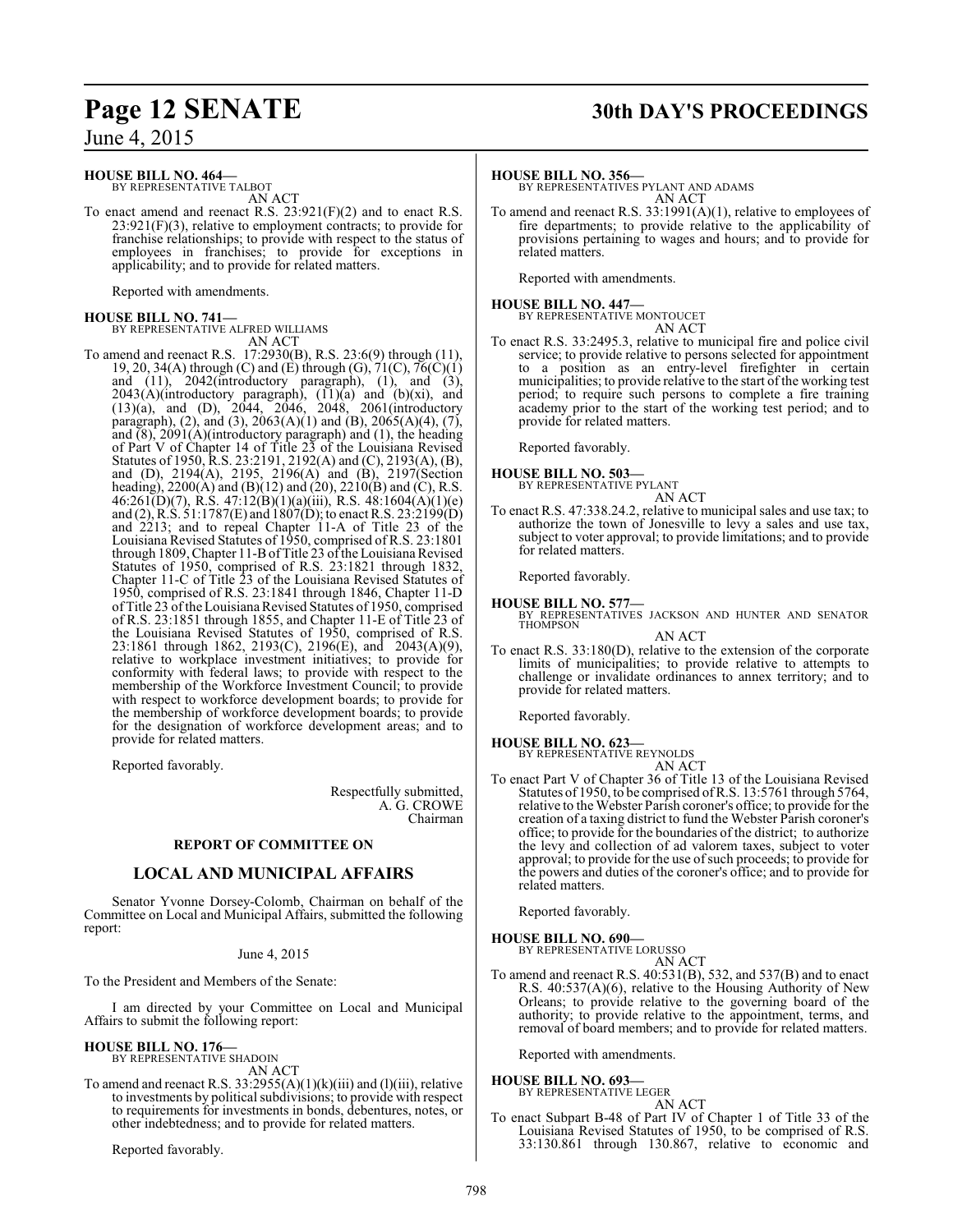# **30th DAY'S PROCEEDINGS Page 13 SENATE**

community development in Orleans Parish; to create the New Orleans Exhibition Hall Authority Economic Growth and Development District as a political subdivision of the state; to provide for the boundaries and governance of the district; to provide for the authority, powers, duties, and functions of the board of commissioners; to authorize the district to issue and sell bonds and other debt obligations; and to provide for related matters.

Reported with amendments.

# **HOUSE BILL NO. 715—** BY REPRESENTATIVE HALL

AN ACT

To amend and reenact R.S. 33:2740.50, relative to the Pineville Downtown Development District; to provide relative to the governing board of the district; to change the membership of the board; to provide relative to the powers and duties of the district, including the authority to levy taxes and issue bonds; and to provide for related matters.

Reported favorably.

# **HOUSE BILL NO. 717—** BY REPRESENTATIVES SMITH AND ST. GERMAIN

AN ACT

To enact Chapter 48 of Title 33 of the Louisiana Revised Statutes of 1950, to be comprised of R.S. 33:9701, relative to parish and municipal ordinances; to provide relative to ordinances enacted with respect to emergency services provided to victims of domestic abuse and other crimes; to prohibit parishes and municipalities from enacting certain ordinances with respect to such victims and the landlords of such victims; to provide for remedies for wrongful actions taken against such victims and landlords; and to provide for related matters.

Reported favorably.

#### **HOUSE BILL NO. 733—**

BY REPRESENTATIVE HENSGENS AN ACT

To enact R.S. 33:172.4 and to repeal R.S. 33:172.4, relative to the city of Abbeville; to provide with respect to annexation procedures; to provide with respect to notice for property owners in areas to be annexed; to provide with respect to public hearings relative to proposed annexations; and to provide for related matters.

Reported favorably.

# **HOUSE BILL NO. 808—** BY REPRESENTATIVE BARRAS

AN ACT

To amend and reenact R.S. 33:130.765(A) and 130.766(A)(2)(b) and  $(3)$  and to repeal R.S. 33:130.766 $(A)(2)(d)$ , relative to the Iberia Economic Development Authority; to provide relative to the powers and duties of the authority; to authorize the authority to grant rights-of-way; to provide relative to the disposition of authority property; to provide relative to the adoption of resolutions or ordinances providing for such disposition; to provide relative to publication and public hearing requirements; to remove provisions that require the authority to receive the approval of the Iberia Parish Council prior to disposing of authority property in certain circumstances; and to provide for related matters.

Reported favorably.

#### **HOUSE BILL NO. 823—**

- BY REPRESENTATIVES BARROW AND JAMES AN ACT
- To amend and reenact R.S. 33:2740.67(A), (B), and (C)(1) and (2), relative to the Greenwell Springs-Airline Economic Development District in East Baton Rouge Parish; to change the name and the boundaries of the district; to provide for the membership of the board; and to provide for related matters.

# June 4, 2015

Reported favorably.

#### **HOUSE BILL NO. 846— (Substitute for House Bill No. 202 by Representative Ortego)** BY REPRESENTATIVE ORTEGO

AN ACT

To amend and reenact R.S. 33:9201, 9202(introductory paragraph), and  $9203(A)$  and to enact R.S.  $33:9206(11)$ , relative to the Lafayette Parish Bayou Vermilion District; to authorize the district to perform public works on certain bayous; to provide relative to the name of the district; and to provide for related matters.

Reported with amendments.

Respectfully submitted, YVONNE DORSEY-COLOMB Chairman

#### **House Bills and Joint Resolutions on Second Reading Just Reported by Committees**

Senator Murray asked for and obtained a suspension of the rules to take up House Bills and Joint Resolutions just reported by Committees.

# **HOUSE BILL NO. 61—** BY REPRESENTATIVE CARMODY

A JOINT RESOLUTION

Proposing to amend Article VIII, Section 5(E) and to add Article VII, Section 2.1(C) of the Constitution of Louisiana, relative to requirements in relation to the imposition of or increase in fees and civil fines; to provide exceptions relative to public postsecondary education tuition and fees; to provide further relative to the authority to establish such tuition and fees; to provide for submission of the proposed amendment to the electors; and to provide for related matters.

Reported with amendments by the Committee on Education.

#### **SENATE COMMITTEE AMENDMENTS**

Amendments proposed by Senate Committee on Education to Re-Reengrossed House Bill No. 61 by Representative Carmody

#### AMENDMENT NO. 1

On page 2, line 19, between "2015" and the period "." insert ", provided the Act which originated as Senate Bill No. 48 of this 2015 Regular Session is enacted and becomes effective"

On motion of Senator Appel, the committee amendment was adopted. The amended bill was read by title and referred to the Legislative Bureau.

#### **HOUSE BILL NO. 62—**

BY REPRESENTATIVES FOIL AND CARMODY A JOINT RESOLUTION

Proposing to add Article VII, Section 2.1(C) of the Constitution of Louisiana, relative to requirements in relation to the imposition of or increase in fees and civil fines; to provide exceptions relative to public postsecondary education fees; to provide for submission of the proposed amendment to the electors; and to provide for related matters.

Reported favorably by the Committee on Education. The bill was read by title and recommitted to the Committee on Revenue and Fiscal Affairs.

#### **HOUSE BILL NO. 168—**

BY REPRESENTATIVE CARTER AN ACT

To enact R.S. 17:3351.20, relative to tuition and fees for graduate, professional, and other postbaccalaureate programs at public postsecondaryeducation institutions; to authorize certain public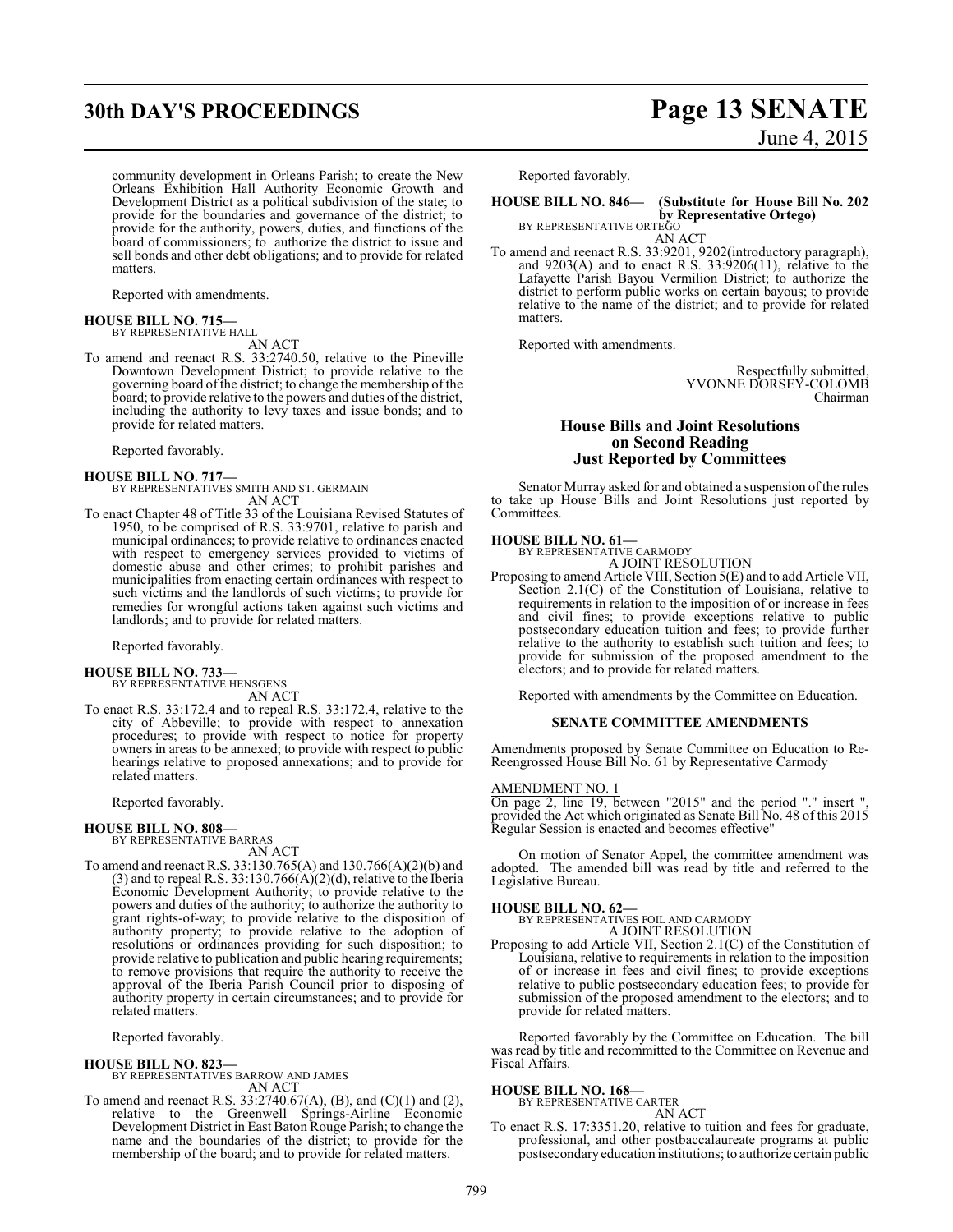# **Page 14 SENATE 30th DAY'S PROCEEDINGS**

June 4, 2015

postsecondary education management boards to adjust tuition, fees, and fee amounts; charged forsuch programs; to provide for applicability; to provide limitations; and to provide for related matters.

Reported favorably by the Committee on Education. The bill was read by title and recommitted to the Committee on Revenue and Fiscal Affairs.

# **HOUSE BILL NO. 176—** BY REPRESENTATIVE SHADOIN

AN ACT

To amend and reenact R.S.  $33:2955(A)(1)(k)(iii)$  and (1)(iii), relative to investments by political subdivisions; to provide with respect to requirements for investments in bonds, debentures, notes, or other indebtedness; and to provide for related matters.

Reported favorably by the Committee on Local and Municipal Affairs. The bill was read by title and referred to the Legislative Bureau.

# **HOUSE BILL NO. 245—** BY REPRESENTATIVE HENRY

AN ACT

To enact R.S. 17:24.4(K), relative to public school students; to prohibit the use of state content standards, state assessments, or other methods to measure certain noncognitive skills of students; to provide for exceptions; and to provide for related matters.

Reported with amendments by the Committee on Education.

#### **SENATE COMMITTEE AMENDMENTS**

Amendments proposed by Senate Committee on Education to Engrossed House Bill No. 245 by Representative Henry

#### AMENDMENT NO. 1

On page 1, line 12, between "standards" and "adopted" delete "and assessments"

#### AMENDMENT NO. 2

On page 1, line 14, between "Section" and "shall" insert "and state assessments administered pursuant to the state and district accountability system'

On motion of Senator Appel, the committee amendment was adopted. The amended bill was read by title and referred to the Legislative Bureau.

# **HOUSE BILL NO. 355—** BY REPRESENTATIVE PUGH

AN ACT

To amend and reenact R.S.  $47:302(K)(5)$ ,  $(7)(a)$  and  $(U)$  and to enact R.S. 47:302(V), relative to sales and use tax; to provide with respect to the collection and remittance of sales and use tax; to provide for the definition of dealer; to provide a method for reporting and remitting taxes by certain dealers; to provide for effectiveness; and to provide for related matters.

Reported favorably by the Committee on Finance. The bill was read by title and referred to the Legislative Bureau.

**HOUSE BILL NO. 356—** BY REPRESENTATIVES PYLANT AND ADAMS AN ACT

To amend and reenact R.S. 33:1991(A)(1), relative to employees of fire departments; to provide relative to the applicability of provisions pertaining to wages and hours; and to provide for related matters.

Reported with amendments by the Committee on Local and Municipal Affairs.

#### **SENATE COMMITTEE AMENDMENTS**

Amendments proposed bySenate Committee on Local and Municipal Affairs to Reengrossed House Bill No. 356 by Representative Pylant

#### AMENDMENT NO. 1

On page 1, line 12, after "or" change "training" to "the fire training officers"

#### AMENDMENT NO. 2

On page 2, line 2, after "services." insert "The word "fireman" also does not include emergency medical technicians who work for a public emergency medical services system that is not engaged in traditional firefighting activities."

On motion of Senator Dorsey-Colomb, the committee amendment was adopted. The amended bill was read by title and referred to the Legislative Bureau.

#### **HOUSE BILL NO. 447—**

BY REPRESENTATIVE MONTOUCET AN ACT

To enact R.S. 33:2495.3, relative to municipal fire and police civil service; to provide relative to persons selected for appointment to a position as an entry-level firefighter in certain municipalities; to provide relative to the start of the working test period; to require such persons to complete a fire training academy prior to the start of the working test period; and to provide for related matters.

Reported favorably by the Committee on Local and Municipal Affairs. The bill was read by title and referred to the Legislative Bureau.

#### **HOUSE BILL NO. 449—**

BY REPRESENTATIVE ROBIDEAUX

AN ACT To amend and reenact R.S. 47:287.95(F)(3) and 606(A)(1)(a); relative to corporate income and corporate franchise tax; to provide for determination of taxable income from sales of certain aircraft manufactured in this state; to provide for the determination of taxable capital from sales of certain aircraft manufactured in this state; to provide for an effective date; and to provide for related matters.

Reported with amendments by the Committee on Finance.

#### **SENATE COMMITTEE AMENDMENTS**

Amendments proposed by Senate Committee on Finance to Engrossed House Bill No. 449 by Representative Robideaux

#### AMENDMENT NO. 1

On page 1, line 2, after "606(A)(1)(a)" delete the semicolon ";" and insert "and to enact R.S. 47:6039,"

#### AMENDMENT NO. 2

On page 1, line 3, after "franchise tax;" insert "to provide for determination and calculation of taxes due, of taxable income, and of taxable capital, including applicable exclusions, deductions, exemptions, and transferrable credits; to establish the Student Assessment for a Valuable Education (SAVE) Credit Program; to provide for the determination of and limitation on the amount of credits granted and transferred, including eligibility to receive the transfer; to provide for equitable distribution of certain funds related to the SAVE credits;"

#### AMENDMENT NO. 3

On page 1, line 3, after "taxable income" insert "and taxable capital"

#### AMENDMENT NO. 4

On page 1, line 4, after "state;" delete the remainder of the line and delete line 5 in its entirety and insert "to provide"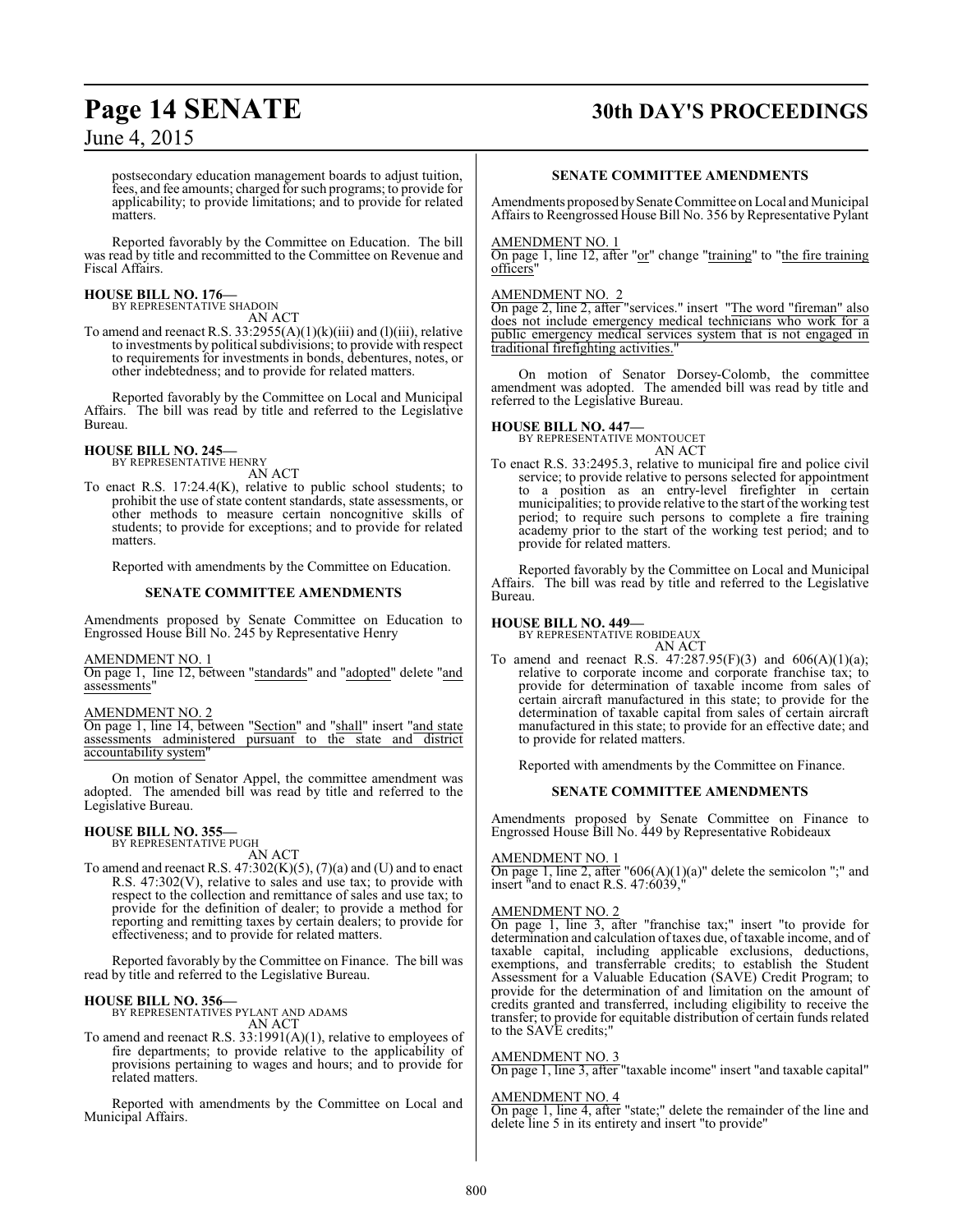# **30th DAY'S PROCEEDINGS Page 15 SENATE**

# June 4, 2015

#### AMENDMENT NO. 5

On page 1, at the end of line 8, insert "and R.S. 47:6039 is hereby enacted"

#### AMENDMENT NO. 6

On page 2, after line 29, insert:

"§6039. Student Assessment for a Valuable Education (SAVE) credit program

A. The Program. (1) The Board of Regents shall implement a Student Assessment for a Valuable Education (SAVE) Credit Program for each student enrolling at a public institution of higher education. Each student assessed shall be granted a SAVE credit provided for in this Section against individual income, sales and use, gasoline, and special fuels taxes equal to the individual amount of a SAVE assessment. The amount of each credit shall not exceed the average household tax liability in Louisiana for the total of the following: individual income, sales and use, gasoline, and special fuels taxes as determined and published by the Department of Revenue no later than June thirtieth of each fiscal year.

(2) The SAVE credit shall be a transferable, nonrefundable credit against the liability as provided by Paragraph (1) of this Subsection of a student, or his parent or legal guardian, which shall be transferred to the Board of Regents and used solely as provided for in Subsection C of this Section, for each student enrolled in a public institution of higher education on and after July 1, 2015. The procedure for implementing such credit shall be referred to as the SAVE Credit Program.

B. Eligibility determination requirements, reporting of eligible students and transfer and use of funds. (1) The Department of Revenue shall distribute student eligibility determination criteria to the Board of Regents to be used for requesting the credit for student assessments. Student eligibility shall be based on the liability for individual income tax, sales and use taxes, gasoline, and special fuels taxes paid to the state of Louisiana by all of the students and their parents or legal guardians in the prior year as determined by the Department of Revenue as provided for in Paragraph (1) of this Subsection.

(2) No later than June thirtieth of each fiscal year, the Board of Regents shall certify to the Department of Revenue the total headcount enrollment at public institutions of higher education in the previous fall. The Department of Revenue shall determine the total amount ofthe credit based on the allowable appropriation, headcount, and the provisions in this Section and shall provide to the treasurer from the current collections of taxes an amount of funds equal to such determination. Upon notification from the Department of Revenue and receipt of the funds, the treasurer is authorized and directed to deposit or transfer such funds into the Higher Education Initiatives Fund pursuant to R.S. 17:3129.6. The secretary of the Department of Revenue and the treasurer shall report immediately such action to the commissioner of administration and the Joint Legislative Committee on the Budget.

(3) In no event shall the credit or assessment exceed the amount appropriated by the legislature from the Higher Education Initiatives Fund each fiscal year. For Fiscal Year 2015-2016, the total allowable amount available for transfer shall be designated in the supplementary section of Schedule 19-671 Board of Regents in the Act that originated as HB1 of the 2015 Regular Session of the Legislature of Louisiana. For Fiscal Year 2016-2017 and thereafter, the total allowable amount available for transfer shall be determined by the legislature.

C. Allocation of SAVE program credits. The Board of Regents shall distribute all funds appropriated from the Higher Education Initiatives Fund derived from the SAVE Credit Program pursuant to its formula for the equitable distribution of funds to public institutions of higher education.

D. No student or student's parent or legal guardian shall be required to pay an assessment that is not offset by a SAVE credit pursuant to this Section.

E. The requirements of R.S. 47:1524 shall not be applicable to the credits provided for in this Section."

On motion of Senator Donahue, the committee amendment was adopted. The amended bill was read by title and referred to the Legislative Bureau.

#### **HOUSE BILL NO. 464—**

BY REPRESENTATIVE TALBOT AN ACT

To enact amend and reenact R.S. 23:921(F)(2) and to enact R.S.  $23:921(F)(3)$ , relative to employment contracts; to provide for franchise relationships; to provide with respect to the status of employees in franchises; to provide for exceptions in applicability; and to provide for related matters.

Reported with amendments by the Committee on Labor and Industrial Relations.

#### **SENATE COMMITTEE AMENDMENTS**

Amendments proposed by Senate Committee on Labor and Industrial Relations to Reengrossed House Bill No. 464 by Representative Talbot

#### AMENDMENT NO. 1

On page 1, line 2, change "R.S. 23:921(F)(3)," to "R.S. 23:921(F)(3) and  $(4)$ .

#### AMENDMENT NO. 2

On page 1, line  $\overline{7}$ , change "R.S. 23:921(F)(3) is" to "R.S.  $23:921(F)(3)$  and (4) are"

#### AMENDMENT NO. 3

On page 1, delete line 12 and insert

"F. (1) Parties to a franchise may agree that:"

#### AMENDMENT NO. 4

On page 1, line 14, delete "Neither" and insert "Except as provided in Paragraph (3) of this Subsection, neither"

#### AMENDMENT NO. 5

On page 2, line 1, delete "The provisions of this Subsection" and delete lines 2 and 3

#### AMENDMENT NO. 6

On page 2, between lines 3 and 4, insert the following:

"(3) Pursuant to Chapter 10 and Chapter 11 of Title 23 of the Louisiana Revised Statutes of 1950, an employee of a franchisee may be deemed to be an employee of the franchisor only where the two entities share or co-determine those matters governing the essential terms and conditions of employment and directly and immediately control matters relating to the employment relationship such as hiring, firing, discipline, supervision, and direction.

#### AMENDMENT NO. 7

On page 2, line 4, change " $(3)$ " to " $(4)$ "

#### AMENDMENT NO. 8

On page 2, after line 15, insert the following: "\* \* \*"

On motion of Senator Crowe, the committee amendment was adopted. The amended bill was read by title and referred to the Legislative Bureau.

**HOUSE BILL NO. 501—** BY REPRESENTATIVE ROBIDEAUX

AN ACT To amend and reenact R.S. 47:301(10)(m), relative to state and local sales and use tax; to provide with respect to state and local sales and use tax exemptions; to exempt certain aircraft manufactured in this state from state and local sales and use taxes; to provide for an effective date; and to provide for related matters.

Reported with amendments by the Committee on Finance.

#### **SENATE COMMITTEE AMENDMENTS**

Amendments proposed by Senate Committee on Finance to Reengrossed House Bill No. 501 by Representative Robideaux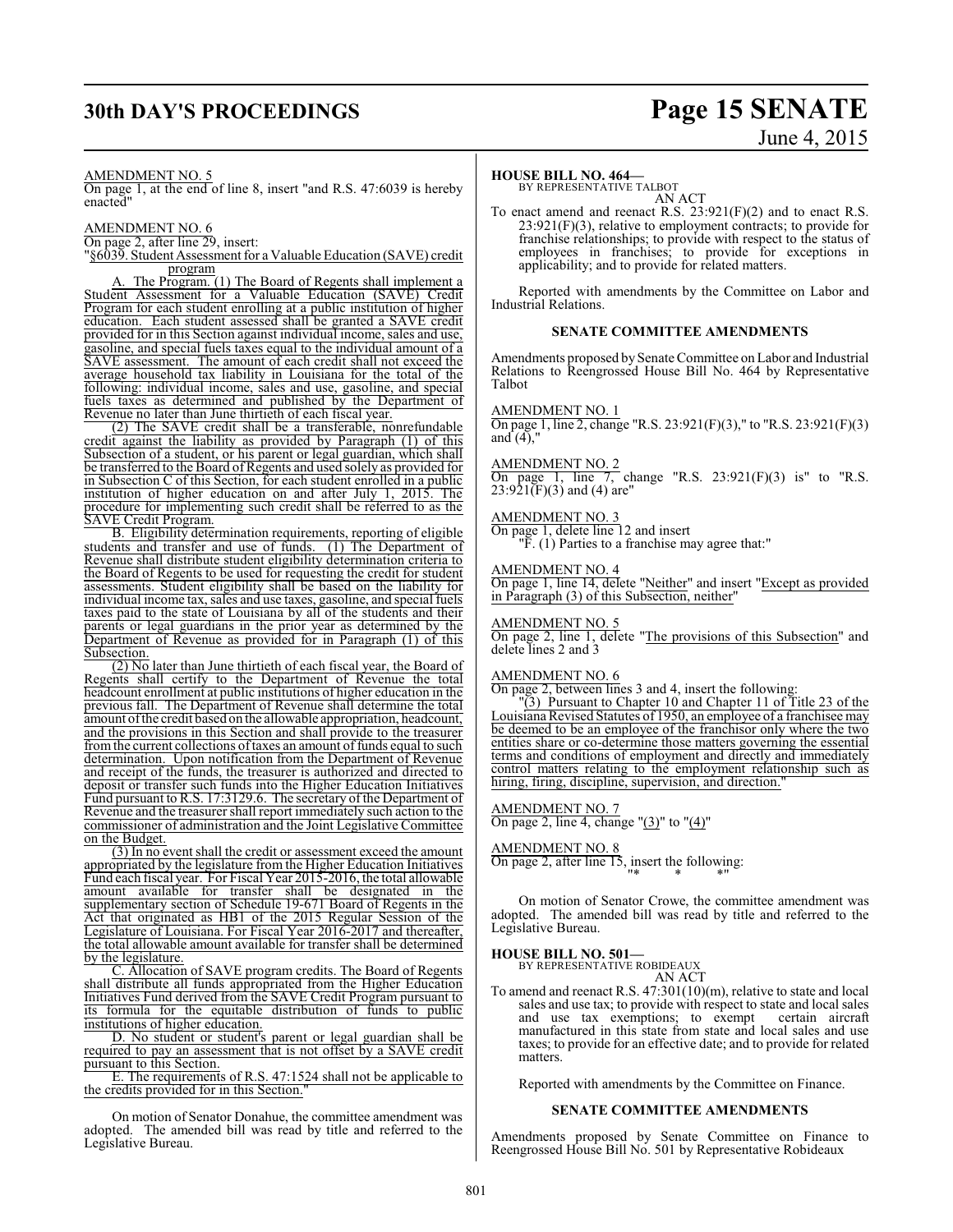# **Page 16 SENATE 30th DAY'S PROCEEDINGS**

#### AMENDMENT NO. 1

On page 1, line 2, after "47:301 $(10)(m)$ " insert "and to enact R.S. 47:6039"

#### AMENDMENT NO. 2

On page 1, line 3, after "exemptions" delete the semicolon ";" insert "and credits; to establish the Student Assessment for a Valuable Education (SAVE) Credit Program; to provide for the determination of and limitation on the amount of credits granted and transferred, including eligibility to receive the transfer; to provide for equitable distribution of certain funds related to the SAVE credits;"

#### AMENDMENT NO. 3

On page 1, line 7, after "reenacted" insert "and R.S. 47:6039 is hereby enacted"

#### AMENDMENT NO. 4

On page 2, between lines 3 and 4, insert:

"§6039. Student Assessment for a Valuable Education (SAVE) credit program

The Program. (1) The Board of Regents shall implement a Student Assessment for a Valuable Education (SAVE) Credit Program for each student enrolling at a public institution of higher education. Each student assessed shall be granted a SAVE credit provided for in this Section against individual income, sales and use, gasoline, and special fuels taxes equal to the individual amount of a SAVE assessment. The amount of each credit shall not exceed the average household tax liability in Louisiana for the total of the following: individual income, sales and use, gasoline, and special fuels taxes as determined and published by the Department of Revenue no later than June thirtieth of each fiscal year.

(2) The SAVE credit shall be a transferable, nonrefundable credit against the liability as provided by Paragraph (1) of this Subsection of a student, or his parent or legal guardian, which shall be transferred to the Board of Regents and used solely as provided for in Subsection C of this Section, for each student enrolled in a public institution of higher education on and after July 1, 2015. The procedure for implementing such credit shall be referred to as the SAVE Credit Program.

B. Eligibility determination requirements, reporting of eligible students and transfer and use of funds. (1) The Department of Revenue shall distribute student eligibility determination criteria to the Board of Regents to be used for requesting the credit for student assessments. Student eligibility shall be based on the liability for individual income tax, sales and use taxes, gasoline, and special fuels taxes paid to the state of Louisiana by all of the students and their parents or legal guardians in the prior year as determined by the Department of Revenue as provided for in Paragraph (1) of this Subsection.

(2) No later than June thirtieth of each fiscal year, the Board of Regents shall certify to the Department of Revenue the total headcount enrollment at public institutions of higher education in the previous fall. The Department of Revenue shall determine the total amount ofthe credit based on the allowable appropriation, headcount, and the provisions in this Section and shall provide to the treasurer from the current collections of taxes an amount of funds equal to such determination. Upon notification from the Department of Revenue and receipt of the funds, the treasurer is authorized and directed to deposit or transfer such funds into the Higher Education Initiatives Fund pursuant to R.S. 17:3129.6. The secretary of the Department of Revenue and the treasurer shall report immediately such action to the commissioner of administration and the Joint Legislative Committee on the Budget.

(3) In no event shall the credit or assessment exceed the amount appropriated by the legislature from the Higher Education Initiatives Fund each fiscal year. For Fiscal Year 2015-2016, the total allowable amount available for transfer shall be designated in the supplementary section of Schedule 19-671 Board of Regents in the Act that originated as HB1 of the 2015 Regular Session of the Legislature of Louisiana. For Fiscal Year 2016-2017 and thereafter, the total allowable amount available for transfer shall be determined by the legislature.

C. Allocation of SAVE program credits. The Board of Regents shall distribute all funds appropriated from the Higher Education Initiatives Fund derived from the SAVE Credit Program pursuant to its formula for the equitable distribution of funds to public institutions of higher education.

D. No student or student's parent or legal guardian shall be required to pay an assessment that is not offset by a SAVE credit pursuant to this Section.

E. The requirements of R.S. 47:1524 shall not be applicable to the credits provided for in this Section."

On motion of Senator Donahue, the committee amendment was adopted. The amended bill was read by title and referred to the Legislative Bureau.

#### **HOUSE BILL NO. 503—** BY REPRESENT

AN ACT

To enact R.S. 47:338.24.2, relative to municipal sales and use tax; to authorize the town of Jonesville to levy a sales and use tax, subject to voter approval; to provide limitations; and to provide for related matters.

Reported favorably by the Committee on Local and Municipal Affairs. The bill was read by title and referred to the Legislative Bureau.

#### **HOUSE BILL NO. 555—**

BY REPRESENTATIVE FANNIN AN ACT

To amend and reenact R.S.  $47:302(K)(5)$ ,  $(7)(a)$  and (U) and to enact R.S. 47:302(V), relative to sales and use tax; to provide with respect to the collection and remittance of sales and use tax; to provide for the definition of dealer; to provide a method for reporting and remitting taxes by certain dealers; to provide for effectiveness; and to provide for related matters.

Reported favorably by the Committee on Finance. The bill was read by title and referred to the Legislative Bureau.

#### **HOUSE BILL NO. 577—**

BY REPRESENTATIVES JACKSON AND HUNTER AND SENATOR THOMPSON AN ACT

To enact R.S. 33:180(D), relative to the extension of the corporate limits of municipalities; to provide relative to attempts to challenge or invalidate ordinances to annex territory; and to provide for related matters.

Reported favorably by the Committee on Local and Municipal Affairs. The bill was read by title and referred to the Legislative Bureau.

# **HOUSE BILL NO. 623—** BY REPRESENTATIVE REYNOLDS

AN ACT

To enact Part V of Chapter 36 of Title 13 of the Louisiana Revised Statutes of 1950, to be comprised ofR.S. 13:5761 through 5764, relative to the Webster Parish coroner's office; to provide for the creation of a taxing district to fund the Webster Parish coroner's office; to provide for the boundaries of the district; to authorize the levy and collection of ad valorem taxes, subject to voter approval; to provide for the use of such proceeds; to provide for the powers and duties of the coroner's office; and to provide for related matters.

Reported favorably by the Committee on Local and Municipal Affairs. The bill was read by title and referred to the Legislative Bureau.

**HOUSE BILL NO. 690—** BY REPRESENTATIVE LORUSSO

AN ACT

To amend and reenact R.S. 40:531(B), 532, and 537(B) and to enact R.S. 40:537(A)(6), relative to the Housing Authority of New Orleans; to provide relative to the governing board of the authority; to provide relative to the appointment, terms, and removal of board members; and to provide for related matters.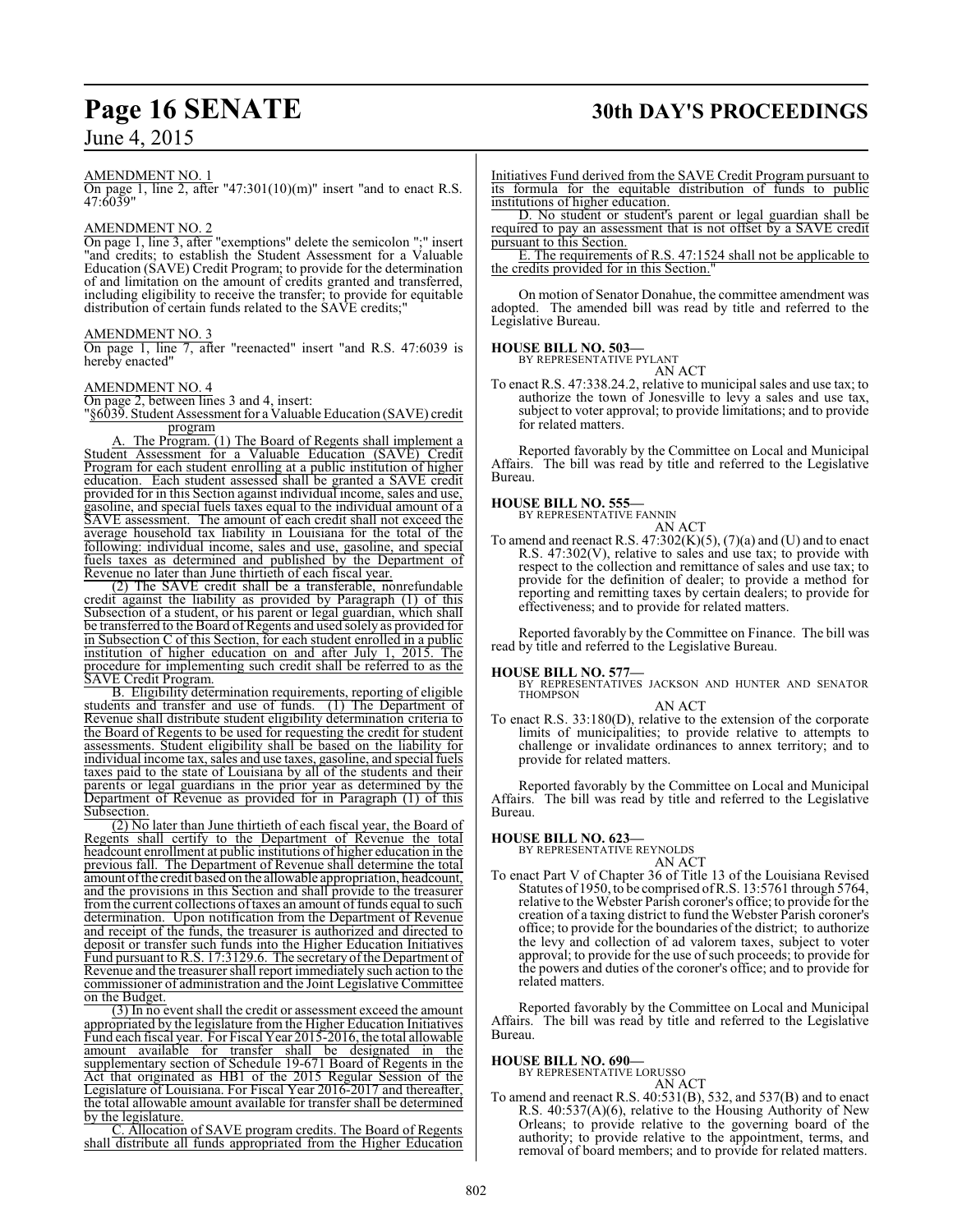# **30th DAY'S PROCEEDINGS Page 17 SENATE**

# June 4, 2015

Reported with amendments by the Committee on Local and Municipal Affairs.

#### **SENATE COMMITTEE AMENDMENTS**

Amendments proposed by Senate Committee on Local and Municipal Affairs to Reengrossed House Bill No. 690 by Representative Lorusso

#### AMENDMENT NO. 1

On page 1, line 15, change "nine" to "eight"

#### AMENDMENT NO. 2

On page 1, line 17, change "two" to "one"

#### AMENDMENT NO. 3

On page 1, at the beginning line 18, delete "of" and at the end of the line 18, change ""landlord commissioners"." to "a "landlord commissioner".

#### AMENDMENT NO. 4

On page 1, at the beginning of line 20, change "commissioners," to "commissioner,"

#### AMENDMENT NO. 5

On page 2, delete line 3 and insert

"(b) The one landlord commissioner shall be appointed by the mayor from a list of three nominees submitted by the Landlords"

## AMENDMENT NO. 6

On page 2, line 4, change "Council." to "Committee."

#### AMENDMENT NO. 7

On page 2, line 7, change "council" to "committee"

#### AMENDMENT NO. 8

On page 2, line 8, after "vacancy in" change "a" to "the" and at the end of line 8, change "appoint" to "nominate the list of"

#### AMENDMENT NO. 9

On page 2, line 10 after "the" and after "The" change "council" to "committee"

#### AMENDMENT NO. 10

On page 2, between 13 and 14 insert the following:

"(c) If the mayor fails to make an appointment within sixty days after receipt of the nominations, the city council of New Orleans shall make the appointments from the list of names submitted to the mayor within thirty days.

#### AMENDMENT NO. 11

On page 2, at the end of line 23 and at the beginning of line 24, change "landlord commissioners," to "the landlord commissioner,"

#### AMENDMENT NO. 12

On page 3, line 7, change "two" to "one" and change "commissioners" to "commissioner"

#### AMENDMENT NO. 13

On page 3, line 8, change "Vacancies" to "A vacancy"

#### AMENDMENT NO. 14

On page 3, at the end of line 14 and at the beginning of line 15, change "landlord commissioners" to "the landlord commissioner"

#### AMENDMENT NO. 15

On page 3, line 16, change "Any" to "A"

On motion of Senator Dorsey-Colomb, the committee amendment was adopted. The amended bill was read by title and referred to the Legislative Bureau.

#### **HOUSE BILL NO. 693—**

BY REPRESENTATIVE LEGER AN ACT

To enact Subpart B-48 of Part IV of Chapter 1 of Title 33 of the Louisiana Revised Statutes of 1950, to be comprised of R.S. 33:130.861 through 130.867, relative to economic and community development in Orleans Parish; to create the New Orleans Exhibition Hall Authority Economic Growth and Development District as a political subdivision of the state; to provide for the boundaries and governance of the district; to provide for the authority, powers, duties, and functions of the board of commissioners; to authorize the district to issue and sell bonds and other debt obligations; and to provide for related matters.

Reported with amendments by the Committee on Local and Municipal Affairs.

#### **SENATE COMMITTEE AMENDMENTS**

Amendments proposed by Senate Committee on Local and Municipal Affairs to Reengrossed House Bill No. 693 by Representative Leger

#### AMENDMENT NO. 1

On page 3, line 6, after ""board"" change the comma "," to a period "." and change "composed" to "The board shall be composed"

#### AMENDMENT NO. 2

On page 3, at the end of line 9, before the period "." insert the following: ", the president of the New Orleans City Council, and the city council member in whose council district the district is located"

On motion of Senator Dorsey-Colomb, the committee amendment was adopted. The amended bill was read by title and referred to the Legislative Bureau.

# **HOUSE BILL NO. 715—** BY REPRESENTATIVE HALL

AN ACT To amend and reenact R.S. 33:2740.50, relative to the Pineville Downtown Development District; to provide relative to the governing board ofthe district; to change the membership of the board; to provide relative to the powers and duties of the district, including the authority to levy taxes and issue bonds; and to provide for related matters.

Reported favorably by the Committee on Local and Municipal Affairs. The bill was read by title and referred to the Legislative Bureau.

**HOUSE BILL NO. 717—** BY REPRESENTATIVES SMITH AND ST. GERMAIN AN ACT

To enact Chapter 48 of Title 33 of the Louisiana Revised Statutes of 1950, to be comprised of R.S. 33:9701, relative to parish and municipal ordinances; to provide relative to ordinances enacted with respect to emergency services provided to victims of domestic abuse and other crimes; to prohibit parishes and municipalities from enacting certain ordinances with respect to such victims and the landlords of such victims; to provide for remedies for wrongful actions taken against such victims and landlords; and to provide for related matters.

Reported favorably by the Committee on Local and Municipal Affairs. The bill was read by title and referred to the Legislative Bureau.

#### **HOUSE BILL NO. 733—**

BY REPRESENTATIVE HENSGENS AN ACT

To enact R.S. 33:172.4 and to repeal R.S. 33:172.4, relative to the city of Abbeville; to provide with respect to annexation procedures; to provide with respect to notice for property owners in areas to be annexed; to provide with respect to public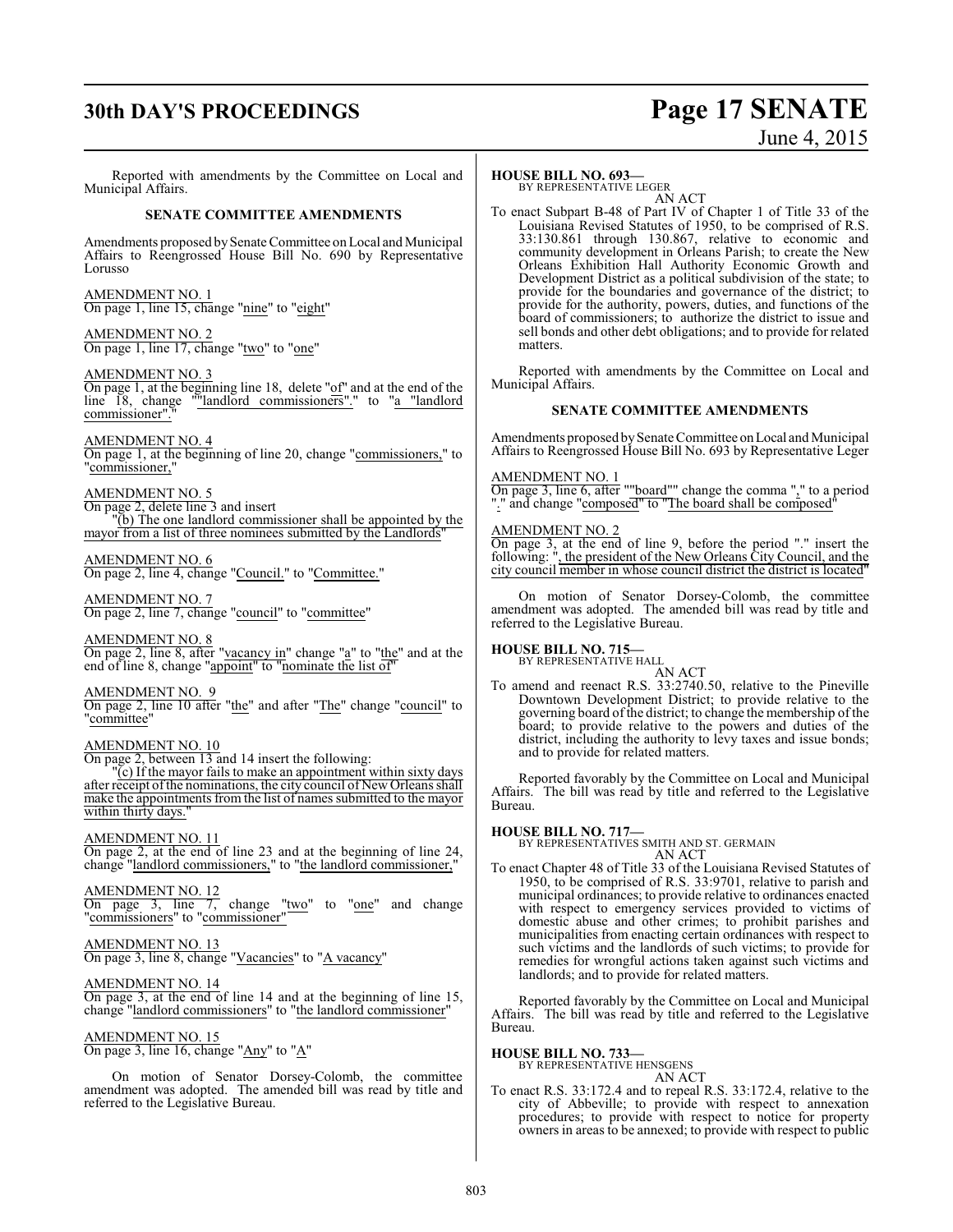# **Page 18 SENATE 30th DAY'S PROCEEDINGS**

June 4, 2015

hearings relative to proposed annexations; and to provide for related matters.

Reported favorably by the Committee on Local and Municipal Affairs. The bill was read by title and referred to the Legislative Bureau.

#### **HOUSE BILL NO. 741—**

BY REPRESENTATIVE ALFRED WILLIAMS AN ACT

To amend and reenact R.S. 17:2930(B), R.S. 23:6(9) through (11), 19, 20, 34(A) through (C) and (E) through (G),  $71(C)$ ,  $76(C)(1)$ and  $(11)$ ,  $2042$ (introductory paragraph),  $(1)$ , and  $(3)$ ,  $2043(A)$ (introductory paragraph),  $(11)(a)$  and  $(b)(xi)$ , and (13)(a), and (D), 2044, 2046, 2048, 2061(introductory paragraph), (2), and (3), 2063(A)(1) and (B), 2065(A)(4), (7), and  $(8)$ , 2091(A)(introductory paragraph) and (1), the heading of Part V of Chapter 14 of Title 23 of the Louisiana Revised Statutes of 1950, R.S. 23:2191, 2192(A) and (C), 2193(A), (B), and (D), 2194(A), 2195, 2196(A) and (B), 2197(Section heading), 2200(A) and (B)(12) and (20), 2210(B) and (C), R.S. 46:261(D)(7), R.S. 47:12(B)(1)(a)(iii), R.S. 48:1604(A)(1)(e) and (2), R.S.  $51:1787(E)$  and  $1807(D)$ ; to enact R.S. 23:2199(D) and 2213; and to repeal Chapter 11-A of Title 23 of the Louisiana Revised Statutes of 1950, comprised of R.S. 23:1801 through 1809, Chapter 11-B of Title 23 of the Louisiana Revised Statutes of 1950, comprised of R.S. 23:1821 through 1832, Chapter 11-C of Title 23 of the Louisiana Revised Statutes of 1950, comprised of R.S. 23:1841 through 1846, Chapter 11-D of Title 23 ofthe Louisiana Revised Statutes of 1950, comprised of R.S. 23:1851 through 1855, and Chapter 11-E of Title 23 of the Louisiana Revised Statutes of 1950, comprised of R.S. 23:1861 through 1862, 2193(C), 2196(E), and 2043(A)(9), relative to workplace investment initiatives; to provide for conformity with federal laws; to provide with respect to the membership of the Workforce Investment Council; to provide with respect to workforce development boards; to provide for the membership of workforce development boards; to provide for the designation of workforce development areas; and to provide for related matters.

Reported favorably by the Committee on Labor and Industrial Relations. The bill was read by title and referred to the Legislative Bureau.

# **HOUSE BILL NO. 761—** BY REPRESENTATIVE WOODRUFF

AN ACT

To amend and reenact R.S. 47:2302(A) and to enact Chapter 31 of Title 3 of the Louisiana Revised Statutes of 1950, to be comprised of R.S. 3:4751 through 4754, relative to urban agriculture incentive zones; to provide relative to implementation; to establish contract requirements; to authorize the promulgation of rules and regulations; to provide for prohibitions; to provide for definitions; and to provide for related matters.

Reported with amendments by the Committee on Agriculture, Forestry, Aquaculture, and Rural Development.

#### **SENATE COMMITTEE AMENDMENTS**

Amendments proposed by Senate Committee on Agriculture, Forestry, Aquaculture, and Rural Development to Reengrossed House Bill No. 761 by Representative Woodruff

#### AMENDMENT NO. 1

On page 3, line 19, following "pursuant to" change "R.S. 3:4753(B)" to "<u>R.S. 3:4753(C)</u>"

#### AMENDMENT NO. 2

On page 3, line 21, following "activity" change ", including" to "including"

On motion of Senator Thompson, the committee amendment was adopted. The amended bill was read by title and referred to the Legislative Bureau.

#### **HOUSE BILL NO. 765—**

BY REPRESENTATIVE ANDERS AN ACT

To amend and reenact R.S. 3:3402(17) and (18), 3403(A)(5), 3405(A)(3), (4), and (B)(7), 3409 through 3412, and 3414.4 and to enact R.S. 3:3402(19) and 3412.1, relative to the Agricultural Commodities Dealer and Warehouse Law; to provide for security and provisional stock insurance requirements; to remove the bond requirement fromthe law; to provide a purpose and additional guidelines for the self-insurance fund; to provide guidelines for reimbursement for agricultural commodities; and to provide for related matters.

Reported with amendments by the Committee on Agriculture, Forestry, Aquaculture, and Rural Development.

#### **SENATE COMMITTEE AMENDMENTS**

Amendments proposed by Senate Committee on Agriculture, Forestry, Aquaculture, and Rural Development to Reengrossed House Bill No. 765 by Representative Anders

#### AMENDMENT NO. 1

On page 1, line 3, change "through" to ", 3410, 3410.1, 3410.2, 3411,"; change "and to" to ", to" and between ""3412.1," and "relative" insert "and to repeal R.S. 3:3411.1,"

#### AMENDMENT NO. 2

On page 1, line 11, change "through" to ", 3410, 3410.1, 3410.2, 3411,"

AMENDMENT NO. 3

On page 4, line 4, after "provided by" change "R.S. 3:3410.1" to "<u>R.S. 3:3412</u>"

AMENDMENT NO. 4

On page 8, line 12, after "owned" change "and/or" to "or"

#### AMENDMENT NO. 5

On page 14, line 17, after "recovery" change the semicolon ";" to a comma","

#### AMENDMENT NO. 6

On page 14, line 18, after "claim" change the semicolon ";" to a comma ","

#### AMENDMENT NO. 7

On page 19, after line 18, add the following:

"Section 2. R.S. 3:3411.1 is hereby repealed in its entirety."

On motion of Senator Thompson, the committee amendment was adopted. The amended bill was read by title and referred to the Legislative Bureau.

# **HOUSE BILL NO. 805—** BY REPRESENTATIVE ADAMS

AN ACT

To amend and reenact R.S. 47:6006(A) and (B), relative to income and corporation franchise tax credits; to provide with respect to the tax credit for ad valorem taxes paid on inventory and certain natural gas; to provide with respect to authorization for issuance of refunds for tax credits which exceed taxpayer tax liability; to provide for certain limitations; to provide for effectiveness; and to provide for related matters.

Reported favorably by the Committee on Finance. The bill was read by title and referred to the Legislative Bureau.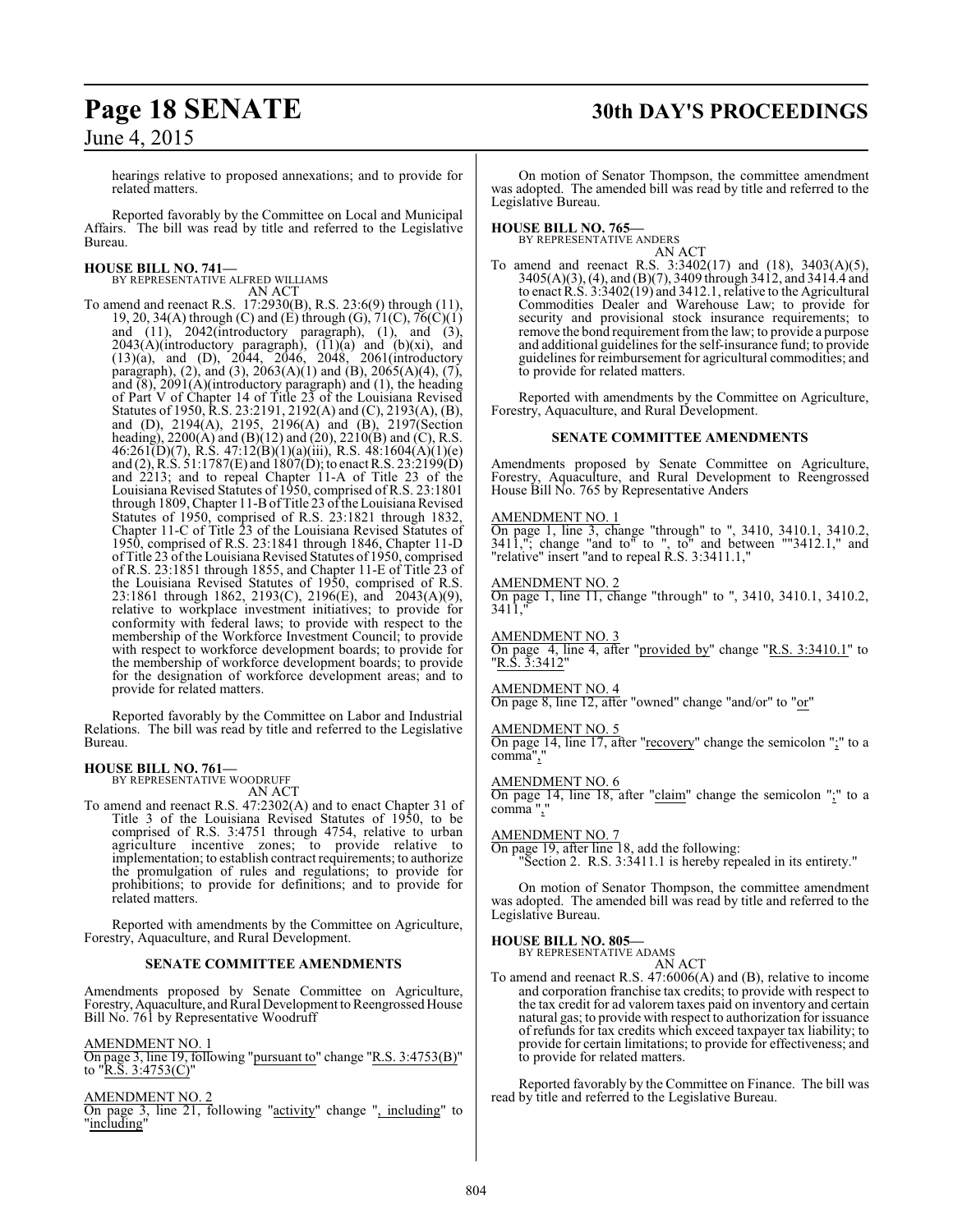# **30th DAY'S PROCEEDINGS Page 19 SENATE**

# June 4, 2015

#### **HOUSE BILL NO. 808—**

BY REPRESENTATIVE BARRAS AN ACT

To amend and reenact R.S. 33:130.765(A) and 130.766(A)(2)(b) and (3) and to repeal R.S. 33:130.766( $\widehat{A}$ )(2)(d), relative to the Iberia Economic Development Authority; to provide relative to the powers and duties of the authority; to authorize the authority to grant rights-of-way; to provide relative to the disposition of authority property; to provide relative to the adoption of resolutions or ordinances providing for such disposition; to provide relative to publication and public hearing requirements; to remove provisions that require the authority to receive the approval of the Iberia Parish Council prior to disposing of authority property in certain circumstances; and to provide for related matters.

Reported favorably by the Committee on Local and Municipal Affairs. The bill was read by title and referred to the Legislative Bureau.

**HOUSE BILL NO. 823—** BY REPRESENTATIVES BARROW AND JAMES AN ACT

To amend and reenact R.S. 33:2740.67(A), (B), and (C)(1) and (2), relative to the Greenwell Springs-Airline Economic Development District in East Baton Rouge Parish; to change the name and the boundaries of the district; to provide for the membership of the board; and to provide for related matters.

Reported favorably by the Committee on Local and Municipal Affairs. The bill was read by title and referred to the Legislative Bureau.

**HOUSE BILL NO. 829—** BY REPRESENTATIVES ROBIDEAUX, BARROW, HENRY BURNS, HUNTER, AND PATRICK WILLIAMS AN ACT

To amend and reenact R.S. 47:6007(B), (C)(1)(introductory paragraph), (c), and (d) and (2), and  $(D)(4)(ii)(aa)$  and to enact R.S.  $47:6007(C)(1)(e)$ , relative to income tax credits; to provide with respect to the motion picture investor tax credit; to provide for certain definitions; to provide for the certification of credits; to authorize credits for certain investors; to authorize a credit for certain state certified productions which employ certain residents; to authorize a credit for investments on certain music; to provide for an annual program cap on the tax credit; to provide for a cap on certain productions; to provide for the transfer of credits; to provide for use of the monies collected as a result of the application fee; to provide for tax credit requirements and limitations; to provide for an effective date; and to provide for related matters.

Reported with amendments by the Committee on Finance.

#### **SENATE COMMITTEE AMENDMENTS**

Amendments proposed by Senate Committee on Finance to Reengrossed House Bill No. 829 by Representative Robideaux

#### AMENDMENT NO. 1

On page 1, line 3, after " $(C)(1)(e)$ " insert "and 6039"

#### AMENDMENT NO. 2

On page 1, line 4, after "credit;" insert "to grant transferable Student Assessment for a Valuable Education (SAVE) credits for each student enrolling at a public institution of higher education and provide for a program for transfer of the credits and distribution of certain funds with respect to such credits;"

#### AMENDMENT NO. 3

On page 1, line 8, after "on the tax credit" insert "and a fiscal year program cap on allowance of the tax credits and transfers"

#### AMENDMENT NO. 4

On page 1, line 14, change "is" to " "and 6039 are"

#### AMENDMENT NO. 5

On page 2, line 24, after "means a" insert "motion picture production"

#### AMENDMENT NO. 6

On page 2, after line 28, insert the following:

"(6.1) "Marketing and promotion expenses"means expenditures included in the production budget and made in this state for services performed in this state directly relating to the development of advertising and marketing campaigns for a state certified production, such as the creation of film trailers and posters, not exceeding the lesser of three hundred thousand dollars or fifteen percent of the total state certified tax credits for the production. Marketing and promotion expenses shall not include media buys except as established by rule for a fixed fee or commission payment made to a Louisiana company for services performed in the state in accordance with standard business practices.

#### AMENDMENT NO. 7

On page 3, line 1, change "or" to "and"

#### AMENDMENT NO. 8

On page 3, line 5, after "viewing" insert "with a paid subscription"

#### AMENDMENT NO. 9

On page 3, at the end of line 23, insert "However, "payroll" for purposes of the additional tax credit for Louisiana-resident payroll this Section shall exclude any portion of the salary, wages, and other compensation including benefits paid to an individual salary in excess of one million dollars.

#### AMENDMENT NO. 10

On page 3, line 28, after "must be" insert "a motion picture production company"

#### AMENDMENT NO. 11

On page 4, line 26, after "expenditures" delete "incurred"

#### AMENDMENT NO. 12

On page 5, line 4, after "payroll." delete the remainder of the line and delete lines 5 through 7, and insert "For all state-certified productions approved on or after January 1, 2004, this This term shall not"

#### AMENDMENT NO. 13

On page 5, delete line 12 in its entirety and insert the following: "application fee, or state or local taxes, or any expenditures incurred outside of Louisiana. For all state-certified productions approved on or after July 1, 2015, this termshall include marketing and promotion expenses of the state-certified production incurred in this state.

#### AMENDMENT NO. 14

On page 5, between lines 24 and 25, insert the following:

"(16.1) "Slate of productions" or "slate" means an aggregation of motion picture production projects with a combined total of qualified expenditures that exceed three hundred thousand dollars for activities occurring within the state over a maximum of twenty-four months. A slate shall not include more than three state-certified productions. No single state-certified production in a slate shall exceed three hundred thousand dollars. Tax credits shall not be issued for any single state-certified production included within a slate until the entire slate has been completed. A single application for the slate shall identify all of the productions within the slate, and the application shall be submitted to the office no less than thirty days prior to the beginning of production. Only expenditures made after the application for the slate is received by the office may qualify for tax credits pursuant to the provisions of this Section.

#### AMENDMENT NO. 15

On page 7, delete lines 7 through 15 and at the beginning of line 16 change " $(iv)$ " to " $(iii)$ "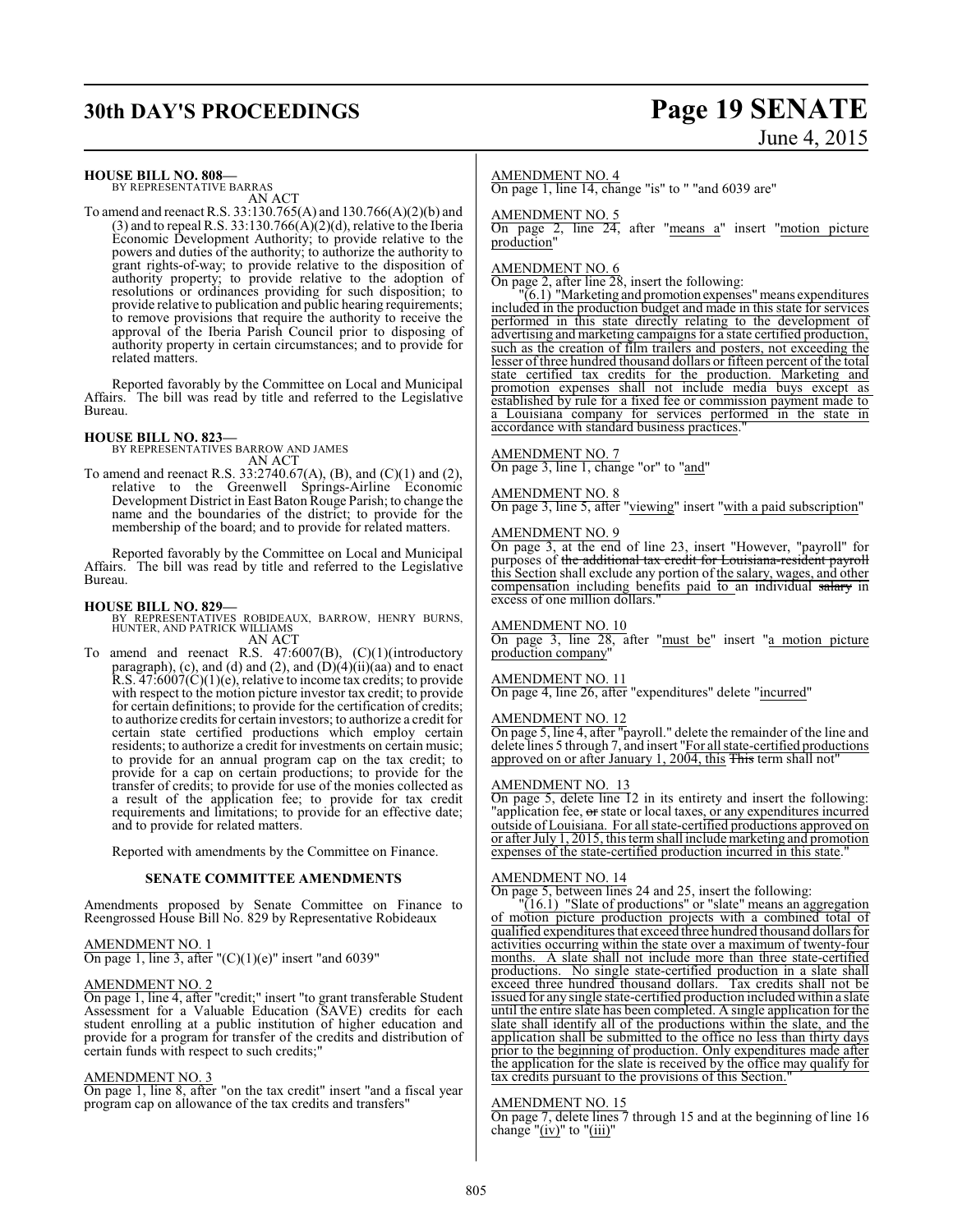# **Page 20 SENATE 30th DAY'S PROCEEDINGS**

June 4, 2015

#### AMENDMENT NO. 16

On page 7, line 18, after "allowed" delete the remainder of the line and insert the following: "an additional a tax credit of five percent of such payroll expended for Louisiana residents. The tax credit authorized in this Itemshall be in addition to the tax credit authorized in Item (i) of this Subparagraph."

#### AMENDMENT NO. 17

On page 7, delete lines 21 through 26

#### AMENDMENT NO. 18

On page 7, line 27, change " $(d)$  For" to " $(d)(i)$  For applications initially certified before July 1, 2015, for"

#### AMENDMENT NO. 19

On page 7, line 29, change "two hundred million" to "one hundred eighty million"

#### AMENDMENT NO. 20

On page 8, line 3, after "year." change "Beginning" to "For statecertified productions approved on or after"

#### AMENDMENT NO. 21

On page 8, between lines 5 and 6, insert:

"(ii)(aa) For each fiscal year beginning Fiscal Year 2015-2016, claims against state income tax allowed on returns for tax credits or transfers of such tax credits to the office as provided for in Paragraph (4) of this Subsection shall be limited to an aggregate total of one hundred eighty million dollars each fiscal year. Claims for tax credits or transfers of tax credits to the office shall be allowed on a firstcome-first-served basis. Any taxpayer whose claim for such tax credits or transfer to the office is disallowed may use the tax credits against state income tax due in a return filed in the next fiscal year or may transfer tax credits to the office the next fiscal year, and his claim or transfer shall have priority over other claims filed or transfers applied for after the date and time of his original claim or application for transfer.

(bb) If less than one hundred eighty million dollars of such tax credits and transfers are allowed in a fiscal year, the remaining amount, plus any amounts remaining fromprevious fiscal years, shall be added to the one hundred eighty million dollar limit of a subsequent fiscal years until that amount of tax credits or tax credit transfers to the office are claimed and allowed.

#### AMENDMENT NO. 22

On page 9, between lines 3 and 4, insert:

"§6039. Student Assessment for a Valuable Education (SAVE) credit program

A. The Program. (1) The Board of Regents shall implement a Student Assessment for a Valuable Education (SAVE) Credit Program for each student enrolling at a public institution of higher education. Each student assessed shall be granted a SAVE credit provided for in this Section against individual income, sales and use, gasoline, and special fuels taxes equal to the individual amount of a SAVE assessment. The amount of each credit shall not exceed the average household tax liability in Louisiana for the total of the following: individual income, sales and use, gasoline, and special fuels taxes as determined and published by the Department of Revenue no later than June thirtieth of each fiscal year.

(2) The SAVE credit shall be a transferable, nonrefundable credit against the liability as provided by Paragraph (1) of this Subsection of a student, or his parent or legal guardian, which shall be transferred to the Board of Regents and used solely as provided for in Subsection C of this Section, for each student enrolled in a public institution of higher education on and after July 1, 2015. The procedure for implementing such credit shall be referred to as the SAVE Credit Program.

B. Eligibility determination requirements, reporting of eligible students and transfer and use of funds. (1) The Department of Revenue shall distribute student eligibility determination criteria to the Board of Regents to be used for requesting the credit for student assessments. Student eligibility shall be based on the liability for individual income tax, sales and use taxes, gasoline, and special fuels taxes paid to the state of Louisiana by all of the students and their

parents or legal guardians in the prior year as determined by the Department of Revenue as provided for in Paragraph (1) of this Subsection.

(2) No later than June thirtieth of each fiscal year, the Board of Regents shall certify to the Department of Revenue the total headcount enrollment at public institutions of higher education in the previous fall. The Department of Revenue shall determine the total amount of the credit based on the allowable appropriation, headcount, and the provisions in this Section and shall provide to the treasurer from the current collections of taxes an amount of funds equal to such determination. Upon notification from the Department of Revenue and receipt of the funds, the treasurer is authorized and directed to deposit or transfer such funds into the Higher Education Initiatives Fund pursuant to R.S. 17:3129.6. The secretary of the Department of Revenue and the treasurer shall report immediately such action to the commissioner of administration and the Joint Legislative Committee on the Budget.

(3) In no event shall the credit or assessment exceed the amount appropriated by the legislature from the Higher Education Initiatives Fund each fiscal year. For Fiscal Year 2015-2016, the total allowable amount available for transfer shall be designated in the supplementary section of Schedule 19-671 Board of Regents in the Act that originated as HB1 of the 2015 Regular Session of the Legislature of Louisiana. For Fiscal Year 2016-2017 and thereafter, the total allowable amount available for transfer shall be determined by the legislature.

C. Allocation of SAVE program credits. The Board of Regents shall distribute all funds appropriated from the Higher Education Initiatives Fund derived from the SAVE Credit Program pursuant to its formula for the equitable distribution of funds to public institutions of higher education.

D. No student or student's parent or legal guardian shall be required to pay an assessment that is not offset by a SAVE credit pursuant to this Section.

E. The requirements of R.S. 47:1524 shall not be applicable to the credits provided for in this Section.

On motion of Senator Donahue, the committee amendment was adopted. The amended bill was read by title and referred to the Legislative Bureau.

#### **HOUSE BILL NO. 838— (Substitute for House Bill No. 546 by Representative Price)** BY REPRESENTATIVE PRICE

AN ACT

To amend and reenact R.S. 17:3048.1(B)(2)(introductory paragraph) and (4)(b) and to enact R.S. 17:5002(D), relative to the Taylor Opportunity Program for Students; to provide relative to the use of TOPS-Tech Awards; to provide that such awards may be used only for certain degrees and programs as determined by the Board of Regents and the Louisiana Workforce Investment Council; and to provide for related matters.

Reported favorably by the Committee on Education. The bill was read by title and recommitted to the Committee on Finance.

#### **HOUSE BILL NO. 844— (Substitute for House Bill No. 599 by Representative Thierry)** BY REPRESENTATIVE THIERRY

AN ACT To amend and reenact R.S. 17:407.23(B)(3), relative to the early childhood care and education network; to provide relative to the implementation of the uniform assessment and accountability system for publicly funded early childhood education programs; to require the State Board of Elementary and Secondary Education to submit a report relative to such implementation; and to provide for related matters.

Reported favorably by the Committee on Education. The bill was read by title and referred to the Legislative Bureau.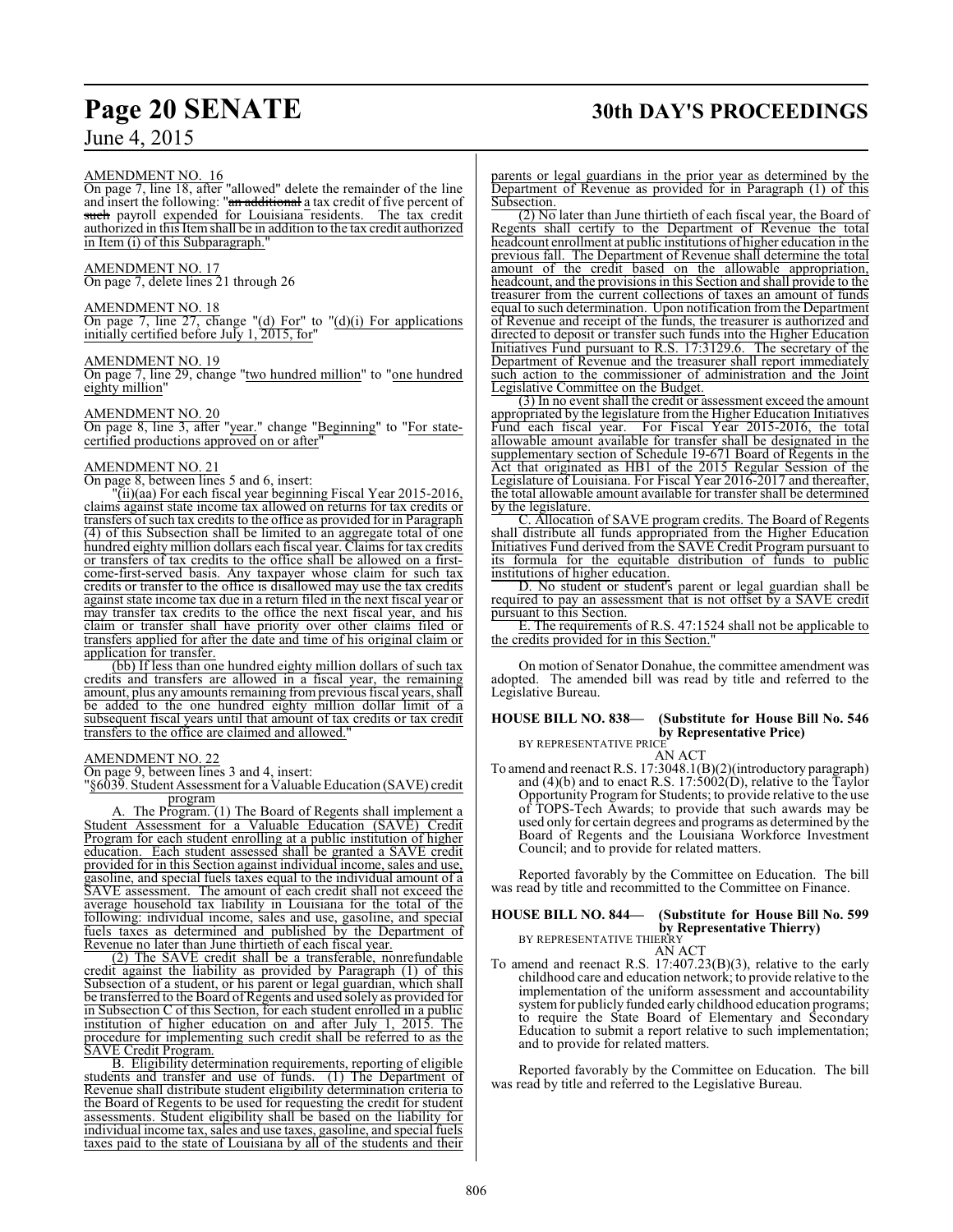# **30th DAY'S PROCEEDINGS Page 21 SENATE**

# June 4, 2015

#### **HOUSE BILL NO. 846— (Substitute for House Bill No. 202 by Representative Ortego)**

BY REPRESENTATIVE ORTEGO AN ACT

To amend and reenact R.S. 33:9201, 9202(introductory paragraph), and 9203(A) and to enact R.S. 33:9206(11), relative to the Lafayette Parish Bayou Vermilion District; to authorize the district to perform public works on certain bayous; to provide relative to the name of the district; and to provide for related matters.

Reported with amendments by the Committee on Local and Municipal Affairs.

#### **SENATE COMMITTEE AMENDMENTS**

Amendments proposed bySenate Committee on Local and Municipal Affairs to Reengrossed House Bill No. 846 by Representative Ortego

#### AMENDMENT NO. 1

On page 1, line 2, between "reenact" and "R.S. 33:9201" insert "the heading of Chapter 32 of Title 33 of the Louisiana Revised Statutes of 1950,"

#### AMENDMENT NO. 2

On page 1, line 10, between "Section 1." and "R.S. 33:9201" insert "The heading of Chapter 32 of Title 33 of the Louisiana Revised Statutes of 1950,"

On motion of Senator Dorsey-Colomb, the committee amendment was adopted. The amended bill was read by title and referred to the Legislative Bureau.

#### **HOUSE BILL NO. 847— (Substitute for House Bill No. 710 by Representative Carmody)** BY REPRESENTATIVE CARMODY

AN ACT

To amend and reenact R.S. 3:2772(I) and to enact R.S. 3:2772(J), relative to dog breeders; to require an applicant for initial or renewal kennel license to provide certain information to obtain such license; and to provide for related matters.

Reported favorably by the Committee on Agriculture, Forestry, Aquaculture, and Rural Development. The bill was read by title and referred to the Legislative Bureau.

#### **House Bills and Joint Resolutions on Second Reading Reported by Committees**

**HOUSE BILL NO. 119—**

BY REPRESENTATIVE RITCHIE AN ACT

To enact R.S. 47:841(B)(6) and 841.2, relative to the tobacco tax; to authorize an additional tax to be levied on cigarettes; to establish the Tobacco Tax Medicaid Match Fund as a special treasury fund; to provide for the deposit, use, and investment of the monies in the fund; to provide with respect to the application of the tax on cigarettes in the inventory of certain retail and wholesale dealers; to provide for an effective date; and to provide for related matters.

Reported with amendments by the Committee on Finance.

#### **SENATE COMMITTEE AMENDMENTS**

Amendments proposed by Senate Committee on Finance to Engrossed House Bill No. 119 by Representative Ritchie

#### AMENDMENT NO. 1

On page 1, line 2, delete "enact R.S. 47:841(B)(6) and 841.2" and insert: "amend and reenact R.S. 47:841 (introductory paragraph), (A), (C), and (E), and  $842(15)$  and to enact R.S.  $47:841(B)(6)$ ,  $841.2$ , and  $\&42(6.1)$  and  $(7.1)$ "

#### AMENDMENT NO. 2

On page 1, line 2, change "an additional" to "a tax and additional taxes"

#### AMENDMENT NO. 3

On page 1, line 3, after "cigarettes" insert "and other tobacco products"

#### AMENDMENT NO. 4

On page 1, line 5, after "cigarettes" insert "and other tobacco products"

#### AMENDMENT NO. 5

On page 1, line 9, delete "R.S.  $47:841(B)(6)$  and  $841.2$ " and insert: "R.S.  $\overline{47:841}$  (introductory paragraph),  $(A)$ ,  $(C)$ , and  $(E)$ , and  $842(15)$ are hereby amended and reenacted and  $R.S. 47:841(B)(6), 841.2,$ and 842(6.1) and (7.1)"

#### AMENDMENT NO. 6

On page 1, delete line 12, and insert: "distribution of all cigars, little cigars, cigarettes, and smoking and smokeless tobacco, and vapor products and electronic cigarettes, as defined"

#### AMENDMENT NO. 7

On page 1, delete line 15 and insert:

"A. Cigars and Little Cigars

(1) Upon cigars, other than little cigars, invoiced by the manufacturer at one hundred twenty dollars per thousand or less a tax of eight ten percent of the invoice price as defined in this Chapter.

 $(2)$  Upon cigars, other than little cigars, invoiced by the manufacturer at more than one hundred twenty dollars per thousand a tax of twenty twenty-five percent of the invoice price as defined in this Chapter.

 $(3)(a)$  Upon little cigars a tax at the same rate per little cigar as is imposed on cigarettes under the provisions of R.S. 47:841(B), as such Section may be amended from time to time, or in any successor provision taxing cigarettes.

(b) The collection of the tax on little cigars and from dealers of little cigars shall be subject to the same system of tax stamps and other tax collection procedures, restrictions on distribution, registration, enforcement provisions, and penalties that are provided for cigarettes in this Chapter and Chapter -A of this Title."

#### AMENDMENT NO. 8

On page 1, line 21, change "one and twelve-twentieths" to "three and four-twentieths"

#### AMENDMENT NO. 9

On page 1, below line 22, insert:

"C. Smoking Tobacco. Upon smoking tobacco, a tax of thirty-three fifty percent of the invoice price as defined in this Chapter.

\* \* \* E. (1) Smokeless tobacco. Except as provided in Paragraph (2) and (3) of this Subsection, upon smokeless tobacco, a tax of twenty twenty-five percent of the invoice price as defined in this Chapter.

(2) Upon moist snuff, a tax shall be imposed at the higher of the following rates:

(a) Twenty percent of the invoice price as defined in this Chapter

(b) Sixty cents (\$0.60) per one and two-tenths (1.2) ounce can, package, or other container, and a proportionate tax for any other quantity or fractional part in excess of one and two-tenths (1.2) ounces. The tax imposed on a can, package, or other container of moist snuff that weighs less than one and two-tenths (1.2) ounces shall be equal to the amount of tax imposed on a can, package, or other container of moist snuff that weighs one and two-tenths (1.2) ounces.

 $\overline{(3)}$  Upon vapor products and electronic cigarettes, a tax of five cents per milliliter of nicotine liquid solution or other material containing nicotine that is depleted as a vapor product is used. For purposes of this Subsection, "vapor products" shall include any noncombustible product containing nicotine or other substances that employ a heating element, power source, electronic circuit, or other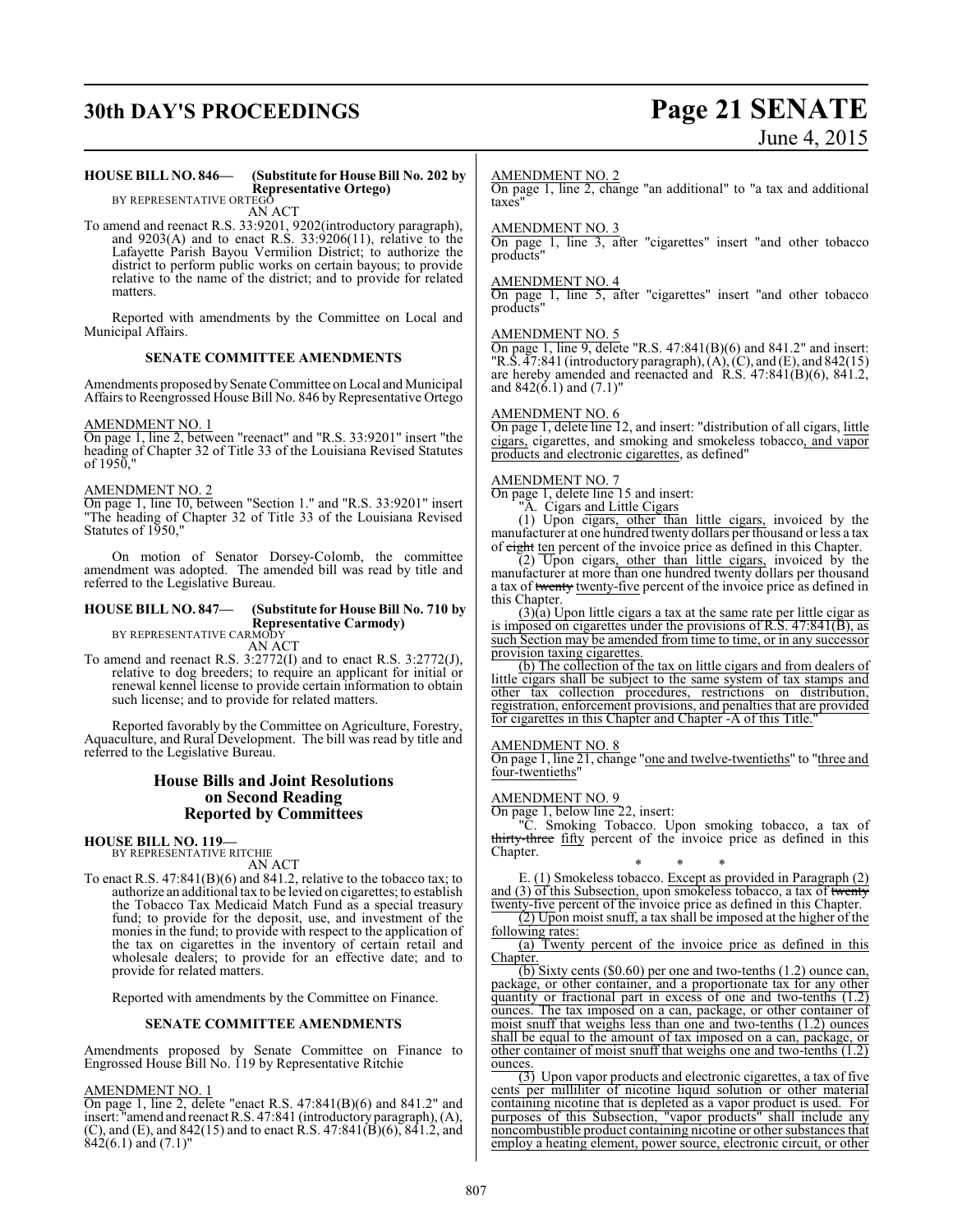# **Page 22 SENATE 30th DAY'S PROCEEDINGS**

electronic, chemical or mechanical means, regardless of shape or size, used to produce vapor from nicotine in a solution or other form. "Vapor products" shall include any electronic cigarette, electronic cigar, electronic cigarillo, electronic pipe, or similar product or device, and any vapor cartridge or other container of nicotine in a solution or other form that is intended to be used with or in an electronic cigarette, electronic cigar, electronic cigarillo, electronic

#### AMENDMENT NO. 10

pipe, or similar product or device.

On page 2, between lines 25 and 26, insert:

"§842. Definitions

As used in this Chapter, the following terms have the meaning ascribed to them in this Section, unless the context clearly indicates otherwise:

\* \* \*

(6.1) "Little cigar" means any roll for smoking made wholly or in part of tobacco if such product uses an integrated cellulose acetate or other similar filter and is wrapped in any substance containing tobacco, other than natural leaf tobacco. \* \* \*

(7.1) "Moist Snuff" means any finely cut, ground, or powdered tobacco that is not intended to be smoked but shall not include any finely cut, ground, or powdered tobacco that is intended to be placed in the nasal cavity.

\* \* \* (15) "Smokeless tobacco" means all smokeless tobacco including but not limited to fine cut, long cut, packed in pouches, snuff, moist snuff, snuff flower, chewing tobacco, cavendish, plugs, twists, shorts, refuse and other scraps, clippings and sweepings of tobacco, and other forms of loose tobacco, articles and products made of tobacco, or a tobacco substitute.

\* \* \*"

AMENDMENT NO. 11

On page 2, line 26, change "cigarette" to "tobacco"

#### AMENDMENT NO. 12

On page 2, line 27, after "cigarette" insert "and other tobacco"

#### AMENDMENT NO. 13

On page 2, delete line 28, and insert: "2015, and shall apply to stamped products, unused tax stamps, and other tobacco products in the possession of"

#### AMENDMENT NO. 14

On page 3, line 1, after "cigarettes" insert ", unused tax stamps, and other tobacco products"

## AMENDMENT NO. 15

On page 3, line 2, after "filed" insert "with the secretary and additional taxes paid"

#### AMENDMENT NO. 16

On page 3, line 3, after "report" insert "and the payment of taxes due"

#### AMENDMENT NO. 17

On page 3, line 4, change "cigarette" to "tobacco"

On motion of Senator Donahue, the committee amendment was adopted. The amended bill was read by title and referred to the Legislative Bureau.

#### **HOUSE BILL NO. 151—**

BY REPRESENTATIVE STUART BISHOP AN ACT

To enact R.S. 18:21, relative to the powers, functions, and duties of the secretary of state; to provide relative to the production of certain maps and fees therefor; to provide relative to utilization of voting machine technology and other resources to conduct certain elections and fees relative thereto; to dedicate revenues from such fees to the Voting Technology Fund; to establish and provide for the Voting Technology Fund; to provide for the deposit, investment, and use of monies in the fund; and to provide for related matters.

Reported favorably by the Committee on Senate and Governmental Affairs. The bill was read by title and referred to the Legislative Bureau.

**HOUSE BILL NO. 218—** BY REPRESENTATIVE BROADWATER AN ACT

To amend and reenact R.S. 47:246(E) and (G), 287.86, 1621(B)(7), and  $1623(C)$  and to enact R.S.  $47:181(B)(3)$ , relative to corporate income tax; to provide for the net operating loss deduction, to eliminate net operating loss deduction carry back, to increase net operating loss deduction carry forward; to provide for an effective date; and to provide for related matters.

Reported favorably by the Committee on Finance. The bill was read by title and referred to the Legislative Bureau.

**HOUSE BILL NO. 286—**<br>BY REPRESENTATIVES PEARSON, STUART BISHOP, GEYMANN,<br>HARRIS, HARRISON, HENSGENS, HAVARD, HUVAL, JAY MORRIS,<br>RICHARD, SCHRODER, AND TALBOT<br>AN ACT

To enact R.S. 17:3023(B), 3138.5, and 3351(H), R.S. 24:553(D), and R.S. 36:8.2, relative to internal auditing functions in state government; to require an internal auditing function in the Board of Regents, the Louisiana Student Financial Assistance Commission, postsecondary education management boards and certain state departments; to provide for definitions; to provide for duties of the Legislative Audit Advisory Council; and to provide for related matters.

Reported favorably by the Committee on Senate and Governmental Affairs. The bill was read by title and referred to the Legislative Bureau.

#### **HOUSE BILL NO. 316—**

BY REPRESENTATIVE PONTI

AN ACT To amend and reenact R.S. 6:1037(A)(introductory paragraph) and  $(1)$  and  $1040(A)$  and  $(B)(1)$ , relative to licensing fees applicable to money transmission agents; to increase investigation fees; to increase annual license renewal fees; and to provide for related matters.

Reported favorably by the Committee on Commerce, Consumer Protection, and International Affairs. The bill was read by title and referred to the Legislative Bureau.

HOUSE BILL NO. 373—<br>BY REPRESENTATIVES GEYMANN, ADAMS, BILLIOT, BROADWATER,<br>BROWN, BURFORD, HENRY BURNS, TIM BURNS, CARMODY,<br>CARTER, CONNICK, COX, DANAHAY, GISCLAIR, GUINN, HARRIS,<br>HARRISON, HAVARD, HAZEL, HENSGENS, HILL,

#### AN ACT

To amend and reenact R.S. 17:24.4(E), relative to state content standards; to provide for the review, development, and implementation of state content standards; to require that the standards be promulgated by rule in accordance with the Administrative Procedure Act prior to implementation; and to provide for related matters.

Reported favorably by the Committee on Education. The bill was read by title and referred to the Legislative Bureau.

# **HOUSE BILL NO. 402—** BY REPRESENTATIVE STOKES

AN ACT

To enact R.S. 47:33(A)(4) through (6), relative to tax credits; to provide with respect to the individual income tax credit for taxes paid to other states; to provide for requirements and limitations;to provide for applicability; to provide for effectiveness; and to provide for related matters.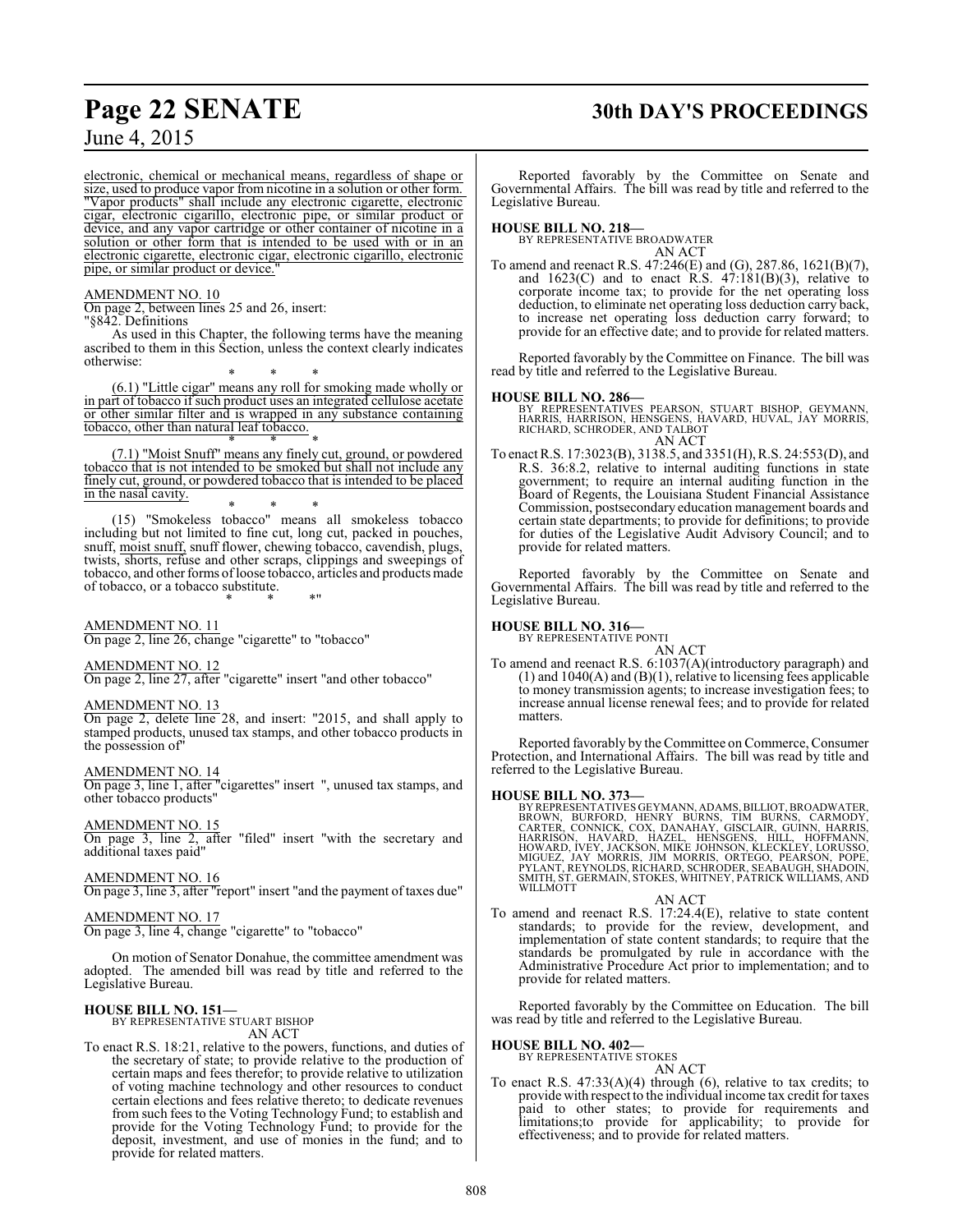# **30th DAY'S PROCEEDINGS Page 23 SENATE**

# June 4, 2015

Reported with amendments by the Committee on Finance.

#### **SENATE COMMITTEE AMENDMENTS**

Amendments proposed by Senate Committee on Finance to Engrossed House Bill No. 402 by Representative Stokes

#### AMENDMENT NO. 1

On page 1, line 16, after "limited to" delete the remainder of the line, delete lines 17 and 18, and insert "the amount of Louisiana income tax that would have been"

#### AMENDMENT NO. 2

On page 2, line 5, after "Section 2." insert "(A)"

#### AMENDMENT NO. 3

On page 2, between lines 6 and 7, insert:

"(B) However, any claim for a credit not allowed by the provisions of this Act on a return filed after July 1, 2015 pursuant to an extension of time to file granted prior to July 1, 2015 shall be allowed in the following manner. One-third of any such credit not allowed by the provisions of this Act may be taken as a credit against tax only in each of the taxpayer's tax years beginning during calendar years 2017, 2018, and 2019."

On motion of Senator Donahue, the committee amendment was adopted. The amended bill was read by title and referred to the Legislative Bureau.

# **HOUSE BILL NO. 542—** BY REPRESENTATIVE SCHRODER

AN ACT

To amend and reenact R.S.  $17:24.4(F)(1)(a)$  and to enact R.S.  $17:24.4(F)(2)$ , relative to standards-based assessments; to provide relative to requirements for contracts for certain assessments; to provide for limitations with regard to the content ofsuch assessments; to provide for effectiveness and to provide for related matters.

Reported with amendments by the Committee on Education.

#### **SENATE COMMITTEE AMENDMENTS**

Amendments proposed by Senate Committee on Education to Reengrossed House Bill No. 542 by Representative Schroder

## AMENDMENT NO. 1

On page 1, line 5, between "assessments;" and "to provide" insert "to provide for the responsibilities of the commissioner of administration and the state chief procurement officer; to provide for time lines;

#### AMENDMENT NO. 2

On page 1, delete lines 17 through 19 and on page 2, delete lines 1 through 8, and insert the following:

 $\sqrt{2}$  For assessments to be administered during the 2015 - 2016 school year:

(a) The department shall enter into a one-year contract, in accordance with the Louisiana Procurement Code, for the assessments to be used in grades three through eight in English language arts and mathematics.

(b) Not more than forty-nine and nine-tenths percent of the questions included in the selected assessments shall be based upon a blueprint or intellectual property developed by the Partnership for Assessment of Readiness for College and Careers consortium, or any other federally funded consortium of states.

(c) No question included in the selected assessments shall be based upon a blueprint or intellectual property developed by a consortium of states predominantly funded by organizations primarily dedicated to political advocacy.

(d) The commissioner of administration shall ensure that any contractor is in full compliance with the provisions ofthis Paragraph.

(e) The commissioner of administration shall ensure that a copy of any subcontract entered into by the selected contractor shall be submitted to the division of administration within ten calendar days of finalization of the contract.

(f) The state chief procurement officer, in accordance with applicable state law, shall make a final determination regarding the department's request for proposals to solicit a vendor for the 2015- 2016 assessments, not later than July 15, 2015, provided all requirements of the Louisiana Procurement Code have been met.

(g) The state chief procurement officer, in accordance with applicable state law, shall make a final determination regarding the department's contract for the 2015-2016 assessments, not later than October 15, 2015, provided all requirements of the Louisiana Procurement Code have been met.

(h) The provisions of this Paragraph shall become null and void on July 1, 2016."

On motion of Senator Appel, the committee amendment was adopted. The amended bill was read by title and referred to the Legislative Bureau.

# **HOUSE BILL NO. 549—** BY REPRESENTATIVE THIBAUT

AN ACT

To amend and reenact R.S. 47:633(7)(c)(iii)(introductory paragraph) and to enact R.S.  $47:633(7)(d)$ , relative to severance tax; to provide with respect to special tax treatment for severance taxes on oil and natural gas; to provide with respect to the tax on production fromcertain horizontally drilled wells; to provide for the amount and duration of the exemption for certain horizontally drilled wells; to provide with respect to the determination of the price of oil and natural gas for purposes of the exemption; to provide for applicability; to provide for effectiveness; and to provide for related matters.

Reported favorably by the Committee on Finance. The bill was read by title and referred to the Legislative Bureau.

# **HOUSE BILL NO. 624—** BY REPRESENTATIVE JACKSON

AN ACT To amend and reenact R.S. 6:662, R.S. 12:302(L) and 425, R.S. 47:48, 51, 158(C) and (D), 246(A), 287.71(B)(2), (3), (4), and  $(6)$ , 287.73 $(\dot{C})(4)$ , 287.86 $(\dot{A})(\text{introducing paragraph})$ ,  $287.732(B)(2)$ ,  $287.738(F)(1)$  and (G), and  $287.745(B)$ , and R.S. 51:3092, relative to corporate income tax; to provide for corporate tax expenditures; to provide for corporate income tax exclusions and deductions; to reduce the amount of certain corporate income tax exclusions and deductions; to provide for an effective date; and to provide for related matters.

Reported with amendments by the Committee on Finance.

#### **SENATE COMMITTEE AMENDMENTS**

Amendments proposed by Senate Committee on Finance to Engrossed House Bill No. 624 by Representative Jackson

#### AMENDMENT NO. 1

On page 1, line 2, after "reenact" delete the remainder of the line, and insert "R.S. 47:51, 158(C) and (D),"

#### AMENDMENT NO. 2

On page 1, line 3, delete "(4),"

#### AMENDMENT NO. 3

On page 1, line 4, after "paragraph)," delete "287.732(B)(2),"

#### AMENDMENT NO. 4

On page 1, delete lines 10 through 21 and on page 2, delete lines 1 through 24

#### AMENDMENT NO. 5

On page 2, at the beginning of line 25, change "Section 3." to "Section 1." and change "R.S. 47:48, 51" to "R.S. 47:51" and at the end of the line, delete "(4),"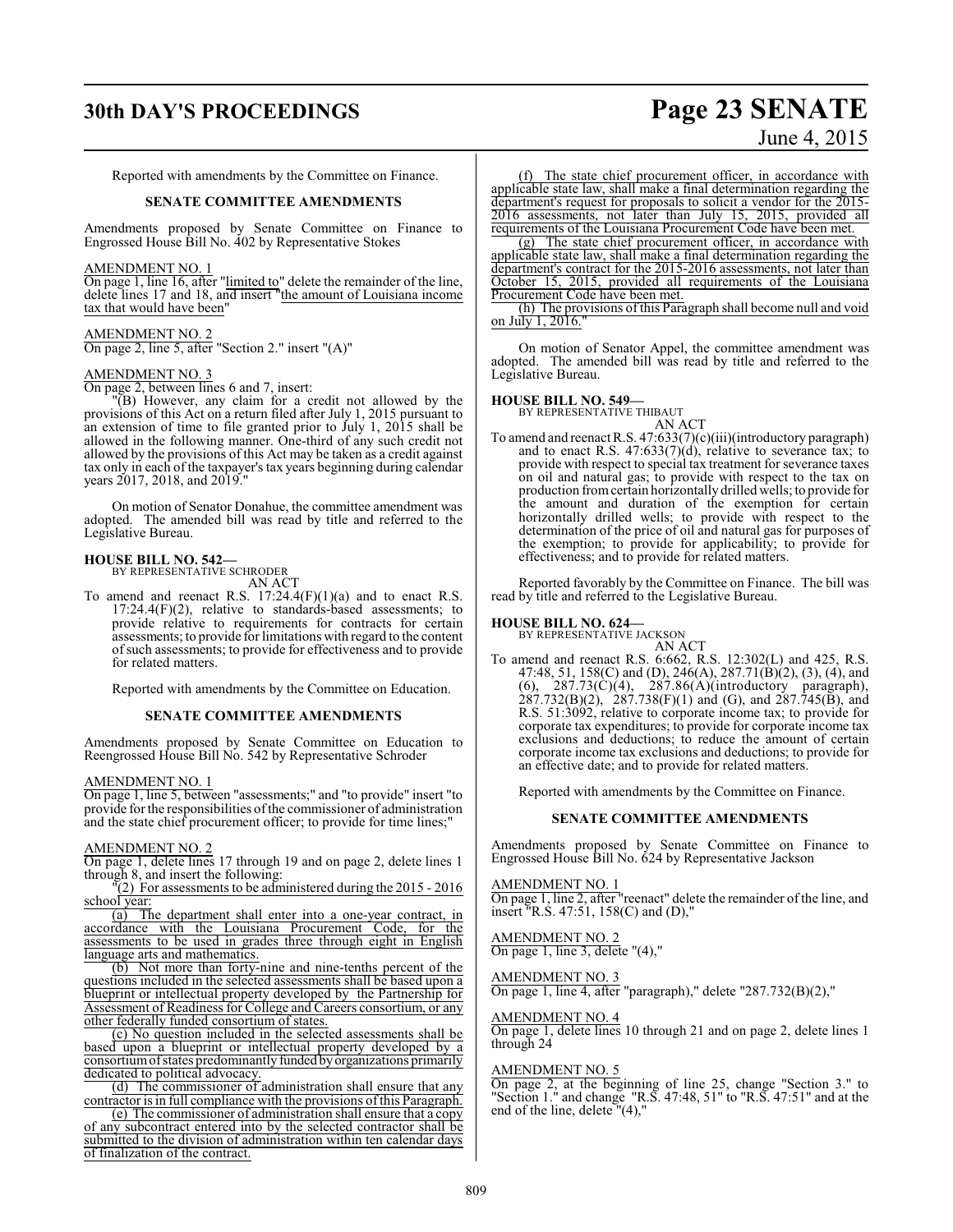AMENDMENT NO. 6 On page 2, at the end of line 26, delete "287.732(B)(2),"

AMENDMENT NO. 7 On page 3, delete lines 1 through 6

AMENDMENT NO. 8 On page 4, line 5, after "taxpayer" delete "(computed without allowance for depletion)" and insert ", computed without allowance for depletion"

AMENDMENT NO. 9 On page 4, line 13, after "This" change "Sub-section" to "Subsection"

AMENDMENT NO. 10 On page 5, delete lines 10 and 11

AMENDMENT NO. 11 On page 6, delete lines 6 through 21

AMENDMENT NO. 12 On page 6, delete line 25, and insert "(1) There"

AMENDMENT NO. 13 On page 7, at the beginning of line 16, change "Section 4." to "Section 2."

AMENDMENT NO. 14 On page 7, at the beginning of line 27, change "Section 5." to "Section 3.(A)"

## AMENDMENT NO. 15

On page 7, after line 29, insert:

"(B) However, any exclusion or deduction not allowed by the provisions of this Act on a return filed after July 1, 2015 pursuant to an extension of time to file granted prior to July 1, 2015 shall be allowed in the following manner. One-third of any such exclusion and deduction not allowed by the provisions of this Act may be taken as a credit against tax only in each of the taxpayer's tax years beginning during calendar years 2017, 2018, and 2019.

Section 4. This Act shall become effective on July 1, 2015; if vetoed by the governor and subsequently approved by the legislature, this Act shall become effective on July 1, 2015, or on the day following such approval by the legislature, whichever is later."

On motion of Senator Donahue, the committee amendment was adopted. The amended bill was read by title and referred to the Legislative Bureau.

#### **HOUSE BILL NO. 629—**

BY REPRESENTATIVES JACKSON, WESLEY BISHOP, COX, GAINES,<br>HALL, HUNTER, JAMES, TERRY LANDRY, NORTON, PIERRE, SMITH,<br>AND WOODRUFF

AN ACT

To amend and reenact R.S.  $25:1226.4(C)(1)$  and  $(2)$ , R.S. 47:33(A)(introductory paragraph), 34(B)(1), 35(C), 37(C), 265,  $287.664, 287.748(\overline{B})(1), 287.749(\overline{B}), 287.752(\overline{B})(1),$ 287.753(C), 287.755(C), 287.758(B), 287.759(A) and (C)(3), 297(A), (B), (C)(1), (D)(2), (F), (G)(2), (H)(1), (I)(2), (J)(4),  $(K)(2)(a)$ ,  $(L)(3)$ ,  $(M)(1)$ ,  $(N)(1)$  and  $(2)$ , and  $(P)(2)$ , 297.2,  $297.6(A)(1)$  and  $(5)$ ,  $297.9(A)$ ,  $6004(A)(2)$ , the heading of 6005,  $6005(C)(1)$  and  $(D)(1)$ ,  $6006(D)(5)$ ,  $6006.1(E)(3)$ , 6007(C)(1)(c)(introductory paragraph), 6008(A), 6009(D)(1), 6012(B), 6013(A), 6015(C)(2) and (D), 6017(A), 6018(C),  $6020(D)(1)$  and  $(2)(a)$ ,  $6022(D)(2)(introductory$  paragraph),  $6023(\text{C})(1)$  and  $(3)(\text{introducing paragraph}), 6025(\text{A})(1),$  $6026(D)(2)$  and (3),  $6030(B)(1)$  and  $(2)(a)$ ,  $6032(C)$  and  $(F)$ , 6034(C)(1)(a)(ii)(bb), (C)(1)(a)(iii), (C)(1)(c), and (d), 6035(C)(1) and (D),  $6036(C)(1)(b)$  and  $(1)(2)(a)(i)$ , and  $6037(B)(1)$  and  $(2)(b)$ , (c), and (d), and R.S. 51:1807(C), 2354(A) and (B), 2399.3(A)(2)(a) and (b), and 3085(B)(1)(a) and to enact R.S.  $47:297.4(A)(1)(a)(iii)$ ,  $6006(D)(6)$ , 6006.1(E)(4), 6007(C)(1)(c)(iii) and (d), and 6022(D)(3), relative to income and corporate franchise tax credits; to reduce

# **Page 24 SENATE 30th DAY'S PROCEEDINGS**

the amount of tax credits; to provide for an effective date; and to provide for related matters.

Reported with amendments by the Committee on Finance.

#### **SENATE COMMITTEE AMENDMENTS**

Amendments proposed by Senate Committee on Finance to Reengrossed House Bill No. 629 by Representative Jackson

AMENDMENT NO. 1 On page 1, line 2, after "R.S. 47:" delete the remainder of the line

AMENDMENT NO. 2 On page 1, line 6, delete "297.2,"

AMENDMENT NO. 3 On page 1, line 7, delete "6006.1(E)(3),"

AMENDMENT NO. 4 On page 1, at the end of line 10, delete  $\text{``}6030\text{(B)}(1)$  and  $\text{(2)}\text{(a)},\text{''}$ 

AMENDMENT NO. 5 On page 1, at the beginning of line 13, after "R.S. 51:" insert  $"1787(A)(1)(b)$  and  $(2)$ ,"

AMENDMENT NO. 6 On page 1, line 14, delete "6006.1(E)(4),"

AMENDMENT NO. 7 On page 1, line 15, after  $0.22(D)(3)$ ," insert "and R.S. 51:1787(A)(4),"

AMENDMENT NO. 8 On page 2, line 9, change "two hundred" to "eighty"

AMENDMENT NO. 9 On page 2, line 14, change "two hundred" to "eighty"

AMENDMENT NO. 10 On page 3, line 1, after "R.S. 47:" delete "33(A) (introductory paragraph),"

AMENDMENT NO. 11 On page 3, line 4, delete "297.2,"

AMENDMENT NO. 12 On page 3, line 5, delete "6006.1(E)(3),"

AMENDMENT NO. 13 On page 3, at the end of line 8, delete  $"6030(B)(1)"$  and at the beginning of line 9, delete "and  $(2)(a)$ ,"

AMENDMENT NO. 14 On page 3, line 12, delete "6006.1(E)(4),"

AMENDMENT NO. 15 On page 3, delete lines 14 through 19

AMENDMENT NO. 16 On page 3, line 23, change "forty" to "thirty-six"

AMENDMENT NO. 17 On page 3, line 26, change "eighty" to "seventy-two"

AMENDMENT NO. 18 On page 3, line 27, change "one hundred sixty" to "one hundred forty-four"

AMENDMENT NO. 19

On page 4, line 1, change "one hundred eighty" to "one hundred sixty-two"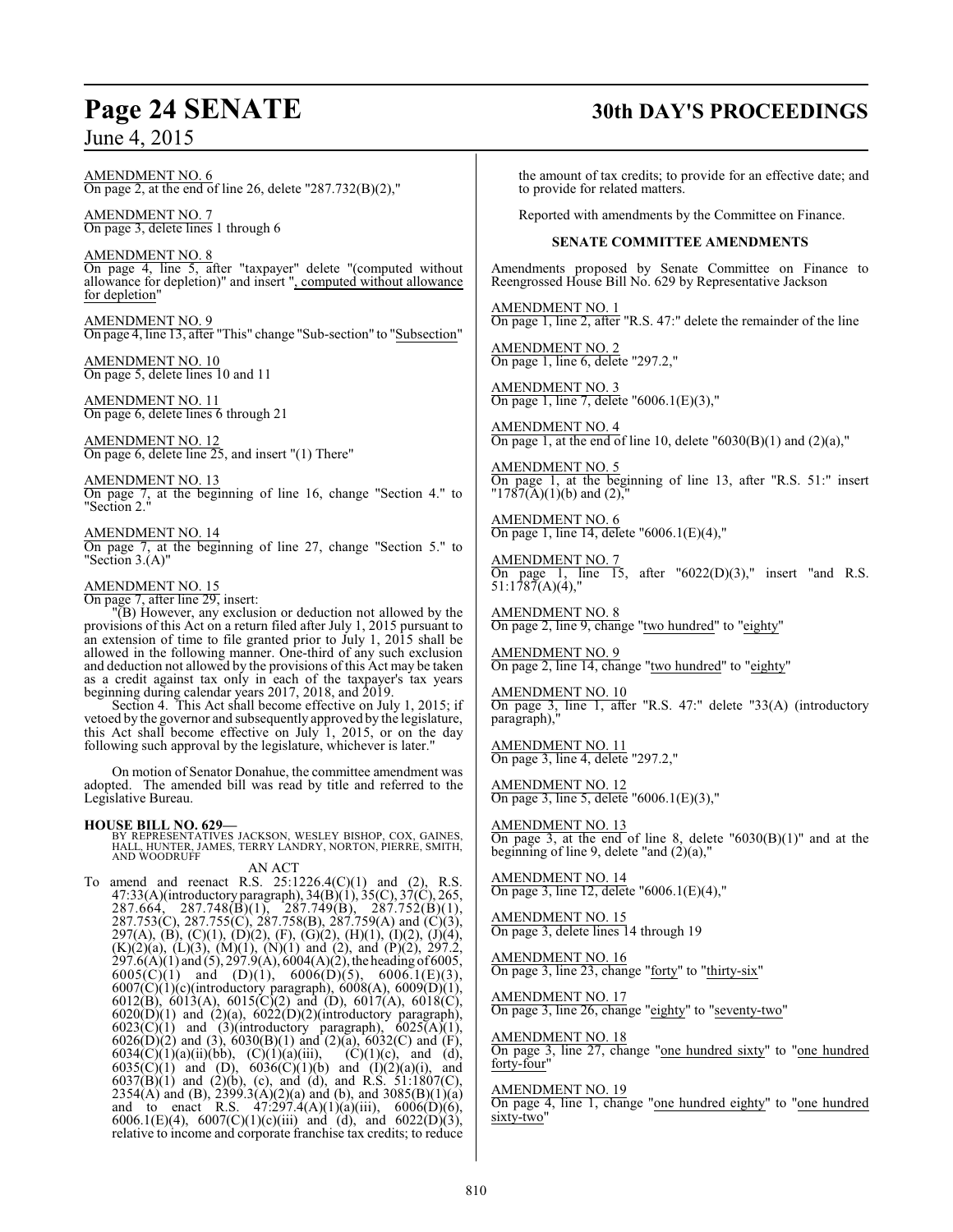# **30th DAY'S PROCEEDINGS Page 25 SENATE**

# June 4, 2015

AMENDMENT NO. 20 On page 4, line 8, change "fifty-six" to "fifty"

AMENDMENT NO. 21 On page 4, line 11, change "two hundred" to "one hundred eighty"

AMENDMENT NO. 22 On page 4, line 23, change "thirty-two" to "twenty-nine"

AMENDMENT NO. 23 On page 4, line 25, change "thirty-two" to "twenty-nine"

AMENDMENT NO. 24 On page 5, line 9, change "eighty" to "seventy-two"

AMENDMENT NO. 25 On page 5, line 23 change "eighty" to "seventy-two"

AMENDMENT NO. 26 On page 6, line 6, change "one hundred twenty" to "one hundred eight"

AMENDMENT NO. 27 On page 6, line 8, change "forty" to "thirty-six"

AMENDMENT NO. 28 On page 6, line 13, change "forty" to "thirty-six"

AMENDMENT NO. 29 On page 6, line 15, change "eighty" to "Seventy-two"

AMENDMENT NO. 30 On page 6, line 16, change "one hundred sixty" to "one hundred forty-four"

AMENDMENT NO. 31 On page 6, line 18, change "one hundred eighty" to "one hundred sixty-two"

AMENDMENT NO. 32 On page 6, line 24, change "one hundred sixty" to "one hundred forty-four"

AMENDMENT NO. 33 On page 7, line 3, change "fifty-six" to "fifty"

AMENDMENT NO. 34 On page 7, line 5 change "two" to "one hundred eighty"

AMENDMENT NO. 35 On page 7, line 6, delete "hundred"

AMENDMENT NO. 36 On page 7, line 18, change "thirty-two" to "twenty-nine"

AMENDMENT NO. 37 On page 7, line 20, change "thirty-two" to "twenty-nine"

AMENDMENT NO. 38 On page 8, line 2, change "twenty" to "eighteen"

AMENDMENT NO. 39 On page 8, line 10, change "four" to "three and six tenths"

AMENDMENT NO. 40 On page 8, line 21, change "two million four hundred" to "two million one hundred sixty thousand"

AMENDMENT NO. 41 On page 8, line 26, change "eighty" to "seventy-two"

AMENDMENT NO. 42 On page 9, line 5, change "twenty" to "eighteen" and change "eight" to "seven and two tenths"

AMENDMENT NO. 43 On page 9, line 8, change "eighty" to "seventy-two"

AMENDMENT NO. 44 On page 9, line 19, change "twenty" to "eighteen"

AMENDMENT NO. 45 On page 9, line 23, change "twenty-seven" to "twenty-four"

AMENDMENT NO. 46 On page 9, line 25, change "one hundred sixty" to "one hundred forty-four"

AMENDMENT NO. 47 On page 10, line 1, change "sixteen" to "fourteen and four tenths"

AMENDMENT NO. 48 On page 10, line 4, change "sixteen" to "fourteen and four tenths"

AMENDMENT NO. 49 On page 10, line 11, change "four thousand" to "three thousand six hundred"

AMENDMENT NO. 50 On page 10, line 21, change "twenty" to "eighteen"

AMENDMENT NO. 51 On page 11, line 2, change "eighty" to "seventy-two" and change "six<sup>"</sup> to "five hundred forty"

AMENDMENT NO. 52 On page 11, line 3, delete "hundred"

AMENDMENT NO. 53 On page 11, line 6, change "one hundred sixty" to "one hundred forty-four"

AMENDMENT NO. 54 On page 11, line 11, change "eighty" to "seventy-two"

AMENDMENT NO. 55 On page 11, line 13, change "eighty" to "seventy-two"

AMENDMENT NO. 56 On page 11, line 18, change "eight" to "seven"

AMENDMENT NO. 57 On page 11, line 22, change "eighty" to "seventy-two"

AMENDMENT NO. 58 On page 11, line 26, change "eight" to "seven and two tenths"

AMENDMENT NO. 59 On page 12, line 6, change "eight hundred" to "seven hundred twenty"

AMENDMENT NO. 60 On page 12, line 7, change "eighty to "seventy-two"

AMENDMENT NO. 61 On page 12, delete lines 11 through 19

AMENDMENT NO. 62 On page 13, line 4, change "twenty thousand" to "eighteen thousand five hundred"

AMENDMENT NO. 63 On page 13, line 8, change "twenty" to "eighteen and one-half"

AMENDMENT NO. 64 On page 13, line 17, change "forty" to "thirty-six"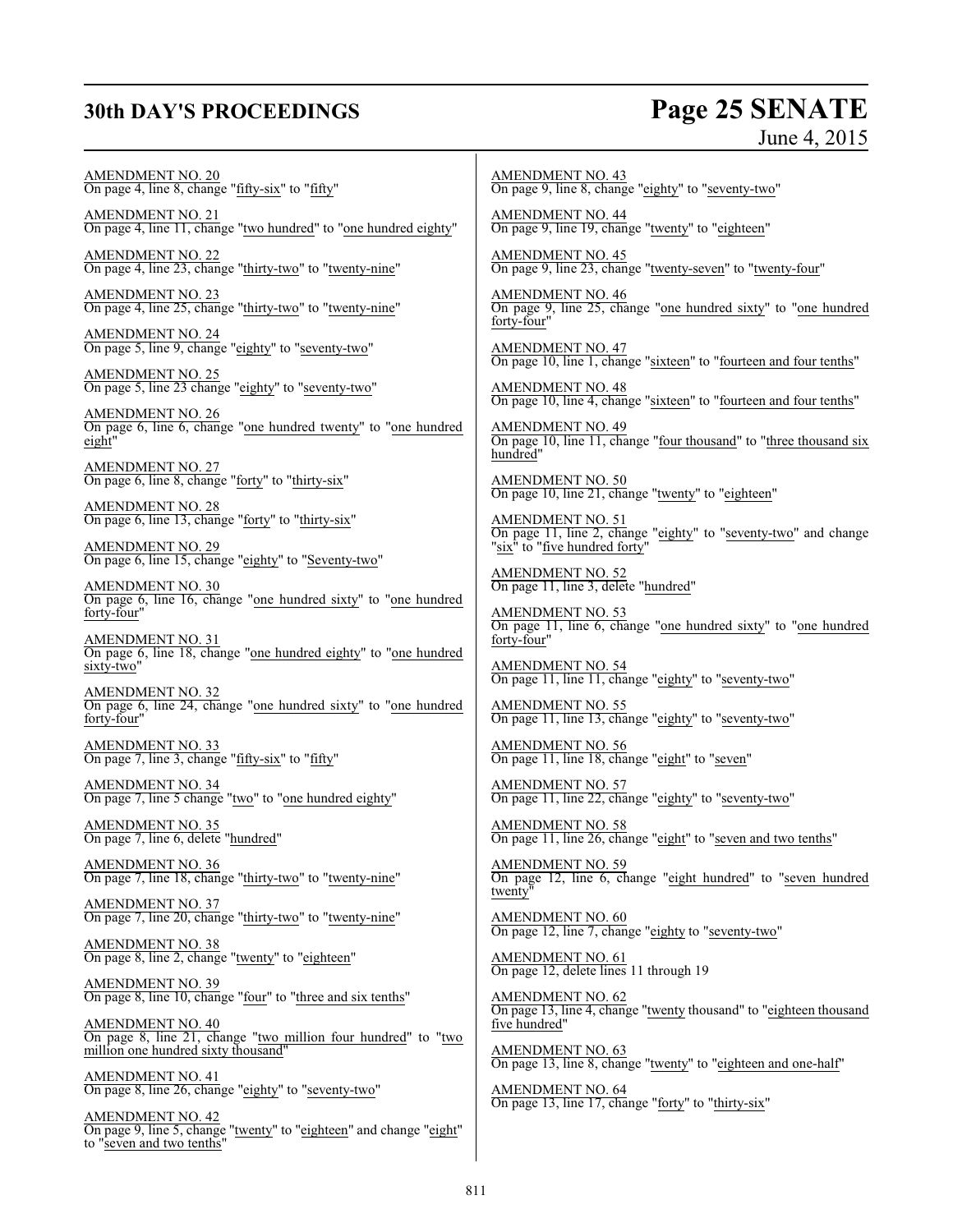# **Page 26 SENATE 30th DAY'S PROCEEDINGS**

AMENDMENT NO. 65 On page 13, line 21, change "eight" to "seven and two tenths" AMENDMENT NO. 66 On page 14, line 4, change "eighty to "seventy-two" AMENDMENT NO. 67 On page 14, line 12, change "six hundred" to "five hundred forty" AMENDMENT NO. 68 On page 14, line 27, change "sixteen" to "fourteen and four tenths" AMENDMENT NO. 69 On page 15, line 12, change "four million" to "three million six hundred" AMENDMENT NO. 70 On page 15, line 21, change "eighty to "seventy-two" AMENDMENT NO. 71 On page 15, delete lines 22 through 29, on page 16, delete line 1 through 3, and insert: "\* \* \*" AMENDMENT NO. 72 On page 16, line 19, change "twenty-four" to "twenty-one and six tenths" AMENDMENT NO. 73 On page 16, line 23, change "four" to "three and six tenths" AMENDMENT NO. 74 On page 17, line 8, change "eight" to "seven hundred twenty" AMENDMENT NO. 75 On page 17, line 9, change "four-tenths" to "thirty-six one hundredths" AMENDMENT NO. 76 On page 17, line 19, change "two hundred" to "one hundred eighty" AMENDMENT NO. 77 On page 17, line 21, change "twenty-four" to "twenty-one and six tenths" AMENDMENT NO. 78 On page 18, line 9, change "four tenths" to "thirty-six one hundredths" AMENDMENT NO. 79 On page 18, line 19, change "thirty-two" to "twenty-eight and eight tenths" AMENDMENT NO. 80 On page 19, line 3, change "six" to "five and seventy-six one hundredths" AMENDMENT NO. 81 On page 19, line 6, change "sixteen" to "fourteen and four tenths" AMENDMENT NO. 82 On page 19, line 9, change "thirty-two" to "twenty-eight and eight tenths" AMENDMENT NO. 83 On page 19, line 17, change "thirty-two" to "twenty-eight and eight tenths" AMENDMENT NO. 84 On page 19, line 25, change "eighty to "seventy-two" AMENDMENT NO. 85 On page 20, line 3, change "eighty to "seventy-two" AMENDMENT NO. 86 On page 20, line 11, change "four million" to "three million six hundred thousand" AMENDMENT NO. 87 On page 20, line 16, change "four million" to "three million six hundred thousand" AMENDMENT NO. 88 On page 20, line 18, change "four million" to "three million six hundred thousand" AMENDMENT NO. 89 On page 20, line 28, change "eight hundred" to "seven hundred twenty AMENDMENT NO. 90 On page 20, line 29, change "six hundred" to "four hundred forty" AMENDMENT NO. 91 On page 21, line 5, change "twenty-eight" to "twenty-five and two tenths" AMENDMENT NO. 92 On page 21, line 22, change "twenty" to "eighteen" AMENDMENT NO. 93 On page 21, line 26, change "eight" to "seven and two tenths" AMENDMENT NO. 94 On page 22, line 11, change "twenty" to "eighteen" AMENDMENT NO. 95 On page 22, line 17, change "four hundred" to "one hundred sixty" AMENDMENT NO. 96 On page 22, line 21, change "eighty" to "seventy-two" AMENDMENT NO. 97 On page 23, line 4, change "two hundred" to "eighty" AMENDMENT NO. 98 On page 23, line 8, change "two hundred to "eighty" AMENDMENT NO. 99 On page 23, delete lines 23 through 29, and on page 24, delete lines 1 through 10 AMENDMENT NO. 100 On page 24, line 17, change "4,000" to "3,600" AMENDMENT NO. 101 On page 24, line 18, change "8,000" to "7,200" AMENDMENT NO. 102 On page 24, line 19, change "12,000" to "10,800" AMENDMENT NO. 103 On page 24, line 20, change "16,000" to "14,400" AMENDMENT NO. 104 On page 24, line 21, change "22,000" to "18,000" AMENDMENT NO. 105 On page 24, line 22, change "24,000" to "21,600" AMENDMENT NO. 106 On page 24, line 25, change "twenty-four" to "twenty-one and six tenths" AMENDMENT NO. 107 On page 24, line 27, change "two million" to "one million eight hundred thousand"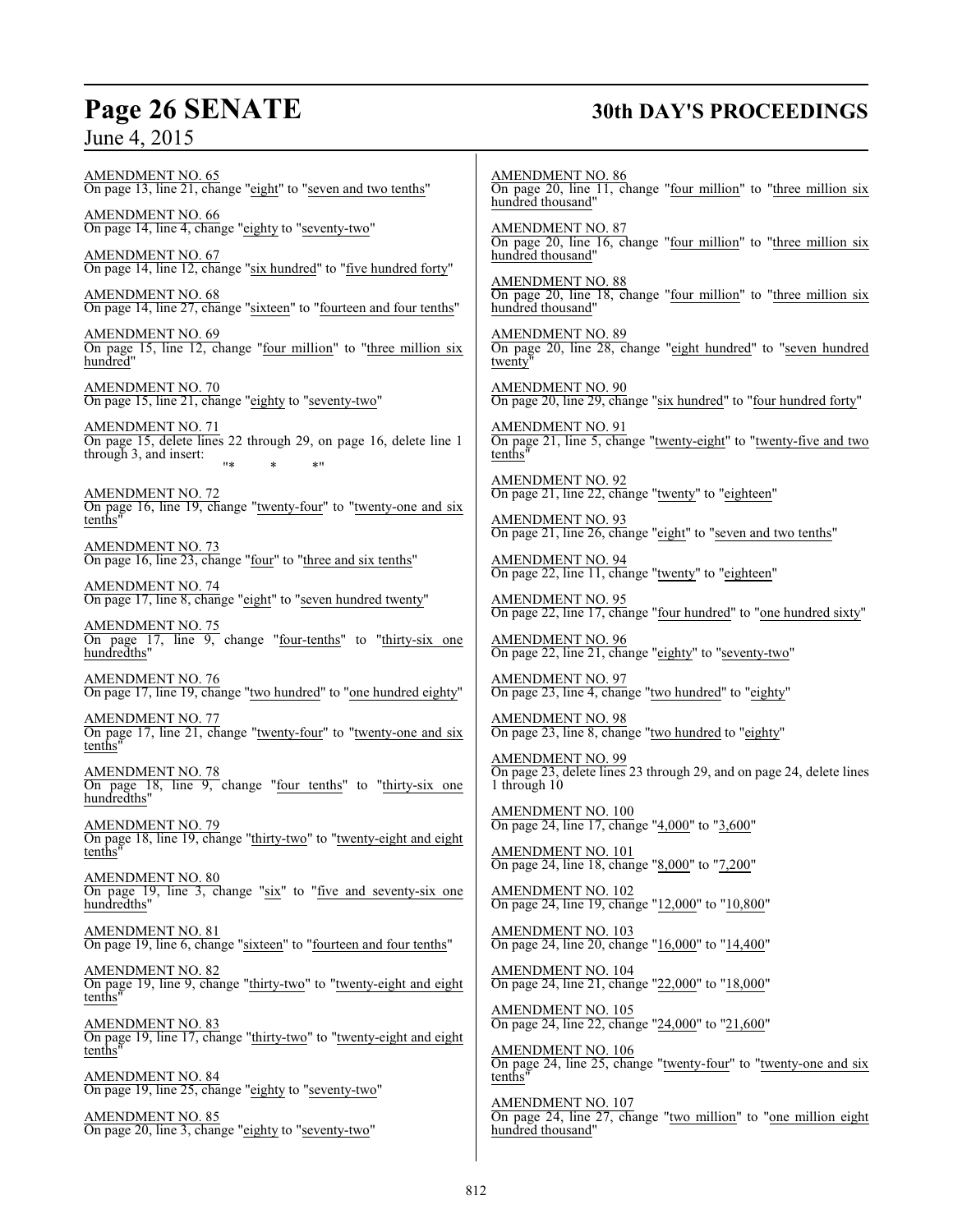# **30th DAY'S PROCEEDINGS Page 27 SENATE**

# June 4, 2015

AMENDMENT NO. 108

On page 25, line 18, change "eight million" to "seven million two hundred thousand" and change "forty-eight" to "forty-three and two tenths"

AMENDMENT NO. 109 On page 26, line 9, change "eight" to "seven and two tenths"

AMENDMENT NO. 110 On page 26, line 12, change "sixteen" to "fourteen and four tenths"

AMENDMENT NO. 111 On page 26, line 14, change "twenty" to "eighteen"

AMENDMENT NO. 112 On page 26, line 17, change "eight hundredths" to "seventy-two thousandths"

AMENDMENT NO. 113 On page 26, line 29, change "eight" to "seven and two-tenths"

AMENDMENT NO. 114 On page 27, line 8, change "forty" to "thirty-six"

AMENDMENT NO. 115 On page 27, line 18, change "eight" to "seven and two tenths" and at the end of the line, delete  $"\text{two}"$ 

AMENDMENT NO. 116 On page 27, line 19, change "thousand four hundred" to "one thousand five hundred"

AMENDMENT NO. 117 On page 28, line 9, change "eighty" to "seventy-two"

AMENDMENT NO. 118 On page 28, line 14, change "two million" to "one million eight hundred thousand'

AMENDMENT NO. 119 On page 28, line 19, change "five million" to "four million five hundred thousand"

AMENDMENT NO. 120 On page 28, line 29, change "four dollars" to "three dollars and sixty cents"

AMENDMENT NO. 121 On page 29, line 17, change "five" to "four million five hundred thousand"

AMENDMENT NO. 122 On page 29, line 18, delete "million"

AMENDMENT NO. 123 On page 29, line 27, change "eight hundred" to "seven hundred twenty

AMENDMENT NO. 124 On page 30, line 1, change "four million" to "three million six hundred thousand"

AMENDMENT NO. 125 On page 30, line 11, change "eight" to "seven and two tenths"

AMENDMENT NO. 126 On page 30, line 14, change "sixteen" to "fourteen and four tenths"

AMENDMENT NO. 127 On page 30, line 16, change "twenty" to "eighteen"

AMENDMENT NO. 128 On page 30, line 20, change "eight" to "seven and two tenths"

#### AMENDMENT NO. 129

On page 31, line 2, change "eight" to "seventy-two one hundredths"

#### AMENDMENT NO. 130

On page 31, line 4, after "R.S. 51:" insert "1787(A)(1)(b) and (2),"

#### AMENDMENT NO. 131

On page 31, line 5, after "reenacted" insert "and R.S. 51:1787(A)(4) is hereby enacted"

#### AMENDMENT NO. 132

On page 31, between lines 5 and 6, insert:

"§1787. Incentives

A. The board, after consultation with the secretaries of the Department of Economic Development and Department of Revenue, and with the approval of the governor, may enter into contracts not to exceed five years to provide:

(1) For either:

(a)(i) For contracts entered into or renewed prior to July 1, 2015, the rebate of sales and use tax imposed by the state and imposed by its political subdivisions. For contracts entered into on and after July 1, 2015, the rebate of seventy-two percent of the sales and use tax imposed by the state and all of the sales and use tax imposed by its political subdivisions. The sales and use tax rebate of tax imposed by the political subdivisions shall be granted upon approval of the governing authorityofthe appropriate municipality orthe appropriate parish where applicable, or both, and of the governing authority of any other political subdivision, including the office of sheriff in the case of a law enforcement district, The contracts may be entered into for the following:

\* \* \* (ii) Final application for the payment of any rebate of sales and use taxes granted pursuant to this Subsection shall be filed no later than six months after the Department of Economic Development signs a project completion report and sends it to the Department of Revenue, the political subdivision, and the business, or no later than thirty days after the end of the calendar year in the case of customerowned tooling used in a compression molding process. The project completion report cannot be signed until the project is complete and the contract has been approved by the board and the governor. The amount to be rebated shall in no case be greater than the total of the actual amount of the sales and use taxes paid, or, in the case of contacts entered into on and after July 1, 2015, seventy-two percent of state sales and use taxes paid.

\* \* \* (iv) Requests for rebates of state sales and use tax pursuant to this Section and R.S. 51:2456(B) shall be processed by the Department of Revenue as follows:

\* \* \* (cc) Failure of the Department of Revenue to timely pay rebates in the amount as provided herein or as provided for in any other provision of law shall entitle the taxpayer to interest, which shall begin to accrue three months after the completed rebate request is received at the rate established pursuant to the provisions of R.S. 13:4202. Payments ofinterest authorized according to the provisions of this Section shall be made from the current collections of taxes collected pursuant to Chapter 2, Chapter 2-A, or Chapter 2-B of Subtitle II of Title 47 of the Louisiana Revised Statutes of 1950, as amended.

\* \* \* (b) A refundable investment income tax credit equal to one and one-half eight-one-hundredths percent of the amount of qualified expenditures. For purposes of this Paragraph, the term "qualified expenditures" shall mean amounts classified as capital expenditures for federal income tax purposes plus exclusions from capitalization provided for in Internal Revenue Code Section 263(a)(1)(A) through (L), minus the capitalized cost of land, capitalized leases of land, capitalized interest, capitalized costs of manufacturing machinery and equipment to the extent the capitalized manufacturing machinery and equipment costs are excluded fromsales and use tax pursuant to R.S.  $47:301(3)$ , and the capitalized cost for the purchase of an existing building. When a taxpayer purchases an existing building and capital expenditures are used to rehabilitate the building, the costs of the rehabilitation only shall be considered qualified expenditures.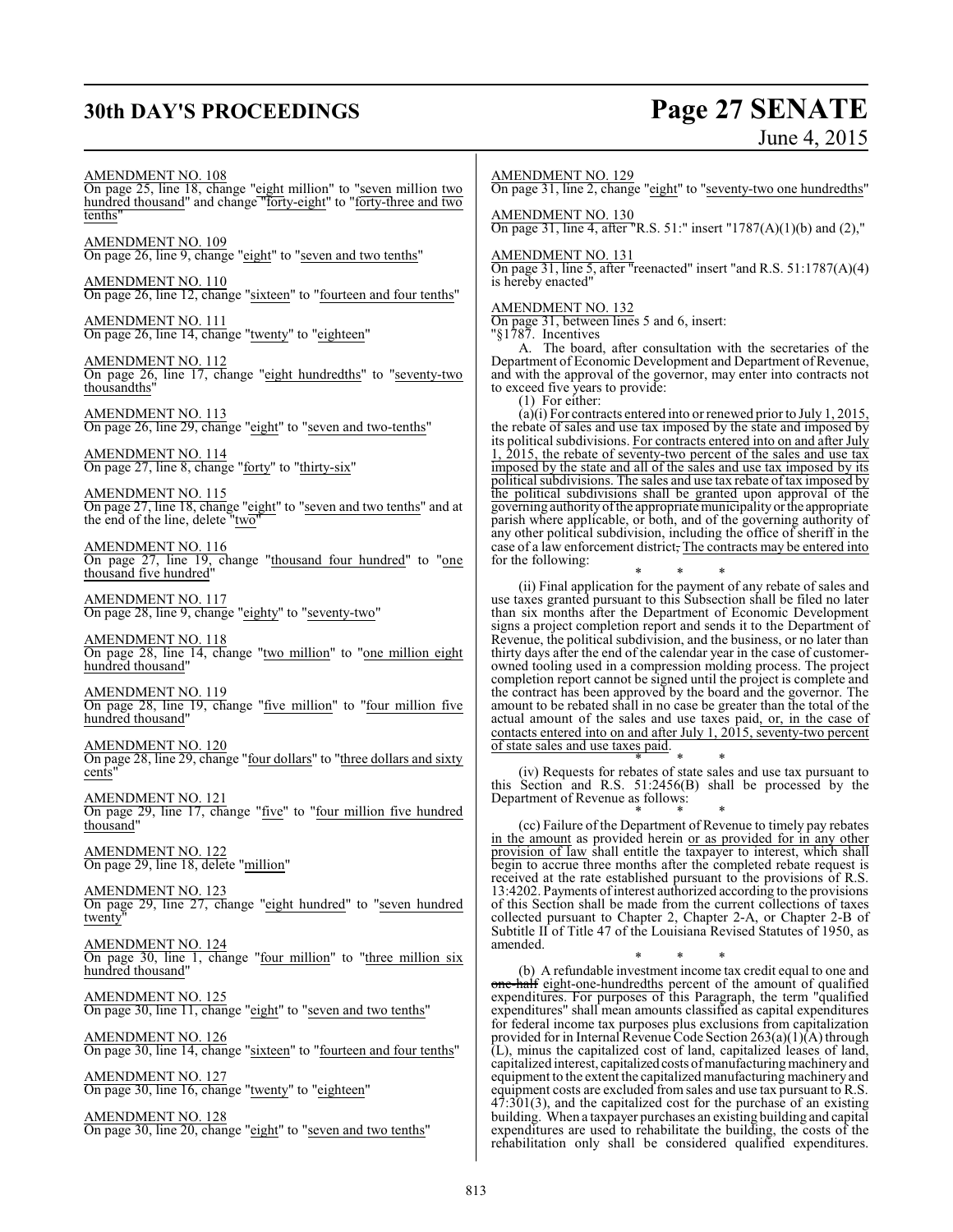# **Page 28 SENATE 30th DAY'S PROCEEDINGS**

## June 4, 2015

Additionally, a taxpayer shall be allowed to increase their qualified expenditures to the extent a taxpayer's capitalized basis is properly reduced by claiming a federal credit. A taxpayer earns the investment tax credit in the year in which the project is placed in service, but the taxpayer may not claimthe investment tax credit until the Department of Economic Development signs the project completion report or such other time as provided for by rule or regulation. The project completion report for the refundable investment tax credit shall adhere to the same requirements found in Subparagraph (a) for the sales and use tax rebate.

(2)(a) Except as provided in Subparagraph (b) ofthis Paragraph, for a two thousand five hundred one thousand eight hundred dollar tax credit per net new employee as determined by the company's average annual employment reported under the Louisiana Employment Security Law during the taxable year for which credit is claimed. This tax credit may be applied to any state income tax liability or any state corporate franchise tax liability, but not liabilities for penalty or interest, due or outstanding at the time the credit is generated. However, credits may be applied to a due or outstanding tax liability attributable to tax years prior to the year in which the credit is generated only if the tax liability is the result of an assessment, administrative, or judicial proceeding by the Department of Revenue after an audit, provided that no further interest or penalty shall be accrued on such tax liability after the credit is generated. If the entire credit cannot be used in the year claimed, the remainder may be applied against the income tax or corporate franchise tax for the succeeding ten taxable years or until the entire credit is used, whichever occurs first. These credits shall also apply to those tax liabilities, but not liabilities for penalty or interest, identified in tax years where existing contracts generate the credit.

(b) In lieu of the tax credit provided in Subparagraph (a) of this Paragraph, for aviation or aerospace industries as defined in North American Industry Classification System (NAICS) Code 336411, 336412, 336413, and 332912, for a five thousand three thousand six hundred dollar tax credit for each new job created. This tax credit may be applied to any state income tax liability or any state franchise tax liability within a ten-year period from the date that the contract becomes effective or until the entire credit is used, whichever occurs first.

(c) Until June 30, 2009, in lieu of the tax credit provided in Subparagraph (a) of this Paragraph, for the motor vehicle parts manufacturing industry as defined in the 3363 NAICS Code Title, for a five thousand three thousand six hundred dollar tax credit for each new job created. This tax credit may be applied to any state income tax liability or any state franchise tax liability within a ten-year period from the date that the contract becomes effective or until the entire credit is used, whichever occurs first. As used in this Subparagraph, the term "NAICS" means the North American Industrial Classification System.

(d) Until June 30, 2012, in lieu of the tax credit provided in Subparagraph (a) of this Paragraph, for the rubber manufacturing industry as defined by NAICS Code 326211, a five thousand three thousand six hundred dollar tax credit for each new job created. This tax credit may be applied to any state income tax liability or any state franchise tax liability within a ten-year period from the date that the contract becomes effective or until the entire credit is used, whichever occurs first.

\* \* \* (4) The reduction of the rebates and credits provided for in this Subsection for contracts entered into on and after July 1, 2015, shall only apply to such contracts and not to contracts entered before such date, notwithstanding any other provision ofthe Act which originated as House Bill 629 of the 2015 Regular Session of the Legislature."

#### AMENDMENT NO. 133

On page 31, line 10, change "four thousand" to "three thousand six hundred"

#### AMENDMENT NO. 134

On page 31, line 28, change "thirty-two" to "twenty-eight and eight tenths"

#### AMENDMENT NO. 135

On page 32, line 8, change "four" to "four and thirty-two hundredths"

#### AMENDMENT NO. 136

On page 32, line 16, change "four" to "three and six tenths"

#### AMENDMENT NO. 137

On page 32, line 20, change "eight" to "seven and two tenths"

#### AMENDMENT NO. 138

On page 32, line 26, change "eight" to "seven and two tenths"

AMENDMENT NO. 139 On page 32, line 28, change "eight" to "seven and two tenths"

AMENDMENT NO. 140 On page 33, line 4, change "sixty" to "fifty-four"

#### AMENDMENT NO. 141

On page 33, delete lines 6 and 7, and insert:

"Section 4.(A) The provisions of this Act shall apply to all claims for credits on any return filed or any transfers to a state agency, on or after July 1, 2015, regardless of the taxable year to which the return or the production to which the transfer relates.

(B) However, any claim for a credit not allowed by the provisions of this Act on a return filed after July 1, 2015 pursuant to an extension of time to file granted prior to July 1, 2015 shall be allowed in the following manner. One-third of any such credit not allowed by the provisions of this Act may be taken as a credit against tax only in each of the taxpayer's tax years beginning during calendar years 2017, 2018, and 2019.

Section 5. This Act shall become effective on July 1, 2015; if vetoed by the governor and subsequently approved by the legislature, this Act shall become effective on July 1, 2015, or on the day following such approval by the legislature, whichever is later."

On motion of Senator Donahue, the committee amendment was adopted. The amended bill was read by title and referred to the Legislative Bureau.

#### **HOUSE BILL NO. 635—**

BY REPRESENTATIVE JACKSON AN ACT

amend and reenact R.S.  $51:2455(A)$ ,  $3114(B)$ , and  $3121(C)(3)(b)(i)$  and  $(4)(c)$  and to enact R.S.  $51:2367(E)$ , relative to rebates; to reduce the amount of rebates; to provide for an effective date; and to provide for related matters.

Reported with amendments by the Committee on Finance.

#### **SENATE COMMITTEE AMENDMENTS**

Amendments proposed by Senate Committee on Finance to Reengrossed House Bill No. 635 by Representative Jackson

#### AMENDMENT NO. 1

On page 1, line 2, between "R.S. 51:2455(A)," and "3114(B)," insert "2461.

#### AMENDMENT NO. 2

On page 1, line 3, between "rebates;" and "to" insert "to provide for expiration of advance notifications;"

#### AMENDMENT NO. 3

On page 1, line 6, between "R.S. 51:2455(A)," and "3114(B)," insert "2461,

#### AMENDMENT NO. 4

On page 2, between lines 18 and 19, insert the following: "§ 2461. Application deadline

A. On and after January 1, 2018, no new applications to receive incentive tax credits or rebates under this Chapter shall be approved by the Department of Economic Development. However, an employer which, prior to January 1, 2018, has been approved by the department to receive incentive tax credits or rebates under the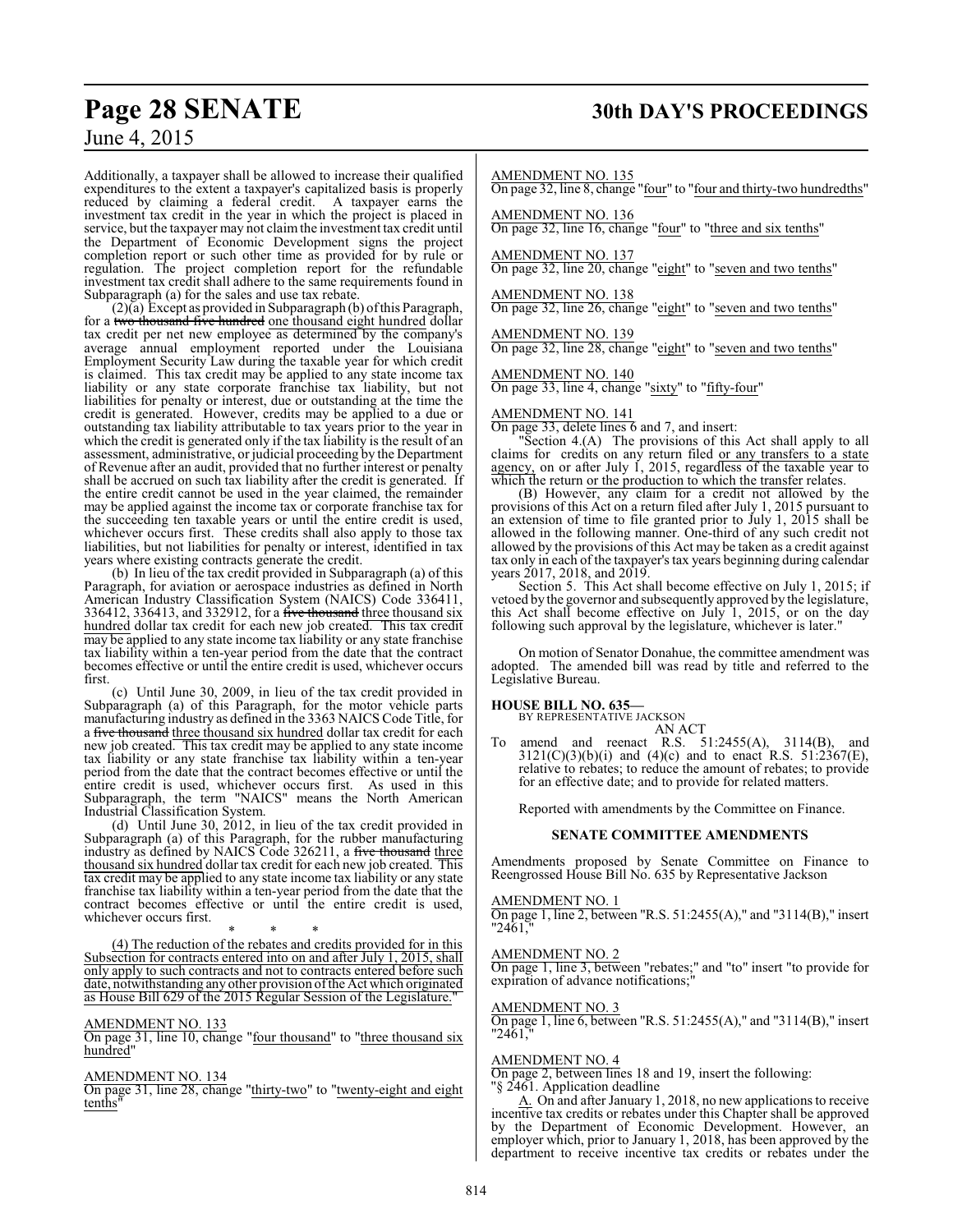# **30th DAY'S PROCEEDINGS Page 29 SENATE** June 4, 2015

program shall continue to receive tax credits or rebates pursuant to the terms of its agreement with the state of Louisiana as long as the employer retains its eligibility.

B. The Department of Economic Development shall have the authority to provide for the expiration of Advance Notifications for failure to timely pursue a project as provided in rules to be adopted by the Department of Economic Development However, Advance Notifications timely filed by an employer at any time prior to July 1, 2015 shall not expire provided the project has commenced during the effective date of the Advance Notification and shall be valid until the project is complete. Such Advance Notifications filed prior to July 1, 2015 shall satisfy any procedural requirements for the filing of an Advance Notification under the provisions of R.S. 51:2456(B). \* \* \*"

On motion of Senator Donahue, the committee amendment was adopted. The amended bill was read by title and referred to the Legislative Bureau.

#### **HOUSE BILL NO. 640—**

BY REPRESENTATIVE MIKE JOHNSON AN ACT

To amend and reenact R.S. 18:1461(B), relative to election offenses; to provide relative to the criminal penalties for certain election offenses; to provide for the criminal penalties for bribery of voters; and to provide for related matters.

Reported favorably by the Committee on Senate and Governmental Affairs. The bill was read by title and referred to the Legislative Bureau.

# **HOUSE BILL NO. 766—** BY REPRESENTATIVE ADAMS

AN ACT

To amend and reenact R.S. 17:3139.2(introductory paragraph), 3139.5, and 3139.6(1), relative to public colleges and universities; to remove institutional performance criteria as conditions on institutions receiving certain exceptions and exemptions from state regulations of their operations; to provide certain financial solvency criteria on the receipt of such exceptions and exemptions; to provide relative to the exceptions and exemptions that an institution may receive; and to provide for related matters.

Reported with amendments by the Committee on Education.

#### **SENATE COMMITTEE AMENDMENTS**

Amendments proposed by Senate Committee on Education to Reengrossed House Bill No. 766 by Representative Adams

AMENDMENT NO. 1

On page 3, line 19, between "exercise" and "the" delete "until July 1, 2020,

#### AMENDMENT NO. 2

On page 3, delete lines 21 through 27, and insert:

"**(b) Subsequent to a postsecondary management board granting approval to an institution in its system to exercise operational autonomies, the division of administration shall approve the exercise of such autonomies to all institutions in the system governed by the management board, provided the system received for its most recent audit, a financial audit with an unmodified opinion, where the financial statements were free of material misstatements and material weaknesses, and the financial position, results of operations, and cash flows were represented fairly in accordance with Generally Accepted Accounting Principles. If the system did not receive for the most recent audit, a financial audit with an unmodified opinion, where the financial statements were free of material misstatements and material weaknesses, and the financial position, results of operations, and cash flows were represented fairly in accordance with Generally Accepted Accounting Principles, then the division of administration shall approve the exercise of such autonomies to all institutions in the system, except for any institution which**

#### **was responsible for the finding of non-compliance at the system level.**"

#### AMENDMENT NO. 3

On page 3, delete lines 28 through 29 and on page 4, delete lines 1 through 7, and insert the following:

"**(c) If an institution granted the right to exercise operational autonomies pursuant to Subparagraph (b) of this Paragraph subsequently receives an audit with a material weakness through a financial audit, the institution shall be required to develop and implement a corrective action plan for approval by the management board. The institution shall be required to demonstrate to the management board that the necessary corrective actions were taken within six months from the date the audit finding was reported, or the institution will lose the authority to exercise the autonomies granted for the remainder of the period that this authority is in effect. The corrective action plan and post-implementation report shall be submitted to the division of administration and the Board of Regents.**"

On motion of Senator Appel, the committee amendment was adopted. The amended bill was read by title and referred to the Legislative Bureau.

#### **HOUSE BILL NO. 840— (Substitute for House Bill No. 650 by Representative Stokes and House Bill No. 398 by Representatives Price and Broadwater)** BY REPRESENTATIVES STOKES, PRICE, AND BROADWATER

AN ACT

To amend and reenact R.S. 39:461.1(B), (C), and (D)(1) and 461.4(B), (C), and (D), relative to the interim emergency board; to provide procedures and requirements for obtaining consent of the legislature for the appropriation or borrowing of funds for an emergency or for capital outlay priority changes and adjustments; to provide relative to the authority, functions, and duties of the board; to provide relative to the authority, functions, and duties of the clerk of the House of Representatives and the secretary of the Senate; to provide relative to ballots; to provide for the content of the ballots; to require certain notices; to provide for the content of the notices; to provide deadlines for submitting ballots; to provide relative to the execution of ballots; to provide for the tabulation of ballots; and to provide for related matters.

Reported favorably by the Committee on Senate and Governmental Affairs. The bill was read by title and referred to the Legislative Bureau.

# **HOUSE BILL NO. 843— (Substitute for House Bill No. 573**

**by Representative Hazel)**<br>BY REPRESENTATIVES HAZEL, CARTER, CONNICK, IVEY, JACKSON,<br>SIMON, AND STOKES AN ACT

To amend and reenact R.S. 37:1267 and 1285(A)(12) through (14) and to enact R.S. 37:1285.2, relative to the powers and duties of the Louisiana State Board of Medical Examiners; to provide for a quorum; to define professional and medical incompetency and unprofessional conduct; to require promulgation of the procedures to be used for complaints, investigations, and adjudications; to require rulemaking progress reports; to provide for an effective date; and to provide for related matters.

Reported with amendments by the Committee on Commerce, Consumer Protection, and International Affairs.

#### **SENATE COMMITTEE AMENDMENTS**

Amendments proposed by Senate Committee on Commerce, Consumer Protection and International Affairs to Reengrossed House Bill No. 843 by Representative Hazel

#### AMENDMENT NO. 1

On page 2, line 11, after "conduct" insert ", including but not limited to, conduct"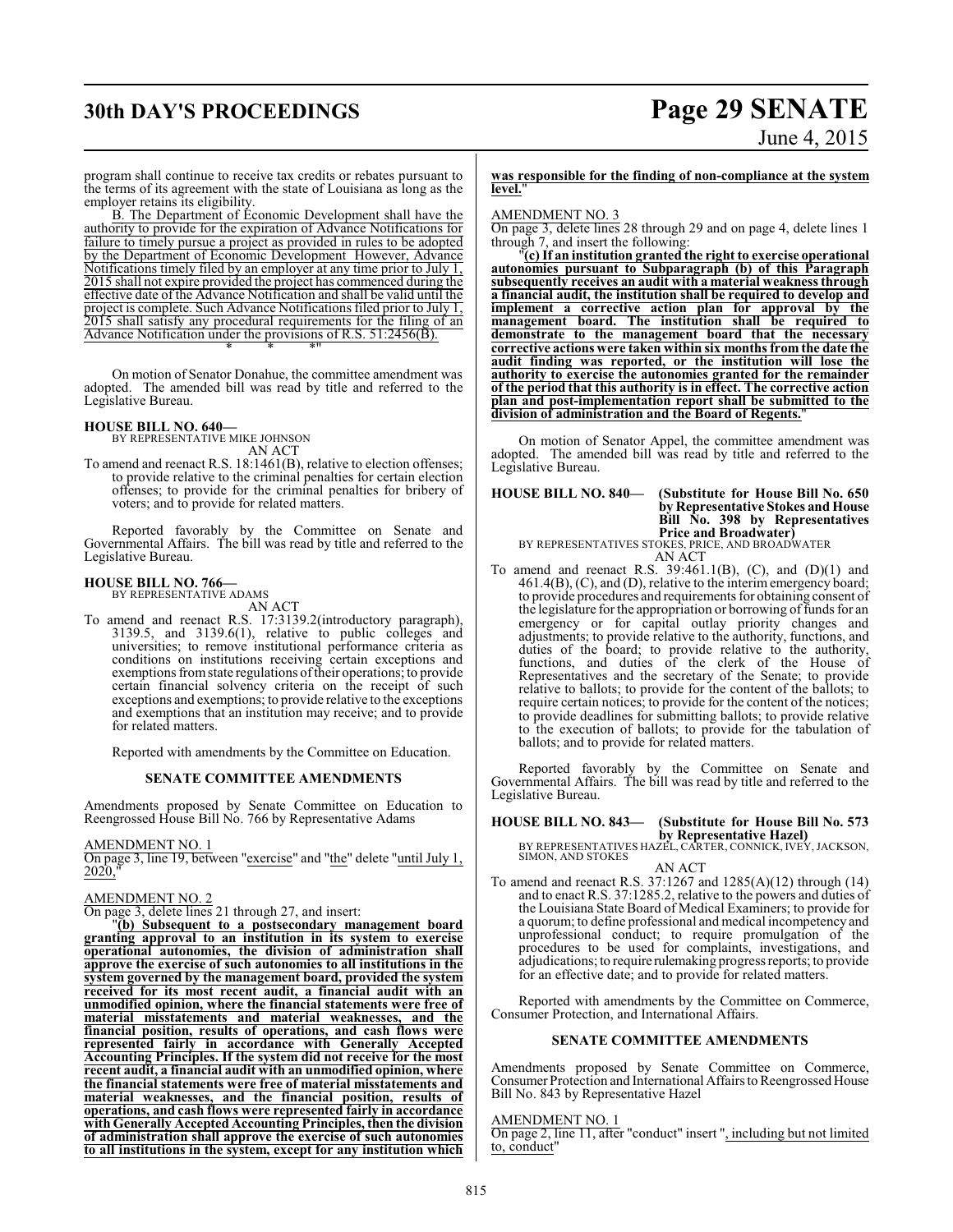# **Page 30 SENATE 30th DAY'S PROCEEDINGS**

AMENDMENT NO. 2 On page 2, line 16, after "experience," insert "intentionally falsifying or altering records,"

AMENDMENT NO. 3 On page 2, line 17, after "incompetency," insert "including but not limited to, incompetency"

AMENDMENT NO. 4 On page 2, delete lines 27 and 28 and on page 3, delete lines 1 through 18

AMENDMENT NO. 5

On page 3, line 19, change "C." to "B." and change "promulgate" to "adopt"

#### AMENDMENT NO. 6

On page 3, delete line 27 and insert "business days after the board's formal investigation is initiated by a majority vote of the board members present and voting."

AMENDMENT NO. 7 On page 4, line 11, change "D." to "C."

AMENDMENT NO. 8

On page 4, line  $13$ , change " $E$ ." to " $D$ ." and change "promulgate" to "adopt"

#### AMENDMENT NO. 9

On page 4, between lines 16 and 17 insert the following:

"Section 2. The provisions of this Act shall have prospective application only and shall not apply to any investigation pending on the effective date of this Act."

AMENDMENT NO. 10

On page 4, line 17, change "Section 2." to "Section 3."

On motion of Senator Martiny, the committee amendment was adopted. The amended bill was read by title and recommitted to the Committee on Finance.

### **Rules Suspended**

Senator Guillory asked for and obtained a suspension of the rules to recommit a bill.

#### **HOUSE BILL NO. 47—**

BY REPRESENTATIVE ST. GERMAIN AN ACT

To enact R.S. 11:2256.3, relative to retirement benefits received from the Firefighters' Retirement System; to provide with respect to the calculation of the community portion of such benefits; and to provide for related matters.

On motion of Senator Guillory the bill, which was just advanced to Third Reading and Final Passage was read by title and recommitted to the Committee on Retirement.

### **Rules Suspended**

Senator Nevers asked for and obtained a suspension of the rules to revert to:

## **House Concurrent Resolutions on Second Reading, Subject to Call**

### **Called from the Calendar**

Senator Broome asked that House Concurrent Resolution No. 129 be called from the Calendar.

## **HOUSE CONCURRENT RESOLUTION NO. 129—**

BY REPRESENTATIVE BARROW A CONCURRENT RESOLUTION

To create a task force to study health services delivery and financing in the Baton Rouge region, and to require the task force to report findings and recommendations to theCapital Region Legislative Delegation and the legislative committees on health and welfare.

### **Floor Amendments**

Senator Broome proposed the following amendments.

#### **SENATE FLOOR AMENDMENTS**

Amendments proposed by Senator Broome to Reengrossed House Concurrent Resolution No. 129 by Representative Barrow

AMENDMENT NO. 1 On page 3, line 12, delete ","

AMENDMENT NO. 2 On page 3, line 13, delete ","

AMENDMENT NO. 3 On page 3, line 18, delete "healthcare" and insert "health care"

AMENDMENT NO. 4

On page 4, line 20, after "Equity," delete the remainder of the line and insert "the secretary of the Department of Health and Hospitals, the director of the Louisiana Budget Project, and the chairman of the board of directors of Woman's Hospital Foundation.

On motion of Senator Broome, the amendments were adopted.

The resolution was read by title. Senator Broome moved to concur in the amended House Concurrent Resolution.

## **ROLL CALL**

The roll was called with the following result:

#### YEAS

| Mr. President<br>Adlev<br>Allain<br>Amedee<br>Appel<br>Broome<br>Brown<br>Buffington<br>Chabert<br>Claitor<br>Cortez<br>Crowe<br>Donahue<br>Total - 37 | Dorsey-Colomb<br>Erdey<br>Gallot<br>Guillory<br>Heitmeier<br>Johns<br>Kostelka<br>Long<br>Martiny<br>Mills<br>Morrell<br>Morrish<br>Murray<br><b>NAYS</b> | <b>Nevers</b><br>Peacock<br>Perry<br>Peterson<br>Riser<br>Smith, G.<br>Smith, J.<br>Tarver<br>Thompson<br>Walsworth<br>Ward |
|--------------------------------------------------------------------------------------------------------------------------------------------------------|-----------------------------------------------------------------------------------------------------------------------------------------------------------|-----------------------------------------------------------------------------------------------------------------------------|
| Total - 0                                                                                                                                              |                                                                                                                                                           |                                                                                                                             |

ABSENT

LaFleur White Total - 2

The Chair declared the Senate concurred in the House Concurrent Resolution and ordered it returned to the House.

### **Called from the Calendar**

Senator Walsworth asked that House Concurrent Resolution No. 156 be called from the Calendar.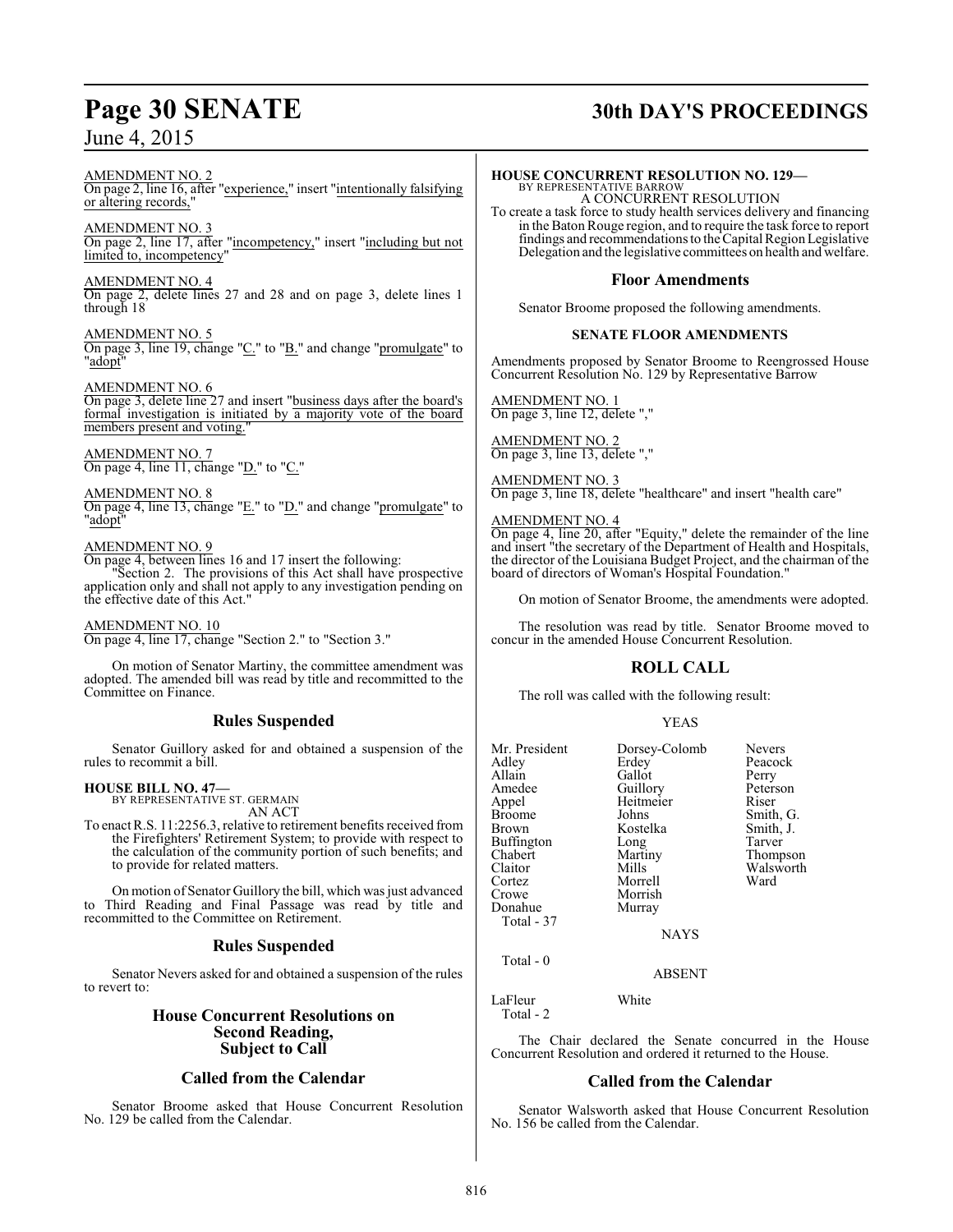# **30th DAY'S PROCEEDINGS Page 31 SENATE**

#### **HOUSE CONCURRENT RESOLUTION NO. 156—**

BY REPRESENTATIVES HOFFMANN, BROWN, BURFORD, CARMODY,<br>CHANEY, GEYMANN, HARRIS, LORUSSO, JAY MORRIS, JIM MORRIS,<br>PYLANT, SEABAUGH, AND ST. GERMAIN A CONCURRENT RESOLUTION

To recognize that any development and implementation of environmental policies shall be cognizant of the constitutional

rights of our citizens and the sovereignty of the United States of America and the state of Louisiana.

The resolution was read by title. Senator Walsworth moved to concur in the House Concurrent Resolution.

#### **ROLL CALL**

The roll was called with the following result:

#### YEAS

| Mr. President | Dorsey-Colomb | <b>Nevers</b> |
|---------------|---------------|---------------|
| Adley         | Erdey         | Peacock       |
| Allain        | Gallot        | Perry         |
| Amedee        | Guillory      | Peterson      |
| Appel         | Heitmeier     | Riser         |
| Broome        | Johns         | Smith, G.     |
| <b>Brown</b>  | Kostelka      | Smith, J.     |
| Buffington    | Long          | Tarver        |
| Chabert       | Martiny       | Thompson      |
| Claitor       | Mills         | Walsworth     |
| Cortez        | Morrell       | Ward          |
| Crowe         | Morrish       | White         |
| Donahue       | Murray        |               |
| Total - 38    |               |               |
|               | <b>NAYS</b>   |               |

Total - 0

ABSENT

LaFleur Total - 1

The Chair declared the Senate concurred in the House Concurrent Resolution and ordered it returned to the House.

#### **Called from the Calendar**

Senator Adley asked that House Concurrent Resolution No. 158 be called from the Calendar.

#### **HOUSE CONCURRENT RESOLUTION NO. 158—**

BY REPRESENTATIVE TERRY LANDRY A CONCURRENT RESOLUTION

To create the Hazardous Material Release Task Force to study and make recommendations to the legislature on the application of laws relative to the release of hazardous materials by persons in similar situations.

The resolution was read by title. Senator Adley moved to concur in the House Concurrent Resolution.

## **ROLL CALL**

The roll was called with the following result:

#### YEAS

| Mr. President | Dorsey-Colomb   | <b>Nevers</b> |
|---------------|-----------------|---------------|
| Adley         | Erdey           | Peacock       |
| Allain        | Gallot          | Perry         |
| Amedee        | Guillory        | Peterson      |
| Appel         | Heitmeier       | Riser         |
| <b>Broome</b> | Johns           | Smith, G.     |
| <b>Brown</b>  | Kostelka        | Smith, J.     |
| Buffington    |                 | Tarver        |
| Chabert       | Long<br>Martiny | Thompson      |

June 4, 2015

| Claitor    | Mills       | Walsworth |
|------------|-------------|-----------|
| Cortez     | Morrell     | Ward      |
| Crowe      | Morrish     | White     |
| Donahue    | Murray      |           |
| Total - 38 |             |           |
|            | <b>NAYS</b> |           |

Total - 0

ABSENT

LaFleur Total - 1

The Chair declared the Senate concurred in the House Concurrent Resolution and ordered it returned to the House.

#### **Called from the Calendar**

Senator Nevers asked that House Concurrent Resolution No. 185 be called from the Calendar.

# **HOUSE CONCURRENT RESOLUTION NO. 185—** BY REPRESENTATIVE TIM BURNS

A CONCURRENT RESOLUTION To urge and request the State Board of Election Supervisors to study the issue of persons with disabilities serving as commissioners and to report study findings and recommendations to the House and Governmental Affairs Committee and the Senate and Governmental Affairs Committee no later than January 15, 2016.

The resolution was read by title. Senator Nevers moved to concur in the House Concurrent Resolution.

#### **ROLL CALL**

The roll was called with the following result:

#### YEAS

| Mr. President | Dorsey-Colomb | <b>Nevers</b> |
|---------------|---------------|---------------|
| Adlev         | Erdey         | Peacock       |
| Allain        | Gallot        | Perry         |
| Amedee        | Guillory      | Peterson      |
| Appel         | Heitmeier     | Riser         |
| Broome        | Johns         | Smith, G.     |
| Brown         | Kostelka      | Smith, J.     |
| Buffington    | Long          | Tarver        |
| Chabert       | Martiny       | Thompson      |
| Claitor       | Mills         | Walsworth     |
| Cortez        | Morrell       | Ward          |
| Crowe         | Morrish       | White         |
| Donahue       | Murray        |               |
| Total - 38    |               |               |
|               | NAVC          |               |

NAYS

ABSENT

LaFleur

Total - 0

Total - 1

The Chair declared the Senate concurred in the House Concurrent Resolution and ordered it returned to the House.

#### **Called from the Calendar**

Senator Broome asked that House Concurrent Resolution No. 203 be called from the Calendar.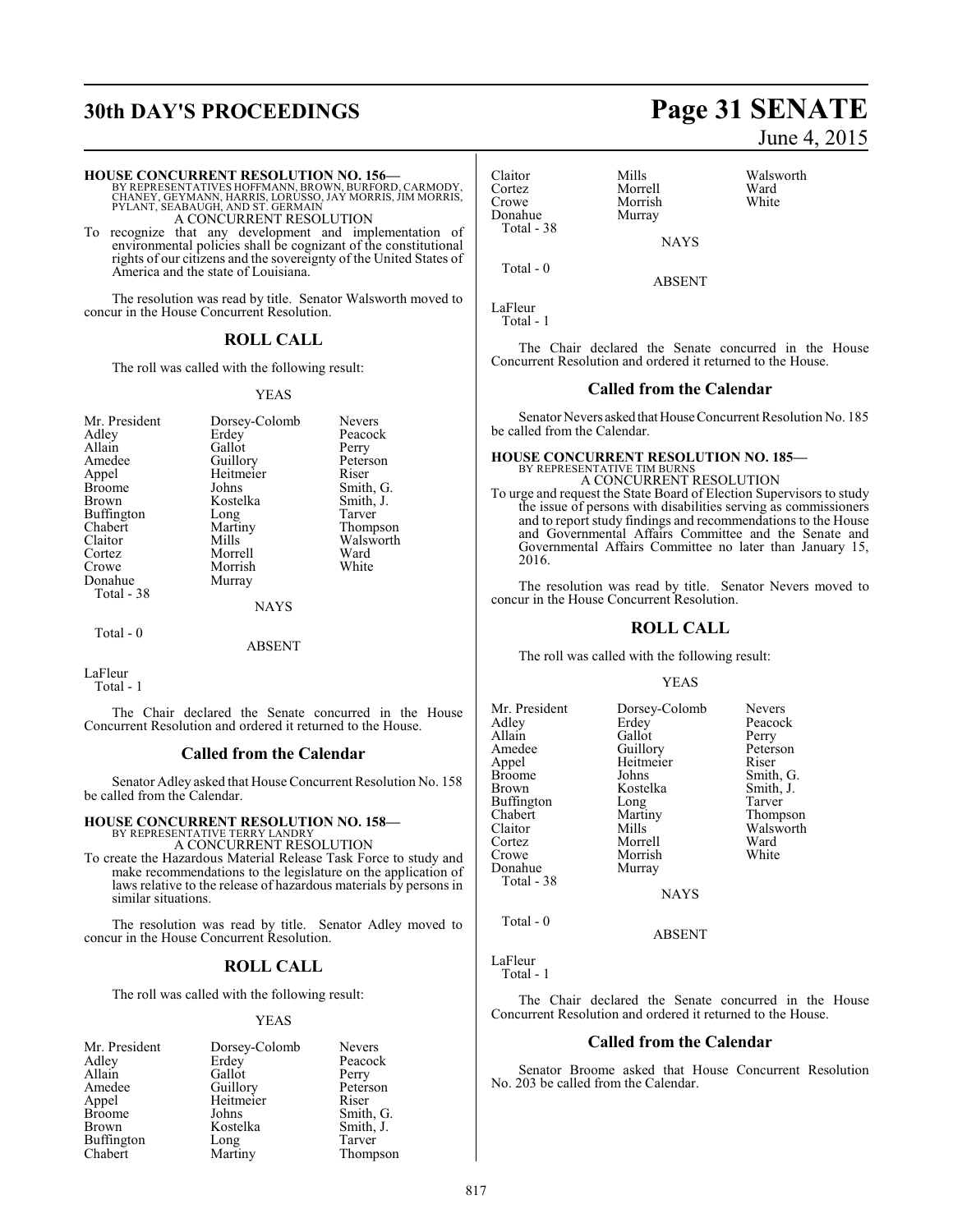#### **HOUSE CONCURRENT RESOLUTION NO. 203—**

BY REPRESENTATIVES SMITH AND JACKSON A CONCURRENT RESOLUTION

To recognize Wednesday, June 3, 2015, as AKA Day at the state capitol and to commend the members of Alpha Kappa Alpha Sorority, Incorporated.

The resolution was read by title. Senator Broome moved to concur in the House Concurrent Resolution.

## **ROLL CALL**

The roll was called with the following result:

Mr. President Dorsey-Colomb Nevers<br>Adley Erdey Peacoc Adley Erdey Peacock<br>Allain Gallot Perry Allain Gallot<br>Amedee Guillory Amedee Guillory Peterson<br>
Appel Heitmeier Riser Appel Heitmeier<br>Broome Johns Broome Johns Smith, G.<br>Brown Kostelka Smith, J. Buffington Long<br>Chabert Martiny Chabert Martiny Thompson<br>Claitor Mills Walsworth Claitor Mills Walsworth<br>
Cortez Morrell Ward Cortez Morrell Ward Donahue Total - 38

YEAS Kostelka Smith,<br>Long Tarver Morrish<br>Murray

Total - 0

NAYS

ABSENT

#### LaFleur

Total - 1

The Chair declared the Senate concurred in the House Concurrent Resolution and ordered it returned to the House.

### **Called from the Calendar**

Senator Nevers asked that House Concurrent Resolution No. 204 be called from the Calendar.

#### **HOUSE CONCURRENT RESOLUTION NO. 204—** BY REPRESENTATIVE JEFFERSON

A CONCURRENT RESOLUTION

To urge and request the State Board of Elementary and Secondary Education to study the advantages, disadvantages, quality, and effectiveness of assessments administered to public school students as part of the state's testing program and to report its findings and recommendations to the House Committee on Education and the Senate Committee on Education at least sixty days prior to the convening of the 2016 Regular Session of the Legislature.

The resolution was read by title. Senator Nevers moved to concur in the House Concurrent Resolution.

## **ROLL CALL**

The roll was called with the following result:

#### YEAS

| Mr. President | Dorsey-Colomb | <b>Nevers</b> |
|---------------|---------------|---------------|
| Adley         | Erdey         | Peacock       |
| Allain        | Gallot        | Perry         |
| Amedee        | Guillory      | Peterson      |
| Appel         | Heitmeier     | Riser         |
| <b>Broome</b> | Johns         | Smith, G.     |
| <b>Brown</b>  | Kostelka      | Smith, J.     |

# **Page 32 SENATE 30th DAY'S PROCEEDINGS**

Buffington Long Tarver<br>
Chabert Martiny Thomp Chabert Martiny Thompson<br>Claitor Mills Walsworth Claitor Mills Walsworth<br>
Cortez Morrell Ward Cortez Morrell Ward Morrish<br>Murray Donahue Total - 38

Total - 0

LaFleur

Total - 1

The Chair declared the Senate concurred in the House Concurrent Resolution and ordered it returned to the House.

**NAYS** 

ABSENT

#### **Called from the Calendar**

Senator Buffington asked that House Concurrent Resolution No. 207 be called from the Calendar.

#### **HOUSE CONCURRENT RESOLUTION NO. 207—** BY REPRESENTATIVE HENRY BURNS

A CONCURRENT RESOLUTION To memorialize the United States Congress to take such actions as are necessary to regulate airline baggage fees and processes for consumers as it relates to transportation of passenger luggage and passenger delays resulting from lost, damaged, or delayed luggage.

The resolution was read by title. Senator Buffington moved to concur in the House Concurrent Resolution.

## **ROLL CALL**

The roll was called with the following result:

#### YEAS

| Mr. President<br>Adley<br>Allain<br>Amedee<br>Appel<br><b>Broome</b><br>Brown<br><b>Buffington</b><br>Chabert<br>Claitor<br>Cortez<br>Crowe<br>Total - 36 | Donahue<br>Dorsey-Colomb<br>Erdey<br>Gallot<br>Guillory<br>Heitmeier<br>Johns<br>Kostelka<br>Long<br>Martiny<br>Mills<br>Morrell<br><b>NAYS</b> | Morrish<br>Murray<br><b>Nevers</b><br>Peterson<br>Riser<br>Smith, G.<br>Smith, J.<br>Tarver<br>Thompson<br>Walsworth<br>Ward<br>White |
|-----------------------------------------------------------------------------------------------------------------------------------------------------------|-------------------------------------------------------------------------------------------------------------------------------------------------|---------------------------------------------------------------------------------------------------------------------------------------|
| Total $-0$                                                                                                                                                | <b>ABSENT</b>                                                                                                                                   |                                                                                                                                       |
| LaFleur                                                                                                                                                   | Peacock                                                                                                                                         | Perry                                                                                                                                 |

The Chair declared the Senate concurred in the House Concurrent Resolution and ordered it returned to the House.

#### **Called from the Calendar**

Senator Claitor asked that House Concurrent Resolution No. 209 be called from the Calendar.

Total - 3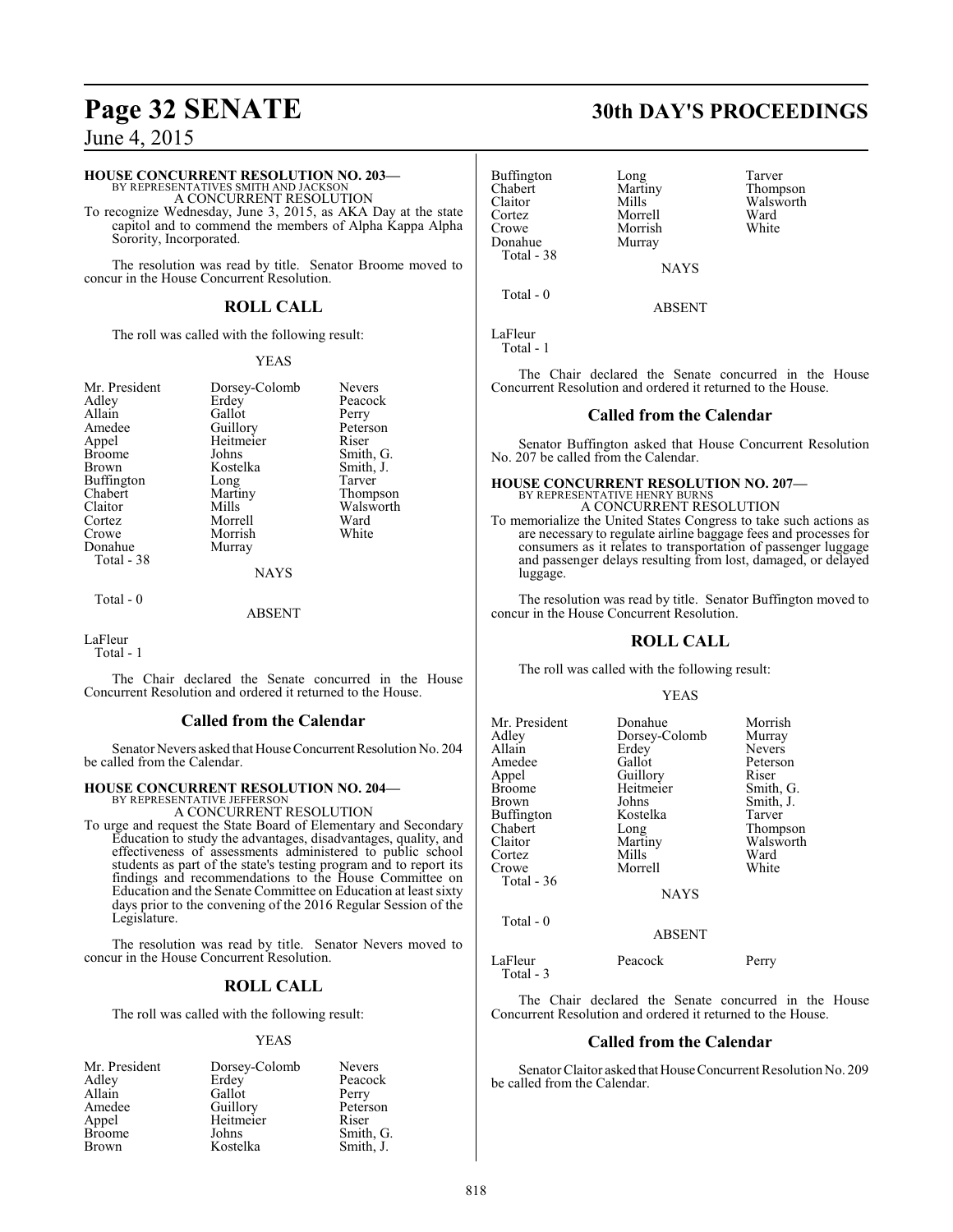# **30th DAY'S PROCEEDINGS Page 33 SENATE**

# **HOUSE CONCURRENT RESOLUTION NO. 209—** BY REPRESENTATIVES NANCY LANDRY, BARRAS, STUART BISHOP,<br>TERRY LANDRY, MONTOUCET, ORTEGO, PIERRE, AND ROBIDEAUX<br>AND SENATORS CORTEZ, GUILLORY, MILLS, AND PERRY<br>A CONCURRENT RESOLUTION

To recognize and record the contributions and accomplishments of the Honorable Kaliste Saloom, Jr., and commend him for his service to Acadiana Parish, the state of Louisiana, and the United States of America.

The resolution was read by title. Senator Claitor moved to concur in the House Concurrent Resolution.

#### **ROLL CALL**

The roll was called with the following result:

#### YEAS

| Mr. President<br>Adley<br>Allain<br>Amedee<br>Appel<br><b>Broome</b><br>Brown<br><b>Buffington</b><br>Chabert<br>Claitor<br>Cortez | Donahue<br>Dorsey-Colomb<br>Erdey<br>Gallot<br>Guillory<br>Heitmeier<br>Johns<br>Kostelka<br>Long<br>Martiny<br>Mills | Morrish<br>Murray<br><b>Nevers</b><br>Peterson<br>Riser<br>Smith, G.<br>Smith, J.<br>Tarver<br>Thompson<br>Walsworth<br>Ward |
|------------------------------------------------------------------------------------------------------------------------------------|-----------------------------------------------------------------------------------------------------------------------|------------------------------------------------------------------------------------------------------------------------------|
| Crowe<br>Total - 36                                                                                                                | Morrell<br><b>NAYS</b>                                                                                                | White                                                                                                                        |
| Total - 0                                                                                                                          | <b>ABSENT</b>                                                                                                         |                                                                                                                              |
| LaFleur<br>Total - 3                                                                                                               | Peacock                                                                                                               | Perry                                                                                                                        |

The Chair declared the Senate concurred in the House Concurrent Resolution and ordered it returned to the House.

#### **Called from the Calendar**

Senator Mills asked that House Concurrent Resolution No. 210 be called from the Calendar.

- **HOUSE CONCURRENT RESOLUTION NO. 210—**<br>BY REPRESENTATIVES ORTEGO, BARRAS, GEYMANN, GISCLAIR,<br>GUILLORY, HARRISON, HENSGENS, ROBERT JOHNSON, JONES,<br>TERRY LANDRY, LEBAS, MIGUEZ, MONTOUCET, PIERRE,<br>ROBIDEAUX, ST. GERMAIN, AND A CONCURRENT RESOLUTION
- To urge and request the State Board of Elementary and Secondary Education to recognize state-certified foreign language immersion sites as models of excellence in bilingual and biliterate education and to award five additional points to the school performance score of a school with a state-certified foreign language immersion program for each year the school maintains such certification status.

The resolution was read by title. Senator Mills moved to concur in the House Concurrent Resolution.

### **ROLL CALL**

The roll was called with the following result:

#### YEAS

| Mr. President | Donahue       | Morrish       |
|---------------|---------------|---------------|
| Adley         | Dorsey-Colomb | Murray        |
| Allain        | Erdey         | <b>Nevers</b> |
| Amedee        | Gallot        | Peterson      |

# June 4, 2015

| Appel<br><b>Broome</b><br>Brown<br>Buffington<br>Chabert<br>Claitor<br>Cortez | Guillory<br>Heitmeier<br>Johns<br>Kostelka<br>Long<br>Martiny<br>Mills | Riser<br>Smith, G.<br>Smith, J.<br>Tarver<br>Thompson<br>Walsworth<br>Ward |
|-------------------------------------------------------------------------------|------------------------------------------------------------------------|----------------------------------------------------------------------------|
| Crowe<br>Total - 36                                                           | Morrell<br><b>NAYS</b>                                                 | White                                                                      |
| Total - 0                                                                     | <b>ABSENT</b>                                                          |                                                                            |
| LaFleur                                                                       | Peacock                                                                | Perry                                                                      |

Total - 3

The Chair declared the Senate concurred in the House Concurrent Resolution and ordered it returned to the House.

#### **Called from the Calendar**

Senator Nevers asked that House Concurrent Resolution No. 211 be called from the Calendar.

**HOUSE CONCURRENT RESOLUTION NO. 211—**<br>BY REPRESENTATIVES JACKSON, BADON, BARROW, WESLEY<br>BISHOP, BOUIE, BURRELL, COX, FRANKLIN, GAINES, HALL,<br>HONORE, HUNTER, JAMES, JEFFERSON, TERRY LANDRY, NORTON,<br>PIERRE, PRICE, SMITH, TH

A CONCURRENT RESOLUTION

To express the condolences of the legislature upon the passing of Southern University System president emeritus Dolores Margaret Richard Spikes.

The resolution was read by title. Senator Nevers moved to concur in the House Concurrent Resolution.

### **ROLL CALL**

The roll was called with the following result:

| Mr. President | Dorsey-Colomb | <b>Nevers</b> |
|---------------|---------------|---------------|
| Adley         | Erdey         | Peacock       |
| Allain        | Gallot        | Peterson      |
| Amedee        | Guillory      | Riser         |
| Appel         | Heitmeier     | Smith, G.     |
| <b>Broome</b> | Johns         | Smith, J.     |
| <b>Brown</b>  | Kostelka      | Tarver        |
| Buffington    | Long          | Thompson      |
| Chabert       | Martiny       | Walsworth     |
| Claitor       | Mills         | Ward          |
| Cortez        | Morrell       | White         |
| Crowe         | Morrish       |               |
| Donahue       | Murray        |               |
| Total - 37    |               |               |
|               | <b>NAYS</b>   |               |
| Total $-0$    |               |               |
|               | ABSENT        |               |

LaFleur Perry

Total - 2

The Chair declared the Senate concurred in the House Concurrent Resolution and ordered it returned to the House.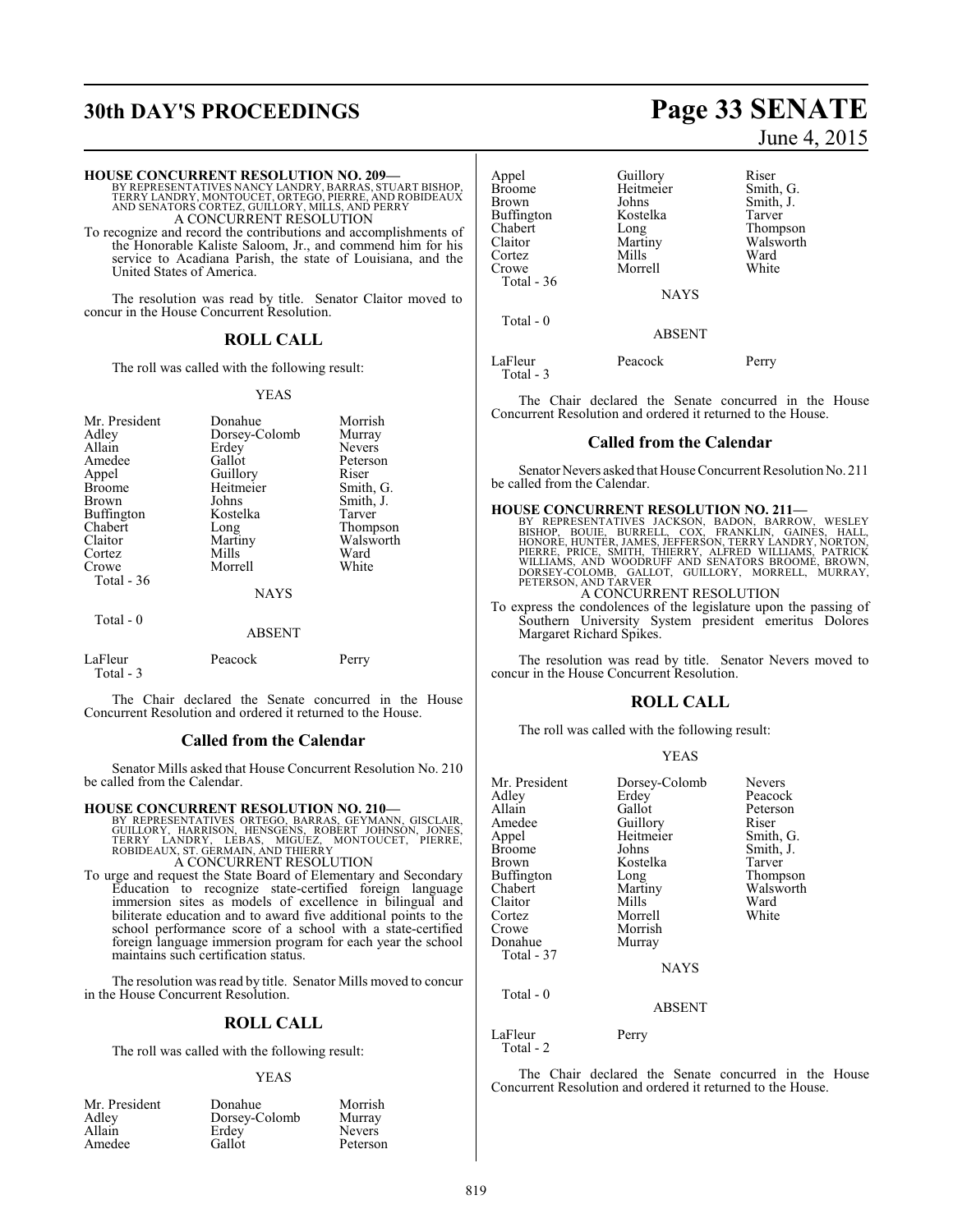#### **Called from the Calendar**

Senator Peterson asked that House Concurrent Resolution No. 212 be called from the Calendar.

# **HOUSE CONCURRENT RESOLUTION NO. 212—**

BY REPRESENTATIVE MORENO A CONCURRENT RESOLUTION

To commend Susan G. Komen for the Cure and its Louisiana affiliates for improving the quality of life in local communities through the delivery of breast cancer education, screening, treatment, and research, and to designate Thursday, June 4, 2015, as Komen for the Cure Day at the legislature.

The resolution was read by title. Senator Peterson moved to concur in the House Concurrent Resolution.

## **ROLL CALL**

The roll was called with the following result:

#### YEAS

| Mr. President     | Dorsey-Colomb | <b>Nevers</b> |
|-------------------|---------------|---------------|
| Adley             | Erdey         | Peacock       |
| Allain            | Gallot        | Peterson      |
| Amedee            | Guillory      | Riser         |
| Appel             | Heitmeier     | Smith, G.     |
| <b>Broome</b>     | Johns         | Smith, J.     |
| Brown             | Kostelka      | Tarver        |
| <b>Buffington</b> | Martiny       | Thompson      |
| Chabert           | Mills         | Walsworth     |
| Claitor           | Morrell       | Ward          |
| Cortez            | Morrish       | White         |
| Donahue           | Murray        |               |
| Total - 35        |               |               |
|                   | NAYS          |               |

Total - 0

ABSENT

| Crowe     | Long  |
|-----------|-------|
| LaFleur   | Perry |
| Total - 4 |       |

The Chair declared the Senate concurred in the House Concurrent Resolution and ordered it returned to the House.

### **Called from the Calendar**

Senator Long asked that House Concurrent Resolution No. 213 be called from the Calendar.

# **HOUSE CONCURRENT RESOLUTION NO. 213—** BY REPRESENTATIVE ORTEGO

A CONCURRENT RESOLUTION

To urge and request the division of administration to institute a method of tracking energy and water usage at state universities, state offices, and state buildings utilizing the ENERGY STAR Portfolio Manager, and to prepare annual reports on energy and water usage at these properties and post it on the division of administration's website.

The resolution was read by title. Senator Long moved to concur in the House Concurrent Resolution.

## **ROLL CALL**

The roll was called with the following result:

#### YEAS

Mr. President Donahue Murray<br>Adley Dorsey-Colomb Nevers Dorsey-Colomb

# **Page 34 SENATE 30th DAY'S PROCEEDINGS**

| Allain<br>Amedee<br>Appel<br><b>Broome</b><br><b>Brown</b><br><b>Buffington</b><br>Chabert<br>Claitor<br>Cortez<br>Crowe<br>Total - 34 | Erdey<br>Gallot<br>Guillory<br>Heitmeier<br>Johns<br>Kostelka<br>Long<br>Martiny<br>Mills<br>Morrish<br><b>NAYS</b> | Peterson<br>Smith, G.<br>Smith, J.<br>Tarver<br>Thompson<br>Walsworth<br>Ward<br>White |
|----------------------------------------------------------------------------------------------------------------------------------------|---------------------------------------------------------------------------------------------------------------------|----------------------------------------------------------------------------------------|
| Morrell<br>Total - 2                                                                                                                   | Peacock<br><b>ABSENT</b>                                                                                            |                                                                                        |
| LaFleur<br>Total - 3                                                                                                                   | Perry                                                                                                               | Riser                                                                                  |

The Chair declared the Senate concurred in the House Concurrent Resolution and ordered it returned to the House.

#### **Rules Suspended**

Senator Nevers asked for and obtained a suspension of the rules to pass over Senate Bills Returned from the House with Amendments.

#### **House Concurrent Resolutions on Second Reading Reported by Committees**

## **HOUSE CONCURRENT RESOLUTION NO. 8—** BY REPRESENTATIVE MONTOUCET A CONCURRENT RESOLUTION

To suspend until sixty days after final adjournment of the 2016 Regular Session of the Legislature of Louisiana the exemption for business utilities as to the tax levied pursuant to R.S. 47:331 for sales of steam, water, electric power or energy, and natural gas, including but not limited to the exemption in R.S.  $47:305(D)(1)(b)$ , (c), (d), and (g), and any other exemptions provided in those portions of Chapter 2 of Subtitle II of Title 47 of the Louisiana Revised Statutes of 1950, that provide for exemptions for business utilities fromthe taxes imposed therein.

Reported with amendments by the Committee on Finance.

#### **SENATE COMMITTEE AMENDMENTS**

Amendments proposed by Senate Committee on Finance to Reengrossed House Concurrent Resolution No. 8 by Representative Montoucet

#### AMENDMENT NO. 1

On page 1, line 2, after "suspend" insert "from July 1, 2015"

#### AMENDMENT NO. 2

On page 2, line 1, after "effective" delete "upon" and on line 2, delete "adoption of this Resolution" and insert "on July 1, 2015"

On motion of Senator Donahue, the committee amendment was adopted.

On motion of Senator Murray the resolution was read by title and returned to the Calendar, subject to call.

# **HOUSE CONCURRENT RESOLUTION NO. 141—** BY REPRESENTATIVES FOIL AND ABRAMSON A CONCURRENT RESOLUTION

To urge and request the Louisiana State Law Institute to study and make recommendations regarding revision of the laws of limited liability companies, nonprofit corporations, and other business entities in the state of Louisiana.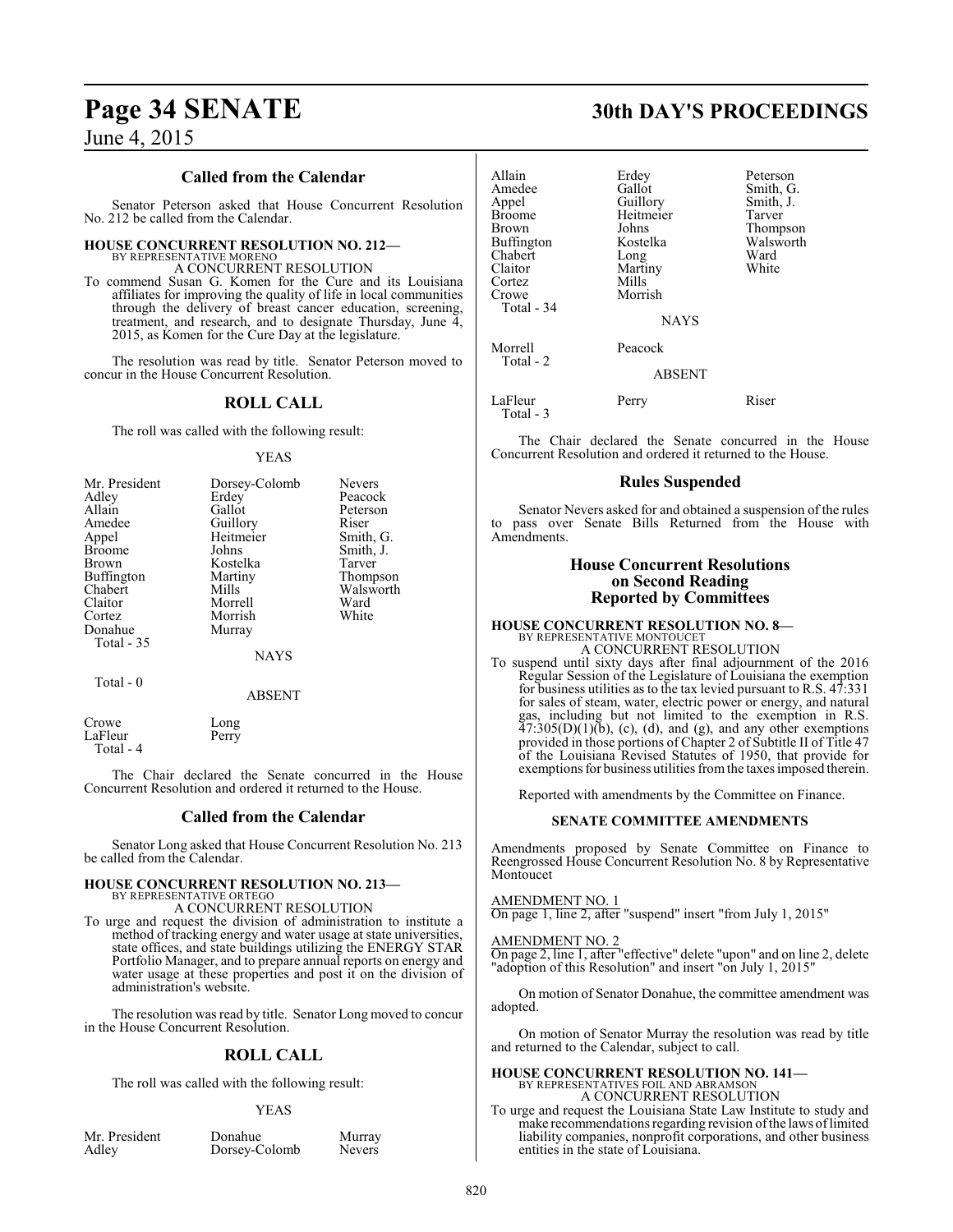# **30th DAY'S PROCEEDINGS Page 35 SENATE**

Reported favorably by theCommittee on Commerce, Consumer Protection, and International Affairs.

The resolution was read by title. Senator Claitor moved to concur in the House Concurrent Resolution.

## **ROLL CALL**

The roll was called with the following result:

#### YEAS

| Mr. President | Dorsey-Colomb | <b>Nevers</b> |
|---------------|---------------|---------------|
| Adley         | Erdey         | Peacock       |
| Allain        | Gallot        | Perry         |
| Amedee        | Guillory      | Riser         |
| Appel         | Heitmeier     | Smith, G.     |
| <b>Broome</b> | Johns         | Smith, J.     |
| Brown         | Kostelka      | Tarver        |
| Buffington    | Long          | Thompson      |
| Chabert       | Martiny       | Walsworth     |
| Claitor       | Mills         | White         |
| Cortez        | Morrish       |               |
| Donahue       | Murray        |               |
| Total - 34    |               |               |
|               | <b>NAYS</b>   |               |
| Total $-0$    |               |               |
|               | ABSENT        |               |

| Crowe      | Morrell  | Ward |
|------------|----------|------|
| LaFleur    | Peterson |      |
| Total $-5$ |          |      |

The Chair declared the Senate concurred in the House Concurrent Resolution and ordered it returned to the House.

#### **House Bills and Joint Resolutions on Third Reading and Final Passage**

#### **Bagneris Rule**

Senator Murray moved to invoke the rule to temporarily pass over controversial House Bills on Third Reading and Final Passage with the intention of taking them up later, in their regular order.

Without objection, so ordered.

#### **HOUSE BILL NO. 53—** BY REPRESENTATIVE PUGH

AN ACT

To amend and reenact R.S. 13:2074.4(A), relative to city court marshals; to authorize an increase in fees collected by the marshal of the city of Hammond in certain matters; and to provide for related matters.

The bill was read by title. Senator Claitor moved the final passage of the bill.

#### **ROLL CALL**

The roll was called with the following result:

#### YEAS

| Mr. President | Erdey     | <b>Nevers</b> |
|---------------|-----------|---------------|
| Adley         | Gallot    | Peacock       |
| Allain        | Guillory  | Perry         |
| Amedee        | Heitmeier | Peterson      |
| Appel         | Johns     | Riser         |
| Broome        | Kostelka  | Smith, G.     |
| Brown         | LaFleur   | Smith, J.     |
| Buffington    | Long      | Tarver        |
|               |           |               |

# June 4, 2015

| Chabert<br>Claitor<br>Cortez<br>Donahue<br>Dorsey-Colomb<br>Total - 37 | Martiny<br>Mills<br>Morrell<br>Morrish<br>Murray | Thompson<br>Walsworth<br>White |
|------------------------------------------------------------------------|--------------------------------------------------|--------------------------------|
|                                                                        | <b>NAYS</b>                                      |                                |
| Total $-0$                                                             | <b>ABSENT</b>                                    |                                |
| Crowe<br>Total - 2                                                     | Ward                                             |                                |

The Chair declared the bill was passed and ordered it returned to the House. Senator Claitor moved to reconsider the vote by which the bill was passed and laid the motion on the table.

#### **HOUSE BILL NO. 56—**

BY REPRESENTATIVE HOFFMANN

AN ACT To enact R.S. 11:105(A)(7) and (E), 106(A)(5) and (D), 107(A)(6) and  $(C)$ , and  $107.1(A)(6)$  and  $(I)$ , relative to the District Attorneys' Retirement System; to authorize the board of trustees of the system to modify employer contribution rates in certain circumstances; to require promulgation of rules for such modification; to establish a funding deposit account within the system; and to provide for related matters.

#### **Floor Amendments**

Senator Guillory proposed the following amendments.

#### **SENATE FLOOR AMENDMENTS**

Amendments proposed by Senator Guillory to Engrossed House Bill No. 56 by Representative Hoffmann

#### AMENDMENT NO. 1

In the set of Senate Committee Amendments, proposed by the Senate Committee on Retirement and adopted by the Senate on May 20, 2015, designated at SCAHB56 CORLEYM 1969, in Senate Committee Amendment No. 2, on page 1, line 41, change  $"(\underline{3})"$  to  $\frac{1}{2}$ (a)" and change "R.S. 1638" to "applicable law"

#### AMENDMENT NO. 2

In the set of Senate Committee Amendments, proposed by the Senate Committee on Retirement and adopted by the Senate on May 20, 2015, designated at SCAHB56 CORLEYM 1969, in Senate Committee Amendment No. 2, on page 1, between lines 41 and 42, insert the following:

"(b) Notwithstanding the provisions of R.S. 11:243(G)(1), in order to exercise the authority to grant an increase pursuant to the provisions of Subparagraph (a) of this Paragraph, an increase shall satisfy the requirements of  $R.S.$  11:243(G)(3).

On motion of Senator Guillory, the amendments were adopted.

The bill was read by title. Senator Guillory moved the final passage of the amended bill.

#### **ROLL CALL**

The roll was called with the following result:

#### YEAS

| Mr. President | Donahue       | Morrell       |
|---------------|---------------|---------------|
| Adley         | Dorsey-Colomb | Morrish       |
| Allain        | Erdey         | Murray        |
| Amedee        | Gallot        | <b>Nevers</b> |
| Appel         | Guillory      | Peacock       |
| Broome        | Heitmeier     | Perry         |
| Brown         | Johns         | Riser         |
|               |               |               |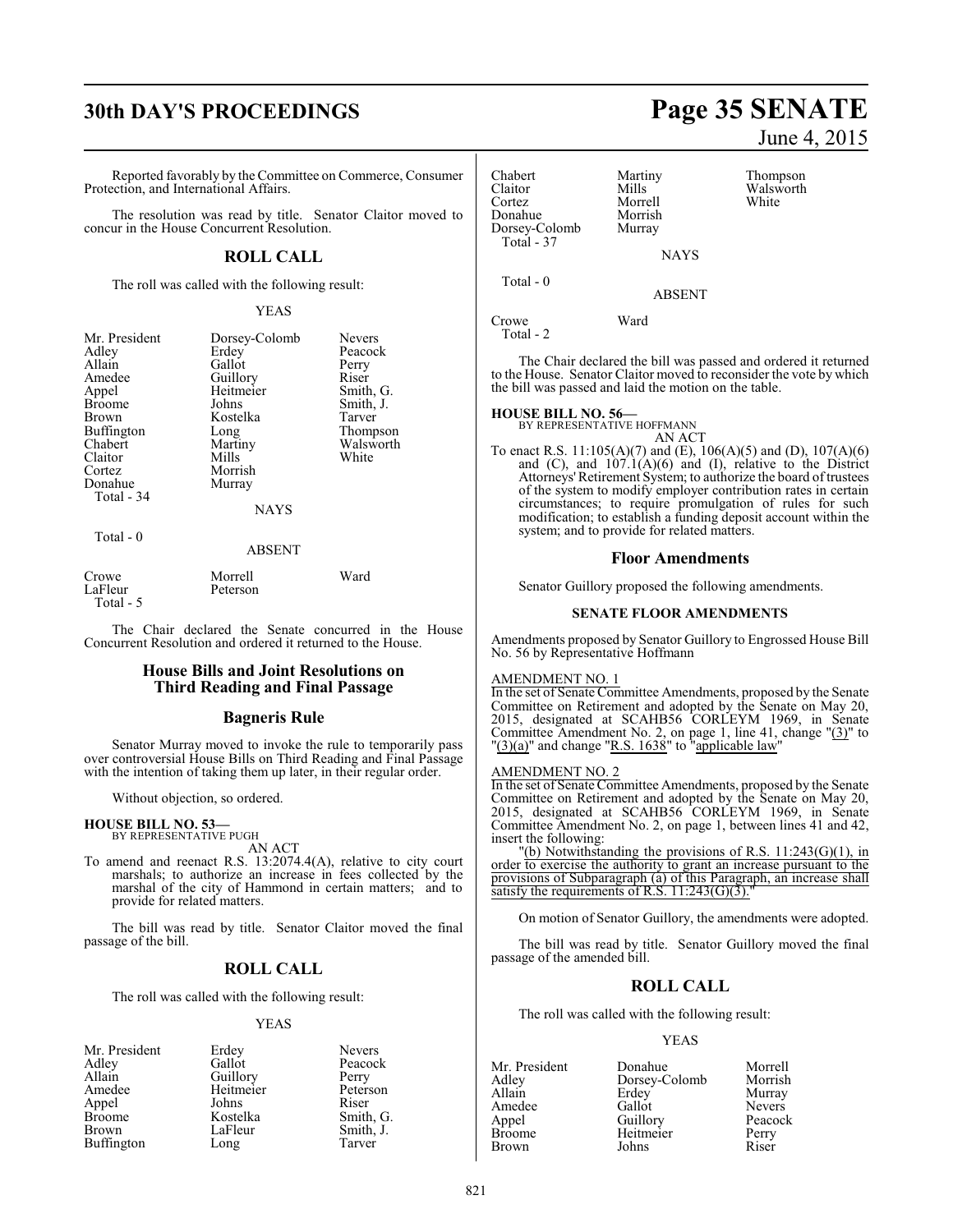Buffington Kostelka Smith, G.<br>
Chabert LaFleur Smith, J. Chabert LaFleur Smith, J.<br>Claitor Long Tarver Claitor Long<br>Cortez Martiny Cortez Martiny Thompson<br>Crowe Mills Walsworth Total - 36

NAYS

Walsworth

Peterson Total - 1

ABSENT

Ward White Total - 2

The Chair declared the amended bill was passed and ordered it returned to the House. Senator Guillorymoved to reconsider the vote by which the bill was passed and laid the motion on the table.

**HOUSE BILL NO. 72—** BY REPRESENTATIVE MACK

AN ACT

To amend and reenact R.S. 40:964(Schedule I)(F)(12) through (27) and to enact R.S. 40:964(Schedule I) $(C)(60)$  through  $(63)$  and  $(E)(10)$  and  $(11)$ , and R.S.  $40:989.1(F)$  and  $989.2(F)$ , and to repeal R.S. 40:964(Schedule I)(F)(28), relative to the Uniform Controlled Dangerous Substances Law; to add certain substances to Schedule I of the Uniform Controlled Dangerous Substances Law; to amend provisions of law regarding synthetic cannabinoids; to provide for exceptions for certain dietary supplements; and to provide for related matters.

The bill was read by title. Senator White moved the final passage of the bill.

### **ROLL CALL**

The roll was called with the following result:

#### YEAS

| Mr. President<br>Adley<br>Allain<br>Amedee<br>Appel<br><b>Broome</b><br><b>Brown</b><br>Buffington<br>Chabert<br>Claitor<br>Cortez<br>Crowe<br>Donahue<br>Total - 37 | Dorsey-Colomb<br>Erdey<br>Gallot<br>Heitmeier<br>Johns<br>Kostelka<br>LaFleur<br>Long<br>Martiny<br>Mills<br>Morrell<br>Murray<br><b>Nevers</b> | Peacock<br>Perry<br>Peterson<br>Riser<br>Smith, G.<br>Smith, J.<br>Tarver<br>Thompson<br>Walsworth<br>Ward<br>White |
|----------------------------------------------------------------------------------------------------------------------------------------------------------------------|-------------------------------------------------------------------------------------------------------------------------------------------------|---------------------------------------------------------------------------------------------------------------------|
|                                                                                                                                                                      | <b>NAYS</b>                                                                                                                                     |                                                                                                                     |
| Total - 0                                                                                                                                                            | ARSENT                                                                                                                                          |                                                                                                                     |

## ABSENT

Guillory Morrish

Total - 2

The Chair declared the bill was passed and ordered it returned to the House. Senator White moved to reconsider the vote by which the bill was passed and laid the motion on the table.

#### **HOUSE BILL NO. 84—** BY REPRESENTATIVE MILLER

AN ACT

To amend and reenact R.S. 47:301(14)(e), relative to sales and use tax; to provide relative to the definition of "sales of services" for purposes of the levy of sales and use tax; and to provide for related matters.

# **Page 36 SENATE 30th DAY'S PROCEEDINGS**

The bill was read by title. Senator Gary Smith moved the final passage of the bill.

## **ROLL CALL**

The roll was called with the following result:

#### YEAS

| Mr. President<br>Adley<br>Allain<br>Amedee<br>Appel<br>Broome<br>Brown<br>Buffington<br>Chabert<br>Claitor<br>Cortez<br>Crowe<br>Donahue<br>Total - 37 | Dorsey-Colomb<br>Erdey<br>Gallot<br>Heitmeier<br>Johns<br>Kostelka<br>LaFleur<br>Long<br>Martiny<br>Mills<br>Morrell<br>Morrish<br>Murray | Nevers<br>Peacock<br>Perry<br>Peterson<br>Smith, G.<br>Smith, J.<br>Tarver<br>Thompson<br>Walsworth<br>Ward<br>White |
|--------------------------------------------------------------------------------------------------------------------------------------------------------|-------------------------------------------------------------------------------------------------------------------------------------------|----------------------------------------------------------------------------------------------------------------------|
|                                                                                                                                                        | <b>NAYS</b>                                                                                                                               |                                                                                                                      |
| Total - 0                                                                                                                                              | <b>ABSENT</b>                                                                                                                             |                                                                                                                      |
| Guillorv                                                                                                                                               | Riser                                                                                                                                     |                                                                                                                      |

Total - 2

The Chair declared the bill was passed and ordered it returned to the House. Senator Gary Smith moved to reconsider the vote by which the bill was passed and laid the motion on the table.

# **HOUSE BILL NO. 91—** BY REPRESENTATIVE SEABAUGH

AN ACT

To enact Subpart VV of Part 1 of Chapter 1 of Subtitle II of Title 47 of the Louisiana Revised Statutes of 1950, to be comprised of R.S. 47:120.291, relative to state individual income tax return checkoffs for certain donations; to provide for a method for individuals to donate all or a portion of any refund due to them to the American Rose Society; to provide for the administration and disbursement of donated monies; to provide for reporting; to provide for an effective date; and to provide for related matters.

The bill was read by title. Senator Peacock moved the final passage of the bill.

### **ROLL CALL**

The roll was called with the following result:

#### YEAS

Mr. President Erdey Peacock<br>Adley Gallot Perry Adley Gallot Perry Amedee Johns<br>Appel Kostelka Appel Kostelka Smith, G. Brown Long Carver<br>
Buffington Martiny Thompson Buffington Martington<br>Chabert Mills Chabert Mills Walsworth<br>Claitor Morrell Ward Claitor Morrell Ward<br>Crowe Morrish White Morrish<br>Murray Donahue Murray<br>Dorsey-Colomb Nevers Dorsey-Colomb Total - 37

Heitmeier Peters<br>Johns Riser LaFleur Smith, J.<br>Long Tarver

**NAYS** 

Total - 0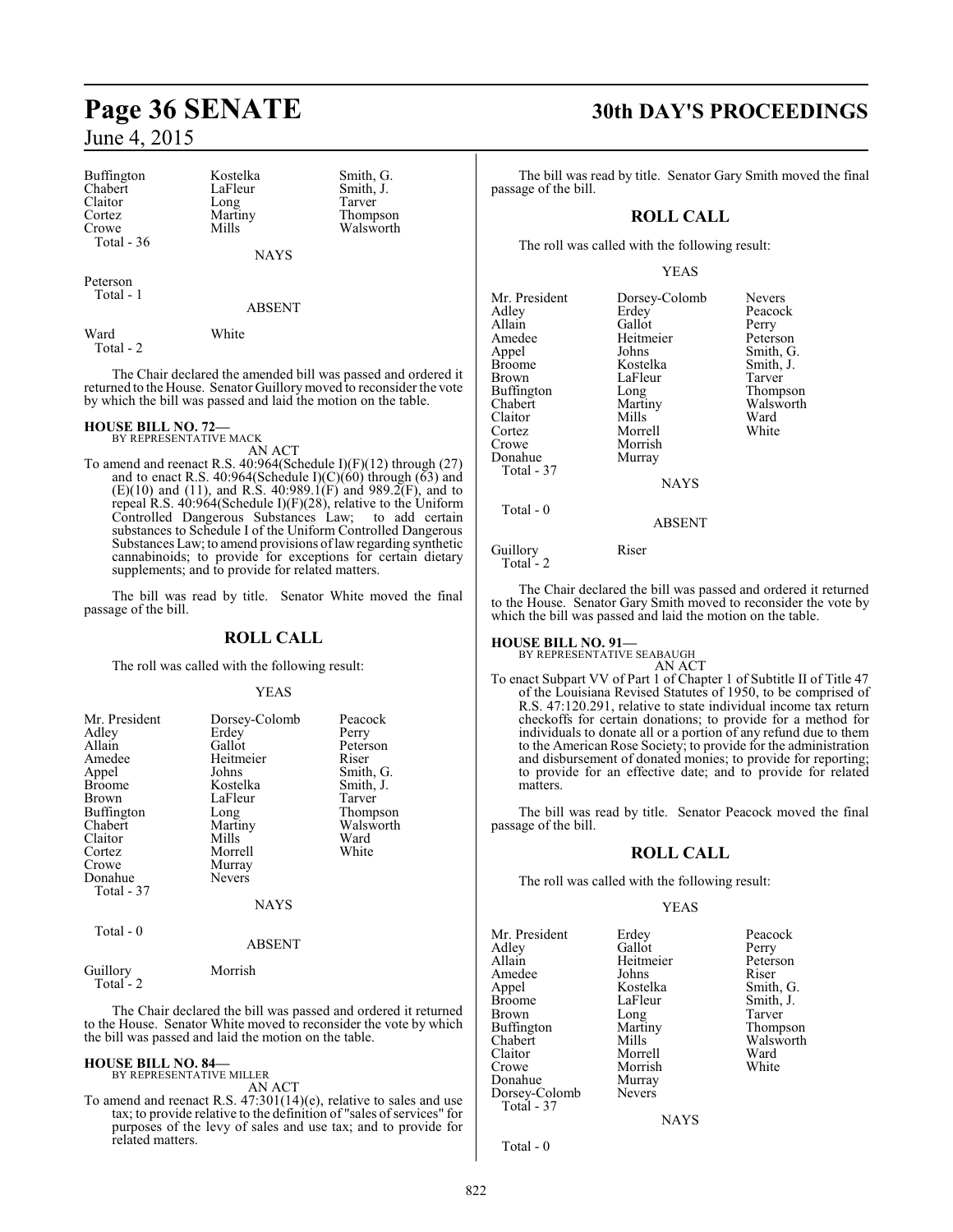# **30th DAY'S PROCEEDINGS Page 37 SENATE**

#### ABSENT

Cortez Guillory Total - 2

The Chair declared the bill was passed and ordered it returned to the House. Senator Peacock moved to reconsider the vote by which the bill was passed and laid the motion on the table.

#### **HOUSE BILL NO. 95—**

BY REPRESENTATIVES RICHARD AND HARRISON

AN ACT To enact Chapter 4-C of Title 28 of the Louisiana Revised Statutes of 1950, to be comprised of R.S. 28:470.11, relative to Lafourche Parish; to create the Lafourche Arc Taxing District within the parish; to provide relative to the boundaries, purpose, governance, and powers and duties of the district; to provide for district funding, including the authority to levy an ad valorem tax, subject to voter approval; and to provide for related matters.

The bill was read by title. Senator Brown moved the final passage of the bill.

#### **ROLL CALL**

The roll was called with the following result:

#### YEAS

| Mr. President     | Dorsey-Colomb | <b>Nevers</b> |
|-------------------|---------------|---------------|
| Adley             | Erdey         | Peacock       |
| Allain            | Gallot        | Perry         |
| Amedee            | Heitmeier     | Peterson      |
| Appel             | Johns         | Riser         |
| <b>Broome</b>     | Kostelka      | Smith, G.     |
| Brown             | LaFleur       | Smith, J.     |
| <b>Buffington</b> | Long          | Tarver        |
| Chabert           | Martiny       | Thompson      |
| Claitor           | Mills         | Walsworth     |
| Cortez            | Morrell       | Ward          |
| Crowe             | Morrish       | White         |
| Donahue           | Murray        |               |
| Total - 38        |               |               |
|                   | <b>NAYS</b>   |               |
| Total - 0         |               |               |
|                   | ABSENT        |               |

## Guillory

Total<sup>-1</sup>

The Chair declared the bill was passed and ordered it returned to the House. Senator Brown moved to reconsider the vote by which the bill was passed and laid the motion on the table.

#### **HOUSE BILL NO. 109—**

BY REPRESENTATIVE RICHARD AN ACT

To amend and reenact R.S. 40:1505(D), relative to parcel fees levied by Fire Protection District 8-C in Lafourche Parish; to provide relative to the definition of parcel; to provide for responsibility for payment of the fee; and to provide for related matters.

The bill was read by title. Senator Brown moved the final passage of the bill.

#### **ROLL CALL**

The roll was called with the following result:

#### YEAS

|       | Mr. Presiden |  |
|-------|--------------|--|
| Adley |              |  |

nt Dorsey-Colomb Nevers<br>Erdev Peacock Erdey<sup>'</sup>

June 4, 2015

Allain Gallot Perry Amedee Heitmeier Peterson<br>Appel Johns Riser Appel Johns<br>Broome Kostelka Broome Kostelka Smith, G.<br>Brown LaFleur Smith, J. Buffington Long<br>Chabert Martiny Claitor Mills Walsworth<br>
Cortez Morrell Ward Cortez Morrell Ward Morrish<br>Murray Donahue Total - 38

LaFleur Smith, J.<br>Long Tarver

Martiny Thompson<br>Mills Walsworth

NAYS

ABSENT

Guillory

Total - 0

Total - 1

The Chair declared the bill was passed and ordered it returned to the House. Senator Brown moved to reconsider the vote by which the bill was passed and laid the motion on the table.

#### **HOUSE BILL NO. 125—**

BY REPRESENTATIVE FANNIN AN ACT

To amend and reenact R.S. 47:302.16(B), relative to the Winn Parish Tourism Fund; to change the authorized uses of monies in the fund; to change the recipients of the monies from the fund; to provide for an effective date; and to provide for related matters.

The bill was read by title. Senator Gallot moved the final passage of the bill.

#### **ROLL CALL**

The roll was called with the following result:

#### YEAS

| Mr. President<br>Adley | Dorsey-Colomb<br>Erdey | <b>Nevers</b><br>Peacock |
|------------------------|------------------------|--------------------------|
| Allain                 | Gallot                 | Perry                    |
| Amedee                 | Heitmeier              | Peterson                 |
| Appel                  | Johns                  | Riser                    |
| Broome                 | Kostelka               | Smith, G.                |
| Brown                  | LaFleur                | Smith, J.                |
| Buffington             | Long                   | Tarver                   |
| Chabert                | Martiny                | Thompson                 |
| Claitor                | Mills                  | Walsworth                |
| Cortez                 | Morrell                | Ward                     |
| Crowe                  | Morrish                | White                    |
| Donahue                | Murray                 |                          |
| Total - 38             |                        |                          |
|                        | <b>NAYS</b>            |                          |
|                        |                        |                          |

ABSENT

### Guillory

Total - 0

Total - 1

The Chair declared the bill was passed and ordered it returned to the House. Senator Gallot moved to reconsider the vote by which the bill was passed and laid the motion on the table.

#### **HOUSE BILL NO. 137—**

BY REPRESENTATIVE HAVARD AN ACT

To amend and reenact R.S. 44:4.1(B)(34) and to enact Chapter 6 of Title 49 of the Louisiana Revised Statutes of 1950, to be comprised of R.S. 49:351 through 357, relative to privatization contracts; to create and provide for the Privatization Review Act; to provide for certain requirements and procedures for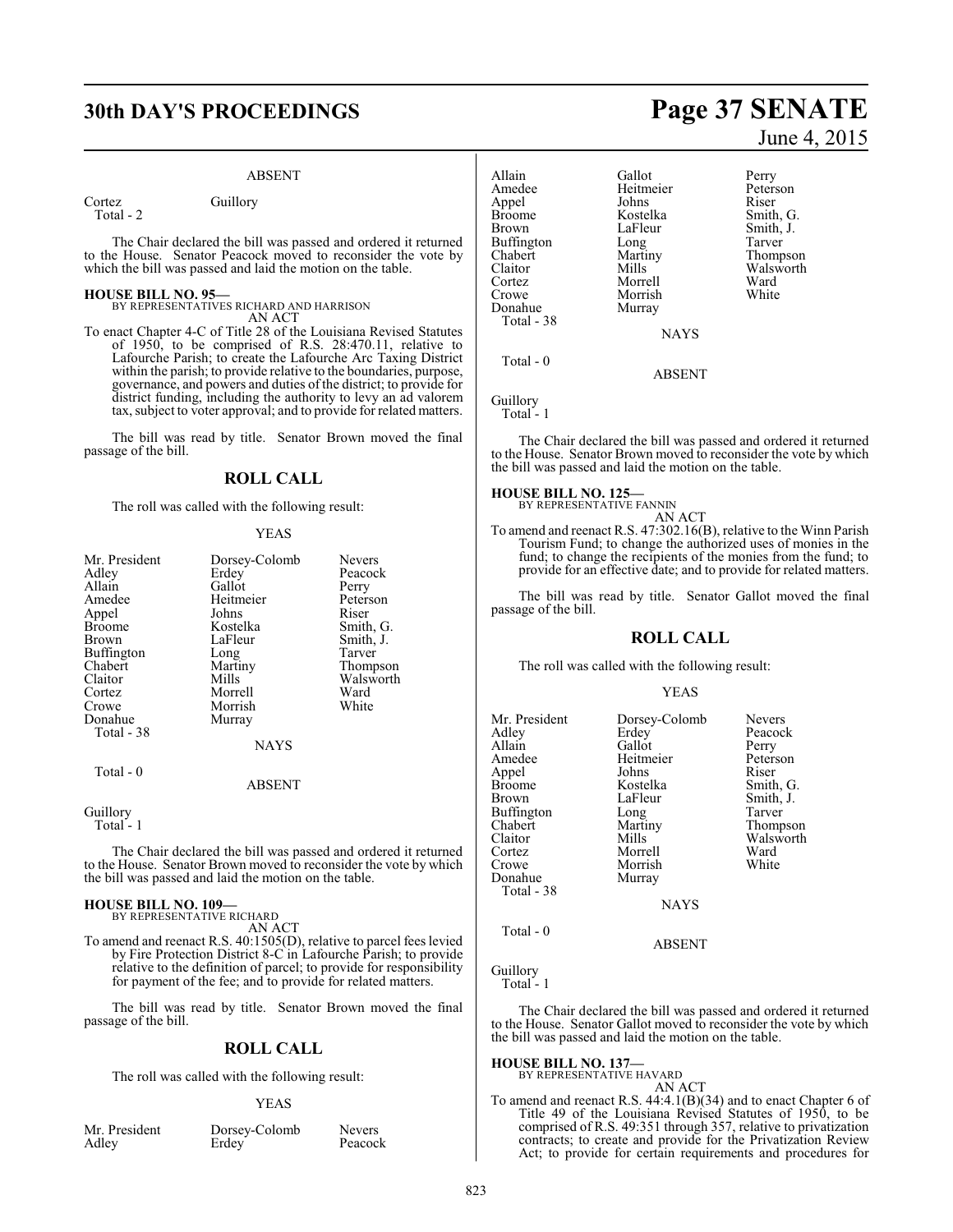certain privatization contracts; to provide for duties of executive branch agencies and agency heads relative to privatization contracts; to provide for the duties of the legislative auditor relative to certain privatization contracts; to provide procedures for legislative review and approval of privatization contracts; to provide for definitions; to provide for certain prohibitions; to provide for the voidability of privatization contracts; to provide relative to the records related to privatization contracts; and to provide for related matters.

On motion of Senator Amedee, the bill was recommitted to the Committee on Senate and Governmental Affairs.

#### **HOUSE BILL NO. 146—** BY REPRESENTATIVE HONORE

AN ACT

To enact R.S. 47:338.215, relative to the city of Baker; to authorize the governing authority of the city, subject to voter approval, to levy and collect a hotel occupancy tax; to provide for the use of the tax proceeds; and to provide for related matters.

The bill was read by title. Senator Broome moved the final passage of the bill.

## **ROLL CALL**

The roll was called with the following result:

#### YEAS

| Mr. President | Dorsey-Colomb | Murray    |
|---------------|---------------|-----------|
| Adlev         | Erdey         | Nevers    |
| Allain        | Gallot        | Peacock   |
| Amedee        | Guillory      | Perry     |
| Appel         | Heitmeier     | Peterson  |
| <b>Broome</b> | Johns         | Riser     |
| Brown         | Kostelka      | Smith, G. |
| Buffington    | LaFleur       | Smith, J. |
| Chabert       | Long          | Tarver    |
| Claitor       | Martiny       | Thompson  |
| Cortez        | Mills         | Walsworth |
| Crowe         | Morrell       | Ward      |
| Donahue       | Morrish       | White     |
| Total - 39    |               |           |
|               | <b>NAYS</b>   |           |
|               |               |           |

Total - 0

ABSENT

#### Total - 0

The Chair declared the bill was passed and ordered it returned to the House. Senator Broome moved to reconsider the vote by which the bill was passed and laid the motion on the table.

#### **HOUSE BILL NO. 159—**

BY REPRESENTATIVES HOFFMANN, BURRELL, CHANEY, HUNTER, JACKSON, LEBAS, JAY MORRIS, PONTI, AND SHADOIN AND SENATORS KOSTELKA, MILLS, RISER, THOMPSON, AND WALSWORTH

AN ACT

To amend and reenact R.S. 37:1184(introductory paragraph), (2)(a), and  $(3)(a)$ ,  $1207(A)$ , and  $1230(A)$ , relative to fees of the Louisiana Board of Pharmacy; to establish the pharmacy education support fee to be collected by the board; to provide for assessment of the fee at the time of pharmacist license renewal and pharmacy permit renewal; to provide an option for pharmacists and pharmacies to elect not to remit the fee; to dedicate the proceeds of the fee to certain public university pharmacy schools; to provide for disbursement of the proceeds of the fee; and to provide for related matters.

The bill was read by title. Senator Johns moved the final passage of the bill.

# **Page 38 SENATE 30th DAY'S PROCEEDINGS**

## **ROLL CALL**

The roll was called with the following result:

#### YEAS

| Mr. President        | Dorsey-Colomb | <b>Nevers</b> |
|----------------------|---------------|---------------|
| Adley                | Erdey         | Peacock       |
| Allain               | Gallot        | Perry         |
| Amedee               | Guillory      | Riser         |
| Appel                | Heitmeier     | Smith, G.     |
| <b>Broome</b>        | Johns         | Smith, J.     |
| Brown                | Kostelka      | Tarver        |
| Buffington           | LaFleur       | Thompson      |
| Chabert              | Long          | Walsworth     |
| Claitor              | Martiny       | Ward          |
| Cortez               | Mills         | White         |
| Crowe                | Morrish       |               |
| Donahue              | Murray        |               |
| Total - 37           |               |               |
|                      | <b>NAYS</b>   |               |
| Morrell<br>Total - 2 | Peterson      |               |

ABSENT

#### Total - 0

The Chair declared the bill was passed and ordered it returned to the House. Senator Johns moved to reconsider the vote by which the bill was passed and laid the motion on the table.

#### **HOUSE BILL NO. 198—**

BY REPRESENTATIVE ST. GERMAIN

- AN ACT To amend and reenact R.S.  $56:305(B)(2)$  and  $(C)(1)$ , relative to
- commercial crab fishing; to increase the fees for participation in the commercial crab fishery; to increase the dedications to certain accounts from the funds collected by the crab trap gear license; to establish an exception to the senior commercial fishing license exemption; and to provide for related matters.

The bill was read by title. Senator Chabert moved the final passage of the bill.

### **ROLL CALL**

The roll was called with the following result:

#### YEAS

ABSENT

| Mr. President<br>Adlev<br>Allain<br>Amedee<br>Appel<br>Broome<br>Brown<br>Buffington<br>Chabert<br>Claitor<br>Cortez<br>Crowe<br>Donahue | Dorsey-Colomb<br>Erdey<br>Gallot<br>Guillory<br>Heitmeier<br>Johns<br>Kostelka<br>LaFleur<br>Long<br>Martiny<br>Mills<br>Morrell<br>Morrish | Murray<br><b>Nevers</b><br>Peacock<br>Perry<br>Riser<br>Smith, G.<br>Smith, J.<br>Tarver<br>Thompson<br>Walsworth<br>Ward<br>White |
|------------------------------------------------------------------------------------------------------------------------------------------|---------------------------------------------------------------------------------------------------------------------------------------------|------------------------------------------------------------------------------------------------------------------------------------|
|                                                                                                                                          |                                                                                                                                             |                                                                                                                                    |
| Total - 38                                                                                                                               | <b>NAYS</b>                                                                                                                                 |                                                                                                                                    |

Peterson Total - 1

Total - 0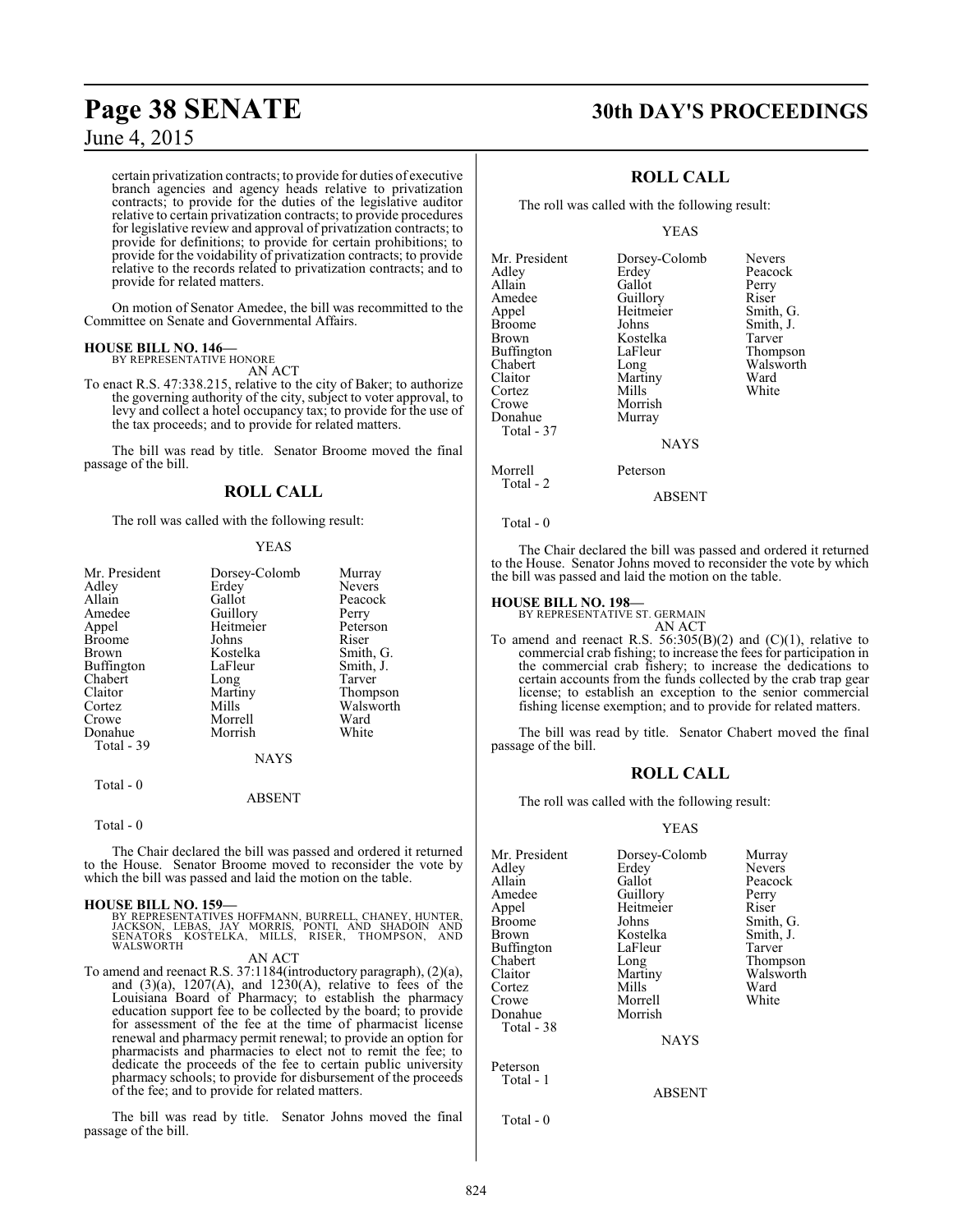# **30th DAY'S PROCEEDINGS Page 39 SENATE**

The Chair declared the bill was passed and ordered it returned to the House. Senator Chabert moved to reconsider the vote by which the bill was passed and laid the motion on the table.

#### **HOUSE BILL NO. 209—** BY REPRESENTATIVE TERRY LANDRY

AN ACT

To amend and reenact R.S.  $40:2266.1(B)(1)$  and  $(2)$  and  $2266.1.1(A)(1)$  and to repeal R.S.  $40:2266.1(B)(6)$ , relative to criminalistics laboratory commissions; to provide relative to the assessment of certain court costs and fees in parishes participating in a criminalistics laboratory commission; to provide for effectiveness; and to provide for related matters.

The bill was read by title. Senator Allain moved the final passage of the bill.

#### **ROLL CALL**

The roll was called with the following result:

#### YEAS

| Mr. President | Dorsey-Colomb | Murray        |
|---------------|---------------|---------------|
| Adley         | Erdey         | <b>Nevers</b> |
| Allain        | Gallot        | Peacock       |
| Amedee        | Guillory      | Perry         |
| Appel         | Heitmeier     | Riser         |
| <b>Broome</b> | Johns         | Smith, G.     |
| <b>Brown</b>  | Kostelka      | Smith, J.     |
| Buffington    | LaFleur       | Tarver        |
| Chabert       | Long          | Thompson      |
| Claitor       | Martiny       | Walsworth     |
| Cortez        | Mills         | Ward          |
| Crowe         | Morrell       | White         |
| Donahue       | Morrish       |               |
| Total - 38    |               |               |
|               | NAYS          |               |

Peterson Total - 1

#### ABSENT

Total - 0

The Chair declared the bill was passed and ordered it returned to the House. Senator Allain moved to reconsider the vote by which the bill was passed and laid the motion on the table.

#### **HOUSE BILL NO. 283**

BY REPRESENTATIVE LEOPOLD AN ACT

To enact R.S. 56:13, relative to advertisement placement on property of the Department of Wildlife and Fisheries; to provide for sponsorship of signs on state-owned assets; to provide for the authority of the Wildlife and Fisheries Commission; and to provide for related matters.

The bill was read by title. Senator Allain moved the final passage of the bill.

## **ROLL CALL**

The roll was called with the following result:

#### YEAS

|           | <b>Nevers</b> |
|-----------|---------------|
| Erdey     | Peacock       |
| Guillory  | Perry         |
| Heitmeier | Peterson      |
| Johns     | Riser         |
| Kostelka  | Smith, G.     |
| LaFleur   | Smith, J.     |
|           | Dorsey-Colomb |

# June 4, 2015

| <b>Buffington</b><br>Chabert<br>Claitor<br>Cortez<br>Crowe<br>Donahue<br>Total - 38 | Long<br>Martiny<br>Mills<br>Morrell<br>Morrish<br>Murray | Tarver<br>Thompson<br>Walsworth<br>Ward<br>White |
|-------------------------------------------------------------------------------------|----------------------------------------------------------|--------------------------------------------------|
|                                                                                     | <b>NAYS</b>                                              |                                                  |
| Total $-0$                                                                          | <b>ABSENT</b>                                            |                                                  |
| Gallot                                                                              |                                                          |                                                  |

Total - 1

The Chair declared the bill was passed and ordered it returned to the House. Senator Allain moved to reconsider the vote by which the bill was passed and laid the motion on the table.

#### **HOUSE BILL NO. 320—**

BY REPRESENTATIVE WOODRUFF AN ACT

To amend and reenact R.S. 17:221.4(A) and (C)(introductory paragraph) and 221.6(A), (E)(introductory paragraph), and (I)(introductory paragraph) and to enact R.S.  $17:221.6(1)(4)$ , relative to high school dropout recovery programs; to provide with respect to funding; to provide for definitions; and to provide for related matters.

The bill was read by title. Senator Morrell moved the final passage of the bill.

#### **ROLL CALL**

The roll was called with the following result:

#### YEAS

| Dorsey-Colomb | Murray        |
|---------------|---------------|
| Erdey         | <b>Nevers</b> |
| Gallot        | Peacock       |
|               | Perry         |
| Heitmeier     | Peterson      |
| Johns         | Riser         |
| Kostelka      | Smith, G.     |
| LaFleur       | Smith, J.     |
| Long          | Tarver        |
| Martiny       | Thompson      |
| Mills         | Walsworth     |
| Morrell       | Ward          |
| Morrish       | White         |
|               |               |
| <b>NAYS</b>   |               |
|               | Guillory      |

Total - 0

ABSENT

Total - 0

The Chair declared the bill was passed and ordered it returned to the House. Senator Morrell moved to reconsider the vote bywhich the bill was passed and laid the motion on the table.

# **HOUSE BILL NO. 324—** BY REPRESENTATIVE BADON

## AN ACT

To enact R.S. 33:9091.22, relative to Orleans Parish; to create the Fairway Estates Subdivision Improvement District; to provide relative to the boundaries, purpose, governance, and powers and duties of the district; to provide relative to district funding, including the authority to impose a parcel fee within the district; and to provide for related matters.

The bill was read by title. Senator Morrell moved the final passage of the bill.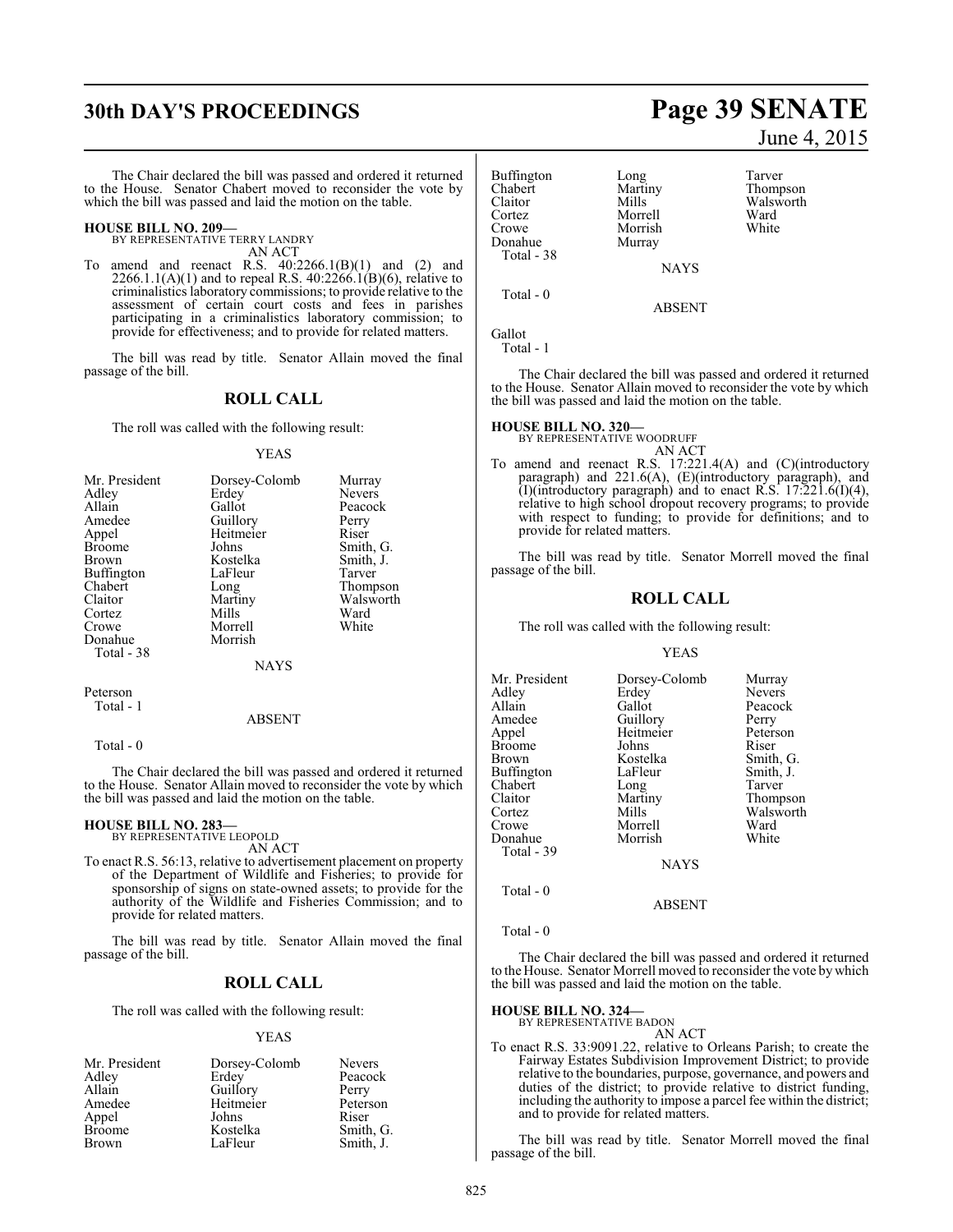## **ROLL CALL**

The roll was called with the following result:

#### YEAS

| Mr. President | Dorsey-Colomb | Murray        |
|---------------|---------------|---------------|
| Adley         | Erdey         | <b>Nevers</b> |
| Allain        | Gallot        | Peacock       |
| Amedee        | Guillory      | Perry         |
| Appel         | Heitmeier     | Peterson      |
| <b>Broome</b> | Johns         | Riser         |
| Brown         | Kostelka      | Smith, G.     |
| Buffington    | LaFleur       | Smith, J.     |
| Chabert       | Long          | Tarver        |
| Claitor       | Martiny       | Thompson      |
| Cortez        | Mills         | Walsworth     |
| Crowe         | Morrell       | Ward          |
| Donahue       | Morrish       | White         |
| Total - 39    |               |               |
|               | NAYS          |               |

Total - 0

ABSENT

Total - 0

The Chair declared the bill was passed and ordered it returned to the House. Senator Morrell moved to reconsider the vote by which the bill was passed and laid the motion on the table.

#### **HOUSE BILL NO. 325—**

BY REPRESENTATIVE WESLEY BISHOP AN ACT

To enact R.S. 33:9091.22, relative to Orleans Parish; to create the Faubourg Marigny Security and Improvement District; to provide relative to the boundaries, purpose, governance, and powers and duties of the district; to provide relative to district funding, including the authority to impose a parcel fee within the district; and to provide for related matters.

The bill was read by title. Senator Morrell moved the final passage of the bill.

### **ROLL CALL**

The roll was called with the following result:

#### YEAS

| Mr. President<br>Adley<br>Allain<br>Amedee<br>Appel<br><b>Broome</b><br><b>Brown</b><br>Buffington<br>Chabert<br>Claitor<br>Cortez<br>Crowe<br>Donahue | Dorsey-Colomb<br>Erdey<br>Gallot<br>Guillory<br>Heitmeier<br>Johns<br>Kostelka<br>LaFleur<br>Long<br>Martiny<br>Mills<br>Morrell<br>Morrish | Murray<br><b>Nevers</b><br>Peacock<br>Perry<br>Peterson<br>Riser<br>Smith, G.<br>Smith, J.<br>Tarver<br>Thompson<br>Walsworth<br>Ward<br>White |
|--------------------------------------------------------------------------------------------------------------------------------------------------------|---------------------------------------------------------------------------------------------------------------------------------------------|------------------------------------------------------------------------------------------------------------------------------------------------|
| Total - 39                                                                                                                                             | <b>NAYS</b>                                                                                                                                 |                                                                                                                                                |
| Total - 0                                                                                                                                              | ABSENT                                                                                                                                      |                                                                                                                                                |

Total - 0

The Chair declared the bill was passed and ordered it returned to the House. Senator Morrell moved to reconsider the vote by which the bill was passed and laid the motion on the table.

# **Page 40 SENATE 30th DAY'S PROCEEDINGS**

**HOUSE BILL NO. 336—**

BY REPRESENTATIVE CONNICK AN ACT

To enact R.S. 47:303(B)(8), relative to state sales and use tax; to provide for the collection of state sales and use tax on vehicles acquired by certain foreign business entities; to provide for an effective date; and to provide for related matters.

The bill was read by title. Senator Murray moved the final passage of the bill.

#### **ROLL CALL**

The roll was called with the following result:

#### YEAS

| Mr. President<br>Adley<br>Allain<br>Amedee<br>Appel<br>Broome<br>Brown<br>Buffington<br>Chabert<br>Claitor<br>Cortez<br>Crowe<br>Donahue | Dorsey-Colomb<br>Erdey<br>Gallot<br>Guillory<br>Heitmeier<br>Johns<br>Kostelka<br>LaFleur<br>Long<br>Martiny<br>Mills<br>Morrell<br>Morrish | Murray<br><b>Nevers</b><br>Peacock<br>Perry<br>Peterson<br>Riser<br>Smith, G.<br>Smith, J.<br>Tarver<br>Thompson<br>Walsworth<br>Ward<br>White |
|------------------------------------------------------------------------------------------------------------------------------------------|---------------------------------------------------------------------------------------------------------------------------------------------|------------------------------------------------------------------------------------------------------------------------------------------------|
| Total - 39                                                                                                                               |                                                                                                                                             |                                                                                                                                                |
|                                                                                                                                          | <b>NAYS</b>                                                                                                                                 |                                                                                                                                                |
| Total - 0                                                                                                                                | <b>ABSENT</b>                                                                                                                               |                                                                                                                                                |

Total - 0

The Chair declared the bill was passed and ordered it returned to the House. Senator Murraymoved to reconsider the vote by which the bill was passed and laid the motion on the table.

**HOUSE BILL NO. 342—** BY REPRESENTATIVES GISCLAIR, WESLEY BISHOP, HENRY BURNS, CARMODY, EDWARDS, HALL, REYNOLDS, AND SMITH AN ACT

To amend and reenact R.S. 17:170(A)(2), relative to immunizations of persons entering educational institutions for the first time; to add vaccinations for meningococcal disease to list of required vaccinations; and to provide for related matters.

The bill was read by title. Senator Appel moved the final passage of the bill.

#### **ROLL CALL**

The roll was called with the following result:

#### YEAS

| Mr. President | Donahue       | Murra  |
|---------------|---------------|--------|
| Adley         | Dorsey-Colomb | Nevers |
| Allain        | Erdey         | Peacod |
| Amedee        | Gallot        | Peters |
| Appel         | Guillory      | Riser  |
| Broome        | Heitmeier     | Smith, |
| Brown         | Johns         | Smith, |
| Buffington    | Kostelka      | Tarver |
| Chabert       | LaFleur       | Thomp  |
| Claitor       | Long          | Walsw  |
| Cortez        | Mills         | Ward   |
| Crowe         | Morrell       | White  |
| Total - 36    |               |        |
|               |               |        |

nahue Murray<br>
sey-Colomb Nevers ey Peacock<br>lot Peterson lot Peterson<br>
llory Riser tmeier Smith, G. ns Smith, J.<br>stelka Tarver Thompson lg Walsworth<br>Is Ward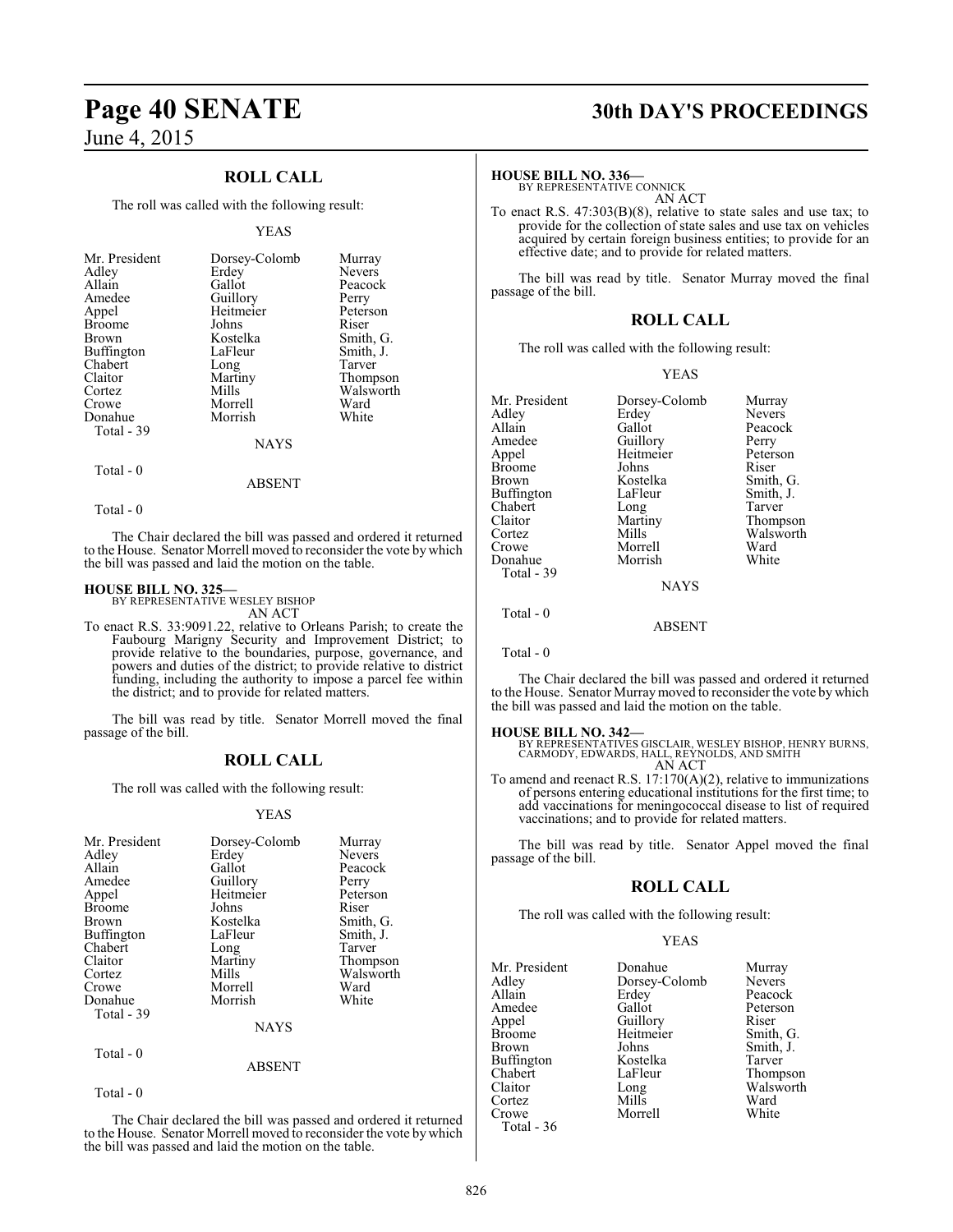NAYS

Perry Total - 1

ABSENT

Martiny Morrish Total - 2

The Chair declared the bill was passed and ordered it returned to the House. Senator Appel moved to reconsider the vote by which the bill was passed and laid the motion on the table.

# **HOUSE BILL NO. 354—** BY REPRESENTATIVE PONTI

AN ACT

To amend and reenact R.S. 6:1088.2(A), relative to licensing fees applicable to mortgage lenders, mortgage brokers, mortgage servicers, and mortgage originators; to increase license application fees for mortgage lenders, mortgage brokers, mortgage servicers, and mortgage originators; to increase license renewal fees for mortgage lenders, mortgage brokers, mortgage servicers, and mortgage originators; and to provide for related matters.

The bill was read by title. Senator Martiny moved the final passage of the bill.

#### **ROLL CALL**

The roll was called with the following result:

#### YEAS

| Mr. President<br>Adley<br>Allain<br>Appel<br><b>Broome</b><br><b>Brown</b><br><b>Buffington</b><br>Chabert<br>Donahue<br>Dorsey-Colomb<br>Total - 29 | Gallot<br>Guillory<br>Heitmeier<br>Johns<br>Kostelka<br>LaFleur<br>Long<br>Martiny<br>Morrish<br>Murray<br><b>NAYS</b> | <b>Nevers</b><br>Peacock<br>Riser<br>Smith, J.<br>Tarver<br>Thompson<br>Walsworth<br>Ward<br>White |
|------------------------------------------------------------------------------------------------------------------------------------------------------|------------------------------------------------------------------------------------------------------------------------|----------------------------------------------------------------------------------------------------|
| Amedee<br>Claitor<br>Cortez<br>Total - 9                                                                                                             | Crowe<br>Erdey<br>Mills<br><b>ABSENT</b>                                                                               | Perry<br>Peterson<br>Smith, G.                                                                     |

Morrell Total - 1

The Chair declared the bill was passed and ordered it returned to the House. Senator Martiny moved to reconsider the vote by which the bill was passed and laid the motion on the table.

**HOUSE BILL NO. 370—** BY REPRESENTATIVES BROADWATER, EDWARDS, AND SHADOIN AN ACT

To amend and reenact R.S. 42:802(B)(6) and (7) and to enact R.S. 42:802.1(F), 812, and Part VI of Chapter 12 of Title 42 of the Louisiana Revised Statutes of 1950, to be comprised of R.S. 42:891 through 893, relative to the Office of Group Benefits; to provide for the powers and duties of the Office of Group Benefits; to provide for definitions; to provide with respect to an annual actuarial report; to provide with respect to premium rates; to establish the Group Benefits Actuarial Committee; to provide for rule promulgation; to provide for an effective date; and to provide for related matters.

# **30th DAY'S PROCEEDINGS Page 41 SENATE**

June 4, 2015

#### **Floor Amendments**

Senator Claitor proposed the following amendments.

#### **SENATE FLOOR AMENDMENTS**

Amendments proposed by Senator Claitor to Engrossed House Bill No. 370 by Representative Broadwater

AMENDMENT NO. 1

On page 1, line 20, after "promulgation" insert "and adoption"

AMENDMENT NO. 2 On page 2, line 9, after "promulgation" insert "and adoption"

On motion of Senator Claitor, the amendments were adopted.

#### **Floor Amendments**

Senator Claitor proposed the following amendments.

#### **SENATE FLOOR AMENDMENTS**

Amendments proposed by Senator Claitor to Engrossed House Bill No. 370 by Representative Broadwater

#### AMENDMENT NO. 1

On page 3, between lines 19 and 20 insert:  $\mathcal{A}(\mathcal{A})$  A representative of the Office of Group Benefits selected by Office of Group Benefits board."

#### AMENDMENT NO. 2

On page 4, at the end of line 13, after "recommendation" insert "by two thirds vote of the committee present and voting

On motion of Senator Claitor, the amendments were adopted.

The bill was read by title. Senator Claitor moved the final passage of the amended bill.

#### **ROLL CALL**

The roll was called with the following result:

#### YEAS

|             | Murray                             |
|-------------|------------------------------------|
|             | <b>Nevers</b>                      |
| Gallot      | Peacock                            |
|             | Perry                              |
| Heitmeier   | Peterson                           |
| Johns       | Riser                              |
| Kostelka    | Smith, G.                          |
| LaFleur     | Smith, J.                          |
| Long        | Tarver                             |
| Martiny     | Thompson                           |
| Mills       | Walsworth                          |
| Morrell     | Ward                               |
| Morrish     | White                              |
|             |                                    |
| <b>NAYS</b> |                                    |
|             |                                    |
| ABSENT      |                                    |
|             | Dorsey-Colomb<br>Erdey<br>Guillory |

Total - 0

The Chair declared the amended bill was passed and ordered it returned to the House. Senator Claitor moved to reconsider the vote by which the bill was passed and laid the motion on the table.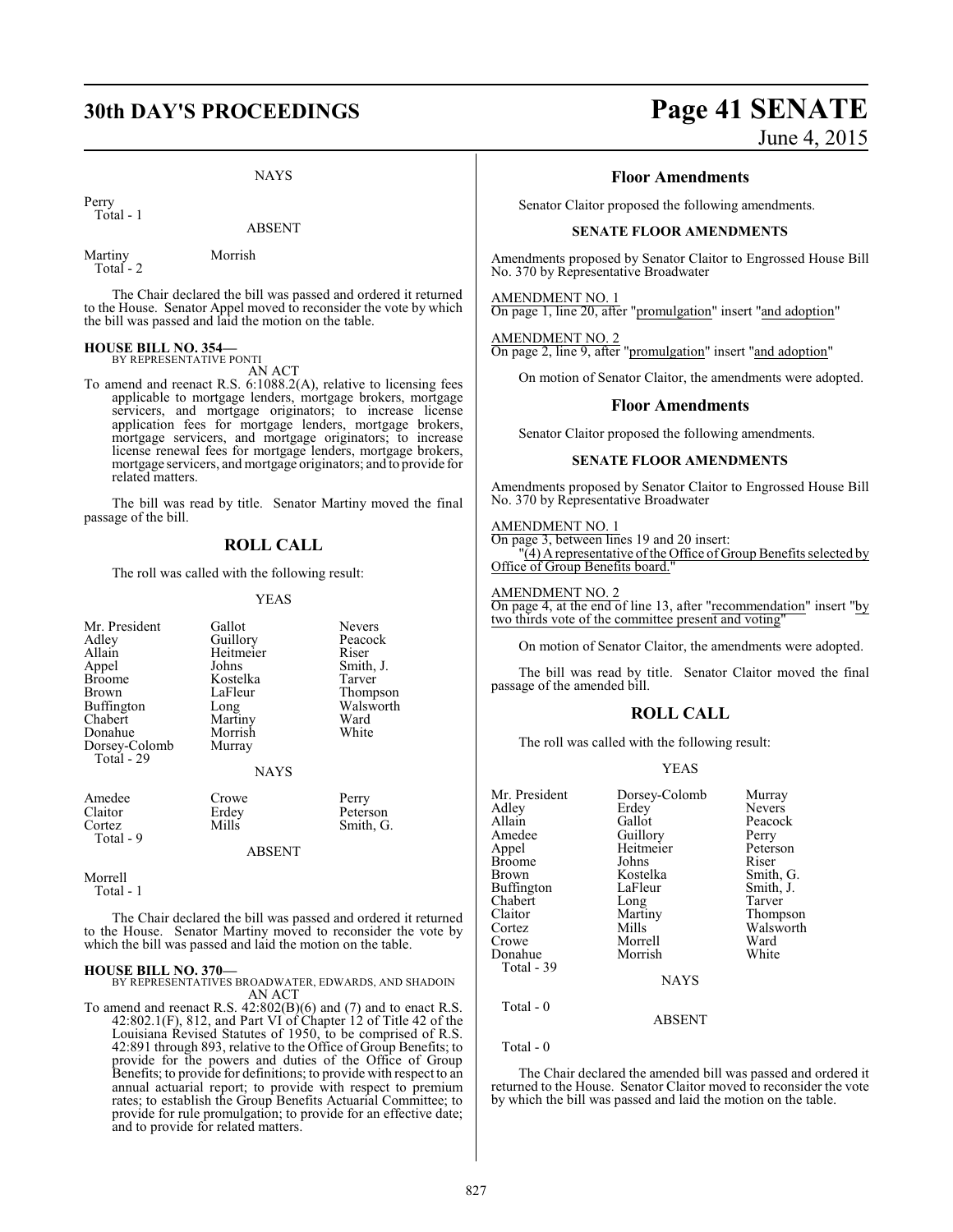#### **HOUSE BILL NO. 391—**

BY REPRESENTATIVE LEOPOLD AN ACT

To amend and reenact R.S. 47:633(3), relative to the forestry commission's market value determination authority; to provide for a modification in the forestry commission's method of determining the market value of trees, timber, and pulpwood; and to provide for related matters.

The bill was read by title. Senator Heitmeier moved the final passage of the bill.

## **ROLL CALL**

The roll was called with the following result:

#### YEAS

| Mr. President     | Dorsey-Colomb | Murray        |
|-------------------|---------------|---------------|
| Adley             | Erdey         | <b>Nevers</b> |
| Allain            | Gallot        | Peacock       |
| Amedee            | Guillory      | Perry         |
| Appel             | Heitmeier     | Peterson      |
| <b>Broome</b>     | Johns         | Riser         |
| Brown             | Kostelka      | Smith, G.     |
| <b>Buffington</b> | LaFleur       | Smith, J.     |
| Chabert           | Long          | Tarver        |
| Claitor           | Martiny       | Thompson      |
| Cortez            | Mills         | Walsworth     |
| Crowe             | Morrell       | Ward          |
| Donahue           | Morrish       | White         |
| Total - 39        |               |               |
|                   | <b>NAYS</b>   |               |
| Total - 0         |               |               |
|                   | ABSENT        |               |

Total - 0

The Chair declared the bill was passed and ordered it returned to the House. Senator Heitmeier moved to reconsider the vote by which the bill was passed and laid the motion on the table.

# **HOUSE BILL NO. 393—** BY REPRESENTATIVE LORUSSO

AN ACT

To amend and reenact R.S.  $23:1196.1(B)(4)$ , (5), and (6) and to enact R.S. 23:1196.1(B)(7), (8), (9), (10), and (11), relative to workers' compensation, to provide with respect to group selfinsurance funds; to provide for admissible investments; and to provide for related matters.

The bill was read by title. Senator Martiny moved the final passage of the bill.

#### **ROLL CALL**

The roll was called with the following result:

#### YEAS

| Mr. President | Dorsey-Colomb | <b>Nevers</b> |
|---------------|---------------|---------------|
| Adley         | Erdey         | Peacock       |
| Allain        | Gallot        | Perry         |
| Amedee        | Guillory      | Peterson      |
| Appel         | Heitmeier     | Riser         |
| <b>Broome</b> | Johns         | Smith, G.     |
| <b>Brown</b>  | Kostelka      | Smith, J.     |
| Buffington    | LaFleur       | Tarver        |
| Chabert       | Long          | Thompson      |
| Claitor       | Martiny       | Walsworth     |
| Cortez        | Mills         | Ward          |

# **Page 42 SENATE 30th DAY'S PROCEEDINGS**

| Crowe<br>Donahue<br>Total - 38 | Morrish<br>Murray | White |  |
|--------------------------------|-------------------|-------|--|
|                                | <b>NAYS</b>       |       |  |
| Total $-0$                     | <b>ABSENT</b>     |       |  |
| Morrell                        |                   |       |  |

Total - 1

The Chair declared the bill was passed and ordered it returned to the House. Senator Martiny moved to reconsider the vote by which the bill was passed and laid the motion on the table.

**HOUSE BILL NO. 400—** BY REPRESENTATIVE SCHEXNAYDER AN ACT

To amend and reenact R.S. 30:551(B) and 703 and to enact R.S. 30:4(P) and 551(C) and (D), relative to the powers and duties of the commissioner of conservation; to authorize the commissioner to regulate liquefied natural gas facilities in the state; and to provide for related matters.

The bill was read by title. Senator Chabert moved the final passage of the bill.

#### **ROLL CALL**

The roll was called with the following result:

#### YEAS

| Mr. President     | Dorsey-Colomb | Murray        |
|-------------------|---------------|---------------|
| Adley             | Erdey         | <b>Nevers</b> |
| Allain            | Gallot        | Peacock       |
| Amedee            | Guillory      | Perry         |
| Appel             | Heitmeier     | Peterson      |
| <b>Broome</b>     | Johns         | Riser         |
| Brown             | Kostelka      | Smith, G.     |
| <b>Buffington</b> | LaFleur       | Smith, J.     |
| Chabert           | Long          | Tarver        |
| Claitor           | Martiny       | Thompson      |
| Cortez            | Mills         | Walsworth     |
| Crowe             | Morrell       | Ward          |
| Donahue           | Morrish       | White         |
| Total - 39        |               |               |
|                   | <b>NAYS</b>   |               |

Total - 0

Total - 0

The Chair declared the bill was passed and ordered it returned to the House. Senator Chabert moved to reconsider the vote by which the bill was passed and laid the motion on the table.

ABSENT

#### **HOUSE BILL NO. 579—**

BY REPRESENTATIVE GAROFALO AN ACT

To amend and reenact R.S. 56:428(C), relative to oyster harvesting; to increase the rental payments for oyster leases; and to provide for related matters.

The bill was read by title. Senator Chabert moved the final passage of the bill.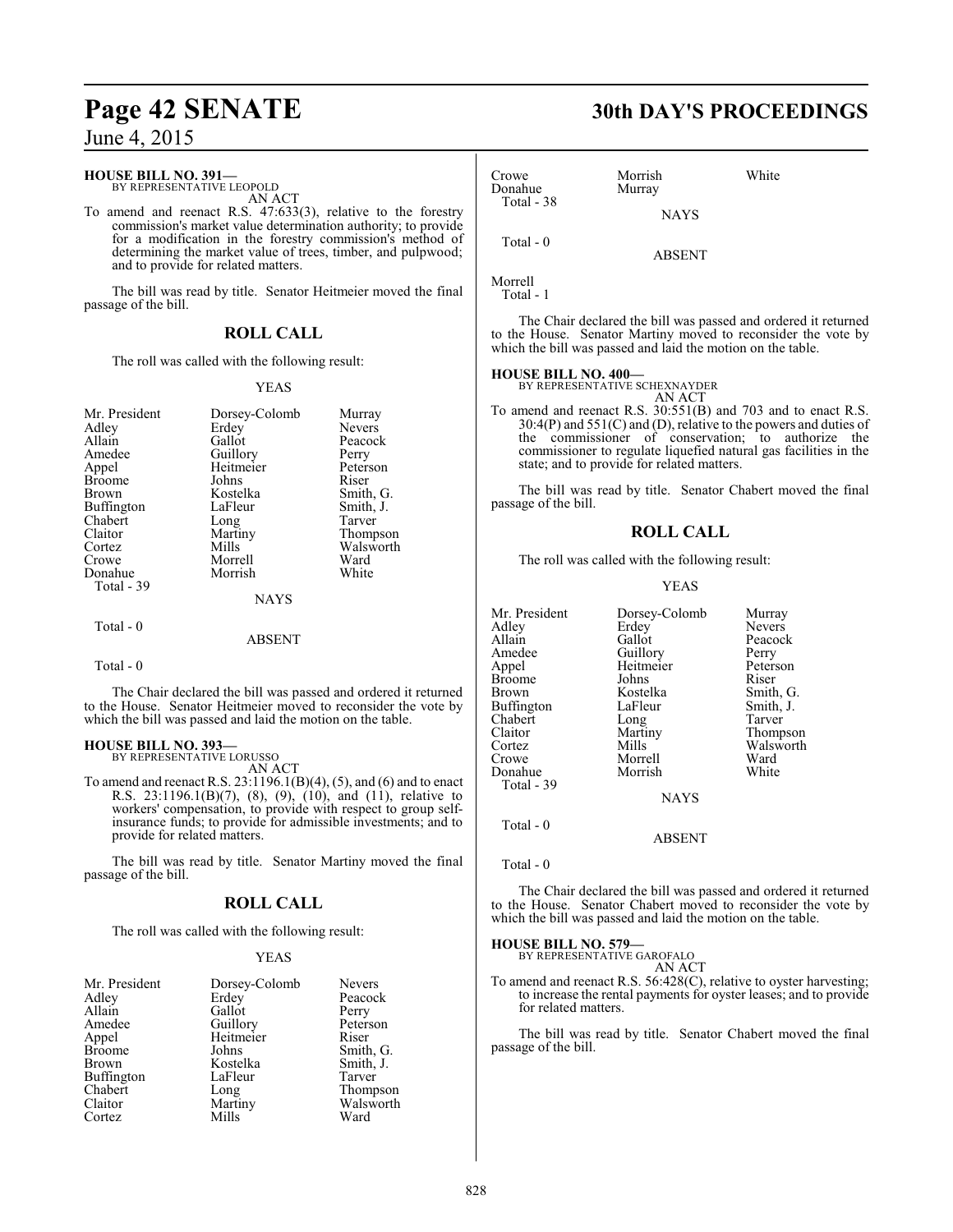### **ROLL CALL**

The roll was called with the following result:

#### YEAS

| Mr. President<br>Adley<br>Allain<br>Appel<br><b>Brown</b><br>Buffington<br>Chabert<br>Claitor<br>Cortez<br>Crowe<br>Donahue<br>Dorsey-Colomb<br>Total - 35 | Gallot<br>Guillory<br>Heitmeier<br>Johns<br>Kostelka<br>LaFleur<br>Long<br>Martiny<br>Mills<br>Morrell<br>Morrish<br>Murray | <b>Nevers</b><br>Peacock<br>Perry<br>Riser<br>Smith, G.<br>Smith, J.<br>Tarver<br>Thompson<br>Walsworth<br>Ward<br>White |
|------------------------------------------------------------------------------------------------------------------------------------------------------------|-----------------------------------------------------------------------------------------------------------------------------|--------------------------------------------------------------------------------------------------------------------------|
|                                                                                                                                                            | <b>NAYS</b>                                                                                                                 |                                                                                                                          |

Amedee Erdey Peterson Total - 3

ABSENT

Broome

Total - 1

The Chair declared the bill was passed and ordered it returned to the House. Senator Chabert moved to reconsider the vote by which the bill was passed and laid the motion on the table.

#### **HOUSE BILL NO. 499—**

BY REPRESENTATIVES HILL, ARMES, BADON, BILLIOT, WESLEY<br>BISHOP,BOUIE,HENRY BURNS,BURRELL,CARTER,CONNICK,FOIL,<br>GAINES,GUINN,HENSGENS,HOWARD,HUNTER,JAMES,JEFFERSON,<br>MIKE JOHNSON,MORENO,PRICE,RICHARD,SMITH, ST. GERMAIN,<br>AND WO

AN ACT

To enact R.S. 32:415.3, relative to driver's licenses issued to certain persons upon release from incarceration; to require the issuance of a provisional Class "E" driver's license to certain persons upon their release from incarceration; to provide for exceptions; to provide that payment of certain fees, fines, and penalties be deferred; to provide for revocation of a provisional Class "E" driver's license under certain circumstances; and to provide for related matters.

The bill was read by title. Senator LaFleur moved the final passage of the bill.

#### **ROLL CALL**

The roll was called with the following result:

#### YEAS

| Mr. President | Dorsey-Colomb | Murray        |
|---------------|---------------|---------------|
| Adley         | Erdey         | <b>Nevers</b> |
| Allain        | Gallot        | Peacock       |
| Amedee        | Guillory      | Perry         |
| Appel         | Heitmeier     | Peterson      |
| <b>Broome</b> | Johns         | Riser         |
| Brown         | Kostelka      | Smith, G.     |
| Buffington    | LaFleur       | Smith, J.     |
| Chabert       | Long          | Tarver        |
| Claitor       | Martiny       | Thompson      |
| Cortez        | Mills         | Walsworth     |
| Crowe         | Morrell       | Ward          |
| Donahue       | Morrish       | White         |
| Total - 39    |               |               |
|               | NAYS          |               |

Total - 0

# **30th DAY'S PROCEEDINGS Page 43 SENATE** June 4, 2015

#### ABSENT

Total - 0

The Chair declared the bill was passed and ordered it returned to the House. Senator LaFleur moved to reconsider the vote by which the bill was passed and laid the motion on the table.

**HOUSE BILL NO. 455—** BY REPRESENTATIVE THIBAUT AN ACT

To amend and reenact R.S. 9:1110, relative to False River; to provide for a delineation of the boundary between state ownership and private land ownership of the land adjacent to the water body; and to provide for related matters.

The bill was read by title. Senator Ward moved the final passage of the bill.

#### **ROLL CALL**

The roll was called with the following result:

#### YEAS

| Mr. President | Dorsey-Colomb | Murray        |
|---------------|---------------|---------------|
| Adlev         | Erdey         | <b>Nevers</b> |
| Allain        | Gallot        | Peacock       |
| Amedee        | Guillory      | Perry         |
| Appel         | Heitmeier     | Peterson      |
| Broome        | Johns         | Riser         |
| Brown         | Kostelka      | Smith, G.     |
| Buffington    | LaFleur       | Smith, J.     |
| Chabert       | Long          | Tarver        |
| Claitor       | Martiny       | Thompson      |
| Cortez        | Mills         | Walsworth     |
| Crowe         | Morrell       | Ward          |
| Donahue       | Morrish       | White         |
| Total - 39    |               |               |
|               | <b>NAYS</b>   |               |
| Total - 0     |               |               |

ABSENT

Total - 0

The Chair declared the bill was passed and ordered it returned to the House. Senator Ward moved to reconsider the vote by which the bill was passed and laid the motion on the table.

# **HOUSE BILL NO. 244—** BY REPRESENTATIVE FOIL

AN ACT

To amend and reenact Section 3 of Act No. 414 of the 2011 Regular Session of the Legislature of Louisiana, relative to tax credits; to provide relative to the Angel Investor Tax Credit Program; to extend the sunset date for termination of the Angel Investor Tax Credit Program; to provide for an effective date; and to provide for related matters.

The bill was read by title. Senator Dorsey-Colomb moved the final passage of the bill.

#### **ROLL CALL**

The roll was called with the following result:

#### YEAS

| Mr. President | Dorsey-Colomb | Murray        |
|---------------|---------------|---------------|
| Adley         | Erdey         | <b>Nevers</b> |
| Allain        | Gallot        | Peacock       |
| Amedee        | Guillory      | Perry         |
| Appel         | Heitmeier     | Riser         |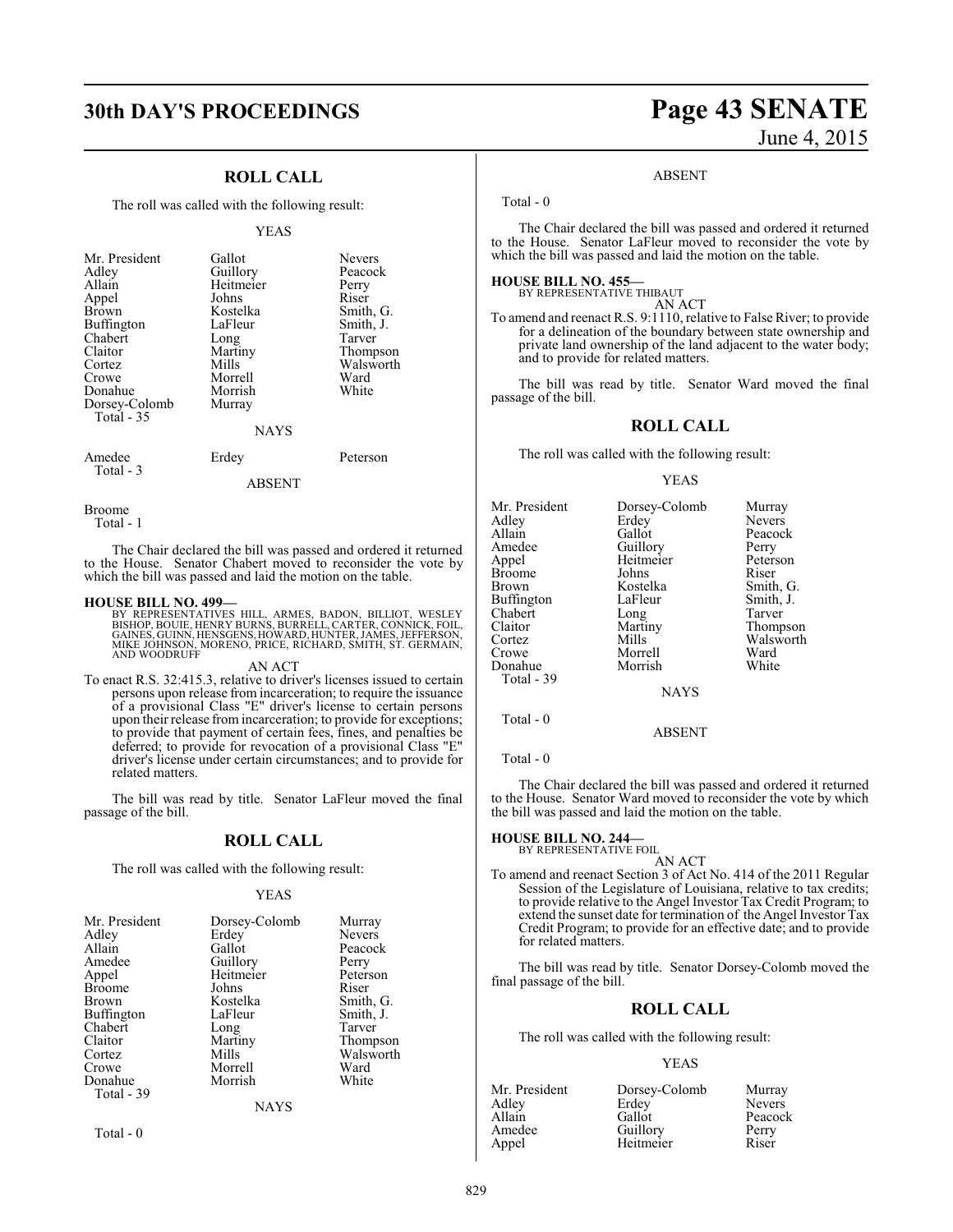| <b>Broome</b> | Johns         | Smith, G. |
|---------------|---------------|-----------|
| <b>Brown</b>  | Kostelka      | Tarver    |
| Buffington    | LaFleur       | Thompson  |
| Chabert       | Long          | Walsworth |
| Claitor       | Martiny       | Ward      |
| Cortez        | Mills         | White     |
| Crowe         | Morrell       |           |
| Donahue       | Morrish       |           |
| Total - 37    |               |           |
|               | <b>NAYS</b>   |           |
|               |               |           |
| Total $-0$    |               |           |
|               | <b>ABSENT</b> |           |
| Peterson      | Smith, J.     |           |

Total - 2

The Chair declared the bill was passed and ordered it returned to the House. Senator Dorsey-Colomb moved to reconsider the vote by which the bill was passed and laid the motion on the table.

**HOUSE BILL NO. 598—** BY REPRESENTATIVES FOIL, BARRAS, BARROW, BERTHELOT, WESLEY BISHOP, BROADWATER, BROWN, BURFORD, HENRY<br>BURNS,CARMODY,CARTER,CHANEY,CONNICK,GISCLAIR,GUINN,<br>HALL, HARRISON, HAVARD, HAZEL, HOFFMANN, HOWARD,<br>JEFFERSON, MIKE JOHNSON, JONES, NANCY LANDRY, LEGER,<br>MONTOUCET,REYNOLDS,

#### AN ACT

To amend and reenact R.S. 36:802.24 and R.S. 46:1722(1), (2), and (7)(introductory paragraph) and (h), 1723, and  $1725(B)(2)$ , to enact R.S. 17:3093.1, R.S. 36:651(T)(6), and R.S. 46:1722(8) and  $(9)$  and 1726 through 1729, and to repeal R.S. 36:259 $(Y)$ and R.S. 46:1722(4) through (6), 1724, and 1725(D), relative to the ABLE Account Program established by the Louisiana ABLE Act; to provide for implementation of the ABLE Account Program in conformance with applicable federal laws; to provide relative to the composition and functions of the ABLE Account Authority; to provide for cooperative endeavors between the ABLE Account Authority and the Louisiana Tuition Trust Authority; to provide for concurrent operation and management of the ABLE Account Program and the Louisiana Student Tuition Assistance and Revenue Trust Program; to authorize rulemaking and oversight thereof by certain legislative committees; to provide relative to treatment by certain assistance programs of funds in ABLE Accounts; to provide relative to tax treatment of amounts deposited in ABLE Accounts; to provide for legislative intent; and to provide for related matters.

#### **Floor Amendments**

Senator Claitor proposed the following amendments.

#### **SENATE FLOOR AMENDMENTS**

Amendments proposed by SenatorClaitor to Reengrossed House Bill No. 598 by Representative Foil

#### AMENDMENT NO. 1

Delete Senate Floor Amendment No. 3 proposed by the Legislative Bureau and adopted by the Senate on June 3, 2015

On motion of Senator Claitor, the amendments were adopted.

The bill was read by title. Senator Claitor moved the final passage of the amended bill.

#### **ROLL CALL**

The roll was called with the following result:

# **Page 44 SENATE 30th DAY'S PROCEEDINGS**

#### YEAS

Mr. President Erdey Nevers<br>Adley Gallot Peacoc Adley Gallot Peacock<br>Allain Guillory Perry Allain Guillory Perry<br>
Amedee Heitmeier Peterson Heitmeier Peters<br>Johns Riser Appel Johns<br>Broome Kostelka Broome Kostelka Smith, G. Buffington Long<br>Claitor Martiny Claitor Martiny Thompson<br>Cortez Mills Walsworth Cortez Mills Walsworth<br>Crowe Morrell Ward Morrell Ward<br>
Morrish White Donahue Morrish<br>Dorsey-Colomb Murray Dorsey-Colomb

LaFleur Smith, J.<br>Long Tarver

**NAYS** 

#### ABSENT

Chabert

```
 Total - 1
```
Total - 38

Total - 0

The Chair declared the amended bill was passed and ordered it returned to the House. Senator Claitor moved to reconsider the vote by which the bill was passed and laid the motion on the table.

#### **HOUSE BILL NO. 608—**

BY REPRESENTATIVE JACKSON

AN ACT To enact R.S. 39:562(Q), relative to the limit of indebtedness of school districts; to authorize an increase in bonded indebtedness in certain parishes, with voter approval; to provide for an effective date; and to provide for related matters.

The bill was read by title. Senator Walsworth moved the final passage of the bill.

### **ROLL CALL**

The roll was called with the following result:

|--|--|

| Mr. President<br>Adlev<br>Allain<br>Amedee<br>Broome<br>Brown<br>Buffington<br>Chabert<br>Claitor<br>Cortez<br>Donahue<br>Dorsey-Colomb | Erdey<br>Gallot<br>Guillory<br>Heitmeier<br>Johns<br>Kostelka<br>LaFleur<br>Long<br>Martiny<br>Mills<br>Morrish<br>Murray | <b>Nevers</b><br>Perry<br>Peterson<br>Riser<br>Smith, G.<br>Smith, J.<br>Tarver<br>Thompson<br>Walsworth<br>Ward<br>White |
|-----------------------------------------------------------------------------------------------------------------------------------------|---------------------------------------------------------------------------------------------------------------------------|---------------------------------------------------------------------------------------------------------------------------|
| Total - 35                                                                                                                              | <b>NAYS</b>                                                                                                               |                                                                                                                           |
| Appel<br>Total - 3                                                                                                                      | Morrell                                                                                                                   | Peacock                                                                                                                   |

ABSENT

Crowe Total - 1

The Chair declared the bill was passed and ordered it returned to the House. Senator Walsworth moved to reconsider the vote by which the bill was passed and laid the motion on the table.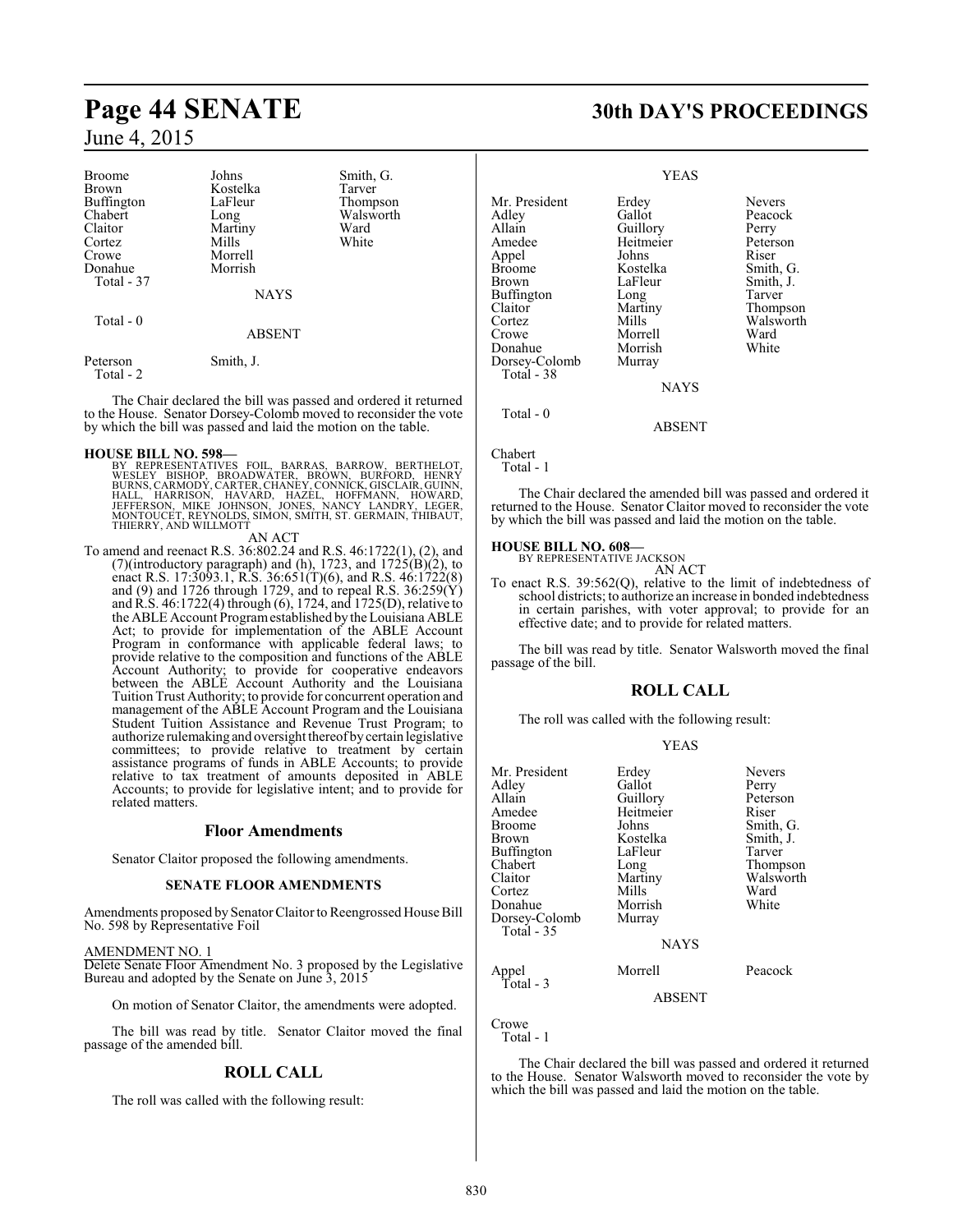#### **HOUSE BILL NO. 670—**

BY REPRESENTATIVES BILLIOT AND WILLMOTT AN ACT

To enact Subpart VV of Part 1 of Chapter 1 of Subtitle II of Title 47 of the Louisiana Revised Statutes of 1950, to be comprised of R.S. 47:120.291, relative to state individual income tax return checkoffs for certain donations; to provide for a method for individuals to donate all or a portion of any refund due to them to The Extra Mile, Southeast La., Inc., The Extra Mile, Region IV, Inc., The Extra Mile, Region VI, Inc., and The Extra Mile, Region VIII, Inc.; to provide for the administration and disbursement of donated monies; to provide for reporting; to provide for an effective date; and to provide for related matters.

The bill was read by title. Senator Heitmeier moved the final passage of the bill.

#### **ROLL CALL**

The roll was called with the following result:

#### YEAS

| Mr. President | Gallot        | Peacock   |
|---------------|---------------|-----------|
| Adley         | Guillory      | Perry     |
| Allain        | Heitmeier     | Peterson  |
| Amedee        | Johns         | Riser     |
| Appel         | Kostelka      | Smith, G. |
| <b>Broome</b> | LaFleur       | Smith, J. |
| <b>Brown</b>  | Long          | Tarver    |
| Buffington    | Martiny       | Thompson  |
| Claitor       | Mills         | Walsworth |
| Cortez        | Morrell       | Ward      |
| Donahue       | Morrish       | White     |
| Dorsey-Colomb | Murray        |           |
| Erdey         | <b>Nevers</b> |           |
| Total - 37    |               |           |
|               | NAYS          |           |

#### Total - 0

#### ABSENT

Chabert Crowe Total - 2

The Chair declared the bill was passed and ordered it returned to the House. Senator Heitmeier moved to reconsider the vote by which the bill was passed and laid the motion on the table.

#### **HOUSE BILL NO. 681—**

BY REPRESENTATIVE KLECKLEY AN ACT

To amend and reenact R.S.  $17:3394.3(C)(1)(y)$ , relative to the issuance of bonds for financing certain capital improvement projects on properties within the Louisiana Community and Technical Colleges System; to provide with respect to the list of projects to be financed from the issuance of bonds; to provide for an effective date; and to provide for related matters.

#### **Floor Amendments**

Senator Johns submitted the following amendments on behalf of Senator Dorsey-Colomb.

#### **SENATE FLOOR AMENDMENTS**

Amendments proposed by Senator Dorsey-Colomb to Engrossed House Bill No. 681 by Representative Kleckley

#### AMENDMENT NO. 1

In Senate Committee Amendment No. 4 proposed by the Senate Committee on Revenue and Fiscal Affairs and adopted by the Senate on June 2, 2015, on page 1, line 13, after "Center" insert "and Campus Renovations"

On motion of Senator Johns, the amendments were adopted.

The bill was read by title. Senator Johns moved the final passage of the amended bill.

### **ROLL CALL**

The roll was called with the following result:

#### YEAS

| Mr. President | Dorsey-Colomb | Murray        |
|---------------|---------------|---------------|
| Adley         | Erdey         | <b>Nevers</b> |
| Allain        | Gallot        | Peacock       |
| Amedee        | Guillory      | Perry         |
| Appel         | Heitmeier     | Peterson      |
| <b>Broome</b> | Johns         | Riser         |
| <b>Brown</b>  | Kostelka      | Smith, G.     |
| Buffington    | LaFleur       | Smith, J.     |
| Chabert       | Long          | Tarver        |
| Claitor       | Martiny       | Thompson      |
| Cortez        | Mills         | Walsworth     |
| Crowe         | Morrell       | Ward          |
| Donahue       | Morrish       | White         |
| Total - 39    |               |               |
|               | NAYS          |               |

Total - 0

Total - 0

The Chair declared the amended bill was passed and ordered it returned to the House. Senator Johns moved to reconsider the vote by which the bill was passed and laid the motion on the table.

ABSENT

#### **HOUSE BILL NO. 692—** BY REPRESENTATIVE ROBIDEAUX

AN ACT

To amend and reenact R.S. 9:154(D)(3) and to enact R.S. 9:154(D)(5), relative to presumptions of abandonment of unclaimed property; to provide for the indication of an owner's interest in property presumed abandoned; and to provide for related matters.

The bill was read by title. Senator Mills moved the final passage of the bill.

#### **ROLL CALL**

The roll was called with the following result:

#### YEAS

| Mr. President | Dorsey-Colomb | Murray        |
|---------------|---------------|---------------|
| Adlev         | Erdey         | <b>Nevers</b> |
| Allain        | Gallot        | Peacock       |
| Amedee        | Guillory      | Perry         |
| Appel         | Heitmeier     | Peterson      |
| Broome        | Johns         | Riser         |
| Brown         | Kostelka      | Smith, G.     |
| Buffington    | LaFleur       | Smith, J.     |
| Chabert       | Long          | Tarver        |
| Claitor       | Martiny       | Thompson      |
| Cortez        | Mills         | Walsworth     |
| Crowe         | Morrell       | Ward          |
| Donahue       | Morrish       | White         |
| Total - 39    |               |               |
|               | <b>NAYS</b>   |               |
| Total - 0     |               |               |
|               | <b>ABSENT</b> |               |

Total - 0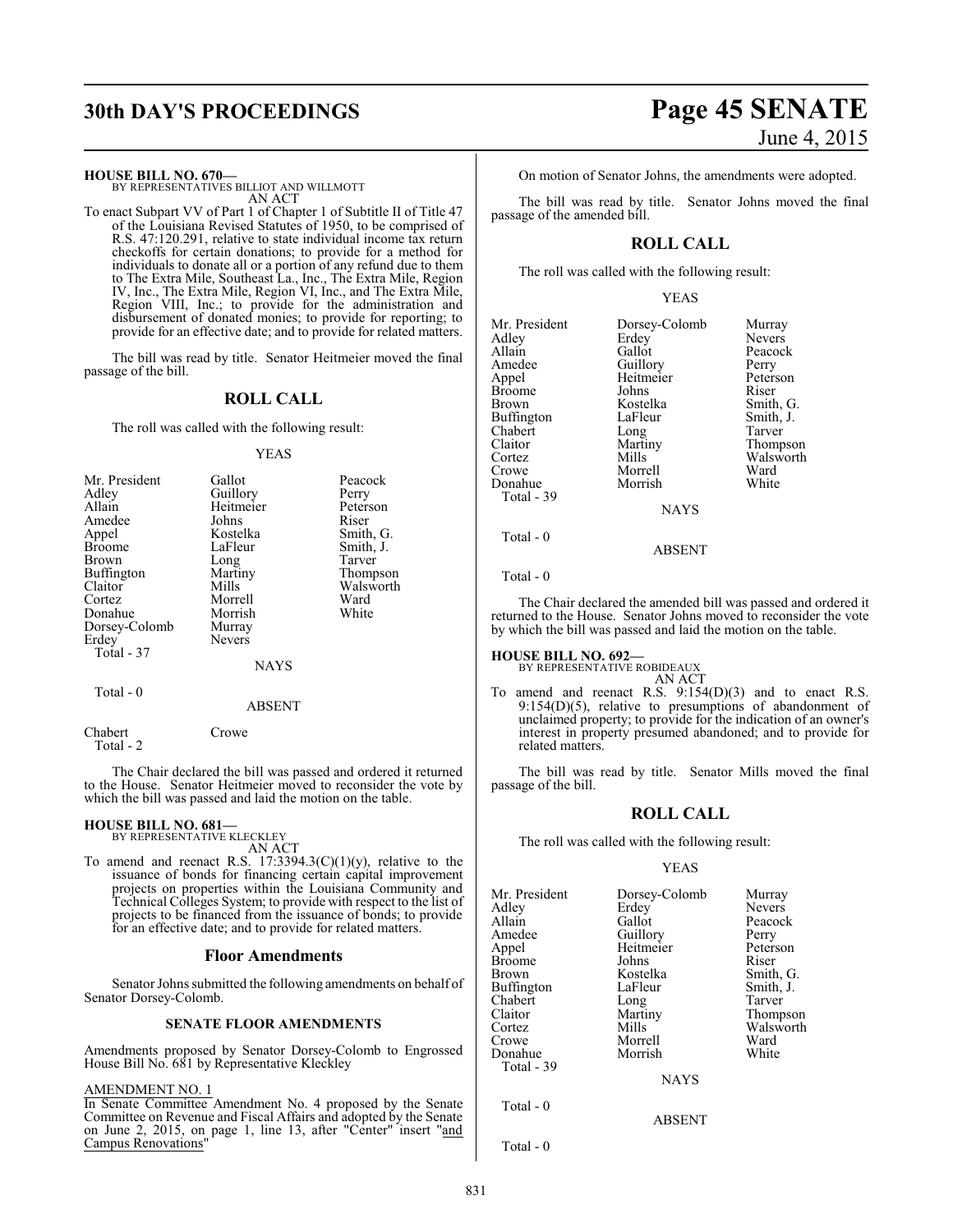## The Chair declared the bill was passed and ordered it returned to the House. Senator Mills moved to reconsider the vote by which

#### **HOUSE BILL NO. 668—** BY REPRESENTATIVE HILL

## AN ACT

the bill was passed and laid the motion on the table.

To repeal R.S. 56:57.2 as enacted by Act 283 of the 1987 Regular Session oftheLouisiana Legislature andR.S. 56:57.2 as enacted by Act 891 of the 1987 Regular Session of the Louisiana Legislature, as amended, relative to enforcement of the federal requirement for the use of turtle excluder devices in shrimp trawls; to repeal the prohibition on such enforcement; to require the Louisiana Shrimp Task Force to report to the legislature recommendations for legislation applicable to enforcement of the federal requirements for the use of turtle excluder devices in shrimp trawls used in state waters; to require wildlife agents to wear body cameras; and to provide for related matters.

The bill was read by title. Senator Chabert moved the final passage of the bill.

#### **ROLL CALL**

The roll was called with the following result:

#### YEAS

| Mr. President      | Dorsey-Colomb | <b>Nevers</b> |
|--------------------|---------------|---------------|
| Adley              | Erdey         | Peacock       |
| Allain             | Gallot        |               |
|                    |               | Perry         |
| Amedee             | Guillory      | Peterson      |
| Appel              | Heitmeier     | Riser         |
| <b>Broome</b>      | Kostelka      | Smith, G.     |
| Brown              | LaFleur       | Smith, J.     |
| Buffington         | Long          | Tarver        |
| Chabert            | Martiny       | Thompson      |
| Claitor            | Mills         | Walsworth     |
| Cortez             | Morrish       | Ward          |
| Donahue            | Murray        | White         |
| Total $-36$        |               |               |
|                    | <b>NAYS</b>   |               |
| Total - 0          |               |               |
|                    | <b>ABSENT</b> |               |
| Crowe<br>Total - 3 | Johns         | Morrell       |

The Chair declared the bill was passed and ordered it returned to the House. Senator Chabert moved to reconsider the vote by which the bill was passed and laid the motion on the table.

#### **HOUSE BILL NO. 734—**

BY REPRESENTATIVE SEABAUGH AN ACT

To amend and reenact R.S.  $15:587.1(A)(1)(a)$  and  $(D)(2)$ , the heading of Part X-C of Chapter 1 of Title 17, R.S. 17:407.61, 407.62(4) through  $(6)$ , and  $\overline{407.63}$  through  $407.72$  and to enact R.S. 17:407.62(7), relative to regulation of certain child care providers; to provide relative to definitions; to provide relative to registration, criminal background checks, education, inspection, and regulation of such providers; to provide relative to the powers and duties of the State Board of Elementary and Secondary Education with respect to such providers; to provide relative to the powers and duties of the state Department of Education with respect to such providers; to provide with respect to the powers and duties of the State Fire Marshal with respect to such providers; to provide relative to revocation and reinstatement of registration for such providers; to provide relative to penalties, fees, and fines assessed against such providers; to provide for an effective date; and to provide for related matters.

# **Page 46 SENATE 30th DAY'S PROCEEDINGS**

The bill was read by title. Senator Walsworth moved the final passage of the bill.

#### **ROLL CALL**

The roll was called with the following result:

#### YEAS

| Mr. President<br>Adley<br>Allain<br>Amedee<br>Appel<br><b>Brown</b><br>Buffington<br>Chabert<br>Claitor<br>Cortez<br>Crowe<br>Donahue<br>Total - 35 | Dorsey-Colomb<br>Erdey<br>Gallot<br>Guillory<br>Heitmeier<br>Johns<br>Kostelka<br>LaFleur<br>Long<br>Martiny<br>Mills<br>Morrish<br><b>NAYS</b> | Murray<br><b>Nevers</b><br>Peacock<br>Perry<br>Riser<br>Smith, G.<br>Smith, J.<br>Tarver<br>Walsworth<br>Ward<br>White |
|-----------------------------------------------------------------------------------------------------------------------------------------------------|-------------------------------------------------------------------------------------------------------------------------------------------------|------------------------------------------------------------------------------------------------------------------------|
| Morrell<br>Total - 2                                                                                                                                | Peterson                                                                                                                                        |                                                                                                                        |
|                                                                                                                                                     | <b>ABSENT</b>                                                                                                                                   |                                                                                                                        |
| Broome                                                                                                                                              | Thompson                                                                                                                                        |                                                                                                                        |

Total - 2

The Chair declared the bill was passed and ordered it returned to the House. Senator Walsworth moved to reconsider the vote by which the bill was passed and laid the motion on the table.

# **HOUSE BILL NO. 769—** BY REPRESENTATIVE BURRELL

AN ACT To enact Chapter 13-N of Title 33 of the Louisiana Revised Statutes of 1950, to be comprised of R.S. 33:4720.301, to create the Shreveport Implementation and Redevelopment Authority; to provide for the formation of a program or programs in the city of Shreveport for the use of appropriate private and public resources to eliminate and prevent the development or spread of slum, blighted, and distressed areas; to allow the rehabilitation, clearance, and redevelopment of slum, blighted, and distressed areas; to provide for the expeditious conversion of blighted or underused property into habitable residential dwellings in the city of Shreveport; to define the duties, liabilities, authority, and functions of the redevelopment authority; to authorize public bodies to furnish funds, services, facilities, and property in aid of redevelopment projects; and to provide for related matters.

#### **Floor Amendments**

Senator Peacock proposed the following amendments.

#### **SENATE FLOOR AMENDMENTS**

Amendments proposed by Senator Peacock to Reengrossed House Bill No. 769 by Representative Burrell

#### AMENDMENT NO. 1

On page 3, between lines 27 and 28, insert the following:

"(3) The authority shall not be deemed to be an instrumentality of the state for purposes of Article X, Section 1(A) of the Constitution of Louisiana.

#### AMENDMENT NO. 2

On page 11, delete lines 3 and 4.

#### AMENDMENT NO. 3

On page 11, line 5, change "(21)" to "(20)"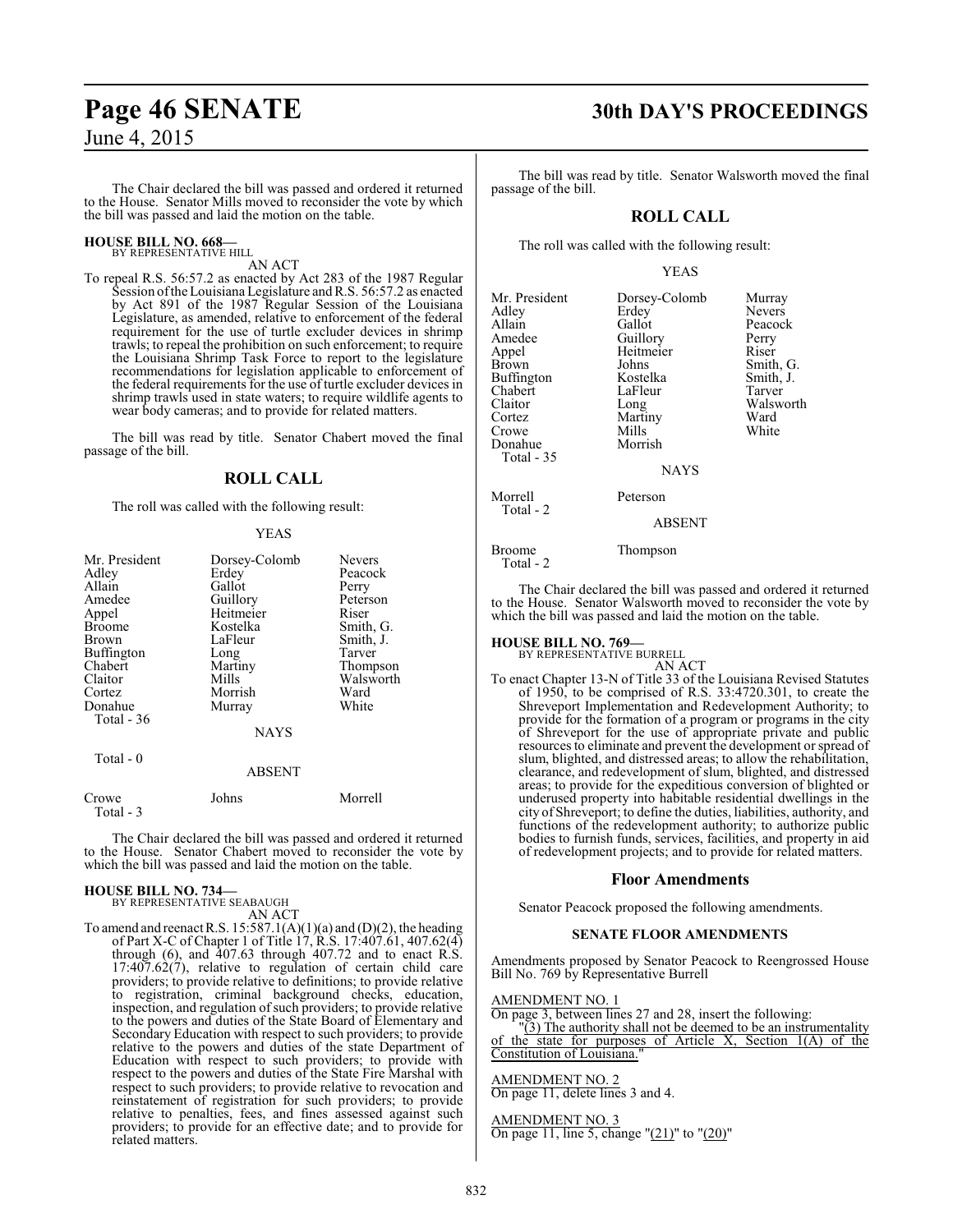# **30th DAY'S PROCEEDINGS Page 47 SENATE**

## June 4, 2015

#### AMENDMENT NO. 4

On page 25, line 25, between "applicable" and the period "." insert ", pursuant to Paragraph (9) of this Section"

On motion of Senator Peacock, the amendments were adopted.

#### **Floor Amendments**

Senator Peacock proposed the following amendments.

#### **SENATE FLOOR AMENDMENTS**

Amendments proposed by Senator Peacock to Reengrossed House Bill No. 769 by Representative Burrell

AMENDMENT NO. 1 On page 3, line 26, between "state" and "subject" insert the following: except the authority shall not have the power to impose taxes, issue licenses, incur debt, issue bonds, or expropriate,

AMENDMENT NO. 2 On page 9, delete line 17 in its entirety.

AMENDMENT NO. 3 On page 9, line 18, change "(11)" to "(10)"

AMENDMENT NO. 4 On page 9, line 24, change "(12)" to "(11)"

AMENDMENT NO. 5 On page 9, line 26, change "(13)" to "(12)"

AMENDMENT NO. 6 On page 9, line 28, change "(14)" to "(13)"

AMENDMENT NO. 7 On page 10, line 1, change "(15)" to "(14)"

AMENDMENT NO. 8 On page 10, line 9, change "(16)" to "(15)"

AMENDMENT NO. 9 On page 10, line 21, change "(17)" to "(16)"

AMENDMENT NO. 10 On page 10, line 27, change "(18)" to "(17)"

AMENDMENT NO. 11 On page 11, line 1, change " $(19)$ " to " $(18)$ "

AMENDMENT NO. 12 On page 11, line 3, change " $(20)$ " to " $(19)$ "

AMENDMENT NO. 13 On page 11, line 5, change "(21)" to "(20)"

AMENDMENT NO. 14 On page 11, line 14, change " $I.(1)$ " to " $I.'$ "

AMENDMENT NO. 15 On page 12, delete lines 1 through 8 in their entirety.

AMENDMENT NO. 16 On page 18, delete lines 1 through 4 in their entirety.

AMENDMENT NO. 17 On page 18, line 5, change " $(5)$ " to " $(4)$ "

AMENDMENT NO. 18 On page 18, lines 6 and 7, delete "the issuance of revenue bonds,"

AMENDMENT NO. 19 On page 18, delete lines 11 through 24 in their entirety.

AMENDMENT NO. 20 On page 18, line 25, change "N." to "M."

AMENDMENT NO. 21 On page 19, line 23, change "O." to "N."

AMENDMENT NO. 22 On page 19, line 28, change "P." to "O."

AMENDMENT NO. 23 On page 20, delete lines 1 and 2 in their entirety.

AMENDMENT NO. 24 On page 20, line 3, change "(2)" to "(1)"

AMENDMENT NO. 25 On page 20, line 5, change "(3)" to "(2)"

AMENDMENT NO. 26 On page 20, line 10, change "(4)" to "(3)"

AMENDMENT NO. 27 On page 20, line 13, change "(5)" to "(4)"

AMENDMENT NO. 28 On page 20, line 16, change "Q." to "P."

AMENDMENT NO. 29 On page 20, line 21, change "R.(1)" to "Q.(1)"

AMENDMENT NO. 30 On page 21, delete lines 4 through 6 in their entirety and insert in lieu thereof the following: "the authority. If a notice is"

On motion of Senator Peacock, the amendments were adopted.

#### **Floor Amendments**

Senator Peacock proposed the following amendments.

#### **SENATE FLOOR AMENDMENTS**

Amendments proposed by Senator Peacock to Reengrossed House Bill No. 769 by Representative Burrell

#### AMENDMENT NO. 1

On page 4, delete lines 16 through 27 in their entirety and insert in lieu thereof the following: "to in this Chapter as the "board", consisting of nine members appointed by the mayor of the city of Shreveport as follows:

(a) One member appointed by the mayor for an initial term of one year and thereafter the appointment shall be for a term of five years.

(b) One member appointed by the mayor for an initial term of five years and thereafter the appointment shall be for a term of five years.

 $\overline{c}$ ) One member appointed by the mayor for an initial term of three years and thereafter the appointment shall be for a term of five years.

 $(d)$  One member appointed by the mayor from a list of three names from the membership of the Greater Shreveport Chamber of Commerce, submitted by its board of directors, who shall serve for an initial term of two years and thereafter the appointment for a term of five years.

(e) One member appointed by the mayor from a list of three names from the membership of the Shreveport Bar Association, submitted by its executive council, who shall serve an initial term of three years and thereafter the appointment shall be for a term of five years

(f) One member appointed by the mayor from a list of three names from the membership of the Shreveport Chapter of the Society of Louisiana Certified Public Accountants, submitted by the chapter officers, who shall serve an initial term of four years and thereafter the appointment shall be for a term of five years.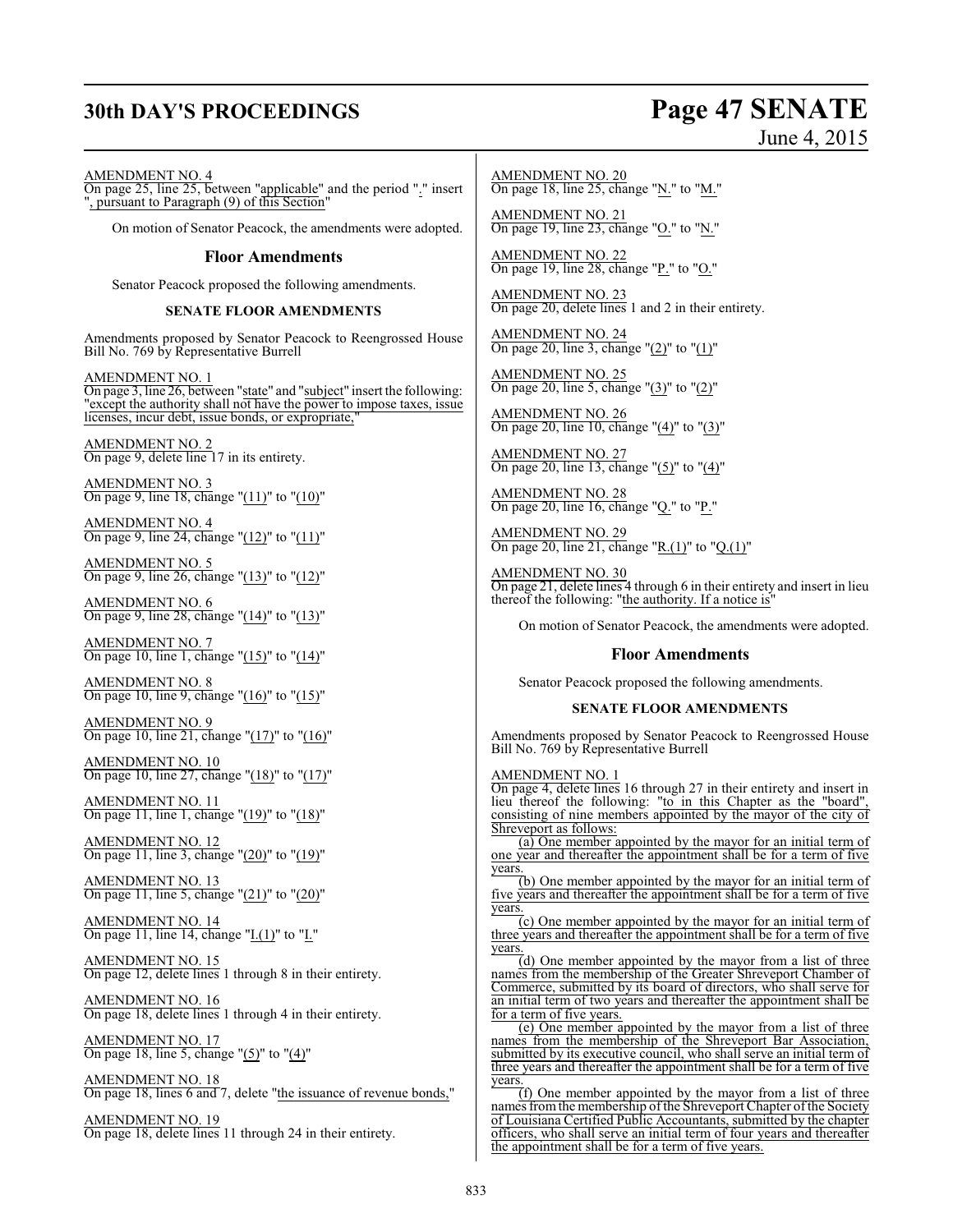(g) One member appointed by the mayor from a list of three names fromthe membership of The Community Foundation of North Louisiana, submitted by its board of directors, who shall serve an initial term of four years and thereafter the appointment shall be for a term of five years.

(h) One member appointed by the mayor from a list of three names from the membership of the Northwest Louisiana Association of REALTORS, submitted by its board of directors, who shall serve an initial term of two years and thereafter the appointment shall be for a term of five years.

(i) One member appointed by the mayor from a list of three names from the membership of the Home Builders Association of Northwest Louisiana, submitted by its board of directors, who shall serve an initial term of five years and thereafter the appointment shall be for a term of five years.

#### AMENDMENT NO. 2

On page 5, line 1, change "confirmed" to "subject to confirmation"

#### AMENDMENT NO. 3

On page 5, delete lines 10 through 16 in their entirety and insert in lieu thereof the following:

"(5)(a) After the initial term of appointment to the board, each board member shall serve a term of five years, unless removed for cause by the board as provided in this Chapter, or removed for any reason by authorized action of the entity that nominated the person for appointment by the mayor.

(b) Any appointment to fill a vacancy which occurs during a board member's term shall be only for the remainder of the unexpired term of the position to which the board member was appointed.

On motion of Senator Peacock, the amendments were adopted.

The bill was read by title. Senator Buffington moved the final passage of the amended bill.

#### **ROLL CALL**

The roll was called with the following result:

#### YEAS

| Mr. President<br>Adley<br>Allain<br>Amedee<br>Appel<br><b>Broome</b><br><b>Brown</b><br><b>Buffington</b><br>Chabert<br>Claitor | Dorsey-Colomb<br>Erdey<br>Gallot<br>Guillory<br>Heitmeier<br>Johns<br>Kostelka<br>LaFleur<br>Long<br>Martiny | Murray<br><b>Nevers</b><br>Peacock<br>Perry<br>Peterson<br>Riser<br>Smith, G.<br>Smith, J.<br>Tarver<br>Thompson |
|---------------------------------------------------------------------------------------------------------------------------------|--------------------------------------------------------------------------------------------------------------|------------------------------------------------------------------------------------------------------------------|
|                                                                                                                                 |                                                                                                              |                                                                                                                  |
|                                                                                                                                 |                                                                                                              |                                                                                                                  |
|                                                                                                                                 |                                                                                                              |                                                                                                                  |
| Cortez                                                                                                                          | Mills                                                                                                        | Walsworth                                                                                                        |
| Crowe                                                                                                                           | Morrell                                                                                                      | Ward                                                                                                             |
| Donahue                                                                                                                         | Morrish                                                                                                      | White                                                                                                            |
| Total - 39                                                                                                                      |                                                                                                              |                                                                                                                  |
|                                                                                                                                 | <b>NAYS</b>                                                                                                  |                                                                                                                  |

### ABSENT

Total - 0

Total - 0

The Chair declared the amended bill was passed and ordered it returned to the House. Senator Buffington moved to reconsider the vote by which the bill was passed and laid the motion on the table.

**HOUSE BILL NO. 772—** BY REPRESENTATIVE TIM BURNS

AN ACT

To amend and reenact R.S. 23:1634(A), relative to unemployment compensation; to provide for the determination of claims; to provide for appeals; to provide for the judicial review of a board of review decision; and to provide for related matters.

# **Page 48 SENATE 30th DAY'S PROCEEDINGS**

The bill was read by title. Senator Crowe moved the final passage of the bill.

#### **ROLL CALL**

The roll was called with the following result:

#### YEAS

| Mr. President      | Dorsey-Colomb | Murray        |
|--------------------|---------------|---------------|
| Adley              | Erdey         | <b>Nevers</b> |
| Allain             | Gallot        | Perry         |
| Amedee             | Guillory      | Peterson      |
| Appel              | Heitmeier     | Riser         |
| Broome             | Johns         | Smith, G.     |
| Brown              | Kostelka      | Smith, J.     |
| Buffington         | LaFleur       | Tarver        |
| Chabert            | Martiny       | Thompson      |
| Claitor            | Mills         | Walsworth     |
| Cortez             | Morrell       | Ward          |
| Donahue            | Morrish       | White         |
| Total - 36         |               |               |
|                    | <b>NAYS</b>   |               |
| Total - 0          |               |               |
|                    | <b>ABSENT</b> |               |
| Crowe<br>Total - 3 | Long          | Peacock       |

The Chair declared the bill was passed and ordered it returned to the House. Senator Crowe moved to reconsider the vote by which the bill was passed and laid the motion on the table.

#### **Motion to Reconsider Vote**

Senator Crowe asked for and obtained a suspension of the rules to reconsider the vote by which House Bill No. 772 passed.

**HOUSE BILL NO. 772—** BY REPRESENTATIVE TIM BURNS

AN ACT

To amend and reenact R.S. 23:1634(A), relative to unemployment compensation; to provide for the determination of claims; to provide for appeals; to provide for the judicial review of a board of review decision; and to provide for related matters.

On motion of Senator Crowe, the bill was read by title and returned to its regular order on Third Reading and Final Passage.

#### **Rules Suspended**

Senator Adley asked for and obtained a suspension of the rules to revert to the Morning Hour.

#### **Message from the House**

#### **HOUSE CONFEREES APPOINTED**

#### June 4, 2015

To the Honorable President and Members of the Senate:

I am directed to inform your honorable body that the Speaker of the House of Representatives has appointed the following members, on the part of the House of Representatives, to confer, with a like committee from the Senate, on the disagreement to **House Bill No. 233** by Representative Adams:

Representatives Adams, Arnold and Leopold.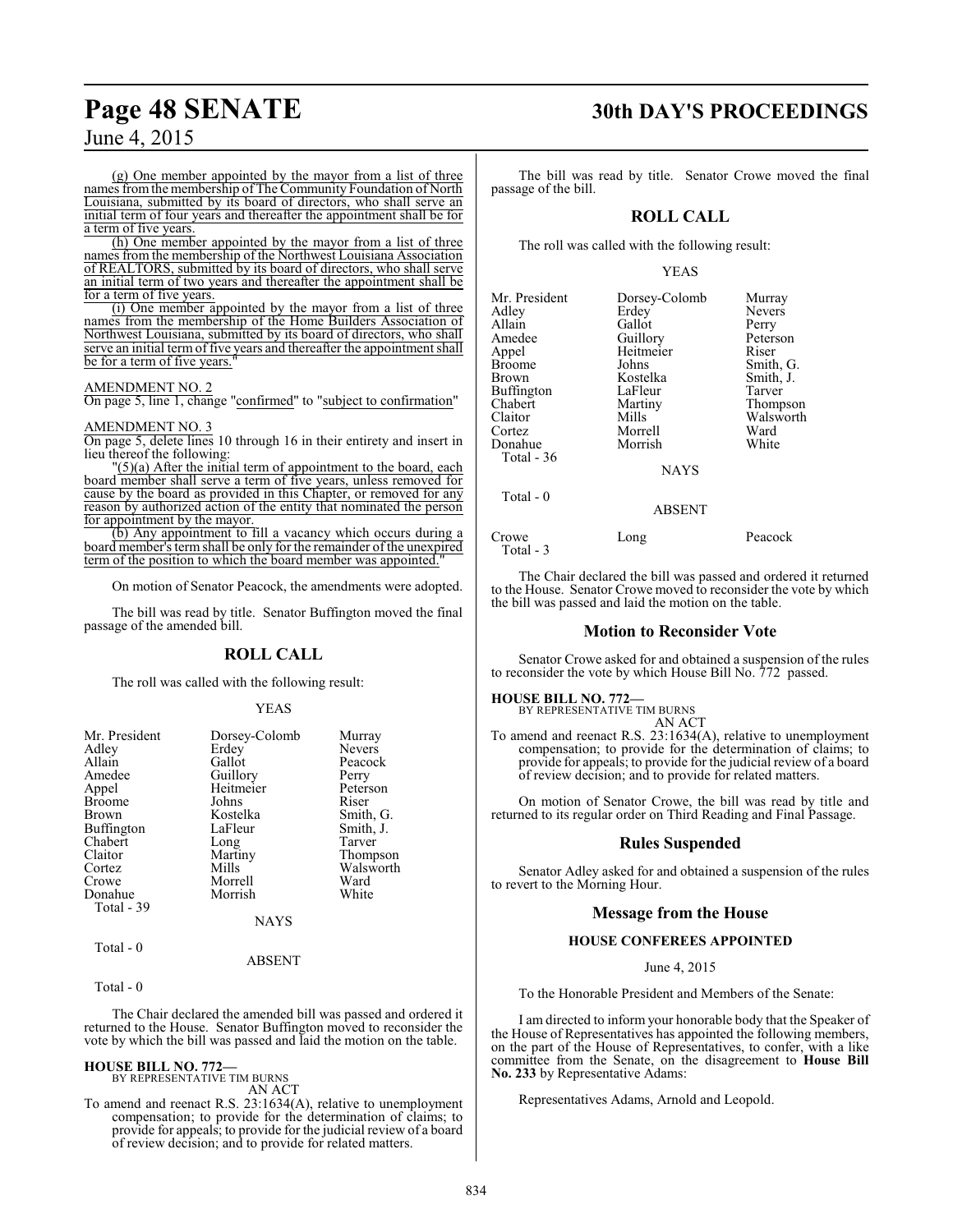# **30th DAY'S PROCEEDINGS Page 49 SENATE**

Respectfully submitted, ALFRED W. SPEER Clerk of the House of Representatives

#### **Message from the House**

#### **HOUSE CONFEREES APPOINTED**

June 4, 2015

To the Honorable President and Members of the Senate:

I am directed to inform your honorable body that the Speaker of the House of Representatives has appointed the following members, on the part of the House of Representatives, to confer, with a like committee from the Senate, on the disagreement to **House Bill No. 830** by Representative Harris:

Representatives Harris, St. Germain and Hall.

Respectfully submitted, ALFRED W. SPEER Clerk of the House of Representatives

#### **Message from the House**

#### **CONCURRING IN SENATE CONCURRENT RESOLUTIONS**

June 4, 2015

To the Honorable President and Members of the Senate:

I am directed to inform your honorable body that the House of Representatives has finally concurred in the following Senate Concurrent Resolutions:

#### **SENATE CONCURRENT RESOLUTION NO. 102—** BY SENATOR BROOME

A CONCURRENT RESOLUTION

To urge and request the Louisiana State Law Institute to study and make recommendations regarding whether an assignment or transfer of a mortgage loan on residential real property should be required to be recorded in the appropriate mortgage or conveyance records in order to be effective as to third parties.

Reported without amendments.

Respectfully submitted, ALFRED W. SPEER Clerk of the House of Representatives

#### **Introduction of Senate Resolutions**

Senator Adley asked for and obtained a suspension of the rules to read Senate Resolutions a first and second time.

SENATE RESOLUTION NO. 181—<br>BY SENATORS ALARIO, ADLEY, ALLAIN, AMEDEE, APPEL, BROWN,<br>BUFFINGTON, CHABERT, CLAITOR, CORTEZ, CRÓWE, DONAHUE,<br>DORSEY-COLOMB, ERDEY, GALLOT, GUILLORY, HEITMÉIER, JOHNS,<br>KOSTELKA, LAFLEUR, LONG, M WARD AND WHITE

#### A RESOLUTION

To commend the Honorable Sharon Weston Broome, Senate President Pro Tempore, for over a quarter century of exemplary public service rendered on behalf of the city of Baton Rouge, the parish of East Baton Rouge, and the state of Louisiana.

On motion of Senator Adley the resolution was read by title and adopted.

# **Introduction of**

June 4, 2015

**Senate Concurrent Resolutions**

Senator Claitor asked for and obtained a suspension of the rules to read Senate Concurrent Resolutions a first and second time.

#### **SENATE CONCURRENT RESOLUTION NO. 131—**

BY SENATOR CLAITOR A CONCURRENT RESOLUTION

To provide for a hospital stabilization formula pursuant to Article VII, Section 10.13 of the Constitution of Louisiana; to establish the level and basis of hospital assessments; to establish certain reimbursement enhancements for inpatient and outpatient hospital services; to establish certain criteria for the implementation of the formula; to establish the base reimbursement level paid to hospitals; and to provide for related matters.

The resolution was read by title and referred by the President to the Committee on Finance.

#### **Message from the House**

#### **ASKING CONCURRENCE IN HOUSE CONCURRENT RESOLUTIONS**

June 4, 2015

To the Honorable President and Members of the Senate:

I am directed to inform your honorable body that the House of Representatives has finally passed and asks your concurrence in the following House Concurrent Resolutions:

HCR No. 222 HCR No. 223

Respectfully submitted, ALFRED W. SPEER Clerk of the House of Representatives

#### **House Concurrent Resolutions on First Reading**

#### **HOUSE CONCURRENT RESOLUTION NO. 222—** BY REPRESENTATIVE HUVAL A CONCURRENT RESOLUTION

To urge and request the Department of Insurance to study the need to regulate insurance consultants and to report its findings on or before January 15, 2016.

The resolution was read by title and placed on the Calendar for a second reading.

## **HOUSE CONCURRENT RESOLUTION NO. 223—** BY REPRESENTATIVE HUVAL A CONCURRENT RESOLUTION

To urge and request the Louisiana Department of Insurance to study the feasibility of drafting a uniform certificate of insurance and to report its findings on or before January 15, 2016.

The resolution was read by title and placed on the Calendar for a second reading.

## **Privilege Report of the Legislative Bureau**

#### June 4, 2015

To the President and Members of the Senate:

I am directed by your Legislative Bureau to submit the following report: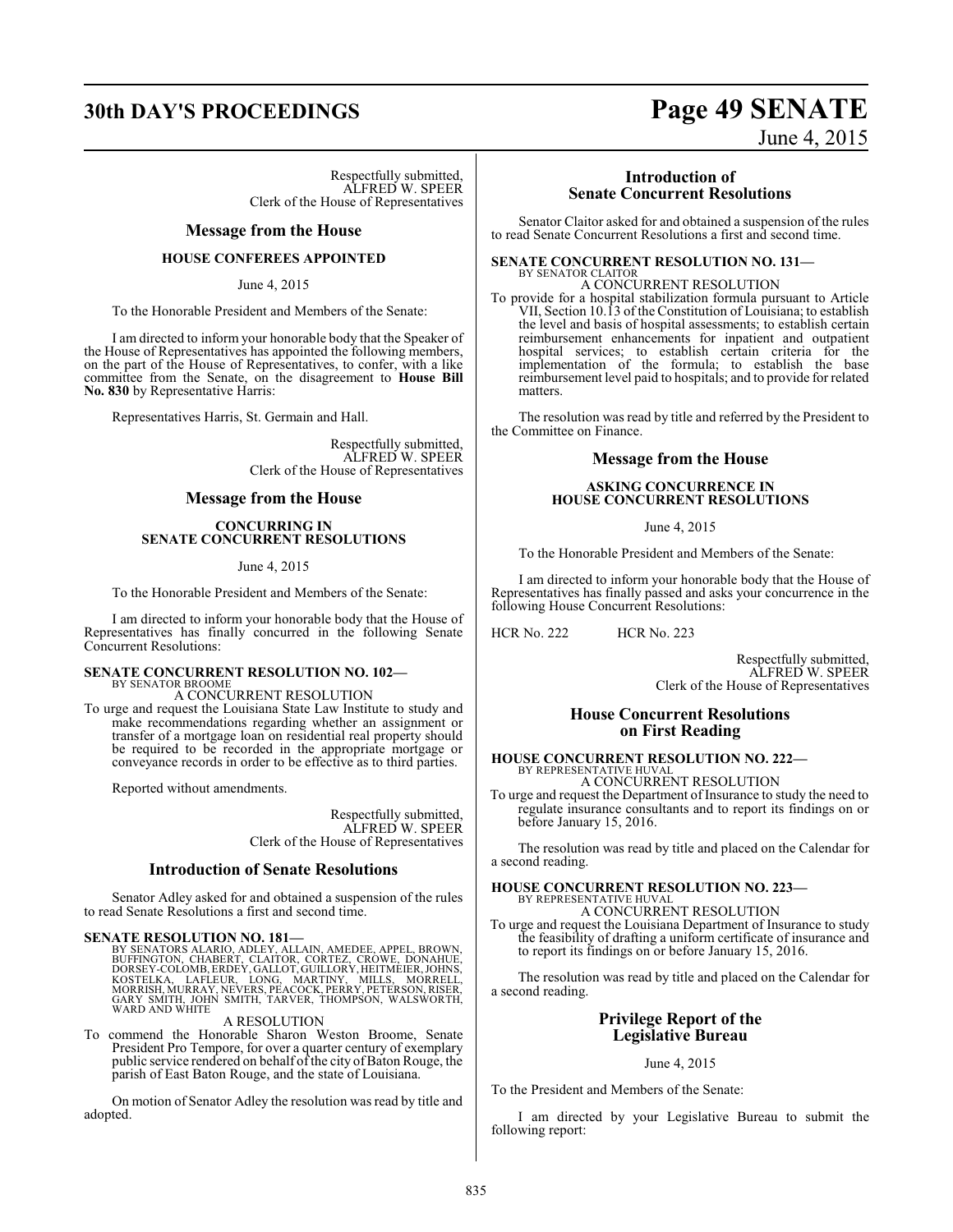# **Page 50 SENATE 30th DAY'S PROCEEDINGS**

June 4, 2015

The following instruments are approved as to construction and duplication.

**HOUSE BILL NO. 61—**

BY REPRESENTATIVE CARMODY A JOINT RESOLUTION

Proposing to amend Article VIII, Section 5(E) and to add Article VII, Section 2.1(C) of the Constitution of Louisiana, relative to requirements in relation to the imposition of or increase in fees and civil fines; to provide exceptions relative to public postsecondary education tuition and fees; to provide further relative to the authority to establish such tuition and fees; to provide for submission of the proposed amendment to the electors; and to provide for related matters.

Reported without amendments.

#### **HOUSE BILL NO. 119—**

BY REPRESENTATIVE RITCHIE AN ACT

To enact R.S. 47:841(B)(6) and 841.2, relative to the tobacco tax; to authorize an additional tax to be levied on cigarettes; to establish the Tobacco Tax Medicaid Match Fund as a special treasury fund; to provide for the deposit, use, and investment of the monies in the fund; to provide with respect to the application of the tax on cigarettes in the inventory of certain retail and wholesale dealers; to provide for an effective date; and to provide for related matters.

Reported without amendments.

#### **HOUSE BILL NO. 151—**

BY REPRESENTATIVE STUART BISHOP AN ACT

To enact R.S. 18:21, relative to the powers, functions, and duties of the secretary of state; to provide relative to the production of certain maps and fees therefor; to provide relative to utilization of voting machine technology and other resources to conduct certain elections and fees relative thereto; to dedicate revenues from such fees to the Voting Technology Fund; to establish and provide for the Voting Technology Fund; to provide for the deposit, investment, and use of monies in the fund; and to provide for related matters.

Reported without amendments.

#### **HOUSE BILL NO. 176—**

BY REPRESENTATIVE SHADOIN AN ACT

To amend and reenact R.S.  $33:2955(A)(1)(k)(iii)$  and (1)(iii), relative to investments by political subdivisions; to provide with respect to requirements for investments in bonds, debentures, notes, or other indebtedness; and to provide for related matters.

Reported without amendments.

## **HOUSE BILL NO. 218—**

BY REPRESENTATIVE BROADWATER AN ACT

To amend and reenact R.S. 47:246(E) and (G), 287.86, 1621(B)(7), and  $1623(C)$  and to enact R.S.  $47:181(B)(3)$ , relative to corporate income tax; to provide for the net operating loss deduction, to eliminate net operating loss deduction carry back, to increase net operating loss deduction carry forward; to provide for an effective date; and to provide for related matters.

Reported without amendments.

#### **HOUSE BILL NO. 245—** BY REPRESENTATIVE HENRY

AN ACT

To enact R.S. 17:24.4(K), relative to public school students; to prohibit the use of state content standards, state assessments, or other methods to measure certain noncognitive skills of students; to provide for exceptions; and to provide for related matters.

Reported without amendments.

#### **HOUSE BILL NO. 286—**

- BY REPRESENTATIVES PEARSON, STUART BISHOP, GEYMANN,<br>HARRIS, HARRISON, HENSGENS, HAVARD, HUVAL, JAY MORRIS,<br>RICHARD, SCHRODER, AND TALBOT AN ACT
- To enact R.S. 17:3023(B), 3138.5, and 3351(H), R.S. 24:553(D), and R.S. 36:8.2, relative to internal auditing functions in state government; to require an internal auditing function in the Board of Regents, the Louisiana Student Financial Assistance Commission, postsecondary education management boards and certain state departments; to provide for definitions; to provide for duties of the Legislative Audit Advisory Council; and to provide for related matters.

Reported without amendments.

#### **HOUSE BILL NO. 316—**

BY REPRESENTATIVE PONTI

AN ACT To amend and reenact R.S. 6:1037(A)(introductory paragraph) and (1) and 1040(A) and (B)(1), relative to licensing fees applicable to money transmission agents; to increase investigation fees; to increase annual license renewal fees; and to provide for related matters.

Reported without amendments.

# **HOUSE BILL NO. 355—** BY REPRESENTATIVE PUGH

AN ACT To amend and reenact R.S.  $47:302(K)(5)$ ,  $(7)(a)$  and  $(U)$  and to enact R.S. 47:302(V), relative to sales and use tax; to provide with respect to the collection and remittance of sales and use tax; to provide for the definition of dealer; to provide a method for reporting and remitting taxes by certain dealers; to provide for effectiveness; and to provide for related matters.

Reported without amendments.

#### **HOUSE BILL NO. 356—**

BY REPRESENTATIVES PYLANT AND ADAMS AN ACT

To amend and reenact R.S. 33:1991(A)(1), relative to employees of fire departments; to provide relative to the applicability of provisions pertaining to wages and hours; and to provide for related matters.

Reported without amendments.

HOUSE BILL NO. 373—<br>BY REPRESENTATIVES GEYMANN, ADAMS, BILLIOT, BROADWATER,<br>BROWN, BURFORD, HENRY BURNS, TIM BURNS, CARMODY,<br>CARTER, CONNICK, COX, DANAHAY, GISCLAIR, GUINN, HARRIS,<br>HARRISON, HAVARD, HAZEL, HENSGENS, HILL,

AN ACT To amend and reenact R.S. 17:24.4(E), relative to state content standards; to provide for the review, development, and implementation of state content standards; to require that the standards be promulgated by rule in accordance with the Administrative Procedure Act prior to implementation; and to provide for related matters.

Reported without amendments.

#### **HOUSE BILL NO. 402—**

BY REPRESENTATIVE STOKES AN ACT

To enact R.S.  $47:33(A)(4)$  through (6), relative to tax credits; to provide with respect to the individual income tax credit for taxes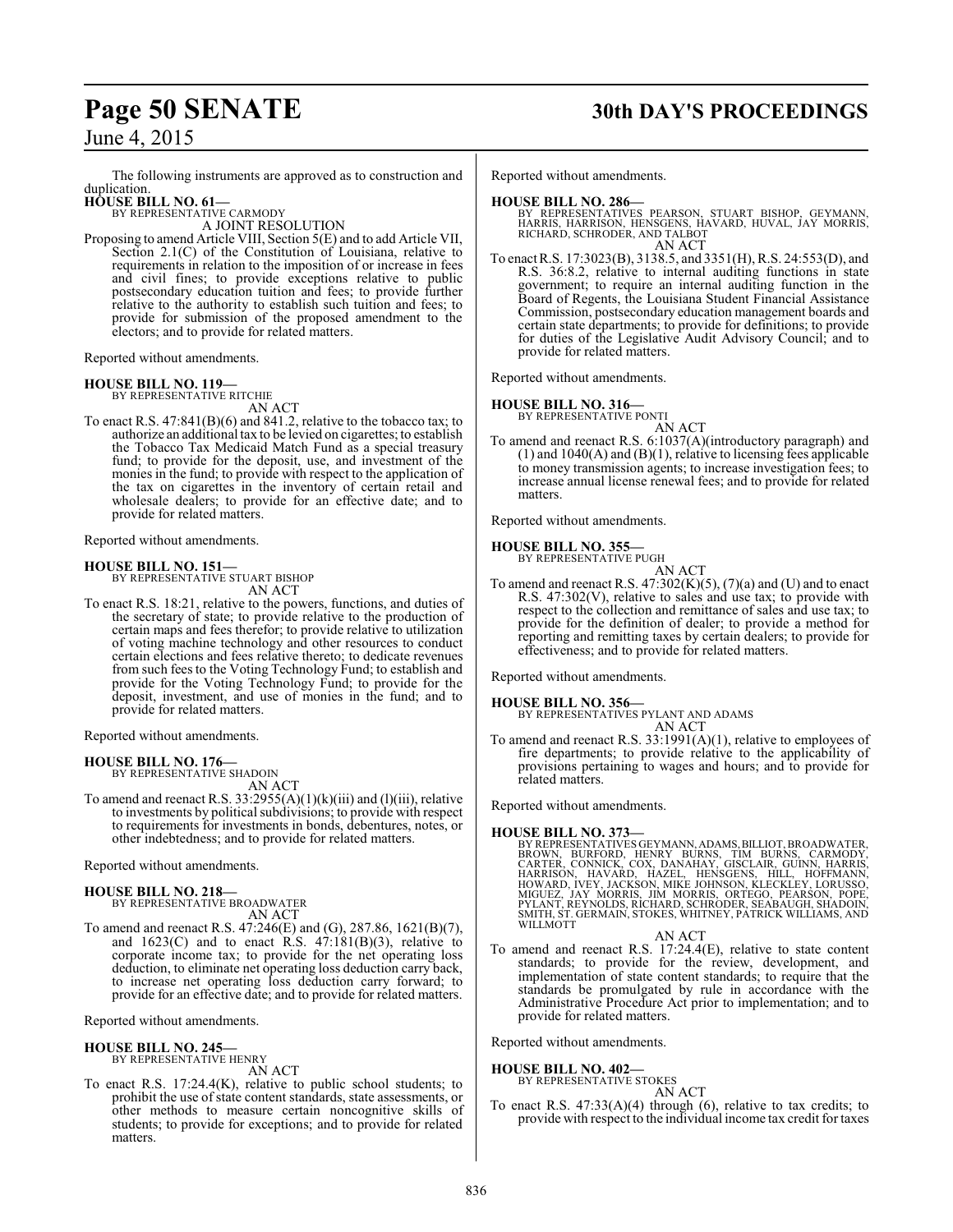# **30th DAY'S PROCEEDINGS Page 51 SENATE**

# June 4, 2015

paid to other states; to provide for requirements and limitations; to provide for applicability; to provide for effectiveness; and to provide for related matters.

Reported without amendments.

# **HOUSE BILL NO. 447—** BY REPRESENTATIVE MONTOUCET

AN ACT

To enact R.S. 33:2495.3, relative to municipal fire and police civil service; to provide relative to persons selected for appointment to a position as an entry-level firefighter in certain municipalities; to provide relative to the start of the working test period; to require such persons to complete a fire training academy prior to the start of the working test period; and to provide for related matters.

Reported without amendments.

# **HOUSE BILL NO. 449—** BY REPRESENTATIVE ROBIDEAUX

AN ACT

To amend and reenact R.S.  $47:287.95(F)(3)$  and  $606(A)(1)(a);$ relative to corporate income and corporate franchise tax; to provide for determination of taxable income from sales of certain aircraft manufactured in this state; to provide for the determination of taxable capital from sales of certain aircraft manufactured in this state; to provide for an effective date; and to provide for related matters.

Reported without amendments.

#### **HOUSE BILL NO. 464—**

BY REPRESENTATIVE TALBOT AN ACT

To enact amend and reenact R.S. 23:921(F)(2) and to enact R.S.  $23:921(F)(3)$ , relative to employment contracts; to provide for franchise relationships; to provide with respect to the status of employees in franchises; to provide for exceptions in applicability; and to provide for related matters.

Reported without amendments.

# **HOUSE BILL NO. 501—** BY REPRESENTATIVE ROBIDEAUX

AN ACT

To amend and reenact R.S. 47:301(10)(m), relative to state and local sales and use tax; to provide with respect to state and local sales and use tax exemptions; to exempt certain aircraft and use tax exemptions; to exempt manufactured in this state from state and local sales and use taxes; to provide for an effective date; and to provide for related matters.

Reported without amendments.

#### **HOUSE BILL NO. 503—** BY REPRESENTATIVE PYLANT

AN ACT

To enact R.S. 47:338.24.2, relative to municipal sales and use tax; to authorize the town of Jonesville to levy a sales and use tax, subject to voter approval; to provide limitations; and to provide for related matters.

Reported without amendments.

# **HOUSE BILL NO. 542—** BY REPRESENTATIVE SCHRODER

AN ACT

To amend and reenact R.S.  $17:24.4(F)(1)(a)$  and to enact R.S. 17:24.4(F)(2), relative to standards-based assessments; to provide relative to requirements for contracts for certain assessments; to provide for limitations with regard to the content ofsuch assessments; to provide for effectiveness and to provide for related matters.

Reported without amendments.

#### **HOUSE BILL NO. 549—**

BY REPRESENTATIVE THIBAUT AN ACT

To amend and reenact R.S. 47:633(7)(c)(iii)(introductory paragraph) and to enact R.S. 47:633(7)(d), relative to severance tax; to provide with respect to special tax treatment for severance taxes on oil and natural gas; to provide with respect to the tax on production fromcertain horizontally drilled wells; to provide for the amount and duration of the exemption for certain horizontally drilled wells; to provide with respect to the determination of the price of oil and natural gas for purposes of the exemption; to provide for applicability; to provide for effectiveness; and to provide for related matters.

Reported without amendments.

#### **HOUSE BILL NO. 555—**

BY REPRESENTATIVE FANNIN AN ACT

To amend and reenact R.S.  $47:302(K)(5)$ ,  $(7)(a)$  and (U) and to enact R.S. 47:302(V), relative to sales and use tax; to provide with respect to the collection and remittance of sales and use tax; to provide for the definition of dealer; to provide a method for reporting and remitting taxes by certain dealers; to provide for effectiveness; and to provide for related matters.

Reported without amendments.

#### **HOUSE BILL NO. 577—**

BY REPRESENTATIVES JACKSON AND HUNTER AND SENATOR THOMPSON

AN ACT To enact R.S. 33:180(D), relative to the extension of the corporate limits of municipalities; to provide relative to attempts to challenge or invalidate ordinances to annex territory; and to provide for related matters.

Reported without amendments.

# **HOUSE BILL NO. 623—** BY REPRESENTATIVE REYNOLDS

AN ACT

To enact Part V of Chapter 36 of Title 13 of the Louisiana Revised Statutes of 1950, to be comprised ofR.S. 13:5761 through 5764, relative to the Webster Parish coroner's office; to provide for the creation of a taxing district to fund the Webster Parish coroner's office; to provide for the boundaries of the district; to authorize the levy and collection of ad valorem taxes, subject to voter approval; to provide for the use of such proceeds; to provide for the powers and duties of the coroner's office; and to provide for related matters.

Reported without amendments.

#### **HOUSE BILL NO. 624—**

BY REPRESENTATIVE JACKSON

- AN ACT
- To amend and reenact R.S. 6:662, R.S. 12:302(L) and 425, R.S. 47:48, 51, 158(C) and (D), 246(A), 287.71(B)(2), (3), (4), and  $(6)$ , 287.73 $(\dot{C})(4)$ , 287.86 $(\dot{A})(introductory)$  paragraph),  $287.732(B)(2)$ ,  $287.738(F)(1)$  and (G), and  $287.745(B)$ , and R.S. 51:3092, relative to corporate income tax; to provide for corporate tax expenditures; to provide for corporate income tax exclusions and deductions; to reduce the amount of certain corporate income tax exclusions and deductions; to provide for an effective date; and to provide for related matters.

Reported without amendments.

#### **HOUSE BILL NO. 629—**

BY REPRESENTATIVES JACKSON, WESLEY BISHOP, COX, GAINES, HALL, HUNTER, JAMES, TERRY LANDRY, NORTON, PIERRE, SMITH, AND WOODRUFF

AN ACT

To amend and reenact R.S.  $25:1226.4(C)(1)$  and  $(2)$ , R.S. 47:33(A)(introductory paragraph), 34(B)(1), 35(C), 37(C), 265, 287.664, 287.748(B)(1), 287.749(B), 287.752(B)(1),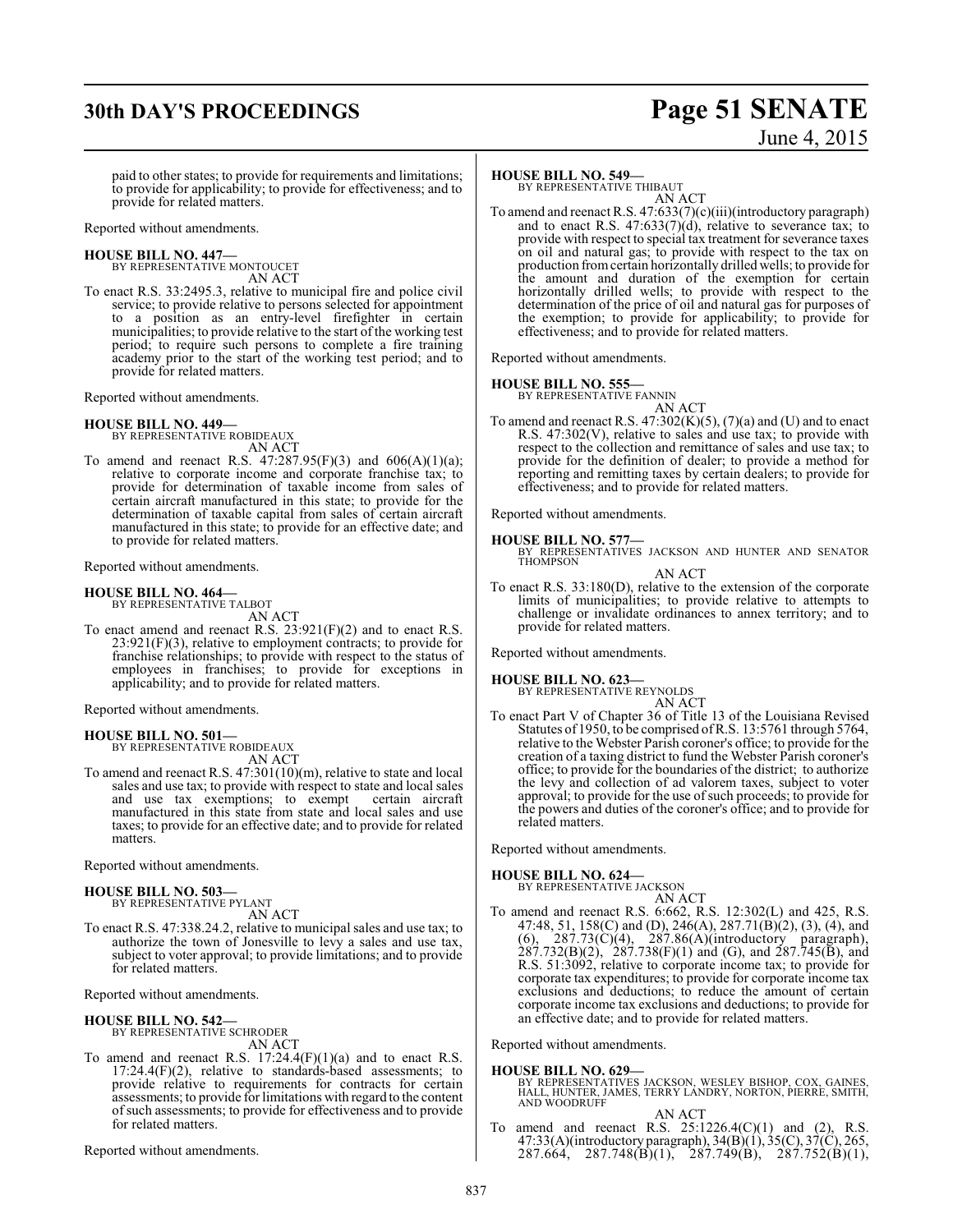287.753(C), 287.755(C), 287.758(B), 287.759(A) and (C)(3), 297(A), (B), (C)(1), (D)(2), (F), (G)(2), (H)(1), (I)(2), (J)(4),  $(K)(2)(a)$ ,  $(L)(3)$ ,  $(M)(1)$ ,  $(N)(1)$  and  $(2)$ , and  $(P)(2)$ , 297.2,  $297.6(A)(1)$  and  $(5)$ ,  $297.9(A)$ ,  $6004(A)(2)$ , the heading of 6005, 6005(C)(1) and (D)(1), 6006(D)(5), 6006.1(E)(3), 6007(C)(1)(c)(introductory paragraph), 6008(A), 6009(D)(1), 6012(B), 6013(A), 6015(C)(2) and (D), 6017(A), 6018(C),  $6020(D)(1)$  and  $(2)(a)$ ,  $6022(D)(2)(introductiony paragraph)$ ,  $6023(C)(1)$  and  $(3)(introductory paragraph)$ ,  $6025(A)(1)$ ,  $6026(D)(2)$  and (3),  $6030(B)(1)$  and  $(2)(a)$ ,  $6032(C)$  and  $(F)$ , 6034(C)(1)(a)(ii)(bb), (C)(1)(a)(iii), (C)(1)(c), and (d), 6035(C)(1) and (D), 6036(C)(1)(b) and (I)(2)(a)(i), and  $6037(B)(1)$  and  $(2)(b)$ , (c), and (d), and R.S. 51:1807(C), 2354(A) and (B), 2399.3(A)(2)(a) and (b), and 3085(B)(1)(a) and to enact R.S.  $47:297.4(A)(1)(a)(iii)$ ,  $6006(D)(6)$ , 6006.1(E)(4), 6007(C)(1)(c)(iii) and (d), and 6022(D)(3), relative to income and corporate franchise tax credits; to reduce the amount of tax credits; to provide for an effective date; and to provide for related matters.

#### Reported without amendments.

#### **HOUSE BILL NO. 635—**

BY REPRESENTATIVE JACKSON AN ACT

To amend and reenact R.S. 51:2455(A), 3114(B), and  $3121(C)(3)(b)(i)$  and  $(4)(c)$  and to enact R.S.  $51:2367(E)$ , relative to rebates; to reduce the amount of rebates; to provide for an effective date; and to provide for related matters.

Reported without amendments.

#### **HOUSE BILL NO. 640—**

BY REPRESENTATIVE MIKE JOHNSON AN ACT

To amend and reenact R.S. 18:1461(B), relative to election offenses; to provide relative to the criminal penalties for certain election offenses; to provide for the criminal penalties for bribery of voters; and to provide for related matters.

Reported without amendments.

#### **HOUSE BILL NO. 690—**

BY REPRESENTATIVE LORUSSO AN ACT

To amend and reenact R.S. 40:531(B), 532, and 537(B) and to enact R.S. 40:537(A)(6), relative to the Housing Authority of New Orleans; to provide relative to the governing board of the authority; to provide relative to the appointment, terms, and removal of board members; and to provide for related matters.

Reported without amendments.

# **HOUSE BILL NO. 693—** BY REPRESENTATIVE LEGER

AN ACT

To enact Subpart B-48 of Part IV of Chapter 1 of Title 33 of the Louisiana Revised Statutes of 1950, to be comprised of R.S. 33:130.861 through 130.867, relative to economic and community development in Orleans Parish; to create the New Orleans Exhibition Hall Authority Economic Growth and Development District as a political subdivision of the state; to provide for the boundaries and governance of the district; to provide for the authority, powers, duties, and functions of the board of commissioners; to authorize the district to issue and sell bonds and other debt obligations; and to provide for related matters.

#### Reported without amendments.

#### **HOUSE BILL NO. 715—** BY REPRESENTATIVE HALL

AN ACT

To amend and reenact R.S. 33:2740.50, relative to the Pineville Downtown Development District; to provide relative to the governing board of the district; to change the membership ofthe

# **Page 52 SENATE 30th DAY'S PROCEEDINGS**

board; to provide relative to the powers and duties of the district, including the authority to levy taxes and issue bonds; and to provide for related matters.

Reported without amendments.

**HOUSE BILL NO. 717—** BY REPRESENTATIVES SMITH AND ST. GERMAIN AN ACT

To enact Chapter 48 of Title 33 of the Louisiana Revised Statutes of 1950, to be comprised of R.S. 33:9701, relative to parish and municipal ordinances; to provide relative to ordinances enacted with respect to emergency services provided to victims of domestic abuse and other crimes; to prohibit parishes and municipalities from enacting certain ordinances with respect to such victims and the landlords of such victims; to provide for remedies for wrongful actions taken against such victims and landlords; and to provide for related matters.

Reported without amendments.

# **HOUSE BILL NO. 733—** BY REPRESENTATIVE HENSGENS

AN ACT

To enact R.S. 33:172.4 and to repeal R.S. 33:172.4, relative to the city of Abbeville; to provide with respect to annexation procedures; to provide with respect to notice for property owners in areas to be annexed; to provide with respect to public hearings relative to proposed annexations; and to provide for related matters.

Reported without amendments.

#### **HOUSE BILL NO. 741—**

BY REPRESENTATIVE ALFRED WILLIAMS AN ACT

To amend and reenact R.S. 17:2930(B), R.S. 23:6(9) through (11), 19, 20, 34(A) through (C) and (E) through (G),  $71(C)$ ,  $76(\hat{C})(1)$ and (11), 2042(introductory paragraph), (1), and (3),  $2043(A)$ (introductory paragraph),  $(11)(a)$  and  $(b)(xi)$ , and (13)(a), and (D), 2044, 2046, 2048, 2061(introductory paragraph), (2), and (3),  $2063(A)(1)$  and (B),  $2065(A)(4)$ , (7), and  $(8)$ , 2091(A)(introductory paragraph) and (1), the heading of Part V of Chapter 14 of Title 23 of the Louisiana Revised Statutes of 1950, R.S. 23:2191, 2192(A) and (C), 2193(A), (B), and (D), 2194(A), 2195, 2196(A) and (B), 2197(Section heading), 2200(A) and (B)(12) and (20), 2210(B) and (C), R.S. 46:261(D)(7), R.S. 47:12(B)(1)(a)(iii), R.S. 48:1604(A)(1)(e) and (2), R.S.  $51:1787(E)$  and  $1807(D)$ ; to enact R.S. 23:2199(D) and 2213; and to repeal Chapter 11-A of Title 23 of the Louisiana Revised Statutes of 1950, comprised of R.S. 23:1801 through 1809, Chapter 11-B of Title 23 of the Louisiana Revised Statutes of 1950, comprised of R.S. 23:1821 through 1832, Chapter 11-C of Title 23 of the Louisiana Revised Statutes of 1950, comprised of R.S. 23:1841 through 1846, Chapter 11-D of Title 23 oftheLouisiana Revised Statutes of 1950, comprised of R.S. 23:1851 through 1855, and Chapter 11-E of Title 23 of the Louisiana Revised Statutes of 1950, comprised of R.S. 23:1861 through 1862, 2193(C), 2196(E), and 2043(A)(9), relative to workplace investment initiatives; to provide for conformity with federal laws; to provide with respect to the membership of the Workforce Investment Council; to provide with respect to workforce development boards; to provide for the membership of workforce development boards; to provide for the designation of workforce development areas; and to provide for related matters.

Reported without amendments.

#### **HOUSE BILL NO. 761—**

BY REPRESENTATIVE WOODRUFF AN ACT

To amend and reenact R.S. 47:2302(A) and to enact Chapter 31 of Title 3 of the Louisiana Revised Statutes of 1950, to be comprised of R.S. 3:4751 through 4754, relative to urban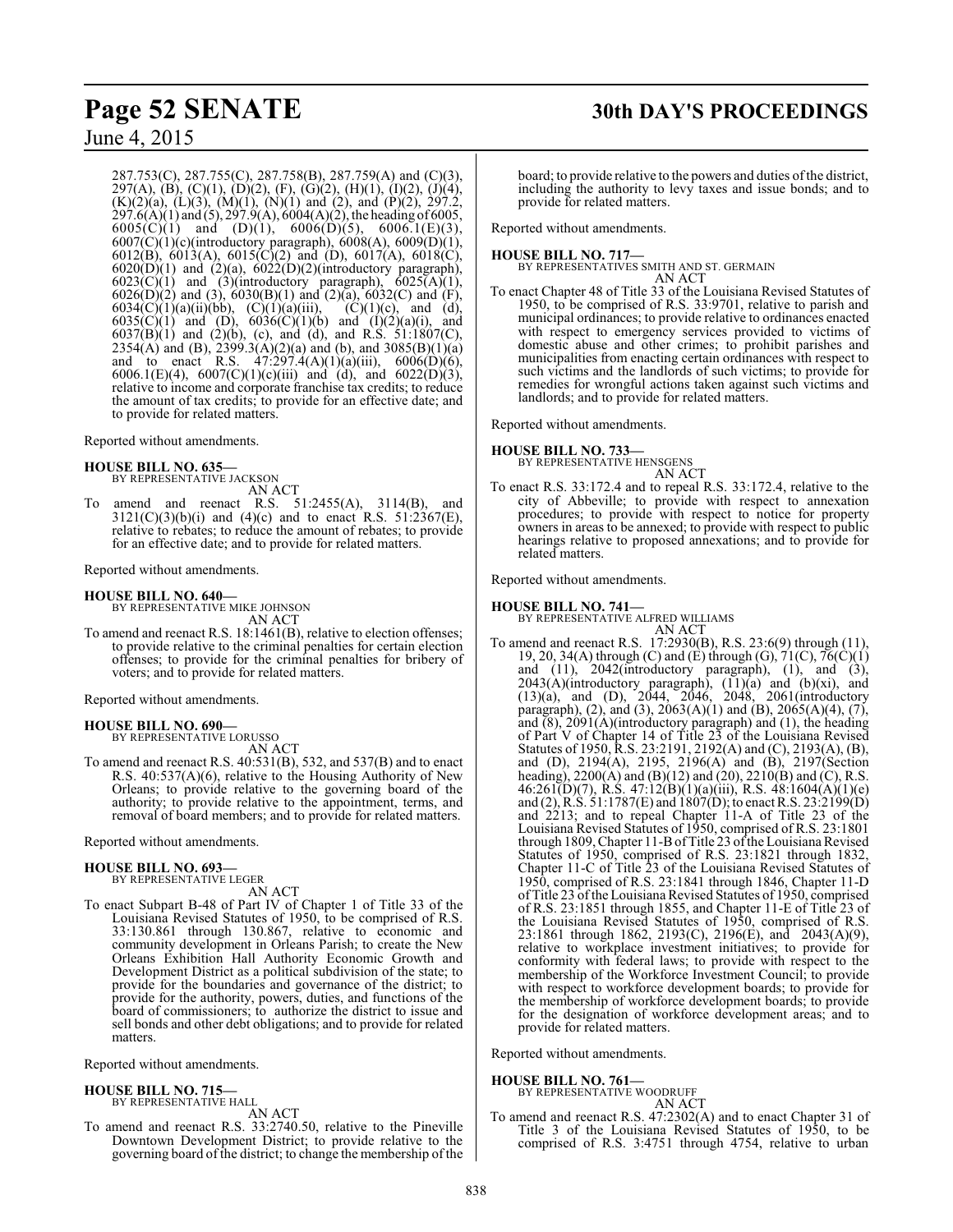# **30th DAY'S PROCEEDINGS Page 53 SENATE**

# June 4, 2015

agriculture incentive zones; to provide relative to implementation; to establish contract requirements; to authorize the promulgation of rules and regulations; to provide for prohibitions; to provide for definitions; and to provide for related matters.

Reported without amendments.

# **HOUSE BILL NO. 765—** BY REPRESENTATIVE ANDERS

AN ACT

To amend and reenact R.S. 3:3402(17) and (18), 3403(A)(5), 3405(A)(3), (4), and (B)(7), 3409 through 3412, and 3414.4 and to enact R.S. 3:3402(19) and 3412.1, relative to the Agricultural Commodities Dealer and Warehouse Law; to provide for security and provisional stock insurance requirements; to remove the bond requirement fromthe law; to provide a purpose and additional guidelines for the self-insurance fund; to provide guidelines for reimbursement for agricultural commodities; and to provide for related matters.

Reported without amendments.

#### **HOUSE BILL NO. 766—** BY REPRESENTATIVE ADAMS

AN ACT

To amend and reenact R.S. 17:3139.2(introductory paragraph), 3139.5, and 3139.6(1), relative to public colleges and universities; to remove institutional performance criteria as conditions on institutions receiving certain exceptions and exemptions from state regulations of their operations; to provide certain financial solvency criteria on the receipt of such exceptions and exemptions; to provide relative to the exceptions and exemptions that an institution may receive; and to provide for related matters.

Reported without amendments.

#### **HOUSE BILL NO. 805—** BY REPRESENTATIVE ADAMS

AN ACT

To amend and reenact R.S. 47:6006(A) and (B), relative to income and corporation franchise tax credits; to provide with respect to the tax credit for ad valorem taxes paid on inventory and certain natural gas; to provide with respect to authorization for issuance of refunds for tax credits which exceed taxpayer tax liability; to provide for certain limitations; to provide for effectiveness; and to provide for related matters.

Reported without amendments.

#### **HOUSE BILL NO. 808—**

BY REPRESENTATIVE BARRAS AN ACT

To amend and reenact R.S. 33:130.765(A) and 130.766(A)(2)(b) and  $(3)$  and to repeal R.S. 33:130.766 $(A)(2)(d)$ , relative to the Iberia Economic Development Authority; to provide relative to the powers and duties of the authority; to authorize the authority to grant rights-of-way; to provide relative to the disposition of authority property; to provide relative to the adoption of resolutions or ordinances providing for such disposition; to provide relative to publication and public hearing requirements; to remove provisions that require the authority to receive the approval of the Iberia Parish Council prior to disposing of authority property in certain circumstances; and to provide for related matters.

Reported without amendments.

- **HOUSE BILL NO. 823—** BY REPRESENTATIVES BARROW AND JAMES AN ACT
- To amend and reenact R.S. 33:2740.67(A), (B), and (C)(1) and (2), relative to the Greenwell Springs-Airline Economic Development District in East Baton Rouge Parish; to change the

name and the boundaries of the district; to provide for the membership of the board; and to provide for related matters.

Reported without amendments.

#### **HOUSE BILL NO. 829—**

BY REPRESENTATIVES ROBIDEAUX, BARROW, HENRY BURNS, HUNTER, AND PATRICK WILLIAMS AN ACT

To amend and reenact R.S. 47:6007(B), (C)(1)(introductory paragraph), (c), and (d) and (2), and  $(D)(4)(ii)(aa)$  and to enact R.S.  $47.6007(C)(1)(e)$ , relative to income tax credits; to provide with respect to the motion picture investor tax credit; to provide for certain definitions; to provide for the certification of credits; to authorize credits for certain investors; to authorize a credit for certain state certified productions which employ certain residents; to authorize a credit for investments on certain music; to provide for an annual program cap on the tax credit; to provide for a cap on certain productions; to provide for the transfer of credits; to provide for use of the monies collected as a result of the application fee; to provide for tax credit requirements and limitations; to provide for an effective date; and to provide for related matters.

Reported without amendments.

#### **HOUSE BILL NO. 840— (Substitute for House Bill No. 650 by Representative Stokes and House Bill No. 398 by Representatives Price and Broadwater)** BY REPRESENTATIVES STOKES, PRICE, AND BROADWATER AN ACT

- To amend and reenact R.S.  $39:461.1(B)$ , (C), and (D)(1) and
- 461.4(B), (C), and (D), relative to the interim emergency board; to provide procedures and requirements for obtaining consent of the legislature for the appropriation or borrowing of funds for an emergency or for capital outlay priority changes and adjustments; to provide relative to the authority, functions, and duties of the board; to provide relative to the authority, functions, and duties of the clerk of the House of Representatives and the secretary of the Senate; to provide relative to ballots; to provide for the content of the ballots; to require certain notices; to provide for the content of the notices; to provide deadlines for submitting ballots; to provide relative to the execution of ballots; to provide for the tabulation of ballots; and to provide for related matters.

Reported without amendments.

#### **HOUSE BILL NO. 844— (Substitute for House Bill No. 599 by Representative Thierry)** BY REPRESENTATIVE THIERRY

AN ACT

To amend and reenact R.S. 17:407.23(B)(3), relative to the early childhood care and education network; to provide relative to the implementation of the uniform assessment and accountability system for publicly funded early childhood education programs; to require the State Board of Elementary and Secondary Education to submit a report relative to such implementation; and to provide for related matters.

Reported without amendments.

**HOUSE BILL NO. 846— (Substitute for House Bill No. 202 by Representative Ortego)** BY REPRESENTATIVE ORTEGO

AN ACT

To amend and reenact R.S. 33:9201, 9202(introductory paragraph), and 9203(A) and to enact R.S. 33:9206(11), relative to the Lafayette Parish Bayou Vermilion District; to authorize the district to perform public works on certain bayous; to provide relative to the name of the district; and to provide for related matters.

Reported without amendments.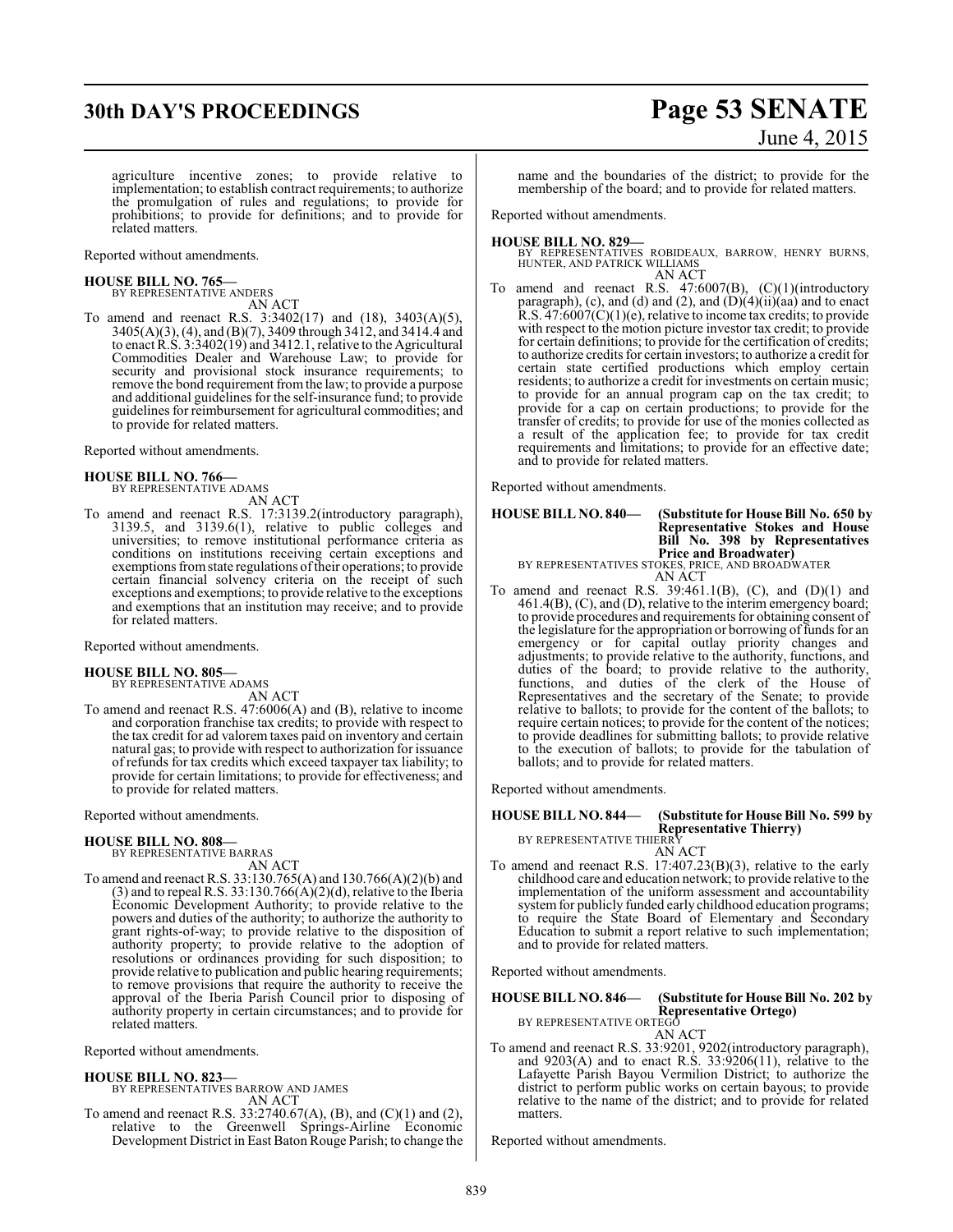# **Page 54 SENATE 30th DAY'S PROCEEDINGS**

June 4, 2015

#### **HOUSE BILL NO. 847— (Substitute for House Bill No. 710 by Representative Carmody)** BY REPRESENTATIVE CARMODY

AN ACT

To amend and reenact R.S. 3:2772(I) and to enact R.S. 3:2772(J), relative to dog breeders; to require an applicant for initial or renewal kennel license to provide certain information to obtain such license; and to provide for related matters.

Reported without amendments.

Respectfully submitted, DANIEL R. MARTINY Chairman

#### **Adoption of Legislative Bureau Report**

On motion of Senator Martiny, the Bills and Joint Resolutions were read by title and passed to a third reading.

#### **Message to the Governor**

### **SIGNED SENATE BILLS**

#### June 4, 2015

To the Honorable Governor of the State of Louisiana:

The President of the Senate and the Speaker of the House of Representatives have signed the following Senate Bills:

**SENATE BILL NO. 3—** BY SENATORS ALARIO, ADLEY, ALLAIN, AMEDEE, APPEL, BROOME, BROWN, BUFFINGTON, CHABERT, CLAITOR, CORTEZ, CROWE,<br>DONAHUE, DORSEY-COLOMB, ERDEY, GALLOT, GUILLORY<br>HEITMEIER,JOHNS,KOSTELKA,LAFLEUR,LONG,MARTINY,MILLS,<br>MORRELL, MORRISH, MURRAY, NEVERS, PEACOCK, PERRY,<br>PETERSON,RISER,GARY WALSWORTH, WARD AND WHITE AND REPRESENTATIVES ADAMS,<br>ARNOLD, BADON, BARRAS, BILLIOT, STUART BISHOP, WESLEY<br>BISHOP, BOUIE, BURRELL, CONNICK, COX, DOVE, EDWARDS,<br>GAROFALO, GISCLAIR, GUILLORY, HENRY, HOLLIS, HOWARD,<br>JONES, KL ALFRED WILLIAMS AND WILLMOTT

AN ACT

To enact R.S. 49:149.31, relative to the names of state buildings; to name the SenatorChris Ullo Building; and to provide for related matters.

**SENATE BILL NO. 20—**<br>BY SENATORS LONG, ALARIO, AMEDEE, BROOME, BROWN, CROWE, DORSEY-COLOMB, GUILLORY, MURRAY, GARY SMITH, THOMPSON<br>AND WARD AND REPRESENTATIVES BROWN, ARMÉS, BILLIOT,<br>WESLEY BISHOP, BOUIE, BURFORD, HENRY B

AN ACT

To amend and reenact R.S. 11:710, relative to employment ofretirees of the Teachers' Retirement System of Louisiana; to allow certain retirees reemployed in certain positions to receive benefits during reemployment; to provide limitations; to provide for an effective date; and to provide for related matters.

# **SENATE BILL NO. 26—**<br>BY SENATOR JOHN SMITH

## AN ACT

To amend and reenact R.S. 34:2102(B), relative to the compensation of members of the board of commissioners of the West Calcasieu Port; to provide for a maximum per diem for attending meetings by members; and to provide for related matters.

#### **SENATE BILL NO. 37—**

BY SENATORS MORRELL, JOHNS, PETERSON AND GARY SMITH AND REPRESENTATIVES ADAMS, WESLEY BISHOP, GISCLAIR AND PATRICK WILLIAMS

AN ACT To enact R.S. 17:1805(H) and R.S. 40:2405.8, relative to the Council on Peace Officer Standards and Training; to provide relative to peace officer training and course requirements; to provide relative to sexual assault awareness training for persons employed as full-time college or university police officers; to provide relative to homicide investigator training; to provide relative to sexual assault awareness training for all peace officers; to provide for the promulgation ofrules and regulations and the oversight thereof; and to provide for related matters.

#### **SENATE BILL NO. 52—**

BY SENATOR APPEL AND REPRESENTATIVE CARTER AN ACT

To enact R.S. 49:191(8)(m) and to repeal R.S. 49:191(6)(f), relative to the Department of Education, including provisions to provide for the re-creation of the Department of Education and the statutory entities made a part of the department by law; to provide for the effective termination date for all statutory authority for the existence of such statutory entities; and to provide for related matters.

#### **SENATE BILL NO. 57—**

- BY SENATORS DORSEY-COLOMB, ADLEY, ALARIO, ALLAIN,<br>AMEDEE, APPEL, BROOME, BROWN, BUFFINGTON, CHABERT,<br>CLAITOR,CORTEZ,CROWE,DONAHUE,ERDEY,GALLOT,GUILLORY, HEITMEIER, JOHNS, KOSTELKA, LAFLEUR, LONG, MARTINY, MILLS,<br>MORRELL, MORRISH, MURRAY, NEVERS, PEACOCK, PERRY,<br>PETERSON, RISER, GARY SMITH, JOHN SMITH, TARVER, THOMPSON,<br>WALSWORTH, WARD AND WHITE AND REPRESENTATIVES BADON,<br>B AN ACT
- To enact R.S. 49:149.64, relative to public grounds located in Baton Rouge; to provide for the erection of a statue memorializing the Reverend Dr. T.J. Jemison; to provide for private funding for the establishment and maintenance of the statue; to create a commission; to provide for expiration of the commission; and to provide for related matters.

#### **SENATE BILL NO. 152—** BY SENATOR LONG

AN ACT

To enact Chapter 57 of Title 51 of the Louisiana Revised Statutes of 1950, to be comprised of R.S. 51:3141 through 3146, and to repeal R.S. 22:821(B)(30) and Part X of Chapter 5 of Title 22 of the Louisiana Revised Statutes of 1950, comprised of R.S. 22:1806.1 through 1806.9, relative to home service contract providers; to provide for definitions; to provide for requirements of home service contract providers; to provide for fees; to provide for home service contract disclosures; to provide for certain prohibited acts; to provide certain terms, conditions, and procedures; to provide for effectiveness; and to provide for related matters.

#### **SENATE BILL NO. 154—**

BY SENATOR GARY SMITH AN ACT

To amend and reenact R.S. 22:1921 and 1922, relative to the division of fraud within the Department of Insurance; to provide with respect to licenses and certificates of authority; to provide for the requirement of fingerprinting of applicants; and to provide for related matters.

**SENATE BILL NO. 182—**<br>BY SENATOR THOMPSON AND REPRESENTATIVES THIERRY, COX,<br>HALL, HARRISON, JACKSON, MIGUEZ, ORTEGO, OURSO, PIERRE,<br>REYNOLDS AND WOODRUFF

#### AN ACT

To enact Chapter 8-G-1 of Title 45 of the Louisiana Revised Statutes of 1950, to be comprised of R.S. 45:844.9 and 844.10, relative to wireless telecommunications devices; to provide relative to certain commercial mobile services; to provide for disclosure of device location information under certain circumstances to law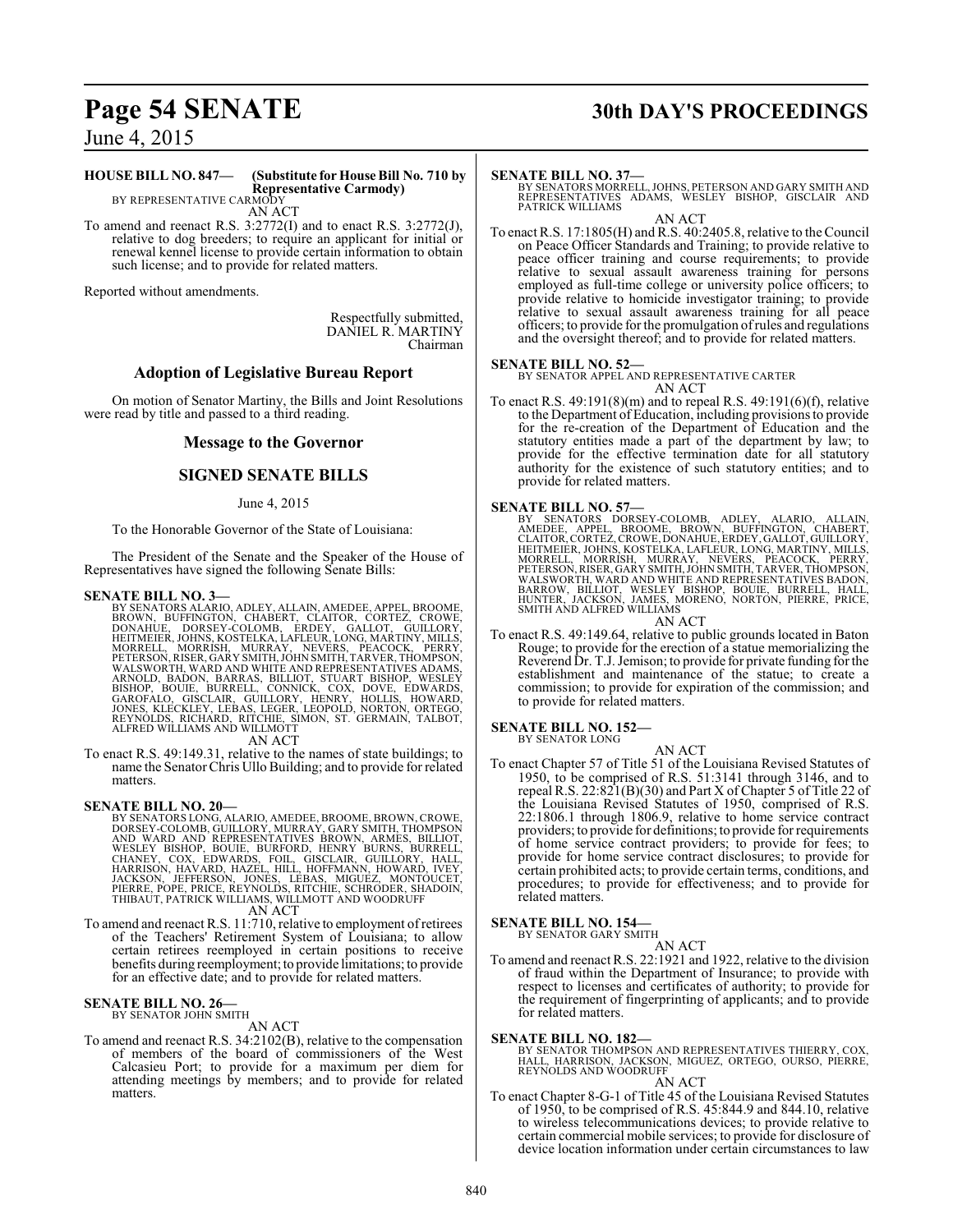# **30th DAY'S PROCEEDINGS Page 55 SENATE**

# June 4, 2015

enforcement agencies; to provide for immunity; to provide for definitions, terms, conditions, and procedures; and to provide for related matters.

#### **SENATE BILL NO. 183—**

BY SENATORS THOMPSON, ALLAIN AND LONG AND<br>REPRESENTATIVES ANDERS, CARMODY, CHANEY, GISCLAIR,<br>GUINNANDJACKSON

AN ACT

To enact Chapter 1-A of Title 3 of the Louisiana Revised Statutes of 1950, to be comprised of R.S. 3:41 through 47, relative to the regulation of unmanned aerial systems in agricultural commercial operations; to provide for definitions; to authorize the commissioner to adopt rules; to provide for license and registration requirements; to provide relative to the operation of unmanned aerial systems; to provide for violations; to authorize the commissioner to issue stop orders; to provide for penalties; and to provide for related matters.

#### **SENATE BILL NO. 222—** BY SENATOR DONAHUE

AN ACT

To enact R.S. 39:2(15.1) and (15.2) and 24.1, relative to budgetary procedures; to define incentive expenditures; to provide for an incentive expenditure forecast; to provide for an effective date; and to provide for related matters.

#### **SENATE BILL NO. 243—**

- BY SENATOR JOHN SMITH AND REPRESENTATIVES STUART BISHOP AND MIGUEZ AN ACT
- To amend and reenact R.S.  $32:1261(A)(1)(t)$ , relative to warranty repairs; to provide for the operation of satellite warranty and repair centers; to provide for unauthorized acts; to provide for exceptions; to provide certain terms and conditions; and to provide for related matters.

#### **SENATE BILL NO. 264—**

BY SENATOR DORSEY-COLOMB AN ACT

To amend and reenact R.S. 14:323(B) and to enact R.S.  $14:323(C)(8)$ , relative to the prohibited use of a tracking device; to increase penalties for the use of a tracking device under certain circumstances; and to provide for related matters.

#### **SENATE BILL NO. 64—** BY SENATOR MARTINY

AN ACT

To amend and reenact R.S. 6:303(A), relative to banks and banking; to provide for the sale of excess reserves; to provide certain terms and conditions; and to provide for related matters.

# **SENATE BILL NO. 66—** BY SENATOR GARY SMITH

AN ACT

To amend and reenact R.S. 34:3523(A)(2) and (J), relative to designbuild contracts for ports; to extend the time for ports to utilize the design-build method on certain construction projects; and to provide for related matters.

#### **SENATE BILL NO. 83—** BY SENATOR WHITE

AN ACT

To enact R.S.  $37:36(E)(1)(y)$  and (z), relative to provisional licenses for ex-offenders; to provide for provisional licenses for certain occupations; to provide for exceptions; and to provide for related matters.

#### **SENATE BILL NO. 109—** BY SENATOR JOHNS

AN ACT

To amend and reenact R.S. 40:1300.361(A)(2), 1300.362, 1300.363, and 1300.364, relative to Medicaid reporting; to provide for reporting measures regarding the Medicaid managed care program; to provide for reporting measures regarding the LouisianaBehavioral Health Partnership program; to provide for an integration report of the Louisiana Behavioral Health

Partnership program; to provide for information to be reported by the Department of Health and Hospitals; to provide for an effective date; and to provide for related matters.

### **SENATE BILL NO. 130—**

#### BY SENATOR JOHNS AN ACT

To enact R.S. 48:753(G), relative to the Parish Transportation Fund; to provide relative to funds distributed to Calcasieu Parish; to authorize the use of funds for the beautification ofrights-of-way along Interstates 10 and 210 within Calcasieu Parish; to authorize the use of funds for certain capacity improvements within Calcasieu Parish; and to provide for related matters.

#### **SENATE BILL NO. 162—**

BY SENATOR GARY SMITH AN ACT

To amend and reenact R.S. 38:2225.2.4(A)(3), (F)(5), and (G)(5), relative to public contracts; to authorize a construction management at risk pilot program; to provide for selection of a construction management at risk contractor; to provide for entry into a construction management at risk contract by an owner; and to provide for related matters.

#### **SENATE BILL NO. 176—**

BY SENATOR APPEL

AN ACT To amend and reenact R.S. 13:2571.1, relative to the Port of New Orleans; to provide relative to the board of commissioners; to provide relative to the imposition, collection and distribution of civil fines for violations of ordinances; to provide terms, procedures, conditions, and requirements relative to the adjudication, imposition and collection of such civil fines; and to provide for related matters.

and they are hereby presented for executive approval.

Respectfully submitted, GLENN A. KOEPP Secretary of the Senate

### **Privilege Report of the Committee on Senate and Governmental Affairs**

### **ENROLLMENTS**

Senator Amedee, Chairman on behalf of the Committee on Senate and Governmental Affairs, submitted the following report:

#### June 4, 2015

To the President and Members of the Senate:

I am directed by your Committee on Senate and Governmental Affairs to submit the following report:

The following Senate Bills have been properly enrolled:

**SENATE BILL NO. 27—** BY SENATOR BROOME

#### AN ACT

To amend and reenact Code of Criminal Procedure Article 977(C)(2) and to enact Code of Criminal Procedure Article  $978(B)(4)$ , relative to the expungement of domestic abuse battery convictions; to prohibit the expungement of convictions of domestic abuse battery; and to provide for related matters.

## **SENATE BILL NO. 48—**

- BY SENATORS DONAHUE AND APPEL AND REPRESENTATIVES BURRELL, CARMODY, CARTER, KLECKLEY AND SEABAUGH AN ACT
- To amend and reenact R.S. 17:3048.1(A)(1)(b)(i) and to enact R.S. 17:3048.1(Z), 5002(A), (B), and (D), and 5024(B)(1)(a),relative to the Taylor Opportunity Program for Students; to provide relative to the minimum American College Test score required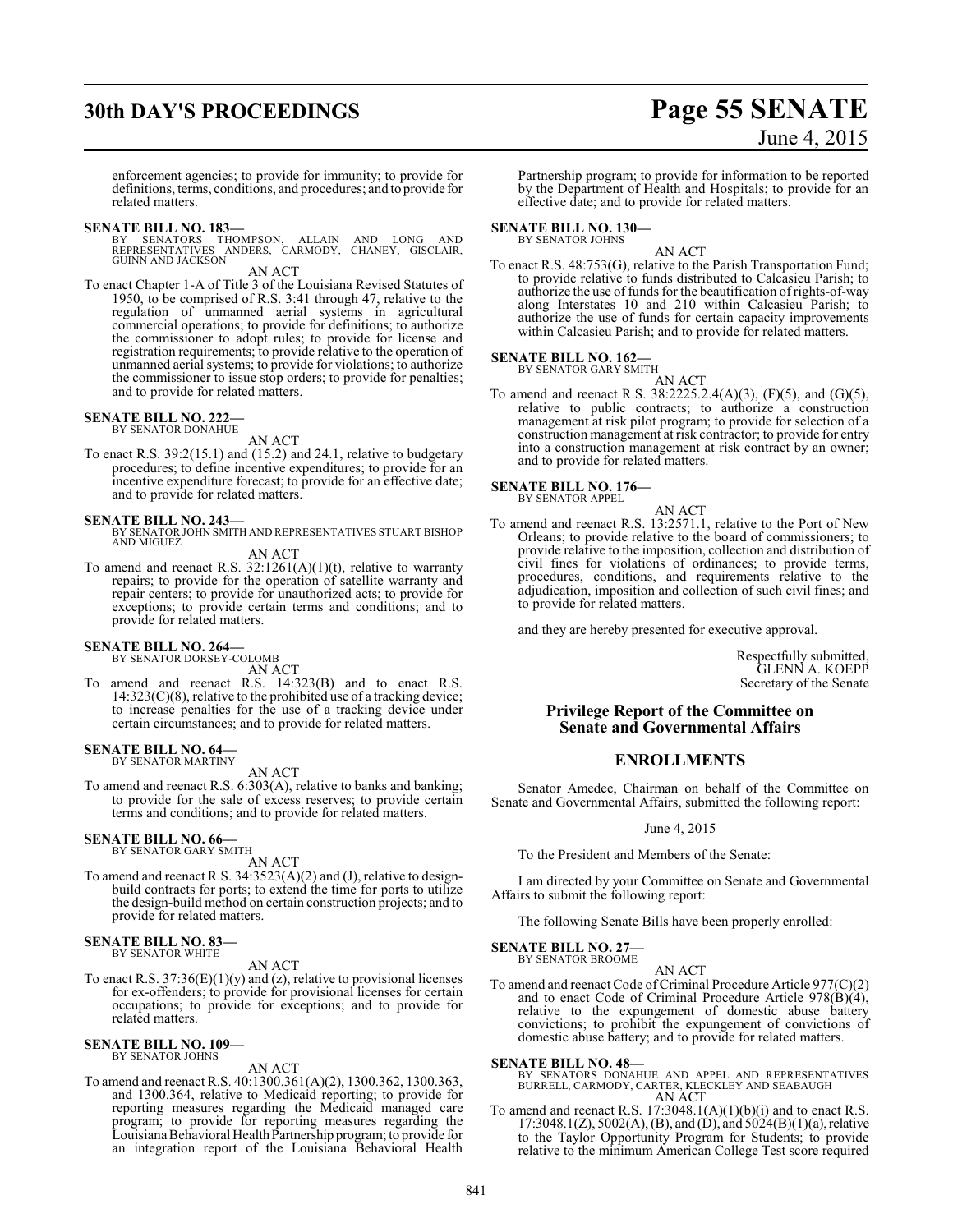# **Page 56 SENATE 30th DAY'S PROCEEDINGS**

## June 4, 2015

for eligibility for the Opportunity award; to provide with respect to the monetary amounts for awards granted pursuant to the program; to provide relative to future increases in award amounts; to provide for effectiveness; and to provide for related matters.

# **SENATE BILL NO. 129—** BY SENATOR NEVERS

AN ACT

To enact R.S. 17:105.2, relative to local public school boards; to provide for agreements between school boards for the management and operation of low-performing schools; and to provide for related matters.

#### **SENATE BILL NO. 184—**

BY SENATORS THOMPSON AND WALSWORTH AN ACT

To enact R.S. 17:194(D), relative to the administration of nutrition programs; to provide for simplified acquisition procedures; and to provide for related matters.

#### **SENATE BILL NO. 198—** BY SENATOR HEITMEIER

AN ACT

To amend and reenact R.S. 4:715(A)(2)(b) and (B)(2) and 739(C)(3), relative to charitable bingo; to provide relative to the amount of compensation authorized to be paid to personnel who assist in the holding, operating, or conducting of such games; to provide relative to requirements for distributors of electronic dabber devices; to provide for related matters.

#### **SENATE BILL NO. 246—** BY SENATOR JOHN SMITH

AN ACT

To authorize and provide for the transfer of certain state property; to authorize the transfer of certain state property in Vernon Parish; to provide for the property description; to provide for reservation of mineral rights; to provide terms and conditions; to provide an effective date; and to provide for related matters.

> Respectfully submitted, "JODY" AMEDEE Chairman

The foregoing Senate Bills were signed by the President of the Senate.

#### **Privilege Report of the Committee on Senate and Governmental Affairs**

### **ENROLLMENTS**

Senator Amedee, Chairman on behalf of the Committee on Senate and Governmental Affairs, submitted the following report:

June 4, 2015

To the President and Members of the Senate:

I am directed by your Committee on Senate and Governmental Affairs to submit the following report:

The following Senate Concurrent Resolutions have been properly enrolled:

#### **SENATE CONCURRENT RESOLUTION NO. 17—** BY SENATOR MILLS

## A CONCURRENT RESOLUTION

To direct the Department of Health and Hospitals to evaluate and report to the Senate and House committees on health and welfare the health benefits and costs of adding Krabbe disease to the list of mandatory screenings performed on newborns when it is recommended by the United States Department of Health and Human Services Discretionary Advisory Committee on Heritable Disorders in Newborns and Children, the American

College of Medical Genetics, and the Louisiana Newborn Screening Advisory Committee.

**SENATE CONCURRENT RESOLUTION NO. 69**<br>BY SENATORS LONG, ALARIO, AMEDEE, BROWN, BUFFINGTON,<br>CHABERT, DONAHUE, ERDEY, JOHNS, LAFLEUR, MARTINY,<br>MORRISH, NEVERS, PEACOCK, PERRY, GARY SMITH, JOHN SMITH,<br>TARVER, THOMPSON AND WAR

#### A CONCURRENT RESOLUTION

To express support of Louisiana students to assemble for religious expression and the freedom to express their religious beliefs in public elementary and secondary schools and public postsecondary education institutions.

# **SENATE CONCURRENT RESOLUTION NO. 89—** BY SENATORS ALLAIN AND WALSWORTH

A CONCURRENT RESOLUTION

To establish a task force to study the performance audit on the regulation of oil and gas wells and management of orphaned wells.

#### **SENATE CONCURRENT RESOLUTION NO. 92—**

BY SENATOR ERDEY AND REPRESENTATIVES JEFFERSON, REYNOLDS AND SHADOIN A CONCURRENT RESOLUTION

To direct the State Board of Elementary and Secondary Education and the state Department of Education to establish policies and procedures to evaluate school bus driver training curricula utilized by private providers and to certify qualified private providers to deliver required training to Louisiana school bus drivers, provided their curriculum includes the training and topics prescribed by the department.

#### **SENATE CONCURRENT RESOLUTION NO. 94—** BY SENATORS CHABERT AND PEACOCK

A CONCURRENT RESOLUTION To memorialize the Congress of the United States to eliminate the current ban on crude oil exports.

#### **SENATE CONCURRENT RESOLUTION NO. 115—** BY SENATOR THOMPSON AND REPRESENTATIVE ANDERS A CONCURRENT RESOLUTION

To establish the Lake Providence Watershed Council and to provide for its membership and responsibilities.

#### **SENATE CONCURRENT RESOLUTION NO. 118—** BY SENATOR CLAITOR

A CONCURRENT RESOLUTION

To commend Nathanael P. Kazmierczak on his academic achievements.

> Respectfully submitted, "JODY" AMEDEE Chairman

The foregoing Senate Concurrent Resolutions were signed by the President of the Senate.

#### **Message from the House**

#### **SIGNED HOUSE BILLS AND JOINT RESOLUTIONS**

June 4, 2015

To the Honorable President and Members of the Senate:

I am directed to inform your honorable body that the Speaker of the House of Representatives has signed the following House Bills and Joint Resolutions: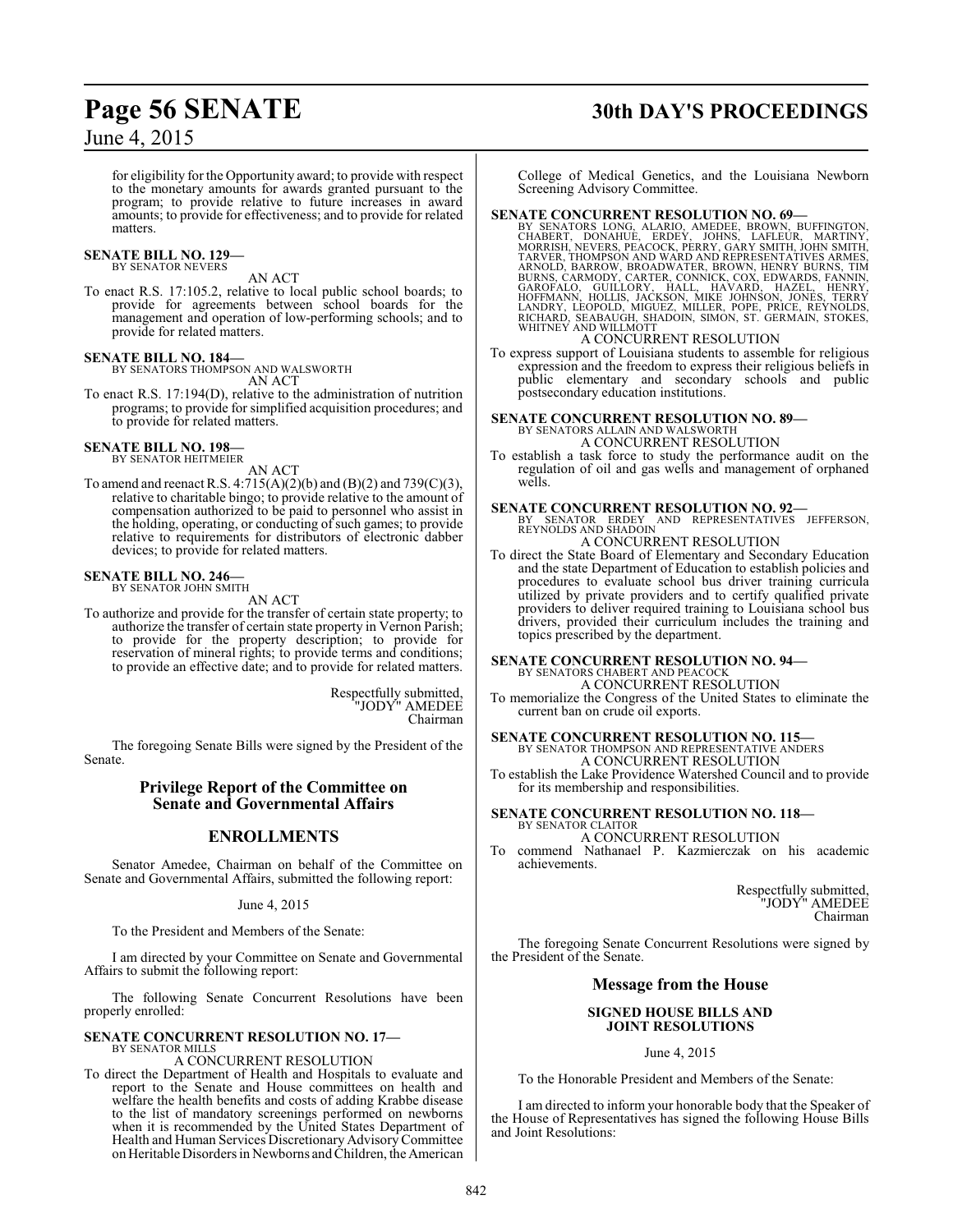# **30th DAY'S PROCEEDINGS Page 57 SENATE**

# June 4, 2015

#### **HOUSE BILL NO. 28—**

BY REPRESENTATIVES MONTOUCET, FRANKLIN, HILL, HODGES,<br>HONORE, HOWARD, HUVAL, TERRY LANDRY, LEBAS, LEOPOLD,<br>MACK, ORTEGO, PYLANT, RICHARD, ST. GERMAIN, AND THIERRY<br>AND SENATOR BROWN

AN ACT To designate a portion of Louisiana Highway 91 in Acadia Parish as the "Corporal Matthew Thomas Richard Memorial Highway"; to designate a portion of Louisiana Highway 347 in St. Martin Parish as the "Albert "Pyook" Berard Highway"; to designate a

portion of Louisiana Highway 35 in Acadia Parish as the "Veterans Parkway"; to designate a portion of United States Highway 190 in St. Landry Parish as the "Davina Chapman Memorial Highway"; and to provide for related matters.

#### **HOUSE BILL NO. 139—**

BY REPRESENTATIVE HODGES AND SENATORS DORSEY-COLOMB AND MORRELL

AN ACT To amend and reenact R.S. 13:2106(B), R.S. 14:2(B)(9), (10), and (11), 30(A)(1), 30.1(A)(2), 32.6(A)(2), 42(A)(introductory paragraph) and (D)(1), 42.1(A)(introductory paragraph) and (B),  $43(A)$ (introductory paragraph) and (B),  $43.6(A)$  and (B)(1), 50.2, and 107.2(A), R.S. 15:302, 469.1, 541(2)(a), (b), and (c) and  $(24)(a)$ , 542 $(A)(2)$  and  $(3)(a)$  and  $(b)$ , 571.3 $(B)(3)(b)$ ,  $(c)$ , and (d), 574.4(D)(1)(h), 708(C), 711(G)(1), 811(C) and (E), 831(D), 832(C)(2), 833(B)(3), 833.2(B), 893.1(1), and  $1111(1)(1)$ , R.S.  $40:1300.13(E)(6)$ , R.S.  $48:261(E)(2)$ , Code of Criminal Procedure Articles  $336.1$ ,  $465(A)(39)$  and  $(40)$ ,  $571$ , 814(A)(8), (8.1), (9), (10), (11), (12), and (13), 890.1(D)(9),  $(10)$ , and  $(11)$ , 893.3 $(E)(1)(b)$ , and 905.4 $(A)(1)$  and  $(B)$ , Code of Evidence Article 412.1, and Children's Code Articles  $305(A)(1)$ (introductory paragraph) and (b),  $(B)(1)(b)$  and  $(2)(f)$ and (g),  $855(B)(7)(a)$  and (b),  $857(A)(4)$  and (8) and (C),  $858(B)$ ,  $879(B)(2)$ ,  $884.1(A)(1)$  and  $(2)$ ,  $897(B)(1)(c)$ ,  $897.1(A)$ , and  $901(E)$  and to enact R.S. 14:42(E), 42.1(C), and 43(C), relative to rape; to provide relative to the crimes of aggravated rape, forcible rape, and simple rape; to change all references of "aggravated rape" to "first degree rape"; to change all references of "forcible rape" to "second degree rape"; to change all references of "simple rape" to "third degree rape"; to provide relative to the effects of these changes; and to provide for related matters.

#### **HOUSE BILL NO. 174—**

BY REPRESENTATIVE LEBAS AND SENATOR JOHNS AN ACT

To amend and reenact R.S. 40:978(E), enact R.S. 40:964(Schedule IV)(A)(3) and (B)(45.5) and to repeal R.S. 40:964(Schedule  $III)(D)(1)(c)$  and (d), relative to the Uniform Controlled Dangerous Substances Law; to add certain substances to Schedules I and IV; to provide with respect to classifications in Schedule III; to reschedule certain products containing hydrocodone; and to provide for related matters.

#### **HOUSE BILL NO. 269—**

BY REPRESENTATIVE ANDERS AN ACT

To amend and reenact R.S. 3:1 and 15(A) and to enact R.S. 3:15(C), relative to the authority of the Department of Agriculture and Forestry; to provide for the issuance of certifications and registrations; to provide for definitions; and to provide for related matters.

#### **HOUSE BILL NO. 305—**

BY REPRESENTATIVE HARRISON AN ACT

To amend and reenact R.S. 13:5807.1(A) and 5807.5, relative to the collection of fees by city marshals; to increase the fees that the Houma City Marshal's Office is entitled to charge for services provided for in civil matters; and to provide for related matters.

#### **HOUSE BILL NO. 357—**

BY REPRESENTATIVE RITCHIE AN ACT

To amend and reenact R.S.  $6:333(F)(14)$  and  $(18)$ , R.S. 46:236.1.4(A) and (C), and R.S. 47:1677(A) and (F)(4) and to enact R.S. 47:1677(F)(5), relative to financial disclosure authorizations; to require banks or their subsidiaries or affiliates to disclose certain information; to authorize financial institutions to provide certain information of joint account holders to the Department of Revenue; to authorize financial institutions to provide certain information of joint account holders to the Department of Children and Family Services; to provide for the payment of the reimbursement fee received by financial institutions conducting data match; to provide relative to the participation fee payment from the Department of Revenue; and to provide for related matters.

#### **HOUSE BILL NO. 592—**

BY REPRESENTATIVE RITCHIE AN ACT

To amend and reenact R.S. 8:70, 73, 75(A) and (B), 78, 201, 403,  $456(A)$ ,  $461(A)$  (introductory paragraph) and  $(2)$  and  $(B)$ ,  $462$ , 466, 506(B), and 606(A) and to enact R.S. 8:705.1, relative to cemetery authorities; to increase certain regulatory, application, and examination fees established by the Louisiana Cemetery Board; to authorize the board to impose certain fines; to provide for exempt certificates of authority; to provide for fees relative to renewal of exempt certificates of authority; to clarify provisions relative to corporate entities engaged in cemetery business; to provide relative to required content of annual reports of trustees and cemetery authorities; to provide for application requirements and fees relative to sales of cemetery space, rights of use, or interment in cemetery structures and gardens; to provide for exemptions; to provide for technical corrections; and to provide for related matters.

**HOUSE BILL NO. 36—** BY REPRESENTATIVE SHADOIN AND SENATOR WALSWORTH AN ACT

To designate a bridge located on Louisiana Highway 2 in Union Parish as the "Alvin Green Memorial Bridge"; and to provide for related matters.

#### **HOUSE BILL NO. 94—**

BY REPRESENTATIVES JONES, BROWN, GISCLAIR, GUINN, HARRISON, HILL, HOWARD, LEOPOLD, RICHARD, AND ST. GERMAIN AN ACT

To enact R.S. 38:329.3(J) and (K), relative to the powers and duties of the St. Mary Levee District; to transfer all rights and obligations from contractual agreements with the United States Department of the Army relating to levee, floodwall, and floodgate property situated within St. Mary Parish to the St. Mary Levee District; to provide the authority for the St. Mary Levee District Board of Commissioners to serve as the nonfederal, local sponsor for all federal levee, floodwall, and flood control structures within St. Mary Parish; and to provide for related matters.

**HOUSE BILL NO. 128—** BY REPRESENTATIVE CHANEY AND SENATORS THOMPSON AND WALSWORTH

#### AN ACT

To designate certain highways and bridges in the state highway system; to designate the bridge located on Louisiana Highway 2 between West Carroll Parish and Morehouse Parish as the "World War I and World War II Veterans Memorial Bridge"; to designate the bridge located on Louisiana Highway 2 between West Carroll Parish and East Carroll Parish as the "Korean, Vietnam, and Desert Storm Veterans Memorial Bridge"; to designate a section of Louisiana Highway 183 as the "James 'Terry' Watson Memorial Highway"; and to provide for related matters.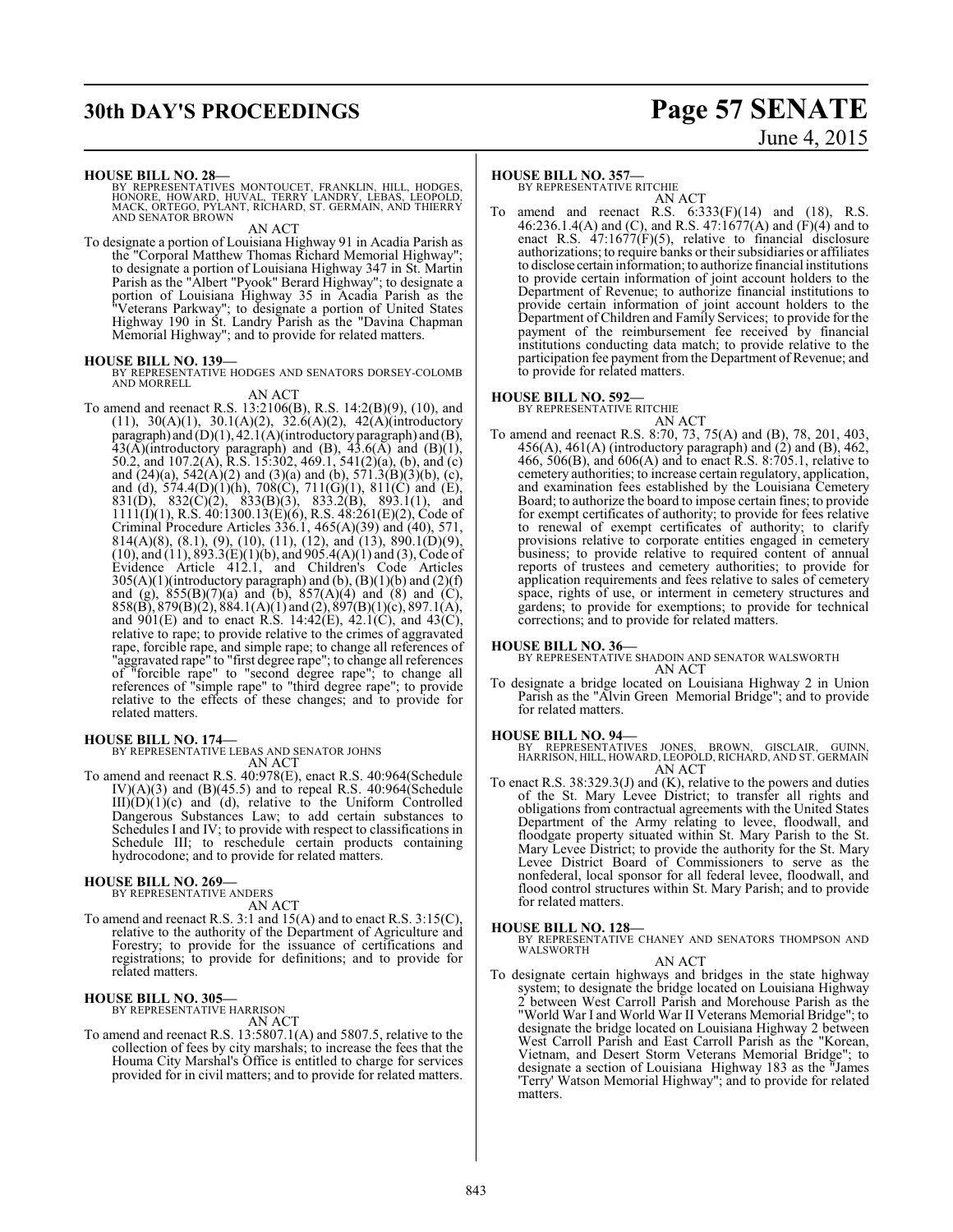#### **HOUSE BILL NO. 140—**

BY REPRESENTATIVES JEFFERSON, ADAMS, ANDERS, ARNOLD,<br>BARROW, BERTHELOT, BILLIOT, WESLEY BISHOP, BOUIE,<br>BROADWATER, BROWN, BURFORD, HENRY BURNS, TIM BURNS,<br>BURRELL, CARTER, CHANEY, CONNICK, CROMER, EDWARDS,<br>FANNIN, FOIL, FR LANDRY, LEBAS, LEGER, LEOPOLD, LORUSSO, MACK, MILLER, JIM<br>MORRIS, NORTON, ORTEGO, PIERRE, PRIČE, PUĞH, PYLÀNT,<br>REYNOLDS, RITCHIE, SCHEXNAYDER, SEABAJGH, SHADOIN,<br>SMITH, ST. GERMAIN, TALBOT, THIERRY, ALFRED WILLIAMS,<br>PATRIČ SMITH, JOHN SMITH, TARVER, THOMPSON, WALSWORTH, WARD, AND WHITE

#### AN ACT

To designate the interchange of Interstate Highway 20 and Louisiana Highway 149 in Lincoln Parish in memory of former State Representative Pinkie Wilkerson; and to provide for related matters.

#### **HOUSE BILL NO. 193—**

BY REPRESENTATIVES GUINN AND DANAHAY AN ACT

To authorize and provide for the transfer of certain state property; to authorize the transfer of certain state property in Calcasieu Parish; to provide for the property description; to provide terms and conditions; to provide an effective date; and to provide for related matters.

#### **HOUSE BILL NO. 214—** BY REPRESENTATIVE PIERRE

AN ACT

To amend and reenact R.S. 22:46(introductory paragraph) and (17), 432, 434, 438(A)(introductory paragraph) and (2) and (B), 446, 1456(B)(2), and 1661(6) and to enact R.S. 22:46(17.1),  $435(\overrightarrow{B})(3)$ , and  $436.1$ , relative to the creation of domestic surplus line insurers; to provide for the creation of domestic surplus lines insurers; to provide for definitions; to provide for regulation of domestic surplus lines insurers by the commissioner of insurance; to provide for exemptions from form and rate filing for domestic surplus lines insurers; and to provide for related matters.

#### **HOUSE BILL NO. 299—**

BY REPRESENTATIVE CHANEY

- AN ACT
- To enact R.S. 15:255(R), relative to witness fees for off-duty law enforcement officers; to authorize the transfer of certain witness fee surplus funds within the Sixth Judicial District; to provide for the transfer procedures and use of such funds; to provide for definitions; and to provide for related matters.

# **HOUSE BILL NO. 303—** BY REPRESENTATIVE GISCLAIR

AN ACT

To amend and reenact R.S. 56:325.4(D), relative to stock assessments of certain finfish; to remove the requirement that the assessments for black drum, sheepshead, and flounder contain certain information for each species; and to provide for related matters.

# **HOUSE BILL NO. 332—** BY REPRESENTATIVE BILLIOT

AN ACT

To amend and reenact R.S. 56:305.6(B), relative to commercial crab trap gear licenses; to authorize certain wholesale/retail dealers to purchase a commercial crab trap gear license; and to provide for related matters.

# **HOUSE BILL NO. 344—** BY REPRESENTATIVE HAZEL AN ACT

To amend and reenact R.S. 27:427(H) and 449(B) and (C) and to enact R.S. 27:449(D), relative to video draw poker employee permits; to provide with respect to the issuance of video draw

# **Page 58 SENATE 30th DAY'S PROCEEDINGS**

poker employee permits; to provide that a person who is the holder of a valid video draw poker employee permit shall not be required to undergo an additional suitability determination to be named a designated representative; to prohibit a person who has had a video draw poker employee permit denied or revoked from serving as a designated representative; to prohibit provisional authorization to work for a person who has had a video drawpoker employee permit denied or revoked; to require a subsequent suitability determination for an employee with an expired video draw poker employee permit prior to that person serving as a designated representative; to establish a time period that a provisional authorization to work is valid; to require that a licensee maintain a list of designated representatives; and to provide for related matters.

#### **HOUSE BILL NO. 529—**

BY REPRESENTATIVE MILLER

- AN ACT
- To amend and reenact R.S. 38:334(A), relative to expenditures of taxes collected by the Lafourche Basin Levee District from property in St. Charles Parish located west of the Mississippi River; to provide that certain provisions of law relating to expenditures of taxes collected by the Lafourche Basin Levee District from property in St. Charles Parish located west of the Mississippi River shall not apply in certain circumstances; and to provide for related matters.

#### **HOUSE BILL NO. 699—**

BY REPRESENTATIVE ABRAMSON AND SENATORS ADLEY, ALARIO,<br>ALLAIN, APPEL, CHABERT, CLAITOR, CORTEZ, CROWE, DONAHUE,<br>ERDEY, GALLOT, GUILLORY, JOHNS, KOSTELKA, LAFLEUR, LONG,<br>MARTINY, MILLS, MURRAY, NEVERS, PEACOCK, RISER, GARY<br> AN ACT

To enact R.S. 47:463.183, relative to motor vehicle special prestige license plates; to provide for the "300<sup>th</sup> Anniversary of the City of New Orleans" special prestige license plate; to provide for creation, issuance, and design of such license plates; to provide relative to the fee and distribution of fees for such plates; to authorize the promulgation of rules and regulations relative to the creation and implementation of a special prestige license plate; and to provide for related matters.

#### **HOUSE BILL NO. 120—**

BY REPRESENTATIVE SHADOIN

AN ACT To amend and reenact R.S.  $35:191(W)(1)(b)$  and (9), relative to notaries public; to repeal the termination date relative to provisional notary commissions; to delete the termination date within which a provisional notary candidate may take the uniform exam; and to provide for related matters.

**HOUSE BILL NO. 143—**<br>BY REPRESENTATIVES MORENO, ABRAMSON, BADON, BARROW, BOUJE, BROADWATER, TIM BURNS, BURRELL, CONNICK, COX, EDWARDS, GUILLORY, HARRISON, HAZEL, HENRY, HILL, HOFFMANN, HOWARD, HUNTER, KLÉCKLEY, NANCY LAND

To amend and reenact R.S. 4:176(B), R.S. 27:15(B)(8), and R.S. 46:1816(C) and to enact R.S. 4:176(C) and R.S. 27:24(A)(6), 94, 252, and 394 and R.S. 46:1816(B)(8), relative to unclaimed prize money; to establish a time period for collecting unclaimed jackpot tickets from electronic gaming devices; to provide that unclaimed money from pari-mutuel tickets and unclaimed jackpot tickets shall be used for certain expenses associated with health care services of victims of sexually-oriented criminal offenses; to provide for the submission of funds to the state treasurer; to provide that the state treasurer deposit the collected funds into the Crime Victims Reparations Fund; to establish the use of such funds collected; and to provide for related matters.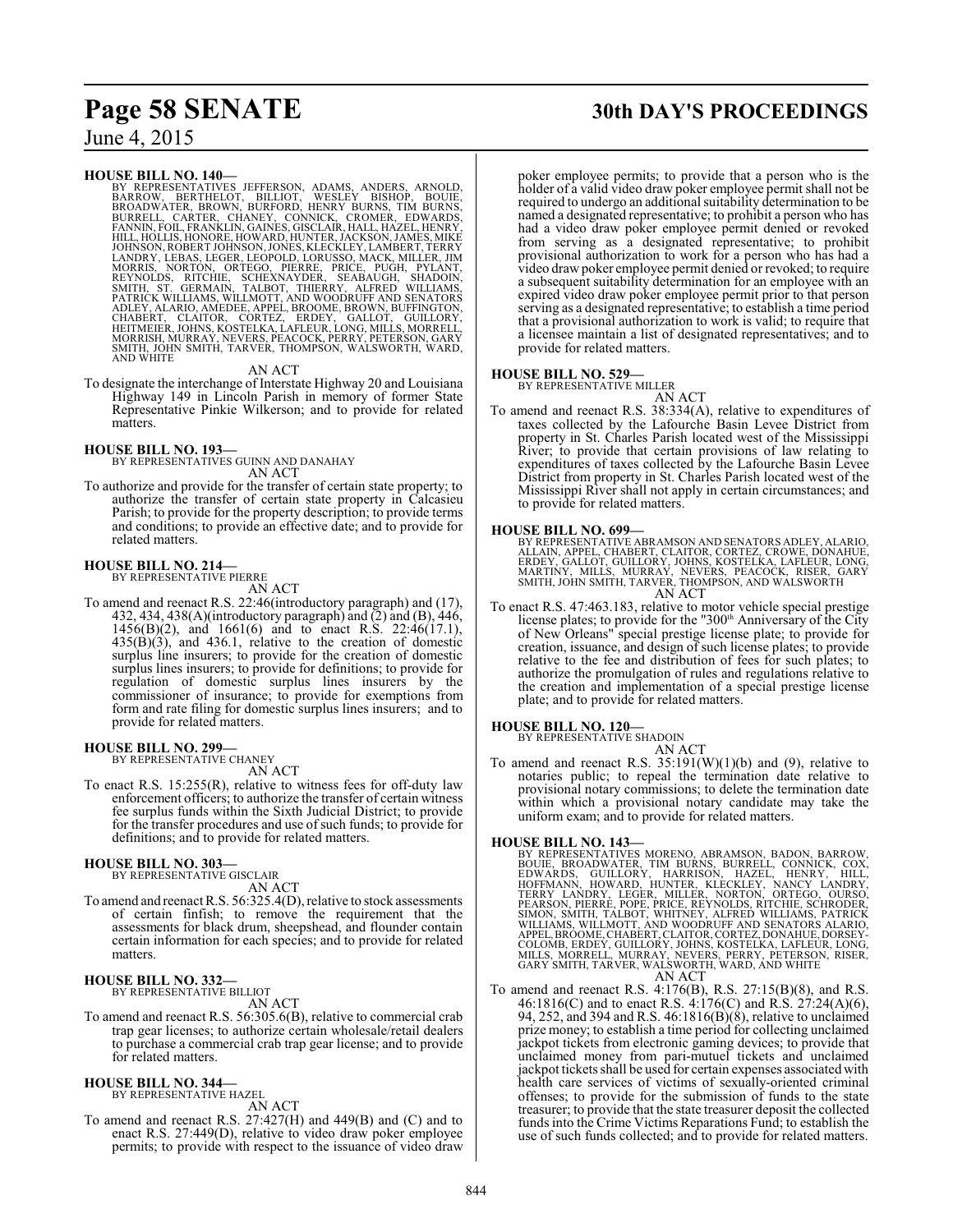# **30th DAY'S PROCEEDINGS Page 59 SENATE**

# June 4, 2015

**HOUSE BILL NO. 153—**

BY REPRESENTATIVES TIM BURNS, BROWN, CARMODY, CARTER,<br>CHANEY, COX, FOIL, GAROFALO, GISCLAIR, HARRISON, HAZEL,<br>HENRY, HOFFMANN, MIKE JOHNSON, LEOPOLD, LORUSSO, ORTEGO,<br>PEARSON, REYNOLDS, SCHRODER, SEABAUGH, ST. GERMAIN, AND **STOKES** 

AN ACT

To enact R.S. 14:91.14, relative to offenses affecting the health and morals of minors; to create the crime of unlawful distribution of material harmful to minors through the Internet; to provide elements for and exceptions to the offense; to provide for definitions; to provide for criminal penalties; and to provide for related matters.

#### **HOUSE BILL NO. 162—**

BY REPRESENTATIVES LORUSSO AND COX

AN ACT

To amend and reenact R.S. 29:11(D), relative to the contracting authority of the adjutant general; to provide for alternative contracting methods by the National Guard Bureau to be authorized by the adjutant general when a certain amount of federal funds are utilized for projects; and to provide for related matters.

# **HOUSE BILL NO. 247—** BY REPRESENTATIVE HUVAL

AN ACT

To enact R.S. 37:21(B)(10), relative to limitations on disciplinary proceedings of the Louisiana Physical Therapy Board; to exempt from limitations on disciplinary proceedings; and to provide for related matters.

# **HOUSE BILL NO. 255—** BY REPRESENTATIVE PIERRE

AN ACT

To amend and reenact R.S. 22:691.10(A) and 691.13(A) and R.S. 44:4.1(B)(11) and to enact R.S. 22:691.2(11) and (12), 691.9.1, and Subpart G-2 of Part III of Chapter 2 of Title 22 of the Louisiana Revised Statutes of 1950, to be comprised of R.S. 22:691.31 through 691.39, relative to supervision of insurance holding company systems, including risk management and corporate governance, by the commissioner of insurance; to provide with respect to the authority of the commissioner to determine or acknowledge a group supervisor for internationally active insurance groups; to provide for the authority of the commissioner to require own risk and solvency assessments; to provide for confidentiality of information; to provide for sanctions for noncompliance; and to provide for related matters.

# **HOUSE BILL NO. 258—** BY REPRESENTATIVE THIERRY

AN ACT To enact R.S. 13:1000.12, relative to bench warrant fees; to authorize the collection of bench warrant fees in the Twenty-Seventh Judicial District Court for certain offenses; to provide for the collection and use of such fees; to restrict the number of recall fees imposed against any person; to provide for exceptions for

an indigent person; and to provide for related matters.

# **HOUSE BILL NO. 271—** BY REPRESENTATIVE BILLIOT

AN ACT

To amend and reenact Code of Criminal Procedure Articles 893(A),  $(B)(1)(a)(iv)(aa)$  and (bb), and  $(B)(1)(b)$ , 894 $(A)(6)$  and  $(7)$ ,  $(B)(1)$ , and  $(D)(1)$ , and Section 4 of Act No. 389 of the 2013 Regular Session of the Legislature, relative to probation; to provide relative to the duration of probation for a defendant participating in a drug division probation program or a driving while intoxicated or sobriety court program; to increase the maximum duration of the probation period for these defendants to eight years; to provide relative to substance abuse probation programs provided by the Department of Public Safety and Corrections; to provide relative to the termination of such programs; and to provide for related matters.

#### **HOUSE BILL NO. 292—**

BY REPRESENTATIVE BARRAS AN ACT

To amend and reenact Children's Code Article 793.3(B)(introductory paragraph), relative to early intervention programs; to provide that the Sixteenth Judicial District's early intervention program shall be used as a model in the implementation of programs in certain parishes; and to provide for related matters.

#### **HOUSE BILL NO. 317—** BY REPRESENTATIVE PONTI

AN ACT

To amend and reenact R.S. 9:3561.1(A) and (B), relative to licensing fees applicable to lenders licensed to make consumer loans; to increase the initial application, survey, and license fee applicable to lenders licensed to make consumer loans; to increase the annual renewal fee for lenders licensed to make consumer loans; and to provide for related matters.

#### **HOUSE BILL NO. 318—**

BY REPRESENTATIVE PONTI

AN ACT To amend and reenact R.S. 37:1786(B) and (C), relative to licensing fees applicable to pawnbrokers; to reclassify and to increase initial licensing fees applicable to pawnbrokers; to eliminate initial application fees applicable to pawnbrokers; to reclassify application fees applicable to pawnbrokers when applying for additional licenses; to eliminate licensing fees applicable to pawnbrokers when applying for additional licenses; to increase annual renewal fees; and to provide for related matters.

#### **HOUSE BILL NO. 343—**

BY REPRESENTATIVE HAZEL

AN ACT To amend and reenact R.S.  $14:93.10(2)(a)(iv)$ , relative to the unlawful possession of alcoholic beverages; to provide relative to the crime prohibiting public possession of alcoholic beverages by a person under twenty-one years of age; to amend the definition of "public possession" relative to possession and consumption in a private residence; to define "private residence"; and to provide for related matters.

#### **HOUSE BILL NO. 358—**

BY REPRESENTATIVE SCHRODER

- AN ACT
- To amend and reenact R.S. 3:2094(introductory paragraph) and to enact R.S. 3:2094(B), relative to the state veterinarian's authority to quarantine; to provide authorization for the state veterinarian to quarantine any animal until certain inspections are completed; and to provide for related matters.

**HOUSE BILL NO. 385—** BY REPRESENTATIVE NANCY LANDRY AN ACT

To amend and reenact Children's Code Article 603(17)(b), relative to mandatory reporters; to establish an exception for certain mental health/social service practitioners; and to provide for related matters.

**HOUSE BILL NO. 539—** BY REPRESENTATIVES JAMES, ARMES, BARROW, BILLIOT, BOUIE, BROWN, BURRELL, COX, HALL, HOWARD, JEFFERSON, MORENO, PRICE, SMITH, ST. GERMAIN, AND WILLMOTT AN ACT

To amend and reenact Civil Code Articles 103(4) and (5) and 2362.1, To amend and reenact Civil Code Articles 103(4) and (5) and 2362.1,<br>Code of Civil Procedure Article 1702(E), and R.S. 9:368, relative to domestic abuse; to provide with respect to grounds for divorce in cases of domestic abuse; to provide for the confirmation of a default judgment; to provide for the obligation to pay court costs and attorney fees; to provide for default judgment procedures; to provide for legislative intent; and to provide for related matters.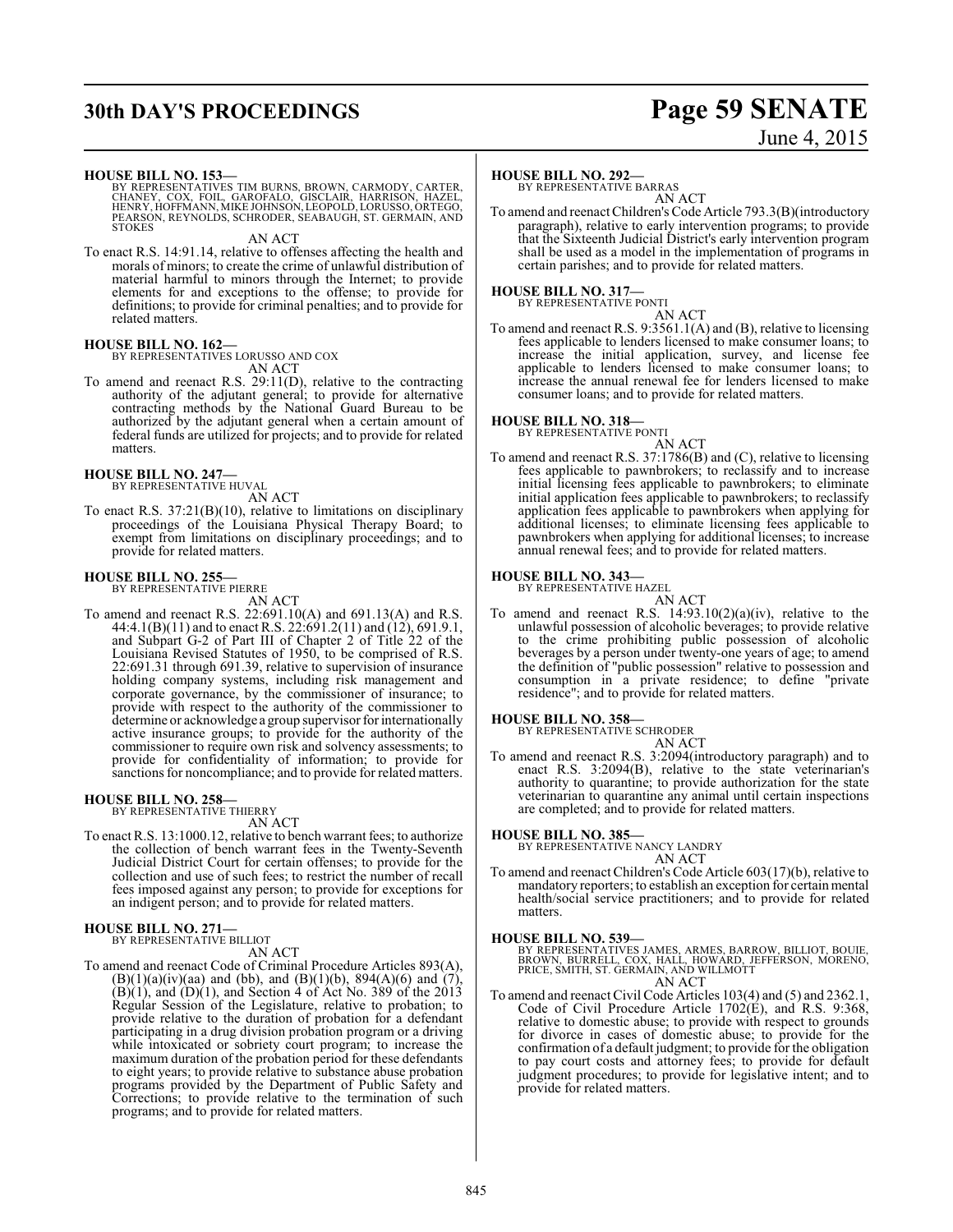#### **HOUSE BILL NO. 603—**

BY REPRESENTATIVES WILLMOTT, ARMES, BARROW, BOUIE,<br>BROWN, HENRY BURNS, CARTER, COX, EDWARDS, FOIL, HAZEL,<br>HILL, HOWARD, JEFFERSON, MIKE JOHNSON, ROBERT JOHNSON,<br>LEGER, MIGUEZ, MONTOUCET, REYNOLDS, SIMON, SMITH, AND ST. **GERMAIN** 

#### AN ACT

To amend and reenact Children's Code Articles 1149 and 1160 and R.S. 46:2403(D), relative to laws providing for safe and anonymous relinquishment of an infant known as the safe haven law; to provide for duties of the Department of Children and Family Services relative to public awareness of the safe haven law; to provide for communication plans and dissemination of public information by the Department of Children and Family Services; to provide for information and training resources to be utilized by designated emergency care facilities; to authorize funding by the Children's Trust Fund of outreach concerning the safe haven law; to provide for reporting; to provide a short title; and to provide for related matters.

#### **HOUSE BILL NO. 685—** BY REPRESENTATIVE SIMON

AN ACT

To enact R.S. 22:331(C), relative to foreign insurers; to provide the commissioner of insurance the authority to admit foreign insurers to transact health and accident insurance business; and to provide for related matters.

**HOUSE BILL NO. 118—** BY REPRESENTATIVES JIM MORRIS AND CARMODY AN ACT

To amend and reenact R.S. 13:2583.3(A) and (B), relative to constables; to provide with respect to the constable of a justice of the peace court in Caddo Parish; to provide for the appointment of one deputy constable; and to provide for related matters.

#### **HOUSE BILL NO. 127—**

BY REPRESENTATIVE PRICE

AN ACT

To amend and reenact R.S. 47:332.23(B), relative to the St. James Parish Enterprise Fund; to specify the recipient of monies from the fund; to provide for use of monies appropriated from the fund; to provide for an effective date; and to provide for related matters.

#### **HOUSE BILL NO. 210—**

BY REPRESENTATIVES MORENO AND WILLMOTT AN ACT

To enact R.S. 40:978.2, relative to the treatment for overdose of controlled dangerous substances; to require pharmacists to dispense naloxone; to limit liability for prescribing or dispensing naloxone; to authorize the receipt and administration of a naloxone prescription by a third party; to limit liability for the administration of naloxone by a third party; to provide for definitions; and to provide for related matters.

#### **HOUSE BILL NO. 231—**

BY REPRESENTATIVE THIERRY AN ACT

To amend and reenact R.S.  $13:971(B)(1)(a)$ ,  $(2)$ , and  $(7)$ , relative to court reporter fees; to authorize an increase in court reporter fees for the Twenty-Seventh Judicial District Court; to provide for an effective date; and to provide for related matters.

#### **HOUSE BILL NO. 284—**

BY REPRESENTATIVE LOPINTO AND SENATOR GALLOT AN ACT

To amend and reenact Code of Criminal Procedure Articles 976, 977(C)(introductory paragraph) and (1), 978(B)(1) and (3), 979, 980(C) and (D), 984(C), 988, 989, and 992 and to enact Code of Criminal Procedure Articles 894.5, 977(C)(3), 984(D), 986(C), and 996, relative to expungement; to provide for a time limitation for an expungement for an arrest for operating a vehicle while intoxicated involving the use of a pretrial diversion program; to provide for the eligibility to expunge certain convictions; to prohibit the expungement of a record of

# **Page 60 SENATE 30th DAY'S PROCEEDINGS**

arrest and conviction for misdemeanor stalking; to provide with respect to the expungement of arrest and conviction records of certain felony convictions of violations of the Uniform Controlled Dangerous Substances Act; to provide for the service of expungement motions through United States mail; to provide with respect to time periods for objecting to a motion to expunge records; to amend procedures involving the expungement of records for violations of the operation of a motor vehicle while intoxicated; to provide with respect to the forms required for expungements; to provide for the amendment of forms to include names of the appropriate court ordering the expungement of records; to amend expungement forms to provide a fee waiver for juvenile drug court participants; to provide forms for expungement by redaction; to provide forms for submission of data to the Department of Public Safety and Corrections, office of motor vehicles, regarding driving while intoxicated offenses; to provide for applicability; to provide for time limitations to make an objection to an expungement and the setting of a contradictory hearing regarding an objection; and to provide for related matters.

#### **HOUSE BILL NO. 338—**

BY REPRESENTATIVE DANAHAY

AN ACT To amend and reenact R.S. 47:302(K)(7)(b), 337.13.1(A)(2), (B)(1), and (C), 337.27, 337.28.1(B), 337.33(A)(5), 337.45(B),  $337.63(A)(3)$  and (B),  $337.64(B)$ ,  $337.81(A)(2)$  and (B), 337.86(E)(2)(a), 1401, 1403(B)(5), 1418(4), 1434, 1438, 1522, 1561(B)(3), 1576(B), 1603(A)(3), and 1625, and Sections 5 and 7 of Act No. 640 of the 2014 Regular Session of the Legislature and to enact R.S.  $47:337.45(A)(4)$ ,  $337.51(B)(4)$ ,  $337.63(E)$ , 337.79(C), 337.81(A)(3), 1403(A)(4) and (B)(6)(c), 1407(5), 1408(D) and (E), 1413(D) and (E), 1418(6) and (7), 1439, 1561(A)(4) and (B)(4), 1580(B)(5), 1621(D)(4), and 1623(F), relative to the enforcement and adjudication of state and local taxes and the Board of Tax Appeals; to provide with respect to disputes concerning taxes; to provide for administration of the board; to provide with respect to certain revenues dedicated to the board; to establish an escrow account; to provide for the deposit, investment, and use of monies in the account; to establish a fund within the escrow account and provide for its sources of revenue and use; to provide for certain procedures and requirements relative to adjudication and appeals of certain cases involving state and local taxes; to provide with respect to compensation and benefits of officers of the board; to authorize certain agreements regarding the compensation and expenses of ad hoc judges; to provide for effectiveness; and to provide for related matters.

#### **HOUSE BILL NO. 341—**

BY REPRESENTATIVES GAROFALO, HARRISON, AND LEOPOLD AN ACT

To amend and reenact R.S. 56:431(D), relative to penalties for theft of oysters; to provide additional penalties for theft of oysters from leased acreage; and to provide for related matters.

# **HOUSE BILL NO. 346—** BY REPRESENTATIVE HOFFMANN

AN ACT

To amend and reenact R.S. 37:775(B) and to enact R.S. 37:775(C) and  $795(B)(1)(n)$ , relative to advertising by dentists; to provide for review of advertising; to provide for an advisory opinion; to establish a fee for the review of advertising; to provide for the opportunity to correct an advertisement in lieu of receiving sanctions; to provide for effective dates; and to provide for related matters.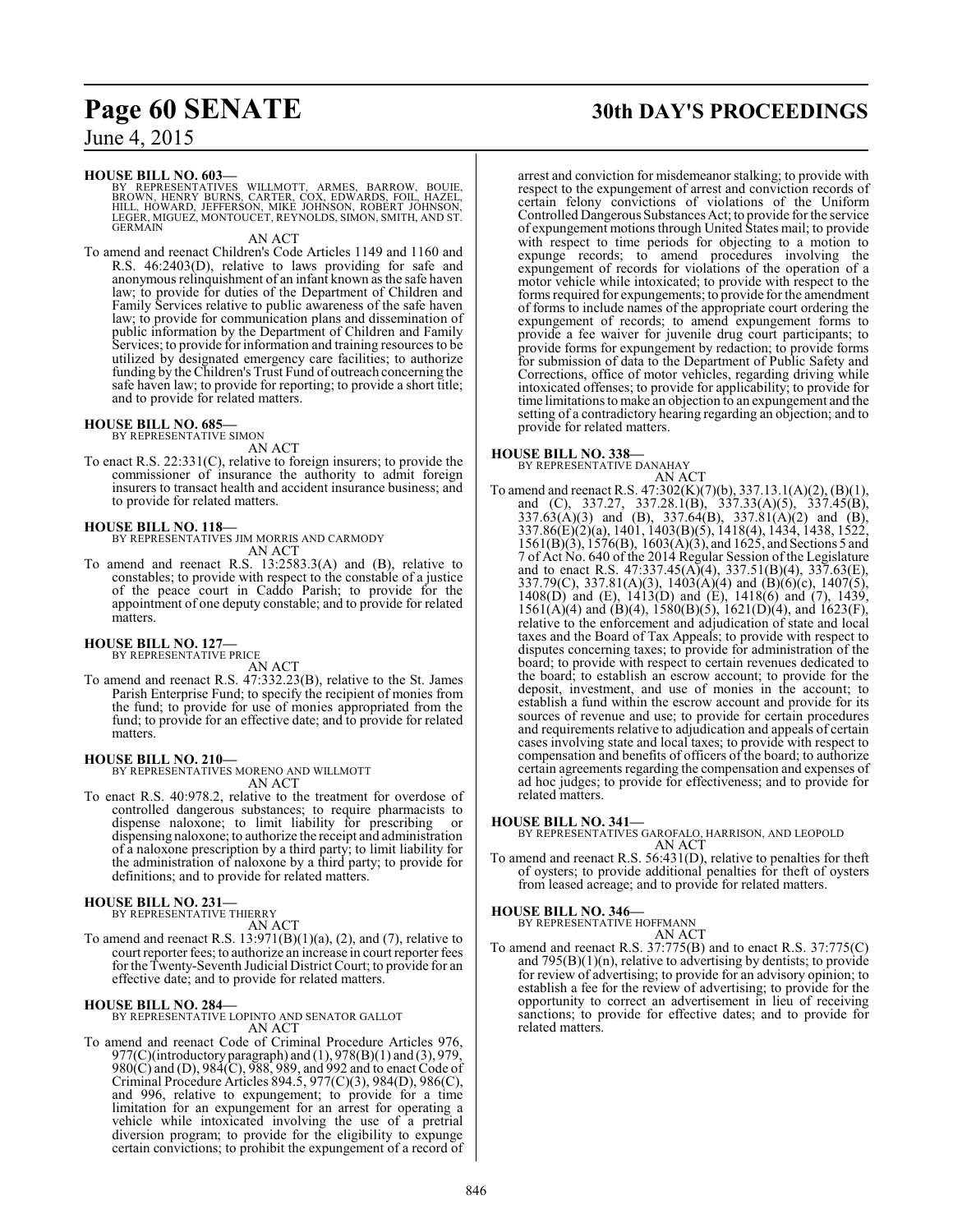# **30th DAY'S PROCEEDINGS Page 61 SENATE**

**HOUSE BILL NO. 420—**

BY REPRESENTATIVES HENRY BURNS, BARROW, WESLEY BISHOP,<br>BROWN, BURFORD, BURRELL, CARMODY, CARTER, CHANEY, COX,<br>CROMER, EDWARDS, GAROFALO, GISCLAIR, HALL, HENRY, HILL,<br>HOFFMANN, MIKE JOHNSON, JONES, KLECKLEY, NANCY LANDRY,<br>L

AN ACT

To designate certain portions of Louisiana highways to honor the public service of Louisiana citizens; to designate a portion of Louisiana Highway 72 as "Private First Class Joshua C. Burrows Drive"; to designate a portion of U.S. Highway 80 as "Sergeant Craig Nelson Memorial Highway" and to designate each approach to the Richard S. Thompson Bridge as the "Nancy McLellan Claitor Approach".

#### **HOUSE BILL NO. 439—**

BY REPRESENTATIVE NANCY LANDRY AN ACT

To amend and reenact R.S. 9:1783(B), 1821, 1822, 1891, 1894, 1904, 1905, 1953, 2026, 2028, 2031, 2087(B), 2096, and 2158 and to enact R.S. 9:2047 and 2114.1 and Chapter 1-C of Code Title II of Code Book III of Title 9 of the Louisiana Revised Statutes of 1950, to be comprised of R.S. 9:2263, relative to the Louisiana Trust Code; to provide for who may be trustee; to provide for when testamentary trusts are created; to provide for when inter vivos trusts are created; to provide for creation of classes; to provide for representation; to provide for general rules for classes of beneficiaries; to provide for interest in income for members of the same class; to provide for assignment of interest in trusts and termination of trusts for mixed private and charitable purposes; to provide for termination or modification to prevent impairment of trust purposes and termination of small trusts; to provide for concurrence of settlors in termination; to provide for delegation of the right to amend; to provide for delegating trustee performance; to provide for co-trustees; to provide for the power to adjust by a trustee; to provide for the revocation of inter vivos trusts upon divorce; to provide for the allocation of different powers to different trustees; to provide for trusts for the care of an animal; and to provide for related matters.

HOUSE BILL NO. 489-<br>BY REPRESENTATIVES STOKES, BADON, BILLIOT, WESLEY BISHOP, BOUIE, BROWN, HENRY BURNS, TIM BURNS, CARTER, CHANEY,<br>CONNICK, COX, HARRISON, HAZEL, HILL, HOWARD, IVEY, JAMES,<br>MIKE JOHNSON, NANCY LANDRY, MILL

#### AN ACT

To enact R.S. 14:283.2, relative to the nonconsensual disclosure of private images; to create the crime of nonconsensual disclosure of a private image; to provide for elements of the offense; to provide for criminal penalties; to provide for definitions; to provide for exceptions; and to provide for related matters.

# **HOUSE BILL NO. 687—** BY REPRESENTATIVE HAZEL

AN ACT

To amend and reenact R.S. 9:2092(B)(2) and to enact R.S. 9:2029.1 and  $2092(B)(1)(g)$ , relative to the recordation of an extract of trust; to provide limitations under certain conditions on the transfer of property owned by a trust; to provide for certain information included in a recorded extract of trust; to provide for the effectiveness against third parties; and to provide for related matters.

**HOUSE BILL NO. 705—** BY REPRESENTATIVE BROADWATER AND SENATOR WALSWORTH AN ACT

To amend and reenact R.S. 17:3042.1(A)(1)(e) and to enact Chapter 50 of Title 17 of the Louisiana Revised Statutes of 1950, to be comprised of R.S. 17:5001 through 5122 and to repeal Chapter

# June 4, 2015

20-G of Title 17 of the Louisiana Revised Statutes of 1950, comprised of R.S. 17:3048.1 through 3048.7, all relative to the Taylor Opportunity Program for Students (TOPS); to provide for a technical recodification of TOPS provisions contained in statutory law; and to provide for related matters.

#### **HOUSE BILL NO. 835— (Substitute for House Bill No. 194 by**

Representative Moreno)<br>BARROW, BILLIOT, BOUIE, BROWN, BURMELL, CONNICE, BADON,<br>BARROW, BILLIOT, BOUIE, BROWN, BURRELL, CONNICK, EDWARDS,<br>GAINES, GAROFALO, GISCLAIR, HARRISON, HAZEL, JACKSON,<br>JAMES, JEFFERSON, MIKE JOHNSON,

To amend and reenact R.S. 13:5713(F) andR.S. 15:622(A)(2) and (4) and R.S. 46:1802(4), (7) through (10), 1806(B), (C), and (D),  $1809(B)(3)$  and  $(4)(a)$ , and  $1817(A)$  and to enact R.S. 15:623 and Part XLIV of Chapter 5 of Title 40 of the Louisiana Revised Statutes of 1950, to be comprised of R.S. 40:1300.41, and R.S. 46:1802(10.1), (11), (12), and (13), 1806(E), and 1807(B)(7) and to repeal R.S. 40:2109.1, relative to the treatment and billing of victims of a sexually-oriented criminal offense; to require the coroner to examine victims; to require the use of a barcode to maintain confidentiality; to provide for the transfer of evidence; to provide for the forensic medical examination; to provide for ancillary healthcare services; to require a regional sexual assault response plan; to provide for input by stakeholders; to provide procedures for the billing of services provided to a victim; to authorize certain licensure disciplinary actions for violations; to provide relative to forensic medical examinations; to provide for certain application requirements for reparations relative to victims of sexually-oriented criminal offenses; to require the Crime Victims Reparations Board to promulgate rules and regulations; to provide for certain eligibility provisions; to provide for notification requirements; to provide for definitions; and to provide for related matters.

and asked that the President of the Senate affix his signature to the same.

> Respectfully submitted, ALFRED W. SPEER Clerk of the House of Representatives

The House Bills and Joint Resolutions contained herein were signed by the President of the Senate.

#### **Message from the House**

#### **SIGNED HOUSE CONCURRENT RESOLUTIONS**

#### June 4, 2015

To the Honorable President and Members of the Senate:

I am directed to inform your honorable body that the Speaker of the House of Representatives has signed the following House Concurrent Resolutions:

# **HOUSE CONCURRENT RESOLUTION NO. 66—**<br>BY REPRESENTATIVE HODGES AND SENATOR WHITE<br>A CONCURRENT RESOLUTION

To continue the Comite River Diversion Canal Project Task Force that was created pursuant to House Concurrent Resolution No. 51 of the 2014 Regular Session of the Legislature to study and make recommendations on actions necessary to complete the construction of the Comite River Diversion Canal Project.